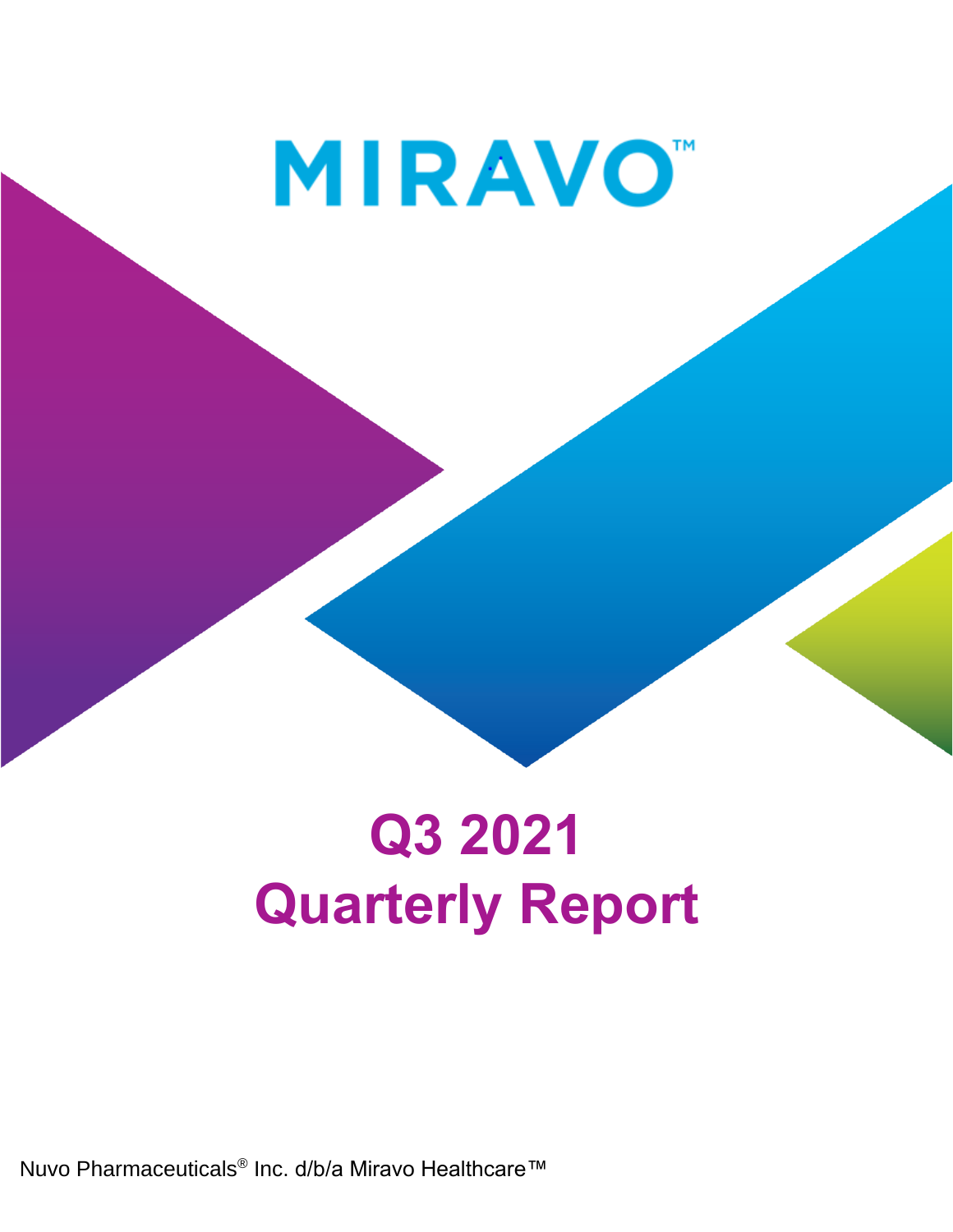# **Management's Discussion and Analysis (MD&A)**

November 12, 2021 / The following information should be read in conjunction with Nuvo Pharmaceuticals Inc. d/b/a Miravo Healthcare (Miravo or the Company) Condensed Consolidated Interim Financial Statements for the three and nine months ended September 30, 2021, which were prepared in accordance with International Financial Reporting Standards (IFRS) and International Accounting Standard (IAS) 34 - *Interim Financial Reporting*. Additional information about the Company, including the annual Consolidated Financial Statements and Annual Information Form (AIF) for the year ended December 31, 2020, can be found on SEDAR at [www.sedar.com](http://www.sedar.com/) (under Nuvo Pharmaceuticals Inc.).

Unless otherwise noted, all amounts in the MD&A, the Condensed Consolidated Interim Financial Statements and related Notes are expressed in thousands of Canadian dollars, except per share amounts.

This MD&A contains "forward-looking information". Please see the discussion under *Forward-looking Statements* below.

The Company uses non-IFRS financial performance measures in this MD&A. For a detailed reconciliation of the non-IFRS measures used in this MD&A, please see the discussion under *Non-IFRS Measures* below.

# **Key Developments**

Three months ended September 30, 2021 include the following:

- Adjusted total revenue<sup>(1)</sup> was \$17.1 million, an increase of 3% compared to \$16.7 million for the three months ended September 30, 2020.
- Adjusted EBITDA<sup>(1)</sup> was \$7.0 million, an increase of 7% compared to \$6.6 million for the three months ended September 30, 2020.
- Revenue related to Blexten<sup>®</sup>, Cambia® and Suvexx<sup>®</sup> was \$8.1 million, an increase of 24% compared to revenue of \$6.5 million for the three months ended September 30, 2020. Total Canadian prescriptions of Blexten and Cambia increased by 16% and 5% respectively compared to the three months ended September 30, 2020.
- The Company repaid \$3.7 million (US\$2.9 million) of the Amortization Loan to Deerfield Management Company, L.P. (Deerfield).
- As at September 30, 2021, cash and cash equivalents were \$28.4 million.

Nine months ended September 30, 2021 include the following:

- Adjusted total revenue<sup>(1)</sup> was \$51.6 million, a decrease of 4% compared to \$53.6 million for the nine months ended September 30, 2020.
- Adjusted EBITDA<sup>(1)</sup> was \$18.8 million, a decrease of 15% compared to \$22.2 million for the nine months ended September 30, 2020.
- Revenue related to Blexten, Cambia and Suvexx was \$23.5 million, an increase of 26% compared to revenue of \$18.7 million for the nine months ended September 30, 2020. Canadian prescriptions of Blexten and Cambia increased by 22% and 10% respectively compared to the nine months ended September 30, 2020.
- The Company repaid \$10.3 million (US\$8.3 million) of the Amortization Loan to Deerfield.

(1) Non-International Financial Reporting Standards (IFRS) financial measure defined by the Company below.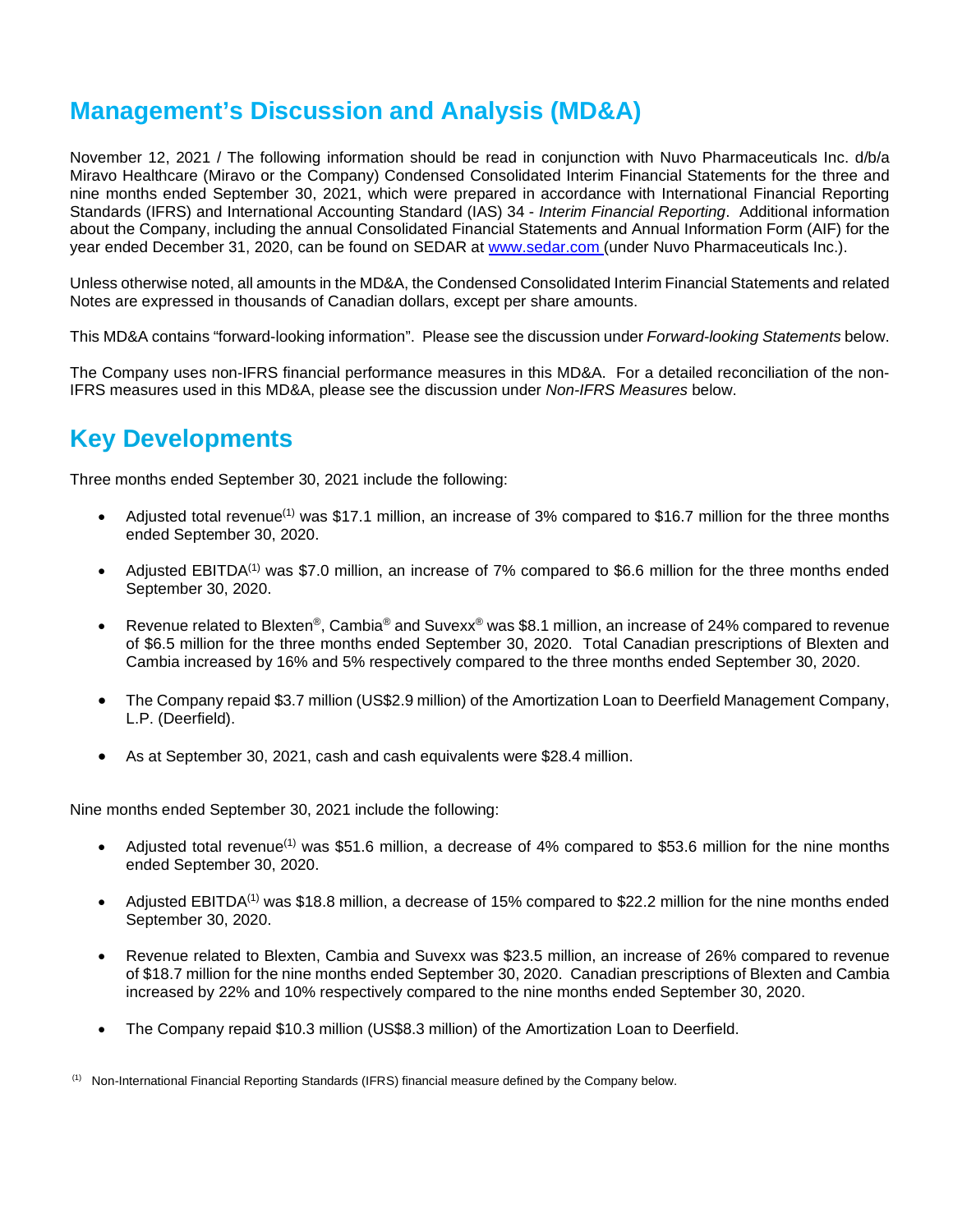#### **Business Update**

- In October 2021, Resultz was commercially launched in the U.S. market by The Mentholatum Company, Resultz is marketed in the U.S. under the brand name Mentholatum Kids Headlice Removal Kit. The Company's Irish subsidiary, Nuvo Pharmaceuticals (Ireland) DAC (Miravo Ireland) receives revenue from the supply of finished product to The Mentholatum Company.
- In September 2021, Miravo Ireland's distribution partner for Suvexx in South Korea, SK Chemicals Co., Ltd. (SK Chemicals), filed the Suvexx marketing authorization application with the Ministry of Food and Drug Safety (the MFDS) in South Korea. In July 2021, Miravo Ireland entered into an exclusive license and supply agreement with SK Chemicals for the exclusive right to commercialize Suvexx in the Republic of South Korea. Miravo Ireland will receive up to €1.1 million in upfront consideration, regulatory and sales-based milestone payments, as well as royalties on net sales of Suvexx in South Korea and revenue pursuant to the supply of product.
- In August 2021, Miravo announced Health Canada issued a Notice of Compliance in relation to the Company's Supplement to New Drug Submission for the pediatric use of Blexten. The pediatric use expands the label for use in children as young as 4 years old and includes the two new dosage formats; a 2.5mg/mL oral solution and a 10mg Quick Melt tablet. Upon commercial launch, which is anticipated for Q1 2022, the pediatric formats will be available to patients with a prescription from their healthcare provider.

# **Non-IFRS Financial Measures**

The Company discloses non-IFRS measures (such as adjusted total revenue, adjusted EBITDA, adjusted EBITDA per share and cash value of loans) that do not have standardized meanings prescribed by IFRS. The Company believes that shareholders, investment analysts and other readers find such measures helpful in understanding the Company's financial performance. Non-IFRS financial measures do not have any standardized meaning prescribed by IFRS and may not have been calculated in the same way as similarly named financial measures presented by other companies. These measures should be considered as supplemental in nature and not as a substitute for related financial information prepared in accordance with IFRS.

#### **Adjusted Total Revenue**

The Company defines adjusted total revenue as total revenue, plus amounts billed to customers for existing contract assets, less revenue recognized upon recognition of a contract asset. Management believes adjusted total revenue is a useful supplemental measure to determine the Company's ability to generate cash from its customer contracts used to fund its operations.

The following is a summary of how adjusted total revenue is calculated:

|                                                          | Three months ended<br>September 30 |        | Nine months ended<br>September 30 |         |
|----------------------------------------------------------|------------------------------------|--------|-----------------------------------|---------|
|                                                          | 2021                               | 2020   | 2021                              | 2020    |
| in thousands                                             | \$                                 | \$     | P                                 | \$      |
| <b>Total revenue</b>                                     | 16.989                             | 16.601 | 51,198                            | 56,492  |
| Add:                                                     |                                    |        |                                   |         |
| Amounts billed to customers for existing contract assets | 141                                | 68     | 381                               | 2,632   |
| Deduct:                                                  |                                    |        |                                   |         |
| Revenue recognized upon recognition of a contract asset  | $\blacksquare$                     |        | ۰                                 | (5,496) |
| <b>Adjusted total revenue</b>                            | 17.130                             | 16.669 | 51,579                            | 53,628  |

Adjusted total revenue was \$17.1 million and \$51.6 million for the three and nine months ended September 30, 2021 compared to \$16.7 million and \$53.6 million for the three and nine months ended September 30, 2020. The \$0.4 million increase in adjusted total revenue in the current quarter was primarily attributable to an increase of \$1.8 million in the Commercial Business segment and an increase of \$0.4 million of revenue from the Licensing and Royalty Business segment, offset by a decrease of \$1.8 million of revenue in the Production and Service Business segment.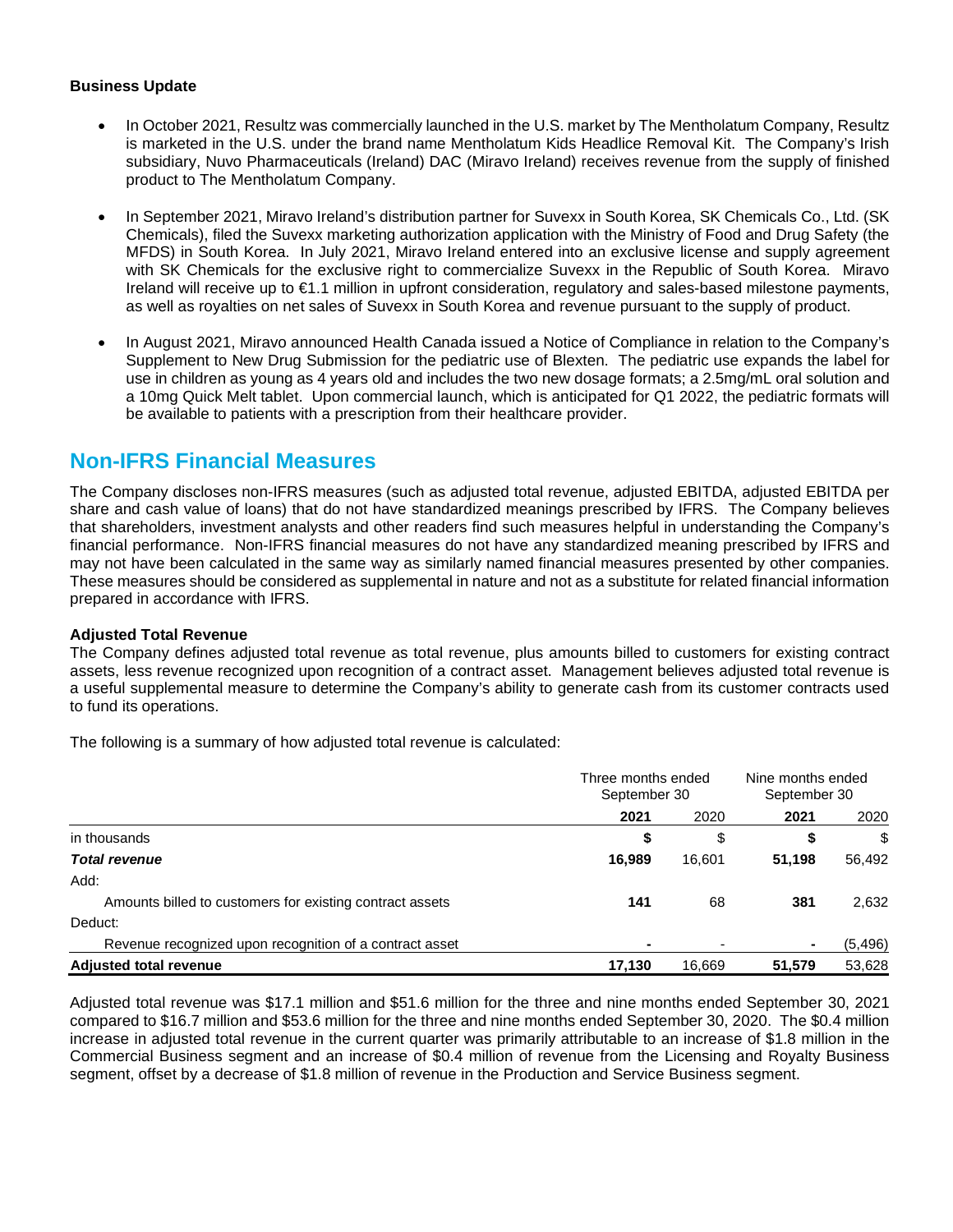Revenue attributable to the Commercial Business segment increased during the three months ended September 30, 2021 due to a \$1.8 million increase in sales of the Company's promoted products (Blexten, Cambia, Suvexx and Neovisc<sup>®</sup>). In the current quarter, revenue from the Company's mature products was consistent with the three months ended September 30, 2020.

The Production and Service Business segment revenue decreased during the three months ended September 30, 2021, primarily due to a decrease in Pennsaid® 2% product sales, slightly offset by an increase in sales of Pennsaid. In the current quarter, gross profit decreased as a percentage of revenue compared to the comparative quarter due to a decrease in product sales.

The increase in revenue attributable to the License and Royalty business segment during the three months ended September 30, 2021 was primarily attributable to a \$0.5 million increase in royalty earned on European net sales of Vimovo, a \$0.2 million increase in royalty earned from net sales of Yosprala and a \$0.2 million increase from the recognition of milestones in the SK Chemicals contract. The increase in license revenue in the current three-month period was slightly offset by an unfavourable foreign exchange movement where a stronger Canadian dollar against the U.S. dollar reduced the contribution from U.S. denominated royalty streams, as well as a \$0.6 million decrease in royalty earned on U.S. net sales of Vimovo due to a competitor launching a generic version of Vimovo in March 2020. The Company earned a \$0.2 million and \$1.0 million royalty on U.S. net sales of Vimovo during the three and nine months ended September 30, 2021 compared to \$0.8 million and \$4.4 million during the three and nine months ended September 30, 2020.

## **Adjusted EBITDA**

EBITDA refers to net income (loss) determined in accordance with IFRS, before depreciation and amortization, net interest expense (income) and income tax expense (recovery). The Company defines adjusted EBITDA as EBITDA, plus amounts billed to customers for existing contract assets, inventory step-up expenses, stock-based compensation expense, Other Expenses (Income), less revenue recognized upon recognition of a contract asset and other income. Management believes adjusted EBITDA is a useful supplemental measure to determine the Company's ability to generate cash available for working capital, capital expenditures, debt repayments, interest expense and income taxes.

The following is a summary of how EBITDA and adjusted EBITDA are calculated:

|                                                               | Three Months ended<br>September 30 |          |           | Nine Months ended<br>September 30 |
|---------------------------------------------------------------|------------------------------------|----------|-----------|-----------------------------------|
|                                                               | 2021                               | 2020     | 2021      | 2020                              |
|                                                               | \$                                 | \$       | \$        | $\frac{1}{2}$                     |
| Net income (loss)                                             | (17, 770)                          | (2,832)  | (26, 612) | (6, 528)                          |
| Add back:                                                     |                                    |          |           |                                   |
| Income tax expense $(1)$                                      | 811                                | (7)      | 2,384     | 1,587                             |
| Net interest expense                                          | 2,512                              | 2,904    | 7,577     | 9,019                             |
| Depreciation and amortization                                 | 2,021                              | 2,250    | 6,125     | 6,965                             |
| <b>EBITDA</b>                                                 | (12, 426)                          | 2,315    | (10, 526) | 11,043                            |
| Add back:                                                     |                                    |          |           |                                   |
| Amounts billed to customers for existing contract assets      | 141                                | 68       | 381       | 2,632                             |
| Stock-based compensation                                      | 71                                 | 50       | 311       | 208                               |
| Deduct:                                                       |                                    |          |           |                                   |
| Revenue recognized upon recognition of a contract asset       |                                    |          |           | (5, 496)                          |
| Other Expenses (Income):                                      |                                    |          |           |                                   |
| Change in fair value of derivative liabilities <sup>(2)</sup> | 2,929                              | 5,240    | 14,447    | 11,141                            |
| Change in fair value of contingent and variable consideration | 94                                 | (289)    | (1,005)   | 1,586                             |
| Impairment <sup>(3)</sup>                                     | 14,682                             |          | 14,682    |                                   |
| Foreign currency loss (gain)                                  | 1,439                              | (1, 146) | 162       | 1,441                             |
| Inventory step-up                                             |                                    | 358      | 35        | 1,059                             |
| Other losses (gains)                                          | 110                                | (31)     | 284       | (1, 413)                          |
| <b>Adjusted EBITDA</b>                                        | 7,040                              | 6,565    | 18,771    | 22,201                            |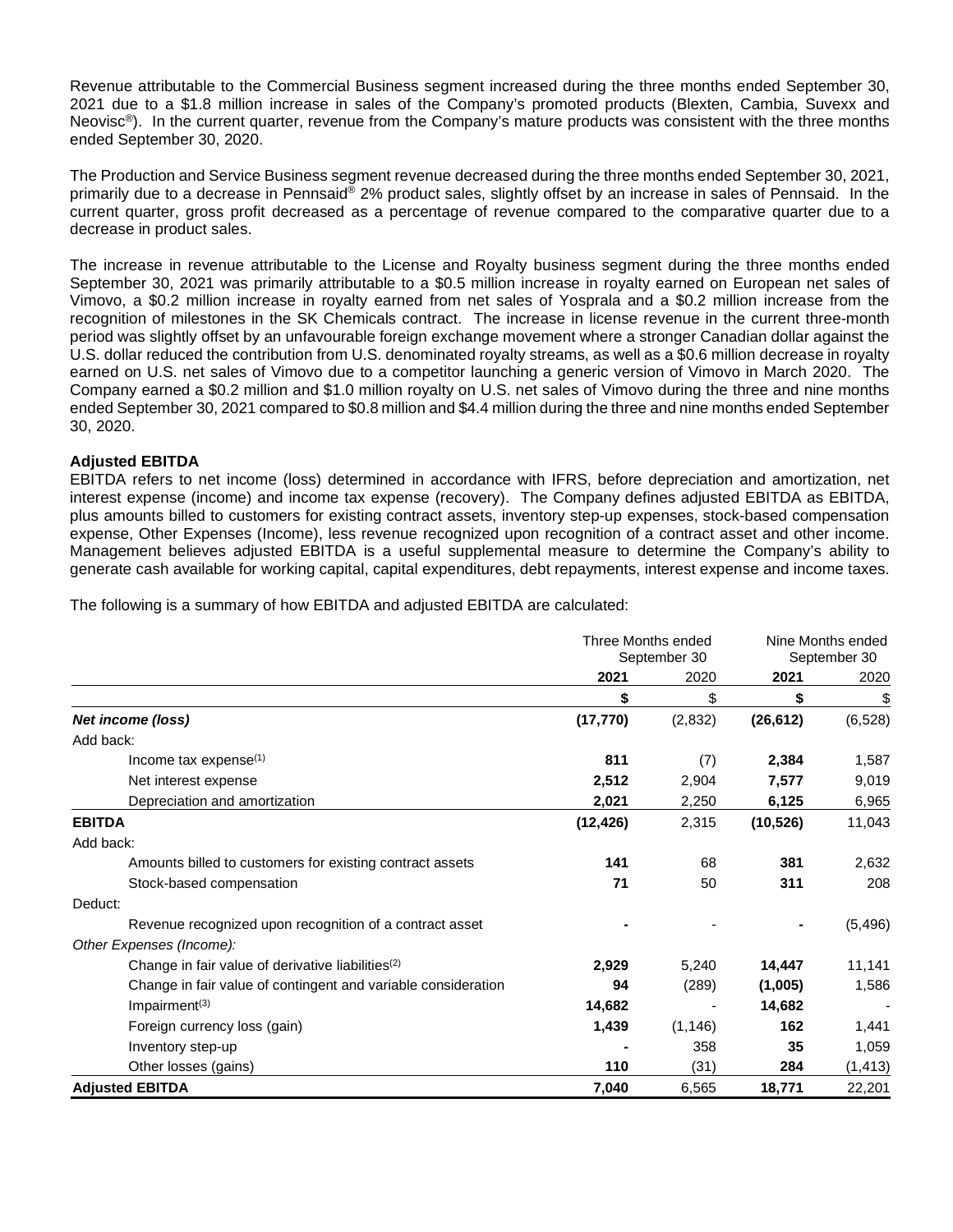- (1) Income tax expense for the three and nine months ended September 30, 2021 includes \$0.7 million and \$2.1 million for deferred income tax due to the utilization of loss carryforwards that were previously recognized. The Company did not recognize deferred income tax expense in the comparative three and nine-month periods.
- <sup>(2)</sup> The Company's derivative liabilities are measured at fair value through profit or loss at each reporting date. As a result of the increase in the share price in the current quarter and an increase in the volatility of the Company's shares, amongst other inputs, the value of the Company's derivative liabilities increased and the Company recognized net losses of \$2.9 million and \$14.4 million on the change in fair value of derivative liabilities for the three and nine months ended September 30, 2021.
- During the three and nine months ended September 30, 2021, the Company recorded impairment of \$14.7 million and \$14.7 million of goodwill and certain intangible assets in the Commercial Business and Licensing and Royalty segments. During the three months ended September 30, 2021, the Company reviewed carrying values of certain intangible assets as it had changed its commercial expectations for certain products in response to COVID-19 trends. Additional details regarding the Company's methodology and assumptions are disclosed in Note 4, *Intangible Assets* and Note 5, *Goodwill* to the unaudited Condensed Consolidated Interim Financial Statements for the three and nine months ended September 30, 2021. See *Impairment* and *Risk Factors* below.

Adjusted EBITDA was \$7.0 million for the three months ended September 30, 2021 compared to \$6.6 million for the comparative quarter. During the three months ended September 30, 2021, a \$2.3 million increase in gross profit contribution from the Company's Commercial Business segment (net a \$0.4 million decrease in inventory step-up expense) and a \$0.3 million increase in gross profit from the Company's License and Royalty Business segment was offset by a \$1.2 million decrease in gross profit contribution from the Company's Production and Service Business segment, a \$0.8 million increase in sales and marketing expenses and a \$0.2 million increase in general and administrative (G&A) expenses. During the three months ended September 30, 2021, the Company recorded \$nil in government assistance resulting from the Canada Emergency Wage Subsidy (CEWS). The Company recognized \$1.1 million in government assistance resulting from CEWS in the comparative three-month period.

Adjusted EBITDA was \$18.8 million for the nine months ended September 30, 2021 compared to \$22.2 million for the nine months ended September 30, 2020. During the nine months ended September 30, 2021, a \$4.3 million increase in gross profit from the Company's Commercial Business segment (net a \$1.0 million decrease in inventory step-up expense) was more than offset by a \$5.0 million decrease in contribution from the Company's License and Royalty Business segment, a \$1.0 million decrease in gross profit contribution from the Production and Service Business segment, a \$1.4 million increase in sales and marketing expenses and a \$0.2 million increase in G&A expenses (net a \$0.1 million increase in stock-based compensation).

#### **Adjusted EBITDA Per Common Share**

The Company defines adjusted EBITDA per common share as adjusted EBITDA divided by the average number of issued and outstanding common shares of the Company as follows:

|                                                                       |        | Three months ended<br>September 30 |        | Nine months ended<br>September 30 |
|-----------------------------------------------------------------------|--------|------------------------------------|--------|-----------------------------------|
|                                                                       | 2021   | 2020                               | 2021   | 2020                              |
| in thousands                                                          | S      | \$                                 |        | S.                                |
| <b>Adjusted EBITDA</b>                                                | 7.040  | 6.565                              | 18.771 | 22.201                            |
| Adjusted EBITDA per common share                                      | 0.62   | 0.58                               | 1.65   | 1.95                              |
| Average number of common shares outstanding (in thousands)<br>- basic | 11.388 | 11.388                             | 11.388 | 11,388                            |

Adjusted EBITDA per common share was \$0.62 and \$1.65 for the three and nine months ended September 30, 2021 compared to adjusted EBITDA per common share of \$0.58 and \$1.95 for the three and nine months ended September 30, 2020.

#### **Cash Value of Loans**

The Company's long-term debt is carried at amortized cost in accordance with IFRS. The Deerfield Loans were initially measured at fair value using a discounted cash flow model that considers the present value of contractual cash flows using a risk-adjusted discount rate. As the Company revises its estimated future contractual cash flows it will adjust the gross carrying amount of the amortized cost of a financial liability to reflect actual and revised estimated contractual cash flows.

The Company defines cash value of loans as the total sum of money borrowed under the Deerfield Facility Agreement less any payments to date. Cash value of loans does not consider fair value discounting when describing the Company's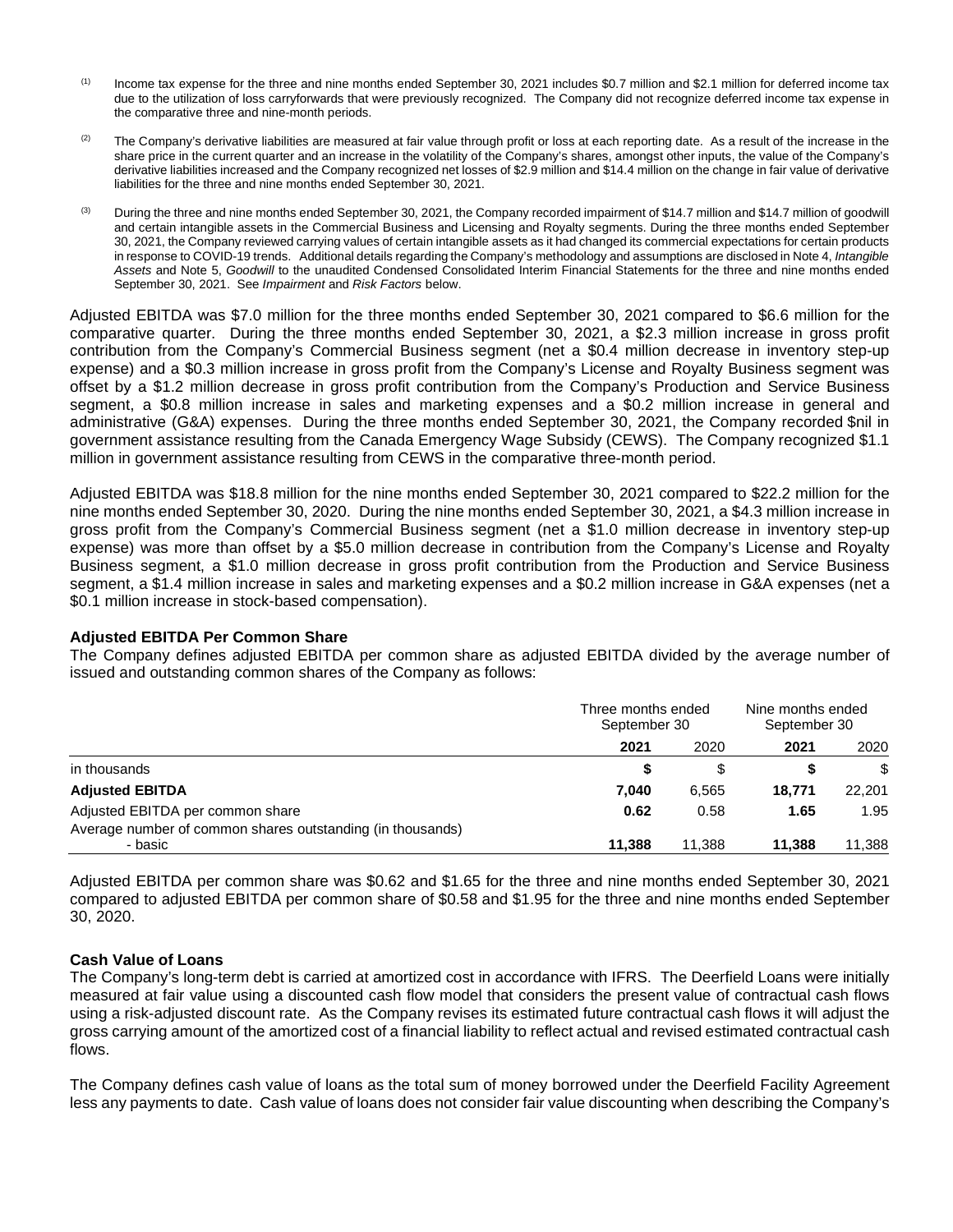outstanding debt. Management believes cash value of loans is a useful supplemental measure to describe the debt outstanding under the Deerfield Facility Agreement.

The following is a summary of how cash value of loans is calculated as at:

|                                                        | <b>September 30, 2021</b> |                    | December 31, 2020 |             |
|--------------------------------------------------------|---------------------------|--------------------|-------------------|-------------|
|                                                        | Amortization              | <b>Convertible</b> | Amortization      | Convertible |
| \$US                                                   | Loan                      | Loan               | Loan              | Loan        |
| Total long-term debt                                   | 33,982                    | 42,845             | 40.426            | 41,042      |
| IFRS present value adjustment (interest and principal) | 4,392                     | 9,655              | 6.254             | 11,458      |
| <b>Cash Value of Loans</b>                             | 38,374                    | 52.500             | 46,680            | 52,500      |
|                                                        |                           |                    |                   |             |
|                                                        | Amortization              | <b>Convertible</b> | Amortization      | Convertible |
| \$CDN                                                  | Loan                      | Loan               | Loan              | Loan        |
| Total long-term debt                                   | 43,296                    | 54,589             | 51,453            | 52,244      |
| IFRS present value adjustment (interest and principal) | 5,596                     | 12.301             | 7,980             | 14,599      |
| <b>Cash Value of Loans</b>                             | 48.892                    | 66.890             | 59.433            | 66.843      |

During the three and nine months ended September 30, 2021, the Company repaid \$3.7 million (US\$2.9 million) and \$10.3 million (US\$8.3 million) of the Amortization Loan to Deerfield reducing its cash value of loans outstanding to \$115.8 million (US\$90.9 million). Since the inception of the Deerfield Financing on December 31, 2018, the Company has repaid US\$27.6 million towards the Deerfield Loans. The interest rate for both the Amortization Loan and the Convertible Loan is a fixed 3.5%.

# **The Company's Business**

Miravo is a publicly traded, Canadian healthcare company with global reach and a diversified portfolio of prescription and non-prescription products.

Miravo's head office is located in Mississauga, Ontario, Canada, its international operations are headquartered in Dublin, Ireland and its manufacturing facility is located in Varennes, Québec, Canada. The Varennes facility operates in a Good Manufacturing Practices (GMP) environment respecting the U.S., Canada and E.U. GMP regulations and is regularly inspected by Health Canada and the U.S. Food and Drug Administration (FDA).

As at September 30, 2021, the Company employed a total of 101 full-time employees across its manufacturing facility in Varennes, Québec, corporate office, Commercial Business in Mississauga, Ontario and international headquarters in Dublin, Ireland.

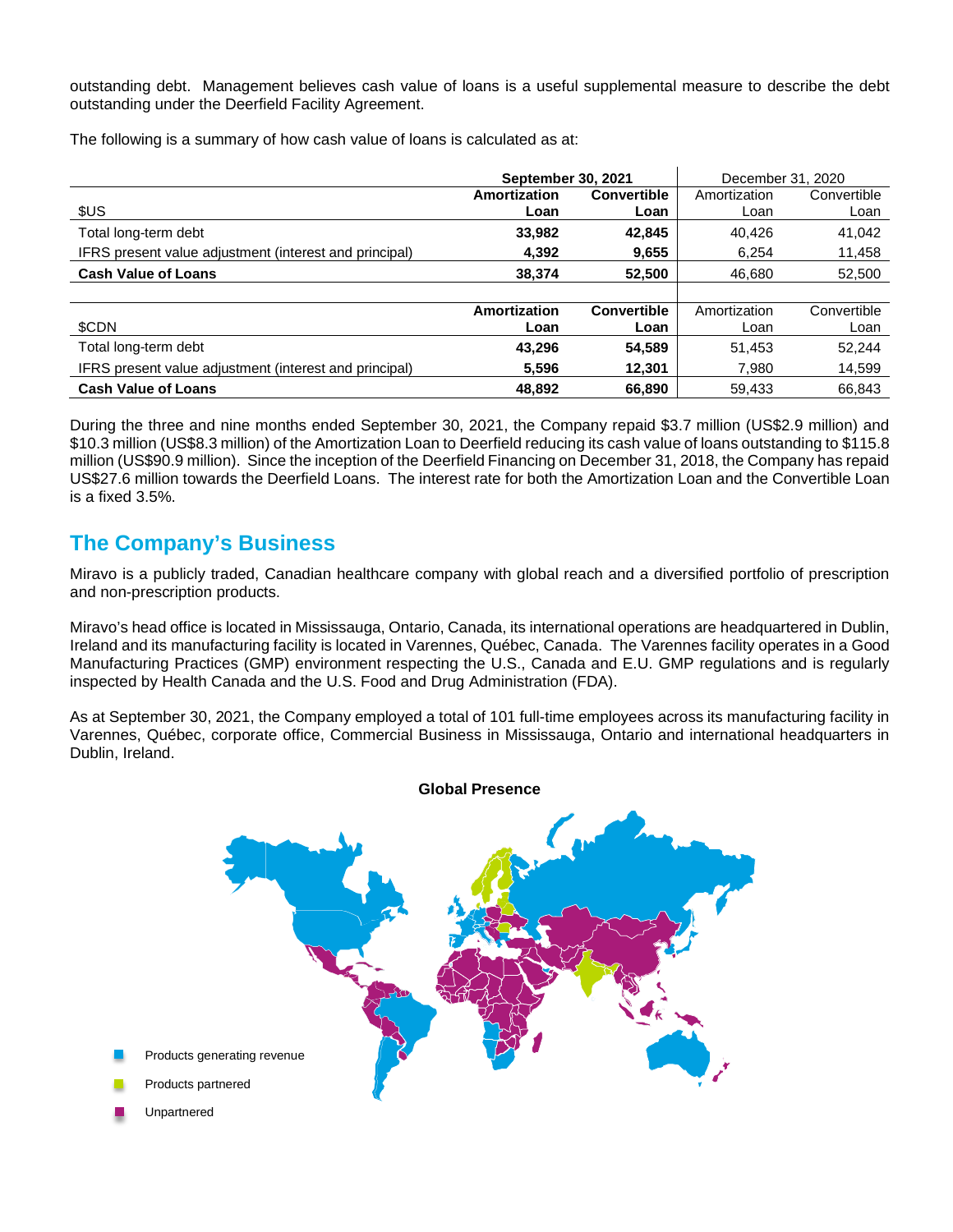#### **Intellectual Property**

The Company protects its intellectual property by means of a combination of patents, data exclusivity, trademarks, rights, licenses, non-disclosure agreements and contractual provisions. Miravo currently holds over one hundred patents in a number of jurisdictions and has several patent applications pending. Additionally, the Company holds commercial licenses and cross-licenses to access third-party intellectual property.

#### **Operating Segments**

The Company has three operating segments: Commercial Business, Production and Service Business and Licensing and Royalty Business.

#### **Commercial Business**

The Commercial Business segment is comprised of products commercialized by the Company in Canada. This segment includes the Company's promoted products - Blexten, Cambia, Suvexx and NeoVisc, as well as a number of mature products. The Company sells its products to wholesalers who in turn supply retail and hospital pharmacies across Canada.

The Company's promoted products are primarily prescribed by Canadian healthcare professionals, including neurologists, pain and migraine specialists, dermatologists, allergists, primary care physicians, prescribing pharmacists and nurse practitioners, which the Company's in-house commercial team calls on and supports through various educational and product detailing activities. The mature products are prescribed to treat patients across a broad range of therapeutic areas, including pain management, cardiology, gastroenterology, antihyperlipidemic/metabolic agents, dermatology and various non-prescription medicines. These mature products receive no or minimal promotional support, and in some cases, have lost market exclusivity and now compete with generic alternatives.

The Company's approved products related to the Commercial Business segment are as follows:

| Distributed by Miravo in Canada |                    |                |                    |
|---------------------------------|--------------------|----------------|--------------------|
| <b>Product</b>                  | <b>Description</b> | <b>Product</b> | <b>Description</b> |

**Promoted Products**

| <b>BLEXTEN</b>  | Second-generation antihistamine for<br>the treatment of seasonal allergies<br>and urticaria (hives). | <b>CAMBIA</b>                          | Treatment of mild to moderate acute<br>migraine with or without aura in adults 18<br>years and older. |
|-----------------|------------------------------------------------------------------------------------------------------|----------------------------------------|-------------------------------------------------------------------------------------------------------|
| <b>Suvexx</b> ® | Treatment of moderate to severe<br>acute migraine with or without aura<br>in adults.                 | Neo <b>ViscONE</b><br>Neo <b>Visc+</b> | Viscosupplementation for knee<br>osteoarthritis                                                       |

#### **Mature Products**

| <b>Resultz</b>                                                   | Pesticide-free topical treatment of<br>head lice infestations.                                                    | <b>Bezalip<sup>®</sup> SR</b> | Once daily treatment for patients with high<br>cholesterol or high levels of triglycerides.                                                          |
|------------------------------------------------------------------|-------------------------------------------------------------------------------------------------------------------|-------------------------------|------------------------------------------------------------------------------------------------------------------------------------------------------|
| Fiorinal <sup>®(1)</sup> Fiorinal <sup>®</sup> -C <sup>(1)</sup> | Relief for tension-type headaches.                                                                                | Proferrin                     | Iron supplement for the prevention and<br>treatment of iron deficiency.                                                                              |
| <b>MOVIPREP</b>                                                  | Indicated for the cleansing of the<br>colon in preparation for<br>colonoscopy.                                    | Soriatane <sup>®</sup>        | Once daily treatment for psoriasis and<br>other keratinization disorders.                                                                            |
| <b>PegaLAX®</b>                                                  | Laxative for the treatment of<br>occasional constipation and,<br>irregularity.                                    | COLLATAMP'G                   | Fully resorbable, antibiotic, collagen<br>"haemostat" for surgical implantation<br>during surgery to reduce the risk of<br>surgical site infections. |
| utaflor                                                          | Probiotic for the management and<br>relief of chronic constipation and<br>associated abdominal pain and<br>cramps |                               |                                                                                                                                                      |

1. Products are available in Canada and not promoted in any capacity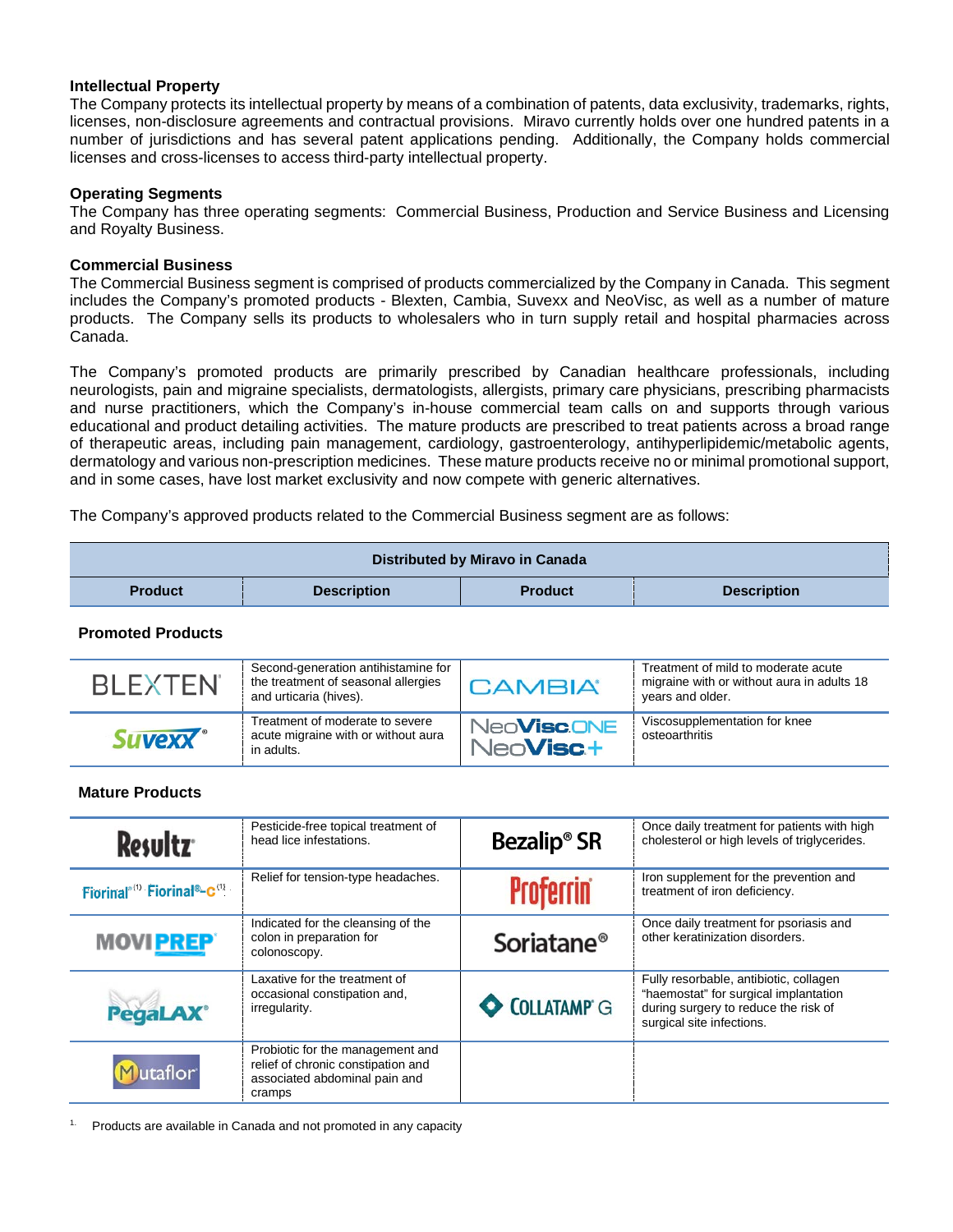#### **Production and Service Business**

The Production and Service Business segment includes revenue from the sale of products manufactured by Miravo from its manufacturing facility in Varennes, Québec or contracted by Miravo Ireland from its international headquarters in Dublin, Ireland, as well as service revenue for testing, development and related quality assurance and quality control services provided by the Company. Key revenue streams in this segment, include Pennsaid 2%, Pennsaid and the bulk drug product for the Heated Lidocaine/Tetracaine (HLT) Patch.

The Company currently supplies Pennsaid 2% to Horizon Therapeutics plc (Horizon) for the U.S. market and to Gebro Pharma AG (Gebro Pharma) for the Swiss market and is actively engaged in ongoing partnering efforts for Pennsaid 2% in the rest of the world. The Company will continue to focus on identifying license partners for Resultz® in key unpartnered territories around the world, which has the potential to increase production revenue. Miravo believes its Production and Service Business segment has continued growth potential, as Miravo has the in-house capabilities and capacity to produce Pennsaid 2% and Resultz for new license partners.

#### **Licensing and Royalty Business**

The Licensing and Royalty Business segment includes the revenue generated from the licensing of the intellectual property and the ongoing royalties received under these exclusive licensing agreements. The Company's Licensing and Royalty Business segment revenue is primarily generated from:

- Net sales of Vimovo in various ex-U.S. markets, including Europe, Canada and South America by the Company's partner Grunenthal GmbH (Grunenthal);
- Net sales of Vimovo in the U.S. through the Company's partner Horizon;
- Net sales of Resultz in select European markets by the Company's various European license partners (See table below for full details);
- Net sales of Cabpirin related to the licensing of the Company's Yosprala intellectual property in the Japanese market; and
- Net sales of Pennsaid 2% in Swtizerland by the Company's partner Gebro Pharma.

The Company's out-licensing efforts for Pennsaid 2%, Resultz, Suvexx and Yosprala are targeted on all regions that remain unlicensed with a particular focus on Europe, the Middle East and Asia. The Company enters into exclusive, long-term licensing agreements with strategic partners in specific geographies. Miravo believes its Licensing and Royalty Business segment has growth potential, as Pennsaid 2%, Resultz and Suvexx are protected by patents that provide licensees with market exclusivity and protection from generic competition, as well as favourable product profiles (See *Commercial Products* below).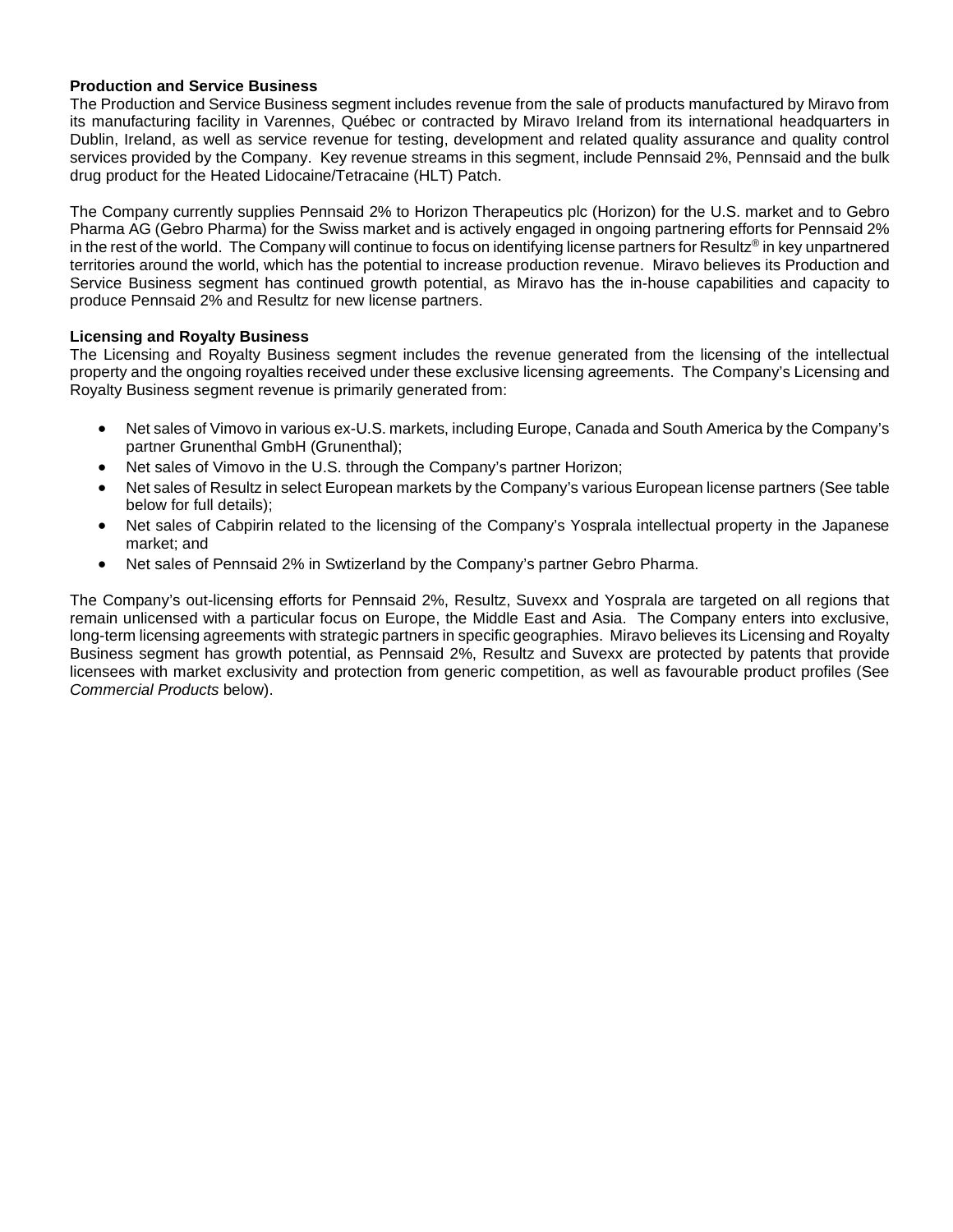The Company's approved products related to the Production and Service Business and Licensing and Royalty Business are distributed worldwide and segmented as follows:

|                                                                               | <b>Product</b>                                                                                                                 | <b>Description</b>                                                                                                                     | <b>Segments</b>                                                                              | <b>Licensee or Distributor</b>                                                                                                                                  |
|-------------------------------------------------------------------------------|--------------------------------------------------------------------------------------------------------------------------------|----------------------------------------------------------------------------------------------------------------------------------------|----------------------------------------------------------------------------------------------|-----------------------------------------------------------------------------------------------------------------------------------------------------------------|
|                                                                               | <b>Resultz</b><br><b>MENTHOLATUM®</b><br>KIDS<br><b>FullMarks</b><br><b>HEAD LICE</b><br><b>LAUSBUB®</b><br><b>REMOVAL KIT</b> | Pesticide-free topical treatment<br>of head lice infestations.                                                                         | <b>Production and Service</b><br><b>Business</b><br>Licensing and Royalty<br><b>Business</b> | Fagron Belgium NV<br>Heumann Pharma GmbH & Co.<br>Generica KG<br>Reckitt Benckiser (Brands) Limited<br>Sato Pharmaceutical Co., Ltd.<br>The Mentholatum Company |
|                                                                               | <b>Treximet</b><br><b>Suvexx</b>                                                                                               | Treatment of acute migraine                                                                                                            | Licensing and Royalty<br><b>Business</b>                                                     | <b>Currax Holdings USA LLC</b><br><b>Orion Corporation</b><br>SK Chemicals Co., Ltd.                                                                            |
|                                                                               | <b>PENNSAID®</b><br>(diclofenac sodium topical solution) 2% w/w                                                                | Topical treatment of<br>osteoarthritic pain in a more<br>convenient format.                                                            | <b>Production and Service</b><br><b>Business</b><br>Licensing and Royalty<br><b>Business</b> | Horizon Therapeutics plc<br>Paladin Labs Inc.<br>Sayre Therapeutics PVT Ltd<br>Gebro Pharma AG                                                                  |
|                                                                               | <b>PENSAID</b>                                                                                                                 | Topical treatment of<br>osteoarthritic pain.                                                                                           | <b>Production and Service</b><br><b>Business</b><br>Licensing and Royalty<br><b>Business</b> | Paladin Labs Inc.<br>Vianex S.A.<br>Recordati S.p.A.                                                                                                            |
| VIMOVO<br><b>SYNERA</b><br>lidocaine and tetracaine) Topical Patch<br>RAPYDAN |                                                                                                                                | Oral treatment for relief of<br>arthritis symptoms with a<br>reduced risk of developing<br>gastric ulcers.                             | Licensing and Royalty<br><b>Business</b>                                                     | Horizon Therapeutics plc<br><b>Grunenthal GmbH</b>                                                                                                              |
|                                                                               |                                                                                                                                | Topical patch used to help<br>prevent pain associated with<br>needle sticks and other<br>superficial skin procedures.                  | Licensing and Royalty<br><b>Business</b><br><b>Production and Service</b><br><b>Business</b> | Galen US Incorporated<br>Eurocept International B.V.                                                                                                            |
|                                                                               | <b>rosprala</b><br>aspirin and omeprazole)                                                                                     | Once daily treatment to help in<br>the prevention of heart attacks<br>and strokes with a reduced risk<br>of developing gastric ulcers. | Licensing and Royalty<br><b>Business</b>                                                     | <b>Takeda Pharmaceutical Company</b><br>Limited<br>Genus Lifesciences Inc.                                                                                      |

# **Growth Strategy**

The Company intends to further expand its Canadian and international businesses through:

- organic growth, line extensions and reformulations of existing products
- targeted in-licensing and acquisition opportunities, which leverage the Company's in-house commercial, scientific and manufacturing infrastructure
- out-licensing of distribution rights for Miravo's proprietary products Pennsaid 2%, Resultz, Suvexx and Yosprala in global markets.

The Company plans to continue to build on its commercial presence in Canada and will look to utilize a network of license and distribution partners for its products in global markets. The Company targets global and regional pharmaceutical companies that have therapeutic area expertise and established commercial infrastructure as potential license and distribution partners.

To achieve its strategic objectives, the Company focuses on leveraging its competitive advantages through its in-house capabilities:

- Attracting, developing, pursuing and consummating transactions to in-license or acquire accretive, growthoriented products;
- Creating intellectual property portfolios that provide defense against generic threats;
- Launching new products in Canada;
- Managing complex relationships with regulators to register new products in Canada, the U.S., Europe and other global markets; and
- Developing innovative processes to enhance the quality and efficiency of manufacturing operations.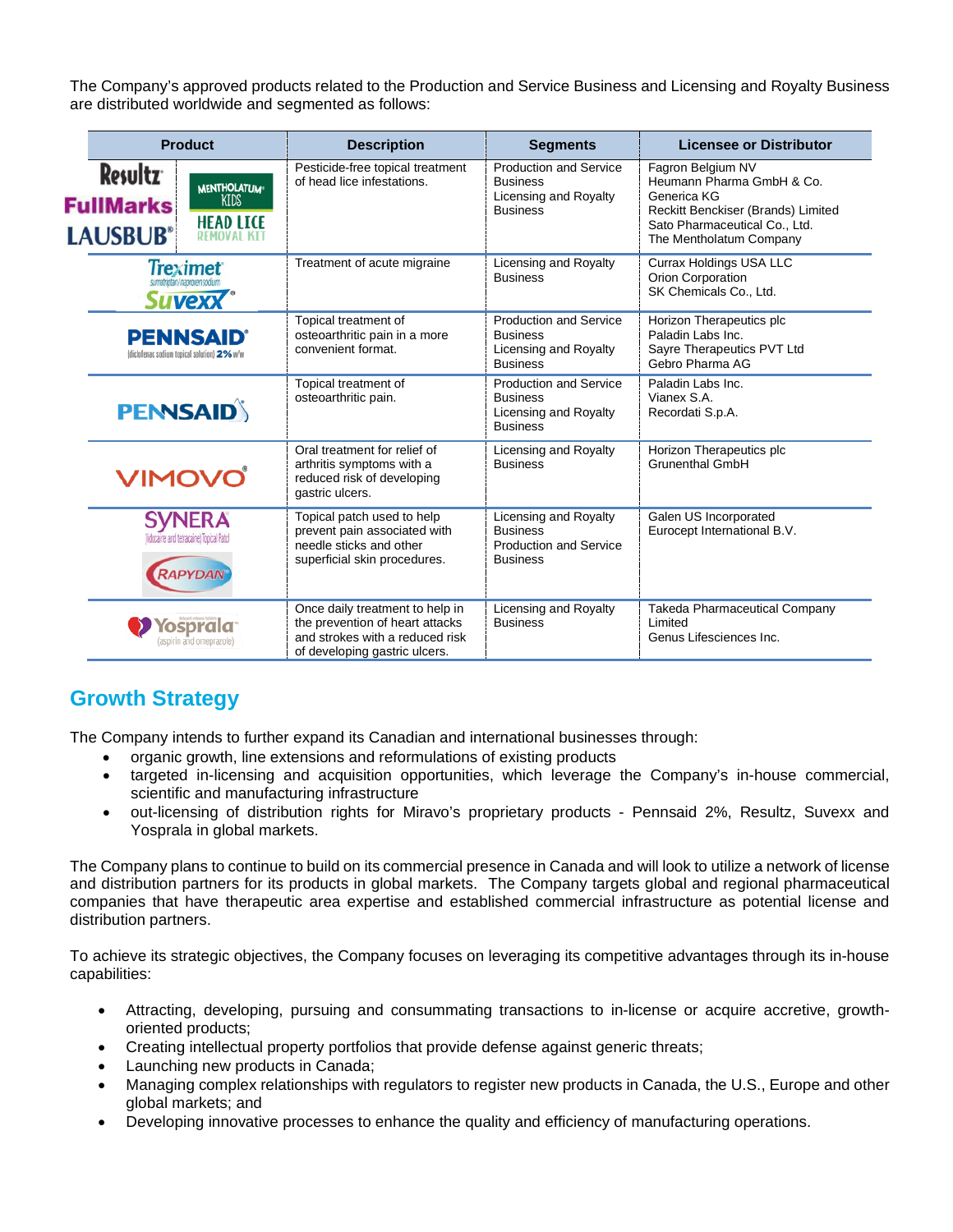# **Products**

#### **Commercial Products Products Commercialized by Miravo in Canada**

#### **Blexten**

Blexten is a second-generation antihistamine drug for the symptomatic relief of allergic rhinitis and chronic spontaneous urticaria. Blexten exerts its effect through its highly selective inhibition of peripheral histamine H1 receptors and has an efficacy comparable to cetirizine and desloratadine. In comparative studies, Blexten demonstrated somnolence rates similar to placebo representing a potentially non-sedating effect at therapeutic doses. It was developed in Spain by Faes Farma, S.A. (Faes). Bilastine, (the active ingredient in Blexten), is approved in Canada and over 100 countries worldwide, including Japan and most European countries. In 2014, Miravo entered into an exclusive license and supply agreement with Faes for the exclusive right to sell bilastine in Canada, which is sold under the brand name Blexten. The exclusive license is inclusive of prescription and non-prescription rights for Blexten, as well as adult and pediatric presentations in Canada.

In April 2016, Health Canada approved Blexten (bilastine 20 mg oral tablet) for the treatment of the symptoms of seasonal allergic rhinitis and chronic spontaneous urticaria (such as itchiness and hives). Blexten was commercially launched in Canada in December 2016. Miravo is contracted to pay additional milestone payments of approximately €0.3 million and \$0.4 million to Faes if certain sales targets or other milestone events are achieved over the life of the license and supply agreement term.

#### **Cambia**

Cambia (diclofenac potassium for oral solution) is a patent protected, nonsteroidal anti-inflammatory drug (NSAID) and is currently the only prescription NSAID approved and available in Canada for the acute treatment of migraine with or without aura in adults 18 years of age or older. In 2010, Miravo signed a license agreement with Nautilus Neurosciences, Inc. (Nautilus) for the exclusive rights to develop, register, promote, manufacture, use, distribute, market and sell Cambia in Canada. Since 2011, three separate amendments to the license agreement have been executed. The license was assigned by Nautilus to Depomed, Inc. (Depomed) in December 2013. Depomed has subsequently been renamed Assertio Therapeutics Inc. The Company pays a tiered royalty on net sales of Cambia and future sales-based milestone payments of up to US\$5.3 million may be payable over time.

Cambia was approved by Health Canada in March 2012 and was commercially launched to specialists in Canada in October 2012 and broadly to all primary care physicians in February 2013.

## **Suvexx**

Suvexx (sumatriptan/naproxen sodium) is a patent protected migraine medicine that was developed by POZEN, Inc. (POZEN) in collaboration with Glaxo Group Limited, d/b/a GSK (GSK). The product is formulated with POZEN's patented technology (originally acquired by Miravo as part of the Aralez Transaction on December 31, 2018) of combining a triptan, sumatriptan 85 mg, with an NSAID, naproxen sodium 500 mg and GSK's RT Technology in a single tablet. The Company received Health Canada approval for Suvexx in the first quarter of 2020 and the product was commercially launched in Canada in September 2020.

#### **NeoVisc Line Extension**

In January 2020, Miravo closed a licensing transaction bringing new line extensions to the NeoVisc Canadian business. NeoVisc is an injectable viscosupplement used by orthopedic surgeons, sports medicine physicians and healthcare practitioners to replenish synovial fluid in the joints of patients with osteoarthritis and is available in two formats (NeoVisc ONE and NeoVisc+). NeoVisc ONE is a low volume (4 mL), single-dose injection viscosupplement. The reduction of injection volume makes administration of NeoVisc ONE easier for healthcare professionals and more comfortable for patients. NeoVisc+ consists of a three (2 mL) injection dosing regimen that is administered to a patient over the course of a three-week period. Both NeoVisc ONE and NeoVisc+ were issued a Medical Device License by Health Canada in September 2020. The new and improved NeoVisc formats were launched in Canada in January 2021.

#### **Mature Products Commercialized by Miravo in Canada**

The Commercial Business segment also consists of a number of mature products including the Canadian business for Resultz, Bezalip<sup>®</sup> SR, Proferrin®, Fiorinal<sup>®(1)</sup>, Fiorinal<sup>®</sup> C<sup>(1)</sup>, Collatamp® G, PegaLAX®, Mutaflor®, MoviPrep® and Soriatane™.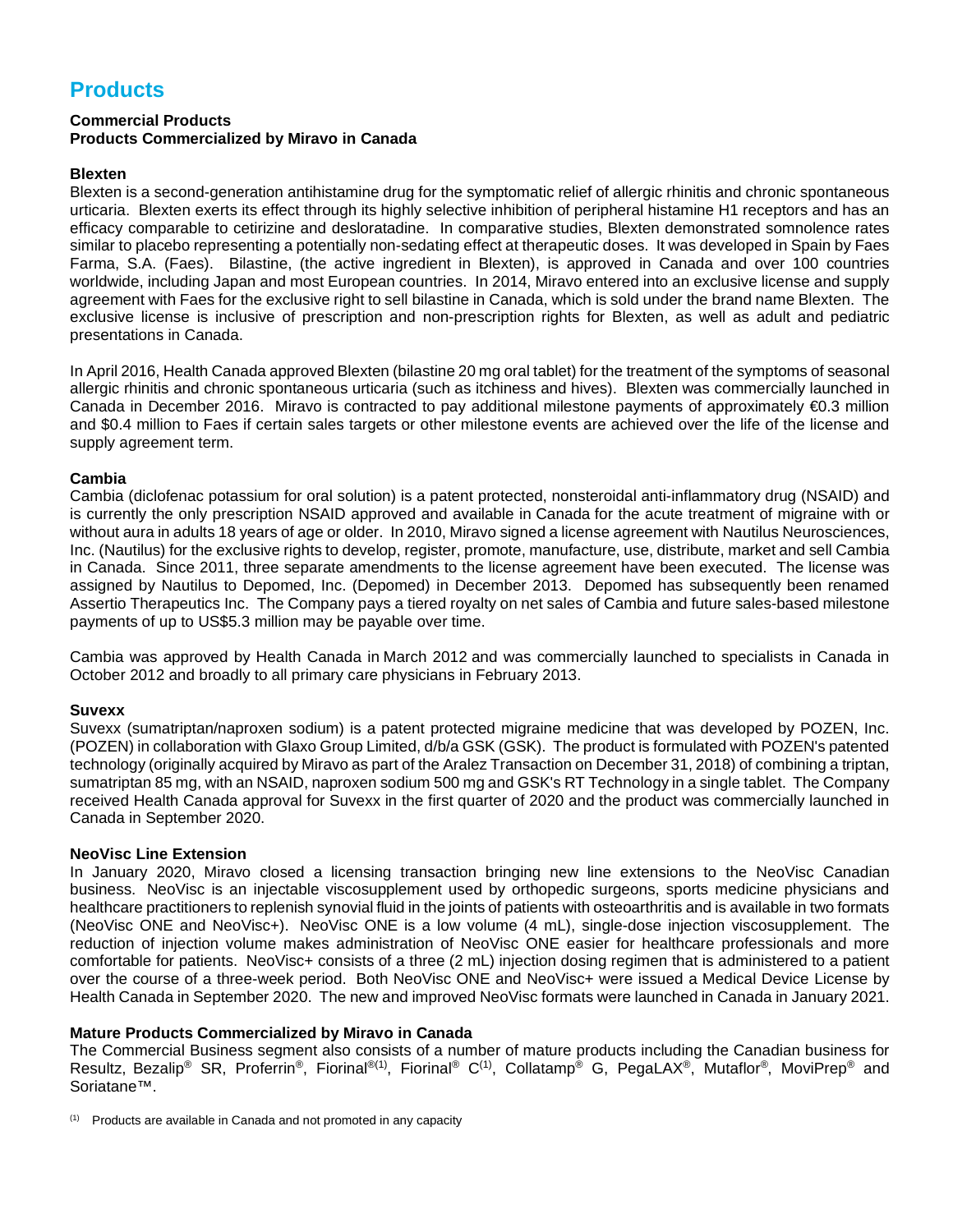## **Fiorinal**

On October 30, 2019, Miravo received an amended application for authorization to institute a class action against a group of 34 defendants, including Miravo, that manufacture, market, and/or distribute opioids in Québec. The claim is for \$30, plus interest for compensatory damages for each class member, \$25.0 million from each defendant for punitive damages and pecuniary damages for each class member. The proposed class is all natural persons in Québec who have been prescribed and consumed any one or more of the opioids manufactured, marketed, distributed and/or sold by the defendants between 1996 and the present day and who suffer or have suffered from opioid use disorder. The proposed class includes any direct heirs of any deceased persons who met the above-description and excludes certain persons subject to a prior settlement agreement. The amended application is currently pending before the Superior Court in the Province of Québec. The Company believes that the claim is without merit and intends to vigorously defend the matter.

#### **Products Out-licensed and/or Manufactured by Miravo**

#### **Pennsaid 2%**

Pennsaid 2% is a follow-on product to original Pennsaid (described below). Pennsaid 2% is a topical pain product that combines a dimethyl sulfoxide (DMSO) based transdermal carrier with 2% diclofenac sodium. Pennsaid 2% is more viscous, is supplied in a metered dose pump bottle and has been approved in the U.S. and Switzerland for twice daily dosing compared to four times a day for original Pennsaid. This provides Pennsaid 2% with potential advantages over Pennsaid and other competitor products and with patent protection. Miravo owns the worldwide rights to Pennsaid 2%, excluding the U.S. rights owned by Horizon.

#### *United States*

Pennsaid 2% was approved on January 16, 2014 in the U.S. and launched by the Company's then U.S. Pennsaid and Pennsaid 2% licensee, Mallinckrodt Inc. (Mallinckrodt) in February 2014 for the treatment of pain of osteoarthritis of the knee. In October 2014, Miravo reacquired the rights to Pennsaid from Mallinckrodt and sold the U.S. rights to Pennsaid 2% to Horizon. Under the terms of this agreement, Company earns product revenue from Horizon pursuant to a longterm, exclusive supply agreement, as well as contract service revenue.

#### *Rest of World*

Gebro Pharma has the exclusive rights to register, distribute, market and sell Pennsaid 2% in Switzerland and Liechtenstein. In January 2020, Gebro Pharma received marketing authorization for Pennsaid 2% from Swissmedic, the overseeing Swiss regulatory authority. Gebro Pharma launched Pennsaid 2% in Switzerland in January 2021. The Company is eligible to receive milestone payments and royalties on net sales of Pennsaid 2% in Switzerland and Liechtenstein and will earn product revenue from the supply of Pennsaid 2% to Gebro Pharma on an exclusive basis from its manufacturing facility in Varennes, Québec.

#### *Unlicensed Territories*

The Company is currently pursuing Pennsaid 2% registration in Greece. The Company is preparing its regulatory dossier for Pennsaid 2% for submission to the Greek National Organization for Medicines (EOF) as a National procedure. As of December 31, 2020, the Company withdrew the Pennsaid 2% marketing authorization application from the Austrian Agency for Health and Food Safety for commercial reasons.

#### **Pennsaid**

Pennsaid, the Company's first commercialized topical pain product, is used to treat the signs and symptoms of osteoarthritis of the knee. Pennsaid is a combination of a DMSO-based transdermal carrier and 1.5% diclofenac sodium and delivers the active drug through the skin at the site of pain. While conventional oral NSAIDs expose patients to potentially serious systemic side effects such as gastrointestinal bleeding and cardiovascular risks, Miravo's clinical trials suggest that some of these systemic side effects occur less frequently with topically applied Pennsaid. Pennsaid is currently sold in Canada by Paladin Labs Inc., in Italy by Recordati S.p.A. and in Greece by Vianex S.A.

#### **Resultz**

## *United States*

The Company acquired the U.S. product and intellectual property rights from Piedmont Pharmaceuticals LLC (Piedmont) in January 2018. Resultz was cleared as a 510 (k) Exempt class 1 medical device for the treatment of lice by the FDA in May 2017. In February 2021, Miravo Ireland entered into an exclusive License Agreement with The Mentholatum Company for the exclusive right to commercialize the Resultz formula and technology in the U.S. under the brand name Mentholatum Kids Head Lice Removal Kit. Miravo Ireland will earn revenue from The Mentholatum Company pursuant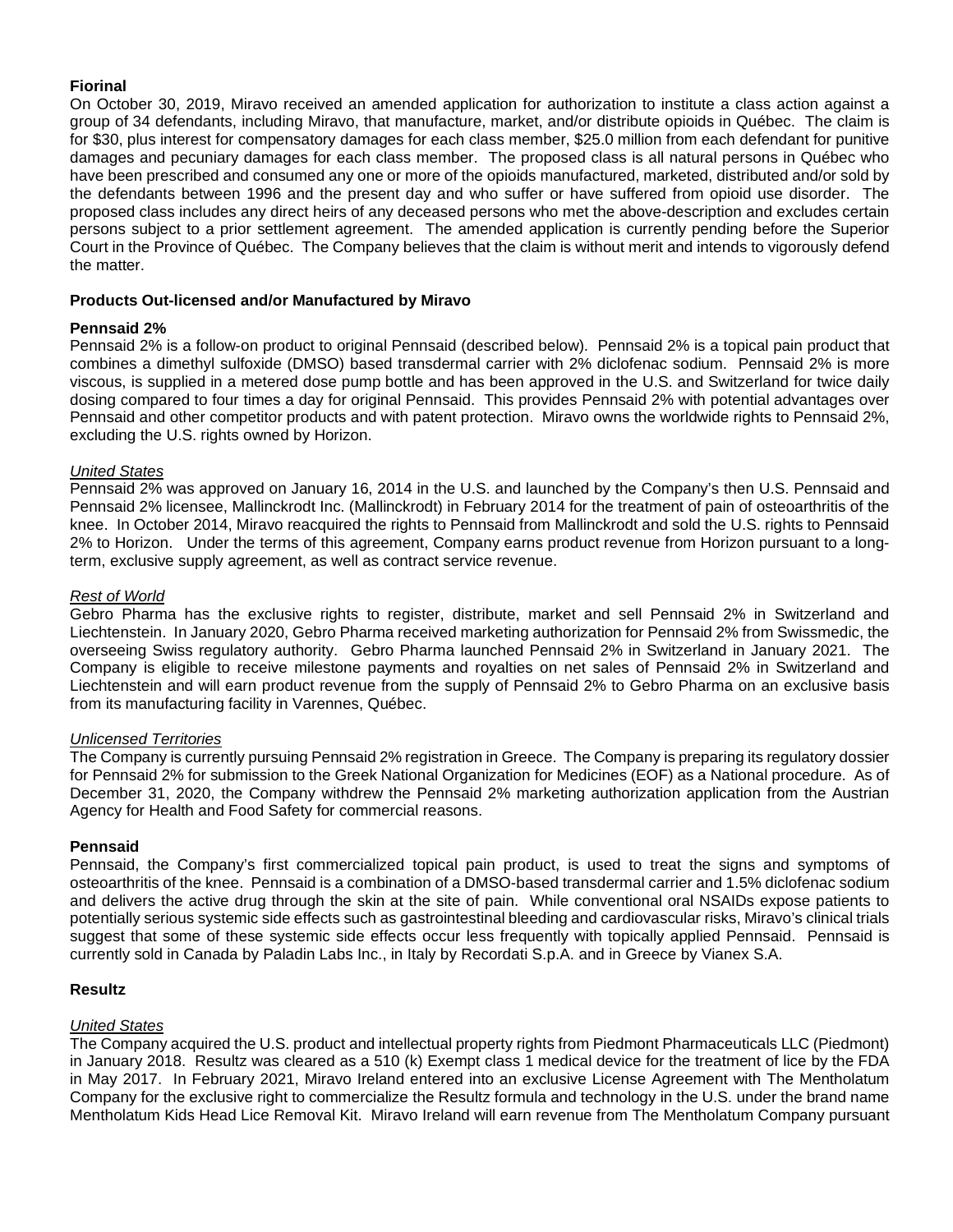to the License Agreement. The Mentholatum Company launched the Mentholatum Kids Head Lice Removal Kit during October 2021. The License Agreement has been structured with an 18-month term, which will allow both parties to reassess market dynamics related to the COVID-19 pandemic and to determine if a longer-term agreement is warranted in a post-pandemic commercial environment. The Mentholatum Kids Head Lice Removal Kit is currently manufactured by the Company's contract manufacturing partner in Europe.

#### *Rest of World (excluding the U.S. and Canada)*

The Company acquired the global, ex-U.S. product and intellectual property rights from Piedmont in December 2017. Resultz is approved and marketed in Spain, Portugal, Belgium, Netherlands, Germany, Ireland, the United Kingdom, and Russia through a network of existing license agreements and global licensees, which include Reckitt Benckiser, Fagron Belgium NV (Fagron) and Heumann Pharma GmbH & Co. (Heumann). Resultz is also pending registration in Japan, where the local license is held by Sato Pharmaceutical Co. Ltd. Resultz is a CE marked, Class I medical device for the treatment of lice, which does not require a prescription. The Company recognized a contingent and variable consideration related to the ex-U.S. acquisition of Resultz for \$0.7 million as at September 30, 2021.

Fagron has the exclusive rights to register, distribute, market and sell Resultz in Belgium, the Netherlands and Luxembourg (BeNeLux) as a Class I medical device for the human treatment of head lice infestation. Resultz is cleared for marketing in BeNeLux. Miravo Ireland received upfront consideration, is eligible to receive royalties on net sales of Resultz in BeNeLux and will earn revenue from Fagron pursuant to an exclusive supply agreement. Fagron launched Resultz in BeNeLux in the second half of 2018. Resultz is currently manufactured by the Company's contract manufacturing partner in Europe.

Heumann has the exclusive rights to distribute, market and sell Resultz in Germany. Resultz is considered a Class I medical device in Germany. Miravo Ireland received upfront consideration, is eligible to receive milestone payments and royalties on net sales of Resultz in Germany and will earn revenue from Heumann pursuant to an exclusive supply agreement. Heumann launched Resultz in Germany in November 2020. Resultz is currently manufactured by the Company's contract manufacturing partner in Europe.

The COVID-19 pandemic has created some uncertainty regarding the traditional seasonal demand for head lice treatments. Due to physical distancing regulations currently being enforced globally, many children are not physically attending school or daycare or are not able to participate in group activities, the traditional environments where head lice outbreaks occur.

#### **Vimovo**

Vimovo (naproxen/esomeprazole magnesium) is the brand name for a proprietary fixed-dose combination of entericcoated naproxen, a pain-relieving NSAID, and immediate-release esomeprazole magnesium, a proton pump inhibitor, in a single delayed-release tablet. Miravo Ireland acquired the global intellectual property related to Vimovo from POZEN as part of the Aralez Transaction on December 31, 2018. On April 30, 2010, the FDA approved Vimovo for the relief of the signs and symptoms of OA, rheumatoid arthritis, and ankylosing spondylitis and to decrease the risk of developing gastric ulcers in patients at risk of developing NSAID-associated gastric ulcers. Vimovo is currently commercialized in the U.S. by Horizon and by Grunenthal in various rest of world territories, including Canada, Europe and select additional countries.

## *United States*

Under the terms of the license agreement with Horizon, Miravo Ireland in the past received a royalty of 10% based on U.S. net sales of Vimovo. In the current quarter, this royalty decreased to 5% of U.S. net sales of Vimovo due a royalty step-down provision in Miravo Ireland's license agreement with Horizon due to continued generic competitor market share gains. A guaranteed minimum annual royalty payment of US\$7.5 million (US\$1.9 million per quarter) ceased when Dr. Reddy's Laboratories Inc. (Dr. Reddy's) launched a generic version of Vimovo in the U.S. during the first quarter of 2020. Horizon's royalty payment obligation with respect to Vimovo expires on the later of (a) the last to expire of certain patents covering Vimovo, and (b) ten years after the first commercial sale of Vimovo in the U.S., which occurred in 2010. Horizon and Miravo Ireland have reached litigation settlements with five other generic companies: (i) Teva Pharmaceuticals Industries Limited (formerly known as Actavis Laboratories FL, Inc., which itself was formerly known as Watson Laboratorie, Inc. - Florida) and Actavis Pharma, Inc. (collectively, Actavis Pharma); (ii) Lupin; (iii) Mylan Pharmaceuticals Inc., Mylan Laboratories Limited, and Mylan Inc. (collectively, Mylan); (iv) Ajanta Pharma Ltd. and Ajanta Pharma USA, Inc. (collectively, Ajanta); and (v) Anchen Pharmaceuticals, Inc. (Anchen). Certain of these settlement agreements include provisions allowing generic versions of Vimovo to enter the U.S. market as a consequence of Dr. Reddy's launching their generic version of Vimovo in March 2020. When the Company acquired the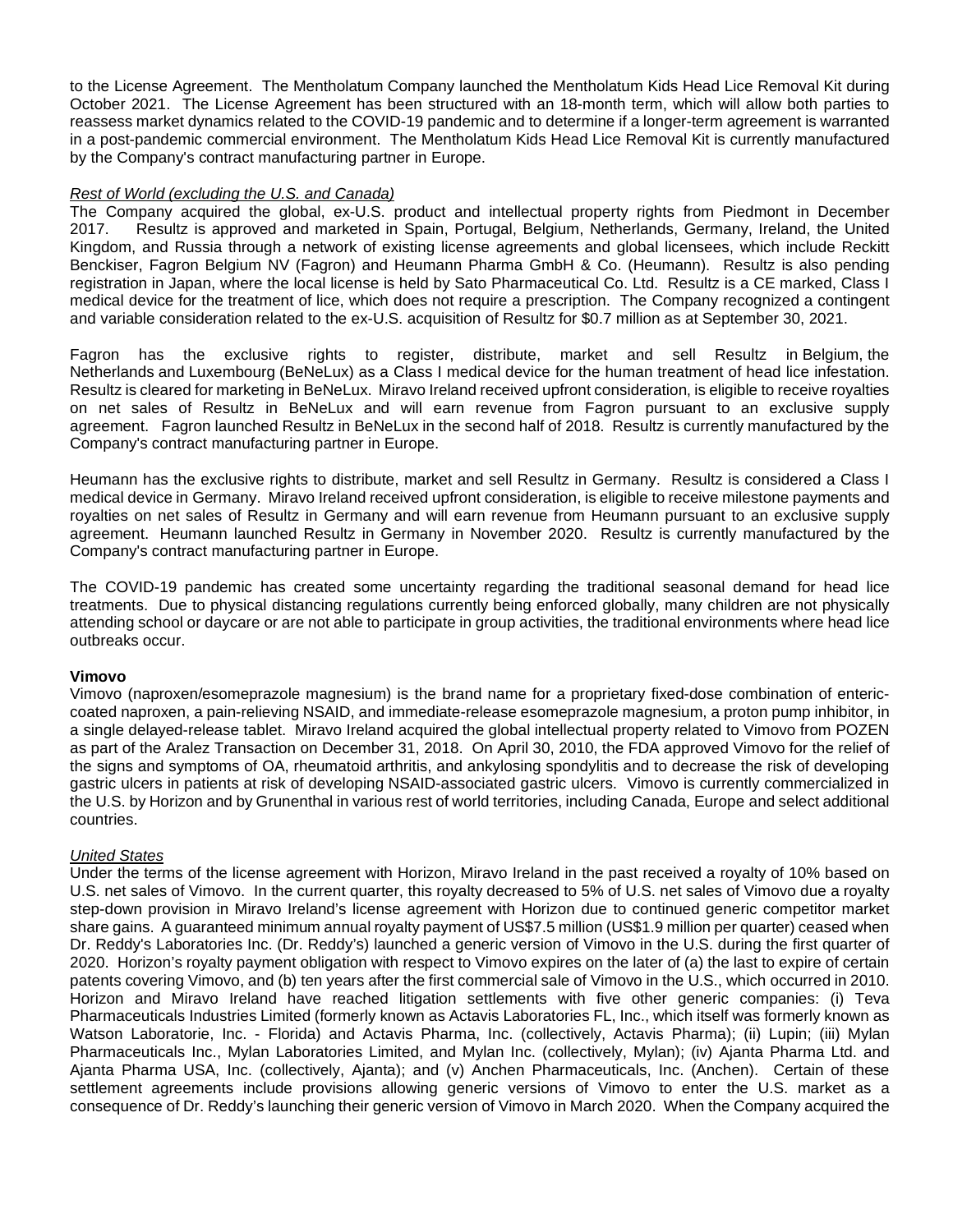Vimovo patents as part of the Aralez Transaction, the Company anticipated that the US\$7.5 million (US\$1.9 million per quarter) annual minimum royalty payments would cease in 2022.

Dr. Reddy's launch of a generic version of Vimovo in the U.S. is "at risk" to Dr. Reddy's, as there is pending patent infringement litigation in the United States District Court for the District of New Jersey (the Court) against Dr. Reddy's, involving issued U.S. Patent Nos. 8,858,996 and 9,161,920 (the '996 and '920 Patents) owned by Miravo Ireland that cover Vimovo. In this litigation, Dr. Reddy's is arguing that these issued patents are invalid and unenforceable. In October 2020, Dr. Reddy's filed a motion for summary judgment requesting that the Court find the '996 and '920 Patents invalid. The Court denied this motion in February 2021, and as a result, the pending litigation against Dr. Reddy's involving the '996 and '920 Patents continues. Fact and expert discovery are now complete. A trial date has not yet been set by the Court. In the event Miravo Ireland's patents are found by the Court to be valid and infringed, Miravo Ireland and Horizon may be entitled to damages from Dr. Reddy's.

#### *Rest of World (excluding the U.S.)*

Grunenthal holds the rights to commercialize Vimovo outside of the U.S. and Japan and pays Miravo Ireland a 10% royalty on net sales. Grunenthal's royalty payment obligation with respect to Vimovo expires on a country-by-country basis upon the later of (a) expiration of the last-to-expire of certain patent rights related to Vimovo in that country, and (b) ten years after the first commercial sale of Vimovo in such country. The royalty rate may be reduced to the midsingle digits in the event of a loss of market share as a result of certain competing products. Canada is the only country where a generic naproxen/esomeprazole magnesium product was approved and commercialized in 2017, prior to the Company purchasing this royalty stream.

#### **Suvexx/Treximet**

Suvexx/Treximet (sumatriptan/naproxen sodium) is a migraine medicine that was developed by POZEN in collaboration with GSK. The product is formulated with POZEN's patented technology (now owned by Miravo) of combining a triptan, sumatriptan 85 mg, with an NSAID, naproxen sodium 500 mg and GSK's RT Technology in a single tablet.

#### *United States*

In 2008, the FDA approved Treximet (the U.S. brand name) for the acute treatment of migraine attacks with or without aura in adults. Treximet is currently commercialized in the U.S. by Currax Holdings USA LLC.

#### *Rest of World (excluding the U.S.)*

Orion holds the exclusive license and supply agreement (the License Agreement) for the right to package, distribute, market and sell Suvexx in Finland, Sweden, Denmark, Norway, Poland, Hungary, Latvia, Lithuania and Estonia (the Territory). Orion will be responsible for obtaining and maintaining the marketing authorizations for Suvexx in the Territory and will also manage all Territory specific commercial activities. Orion's marketing authorization application is currently under review by Fimea, the Finnish Medicines Agency. Miravo Ireland will receive up to €1.6 million in upfront consideration, regulatory and sales-based milestone payments, as well as royalties on net sales of Suvexx in the Territory and revenue pursuant to the supply of product. Miravo Ireland has received €0.1 million in milestone payments to date. Suvexx is currently manufactured by the Company's contract manufacturing partner in the U.S.

In July 2021, Miravo Ireland entered into an exclusive license and supply agreement with SK Chemicals for the right to commercialize Suvexx in the Republic of South Korea. Miravo Ireland will receive up to €0.9 million in upfront consideration, regulatory and sales-based milestone payments, as well as royalties on net sales of Suvexx in South Korea and revenue pursuant to the supply of product. Miravo Ireland has received €0.1 million in milestone payments to date. SK Chemicals will be responsible for obtaining and maintaining the marketing authorizations for Suvexx in South Korea and will also manage all South Korean specific commercial activities. In October 2021, SK Chemicals filed the Suvexx marketing authorization application with the Ministry of Food and Drug Safety (the MFDS) in South Korea. The commercial launch of Suvexx in South Korea is anticipated to commence in 2023, subject to receipt of regulatory approval from the local regulatory authorities. Suvexx is currently manufactured by the Company's contract manufacturing partner in the U.S.

#### **Yosprala**

Yosprala is currently the only prescription fixed-dose combination of aspirin (acetylsalicylic acid), an anti-platelet agent, and omeprazole, a proton-pump inhibitor, in the U.S. It is indicated for patients who require aspirin for secondary prevention of cardiovascular and cerebrovascular events and who are at risk of developing aspirin associated gastric ulcers. Yosprala is designed to support both cardio- and gastro-protection for at-risk patients through the proprietary Intelli-COAT system, which is formulated to sequentially deliver immediate-release omeprazole (40 mg) followed by a delayed-release, enteric-coated aspirin core in either 81 mg or 325 mg dose strengths. Yosprala was approved by the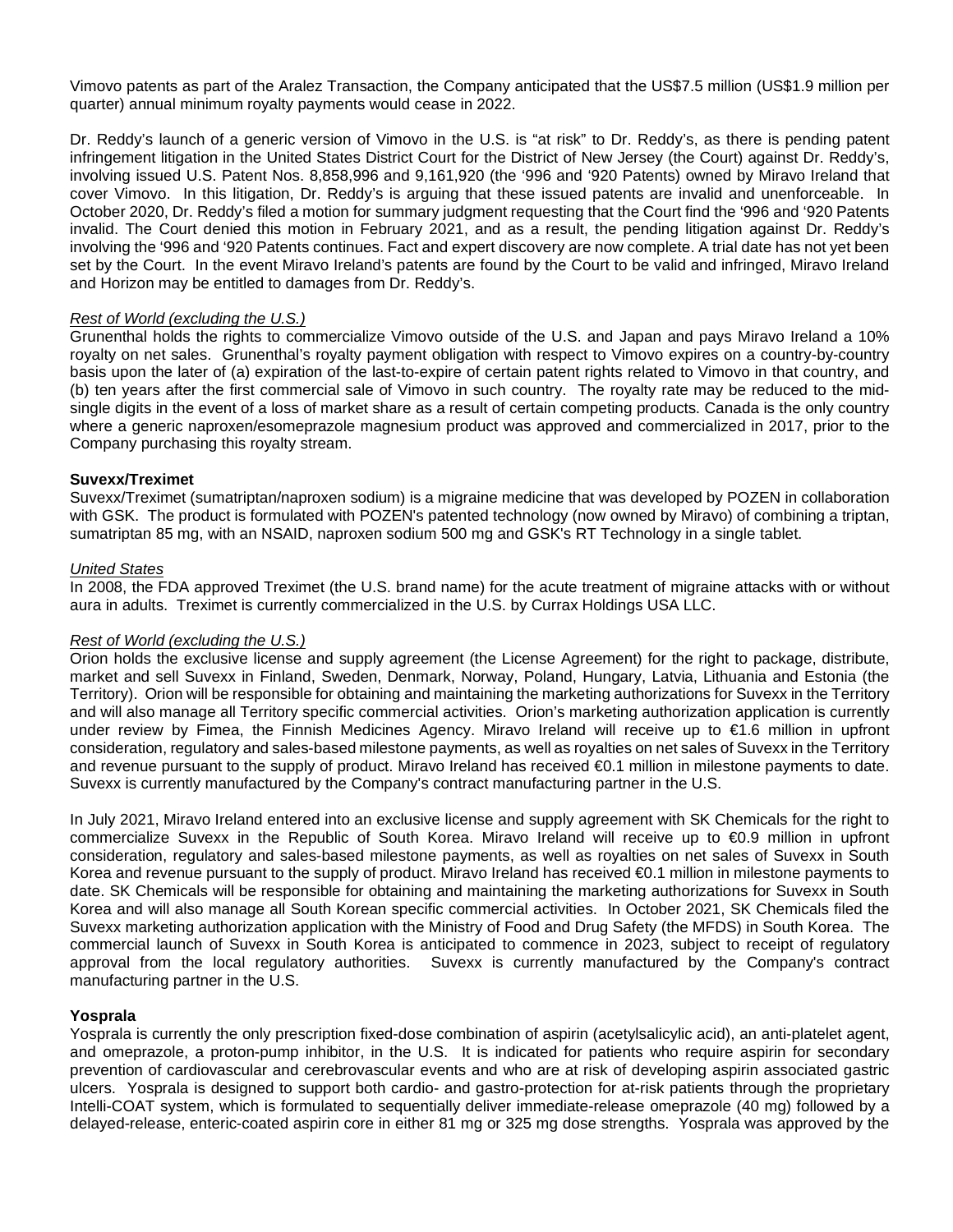FDA in September 2016 and was commercially launched in the U.S. in the U.S. by Genus Lifesciences Inc. (Genus) in October 2016.In early 2021, Genus advised the Company that they have discontinued sales of the product for commercial reasons.

The intellectual property related to Yosprala was licensed to Takeda in May 2017, on a non-exclusive basis for the Japanese market. In March 2020, Miravo Ireland received notice from Takeda that Japan's Ministry of Health, Labor and Welfare (the MHLW) approved Cabpirin. Cabpirin is a fixed dose combination of vonoprazan fumarate and lowdose aspirin, which is protected by Miravo Ireland's Japanese patent for the Yosprala formulation. In the year ended December 31, 2020, Miravo Ireland received \$2.5 million (US\$1.8 million), in milestone payments, net of withholding tax of 10%, triggered by the MHLW approval. Miravo Ireland is also contractually entitled to receive a second US\$1.8 million milestone payment, net of withholding tax of 10% on May 31, 2022 provided the licensed intellectual property remains valid and enforceable. Miravo Ireland will receive a single-digit royalty on net sales of Cabpirin in Japan until patent expiry on May 31, 2022.

Miravo Ireland is entitled to retain 50% of all royalty and milestone revenues generated from the Yosprala intellectual property on a global basis, with the remaining 50% to be paid to the estate of POZEN.

#### **The Heated Lidocaine/Tetracaine Patch**

The HLT Patch is a topical patch that combines lidocaine, tetracaine and heat, using Miravo's proprietary Controlled Heat-Assisted Drug Delivery (CHADD™) technology. The CHADD unit generates gentle heating of the skin and in a well-controlled clinical trial has demonstrated that it contributes to the efficacy of the HLT Patch by improving the flux rate of lidocaine and tetracaine through the skin. The HLT Patch resembles a small adhesive bandage in appearance and for its currently approved indication is applied to the skin 20 to 30 minutes prior to painful medical procedures, such as venous access, blood draws, needle injections and minor dermatologic surgical procedures. The HLT Patch is marketed in the U.S. by Galen US Incorporated (Galen) under the brand name Synera. In Europe, the HLT Patch is marketed by the Company's European-based licensee, Eurocept International B.V. (Eurocept) under the brand name Rapydan. The HLT Patch is manufactured by a third-party contract manufacturing organization for Galen and Eurocept. Currently, Miravo manufactures the bulk drug product for both parties.

#### **Products Phase 2 Phase 3 Regulatory Submission Preparation Regulatory Submission Approved Blexten Pediatric Pennsaid 2% Greece Resultz Reformulation Suvexx**(1) **in 9 EU markets Suvexx**(2) **Korea**

# **Product Pipeline**

(1) See *The Company's Business – Licensing and Royalty Business*

(2) See *Suvexx/Treximet – Rest of World (excluding the U.S.)*

## **Blexten Pediatric**

Miravo's original license agreement for Blexten included Canadian rights for the pediatric dosage formats. Blexten pediatric dosing consists of either an oral solution formulation (2.5mg/mL) and an orally dispersible tablet formulation (10mg tablets). Health Canada approved Miravo's pediatric dossier during August 2021 and the Company anticipates launching its Blexten Pediatric formats during the first quarter of 2022.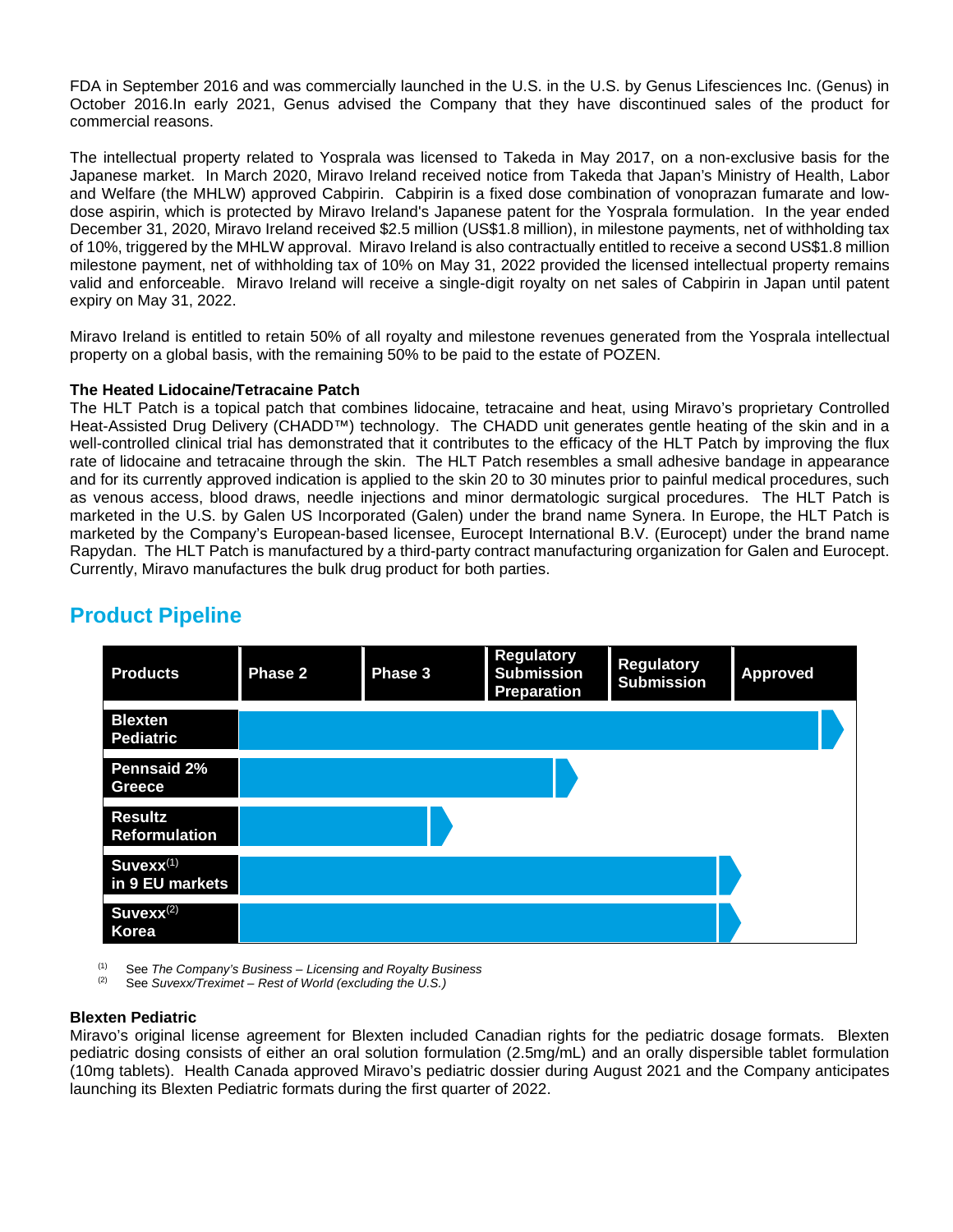## **Resultz Reformulation**

Miravo has developed an improved reformulated version of Resultz and filed a U.S. provisional patent application in May 2021 to protect this new technology. Additional basic development work is anticipated to be conducted to support the new product.

# **Selected Financial Information**

|                                                             | Three Months ended<br>September 30 |          |           | Nine Months ended<br>September 30 |
|-------------------------------------------------------------|------------------------------------|----------|-----------|-----------------------------------|
|                                                             | 2021                               | 2020     | 2021      | 2020                              |
|                                                             | \$                                 | \$       | \$        | \$                                |
| <b>Operations</b>                                           |                                    |          |           |                                   |
| <b>Product sales</b>                                        | 13,613                             | 13,597   | 42,241    | 39,324                            |
| License revenue                                             | 3,326                              | 2,997    | 8,884     | 17,146                            |
| Contract revenue                                            | 50                                 | 7        | 73        | 22                                |
| <b>Total Revenue</b>                                        | 16,989                             | 16,601   | 51,198    | 56,492                            |
| Cost of goods sold                                          | 5,025                              | 6,425    | 16,102    | 17,432                            |
| <b>Gross profit</b>                                         | 11,964                             | 10,176   | 35,096    | 39,060                            |
| <b>Total operating expenses</b>                             | 9,669                              | 9,241    | 30,754    | 31,246                            |
| Other expenses (income)                                     | 19,254                             | 3,774    | 28,570    | 12,755                            |
| Income (loss) before income taxes                           | (16, 959)                          | (2,839)  | (24, 228) | (4, 941)                          |
| Income tax expense                                          | 811                                | (7)      | 2,384     | 1,587                             |
| Net income (loss)                                           | (17, 770)                          | (2,832)  | (26, 612) | (6, 528)                          |
| Unrealized gain (loss) on translation of foreign operations | (232)                              | 498      | 151       | 731                               |
| Total comprehensive income (loss)                           | (18,002)                           | (2, 334) | (26, 461) | (5,797)                           |
| <b>Total assets</b>                                         | 135,040                            | 156,150  | 135,040   | 156,150                           |
| Total non-current financial liabilities(1)                  | 115,711                            | 122,334  | 115,711   | 122,334                           |
| <b>Share Information</b>                                    |                                    |          |           |                                   |
| Net income (loss) per common share                          |                                    |          |           |                                   |
| - basic                                                     | (1.56)                             | (0.25)   | (2.34)    | (0.57)                            |
| - diluted                                                   | (1.56)                             | (0.25)   | (2.34)    | (0.57)                            |
| Dividends declared per share, common shares                 |                                    |          |           |                                   |

(1) Non-current financial liabilities are the sum of the long-term portion of long-term debt, other obligations and derivative liabilities.

| Non-IFRS Measures $(1)$                     |                                    |         |                                   |         |
|---------------------------------------------|------------------------------------|---------|-----------------------------------|---------|
|                                             | Three Months ended<br>September 30 |         | Nine Months ended<br>September 30 |         |
|                                             | 2021                               | 2020    | 2021                              | 2020    |
|                                             | S                                  | \$      | S                                 | \$      |
| Adjusted total revenue                      | 17,130                             | 16,669  | 51,579                            | 53,628  |
| <b>Adjusted EBITDA</b>                      | 7,040                              | 6,565   | 18,771                            | 22,201  |
| Adjusted EBITDA per common share            |                                    |         |                                   |         |
| - basic                                     | 0.62                               | 0.58    | 1.65                              | 1.95    |
| Average number of common shares outstanding |                                    |         |                                   |         |
| - basic                                     | 11,388                             | 11,388  | 11,388                            | 11,388  |
| Cash value of loans                         | 115,782                            | 101,982 | 115,782                           | 101,982 |

(1) Adjusted EBITDA, adjusted total revenue, adjusted EBITDA per common share and cash value of loans are Non-IFRS measures. See *Non-IFRS Measures* above for a reconciliation of non-IFRS measures to IFRS.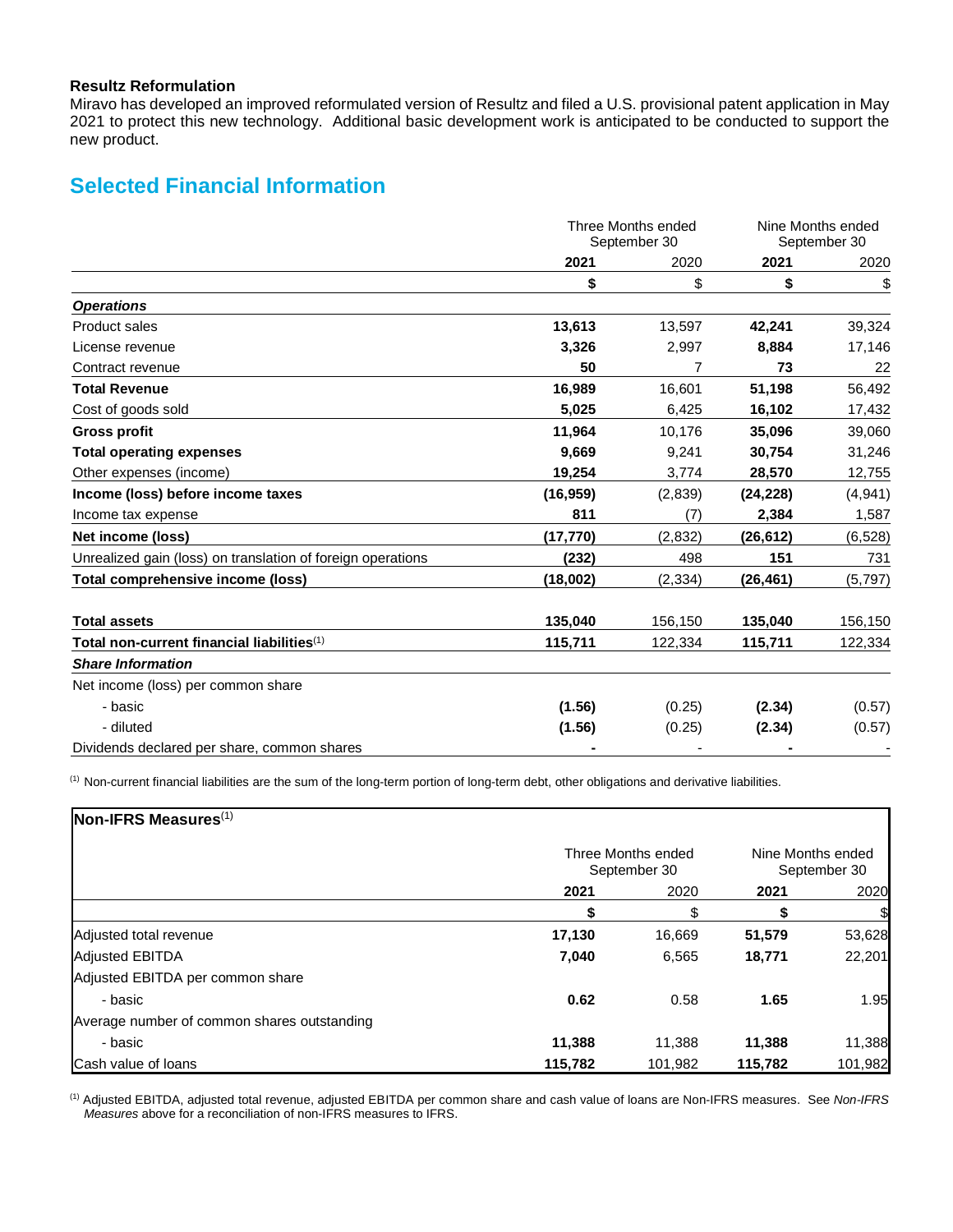# **Results of Operations**



#### **Total Revenue**

Total revenue is comprised of product sales, license revenue and contract revenue. Total revenue was \$17.0 million and \$51.2 million for the three and the nine months ended September 30, 2021 compared to \$16.6 million and \$56.5 million for the three and nine months ended September 30, 2020.

Product sales, which represent the Company's sales to wholesalers, licensees and distributors, were \$13.6 million and \$42.2 million for the three and nine months ended September 30, 2021 compared to \$13.6 million and \$39.3 million for the three and nine months ended September 30, 2020. The \$nil impact in the current quarter was primarily related to an increase of \$1.8 million in the Commercial Business segment, which was due to a \$1.8 million increase in the Company's promoted products (Blexten, Cambia, Suvexx and NeoVisc) over the comparative quarter. The increase in the Commercial Business segment was offset by a \$1.8 million decrease in the Production and Service Business segment, which was mainly due to a decrease in the Company's Pennsaid product sales.

License revenue was \$3.3 million and \$8.9 million for the three and nine months ended September 30, 2021 compared to \$3.0 million and \$17.1 million for the three and nine months ended September 30, 2020. The Company receives license revenue from its exclusive licensing agreements with global partners related to net sales of Vimovo, Resultz, Pennsaid, the HLT Patch, Yosprala and Treximet in certain territories. The increase in license revenue during the three months ended September 30, 2021 was primarily attributable to a \$0.5 million increase in royalty earned on European net sales of Vimovo, a \$0.2 million increase in royalty earned from net sales of Yosprala and a \$0.2 million increase from the recognition of milestones in the SK Chemicals contract. This was offset by a \$0.6 million decrease in royalty earned on U.S. net sales of Vimovo due to a competitor launching a generic version of Vimovo in March 2020, as well as a stronger Canadian dollar against the U.S. dollar, which reduced the contribution from U.S. denominated royalty streams in the current three-month period.

The \$8.3 million decline in license revenue during the nine months ended September 30, 2021 was primarily attributable to a \$3.4 million reduction in U.S. Vimovo royalty receipts due to a competitor launch of a generic version of Vimovo in the U.S. during March 2020, the recognition of a \$5.5 million contract asset in the comparative nine-month period, which related to the use of the Company's Yosprala intellectual property by Takeda in Japan, as well as the stronger Canadian dollar against the U.S. dollar which reduced the contribution from certain U.S. denominated royalty streams during the current nine-month period.

Contract revenue was \$50 and \$73 for the three and nine months ended September 30, 2021 compared to \$7 and \$22 for the three and nine months ended September 30, 2020. Contract revenue is mainly derived from ad hoc service agreements for testing, development and related quality assurance and quality control services provided by the Company.

Adjusted total revenue was \$17.1 million and \$51.6 million for the three and nine months ended September 30, 2021 compared to \$16.7 million and \$53.6 million for the three and nine months ended September 30, 2020. Adjusted total revenue is a non-IFRS measure (See *Non-IFRS Financial Measures* above).

#### **Canada Emergency Wage Subsidy**

During the three months ended September 30, 2021, the Company recorded \$nil in government assistance from the Canada Emergency Wage Subsidy (CEWS). The Company recognized \$1.1 million in government assistance from the CEWS in the comparative three-month period. The \$1.1 million of government assistance was recorded as a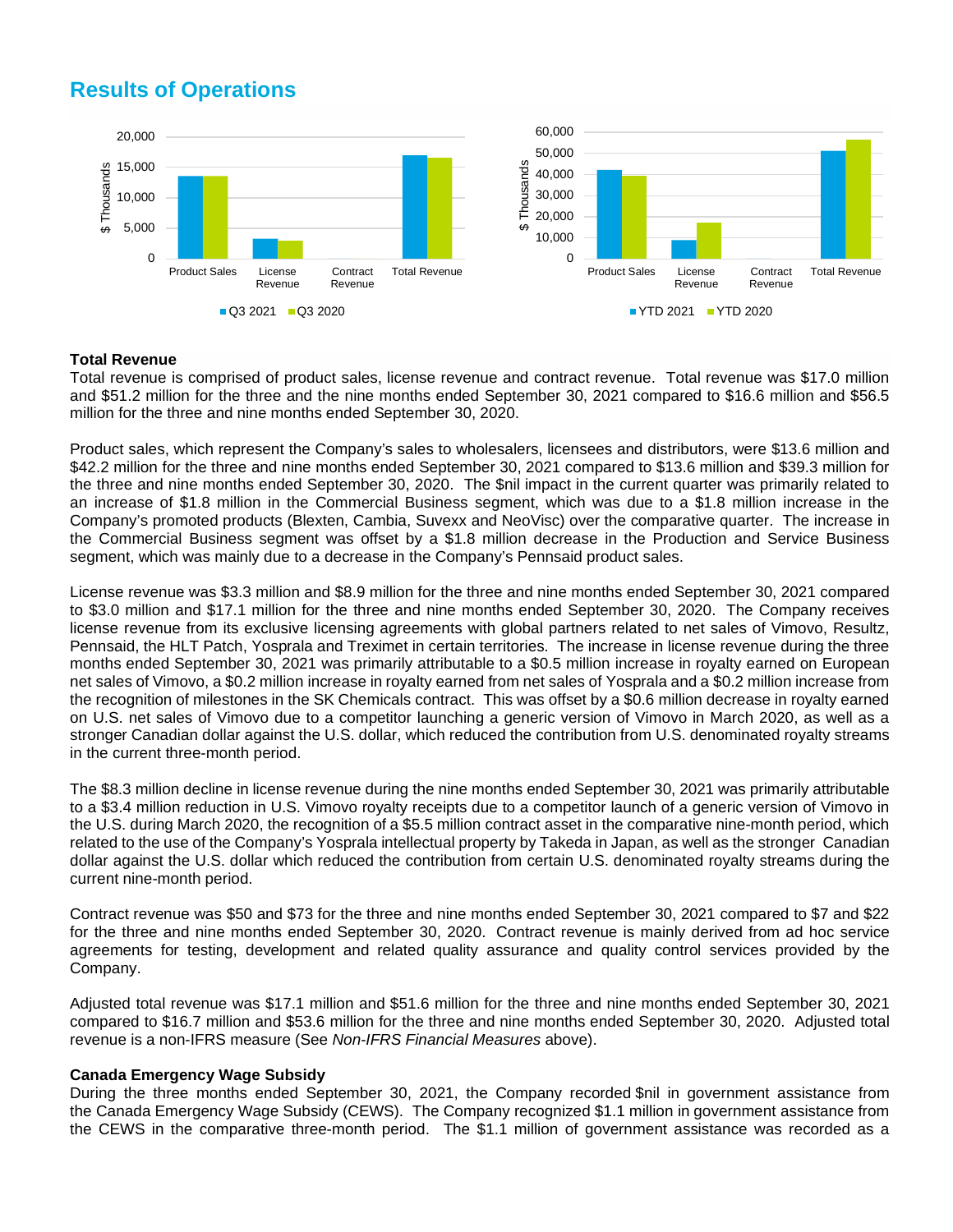reduction of the related salary expenditures with \$0.3 million recorded in sales and marketing expenses, \$0.4 million recorded in G&A expenses and \$0.4 million recorded in COGS

During the nine months ended September 30, 2021, the Company recorded \$178 in government assistance from the CEWS. The funding was recorded as a reduction of the related salary expenditures with \$58 recorded in sales and marketing expenses, \$71 recorded in G&A expenses and \$49 recorded in COGS. The Company recognized \$1.1 million in government assistance from the CEWS in the comparative nine-month period. The \$1.1 million of government assistance was recorded as a reduction of the related salary expenditures with \$0.3 million recorded in sales and marketing expenses, \$0.4 million recorded in G&A expenses and \$0.4 million recorded in COGS.

#### **Cost of Goods Sold**

COGS for the three and nine months ended September 30, 2021 was \$5.0 million and \$16.1 million compared to \$6.4 million and \$17.4 million for the three and nine months ended September 30, 2020. Gross margin on product sales for the three and nine months ended September 30, 2021 was \$8.6 million or 63% and \$26.1 million or 62% compared to \$7.2 million or 53% and \$21.9 million or 56% for the three and nine months ended September 30, 2020. The increase in gross margin for the three months ended September 30, 2021 was the result of a change in the mix of product sales, as well as the reduction of inventory step-up expense slightly offset by a decrease in funding received from the CEWS. Inventory step up expense was \$nil and \$35 during the three and nine months ended September 30, 2021 compared to \$0.4 million and \$1.1 million during the three and nine months ended September 30, 2020. In addition, in the comparative three and nine-month periods, COGS was offset by \$0.4 million received from the CEWS.

#### **Gross Profit**



Gross profit on total revenue was \$12.0 million or 70% and \$35.1 million or 69% for the three and nine months ended September 30, 2021 compared to a gross profit of \$10.2 million or 61% and \$39.1 million or 69% for the three and nine months ended September 30, 2020. The increase in gross profit and gross profit percentage for the current quarter was primarily attributable to an increase in gross margin on product sales (See *Cost of Goods Sold* above).



#### **Operating Expenses**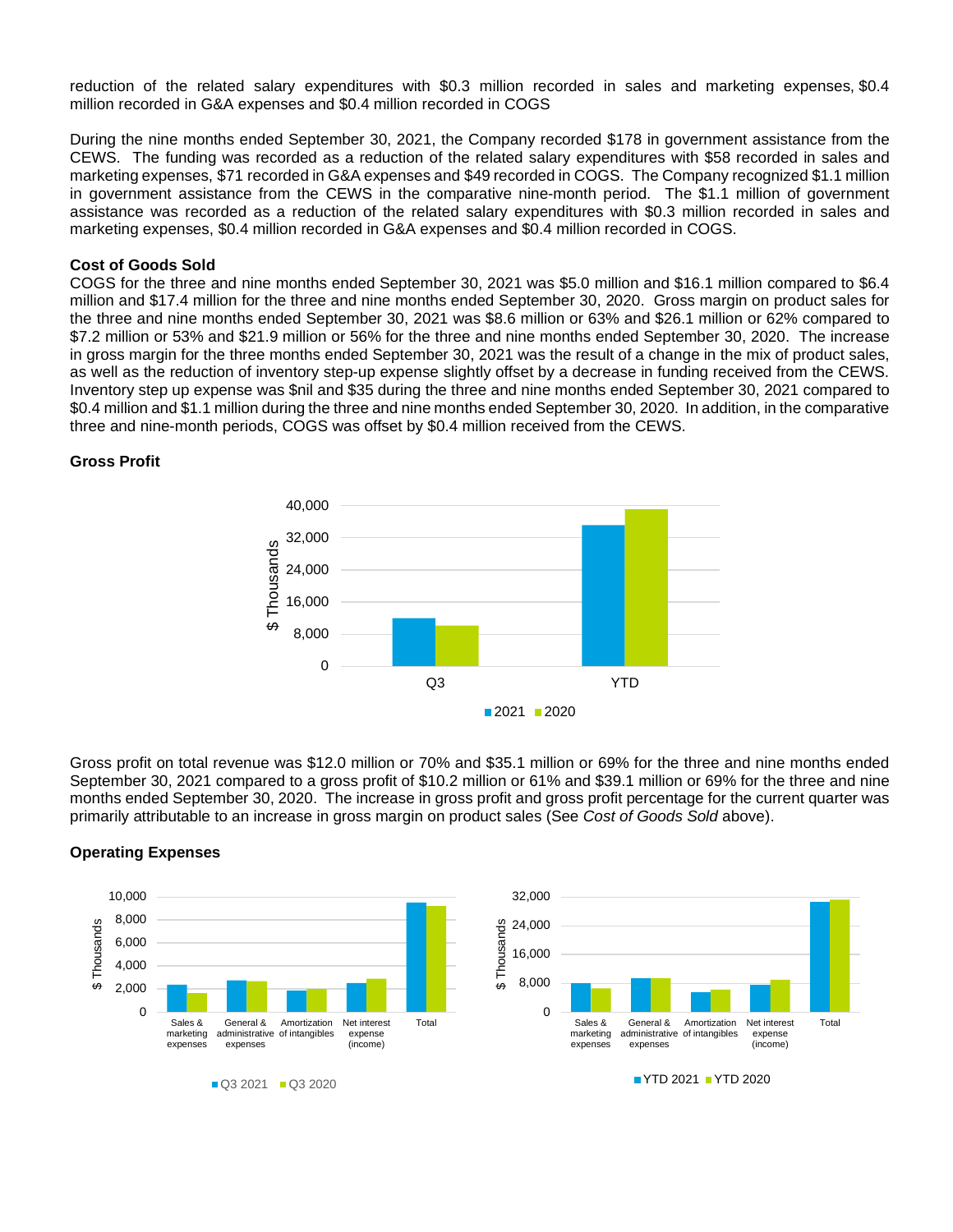Total operating expenses includes sales and marketing expenses, G&A expenses, amortization of intangibles and net interest expense. Total operating expenses were \$9.7 million and \$30.8 million for the three and nine months ended September 30, 2021 compared to \$9.2 million and \$31.2 million for the three and nine months ended September 30, 2020. In the current quarter, an increase in sales and marketing expenses and G&A expenses was offset by a decrease in net interest expense and amortization of intangibles. In the current nine-month period, a decrease in net interest expense and amortization of intangibles was offset by an increase in sales and marketing and G&A expenses.

#### **Sales and Marketing**

The Company incurred \$2.4 million and \$8.0 million in sales and marketing expenses for the three and nine months ended September 30, 2021 compared to \$1.6 million and \$6.6 million for the three and nine months ended September 30, 2020. The increase in sales and marketing expenses was the result of targeted investment in certain promotional efforts for the Company's promoted products - Blexten, Cambia, Suvexx (launched September 2020) and NeoVisc (launched January 2021). In addition, in the comparative quarter, sales and marketing expenses were offset by \$0.3 million received from the CEWS.

#### **General and Administrative**

G&A expenses were \$2.9 million and \$9.5 million for the three and nine months ended September 30, 2021 compared to \$2.7 million and \$9.4 million for the three and nine months ended September 30, 2020. In the comparative quarter, G&A expenses were offset by \$0.4 million received from the Canadian government for the CEWS.

#### **Amortization of Intangibles**

For the three and nine months ended September 30, 2021, the Company recognized non-cash costs of \$1.9 million and \$5.7 million for amortization of intangibles compared to \$2.0 million and \$6.2 million for the three and nine months ended September 30, 2020. In the current and comparative three and nine-month periods, amortization related to the licenses and patents acquired by the Company.

#### **Net Interest Expense**

Net interest expense for the three and nine months ended September 30, 2021 was \$2.5 million and \$7.6 million compared to net interest expense of \$2.9 million and \$9.0 million for the three and nine months ended September 30, 2020. The Company's Amortization Loan and Convertible Loan, each components of the Deerfield Financing, are carried at amortized cost with effective interest rates of 10.20% and 10.13%, respectively.

|                               |              | Three months ended<br>September 30 |       | Nine months ended<br>September 30 |  |
|-------------------------------|--------------|------------------------------------|-------|-----------------------------------|--|
|                               | 2021<br>2020 |                                    | 2021  | 2020                              |  |
|                               |              |                                    |       |                                   |  |
| Cash interest paid            | 1,046        | 1.231                              | 3,127 | 3,834                             |  |
| Non cash interest expense     | 1.466        | 1,673                              | 4,450 | 5,185                             |  |
| <b>Total interest expense</b> | 2,512        | 2,904                              | 7.577 | 9,019                             |  |

The Deerfield Financing requires the Company to make quarterly interest payments on outstanding loans. The interest rate for both the Amortization Loan and the Convertible Loan is a fixed 3.5%. During the three and nine months ended September 30, 2021, the Company made interest payments of \$1.0 million and \$3.1 million to Deerfield. During the three and nine months ended September 30, 2020, the Company made interest payments of \$1.2 million and \$3.9 million to Deerfield.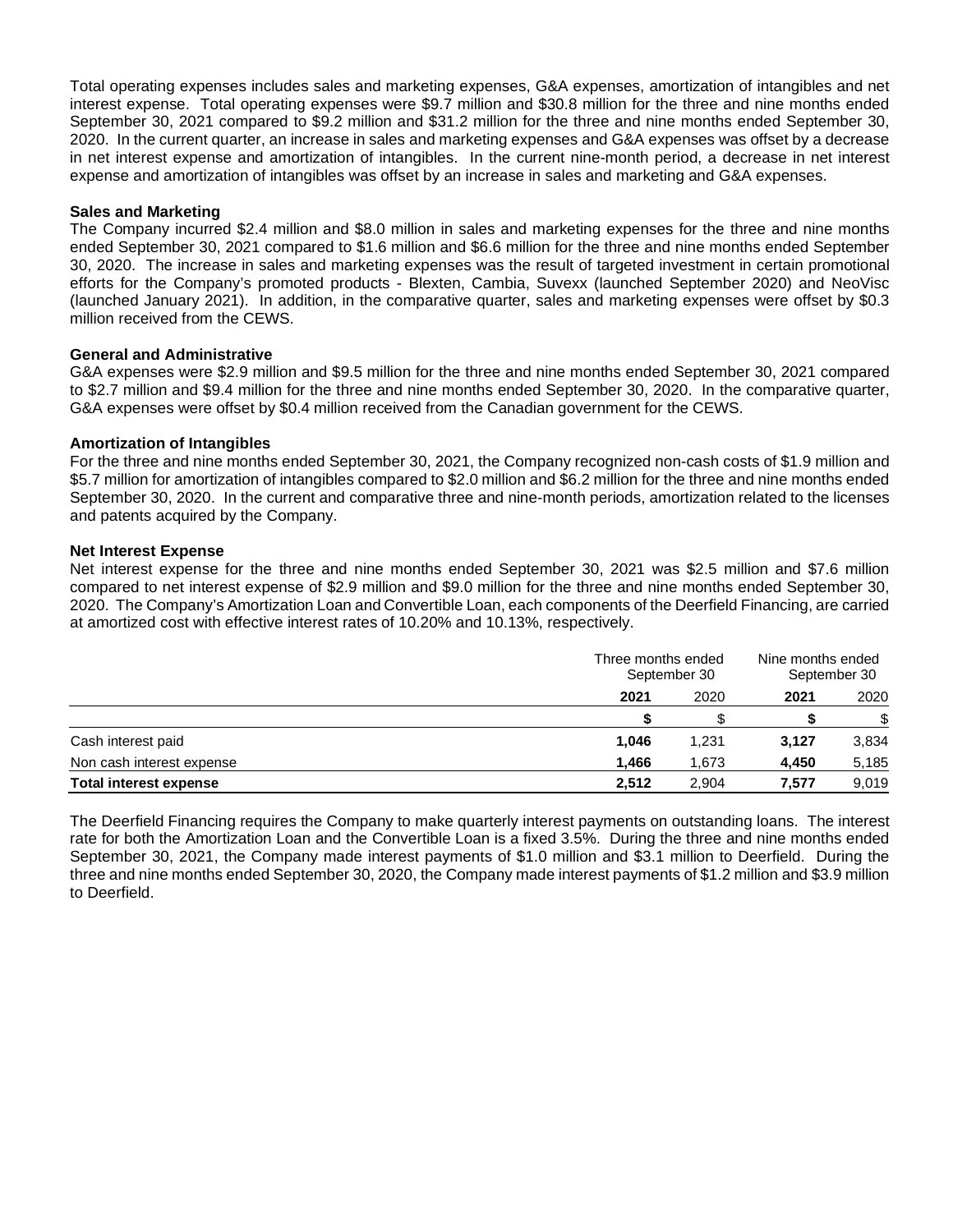#### **Other Expenses (Income)**

During the three and nine months ended September 30, 2021, the Company recognized other expenses of \$19.3 million and \$28.6 million compared to other expenses of \$3.8 million and \$12.8 million for the three and nine months ended September 30, 2020.

|                                                                      | Three months ended<br>September 30 |          | Nine months ended | September 30 |
|----------------------------------------------------------------------|------------------------------------|----------|-------------------|--------------|
|                                                                      | 2021                               | 2020     | 2021              | 2020         |
|                                                                      |                                    |          |                   | \$           |
| Change in fair value of derivative liabilities (gain)                | 2,929                              | 5,240    | 14.447            | 11,141       |
| Change in fair value of contingent and variable consideration (gain) | 94                                 | (289)    | (1,005)           | 1,586        |
| Impairment                                                           | 14,682                             |          | 14,682            |              |
| Foreign currency loss (gain)                                         | 1,439                              | (1, 146) | 162               | 1,441        |
| Other losses (gains)                                                 | 110                                | (31)     | 284               | (1, 413)     |
| Total other expenses (income)                                        | 19.254                             | 3.774    | 28,570            | 12,755       |

#### Derivative Liabilities

The Company holds two derivative liabilities related to the Deerfield Financing – the conversion feature that is embedded in the Convertible Loan and the warrants (Warrants). These derivative liabilities are measured at fair value at each reporting period. As a result of the increase in the share price, as well as an increase in the volatility of the Company's shares, amongst other inputs, the value of the Company's derivative liabilities increased and the Company recognized a net non-cash loss of \$2.9 million and \$14.4 million on the change in fair value of derivative liabilities for the three and nine months ended September 30, 2021 [\$5.2 million and \$11.1 million net non-cash loss on the change in fair value of derivative liabilities for the three and nine months ended September 30, 2020].

#### Contingent and Variable Consideration

During the three and nine months ended September 30, 2021, the Company recognized a \$0.1 million non-cash loss and \$1.0 million non-cash gain on the change in fair value of contingent and variable consideration compared to a \$0.3 million non-cash gain and a \$1.6 million non-cash loss for the three and nine months ended September 30, 2020. The Company reassesses the value of contingent consideration related to Resultz and Yosprala at each reporting period. The ex-U.S. Resultz acquisition included contingent consideration related to meeting certain milestones in partnered markets, payable only if those targets are achieved, as well as variable consideration based on annual royalties earned in the non-partnered markets. The Yosprala purchase agreement included contingent consideration in the form of 50% of the lifetime net earnings from the monetization of Yosprala intellectual property. The Company has estimated contingent consideration for Yosprala intellectual property in the Japanese market.

#### Impairment

The Company reviewed the carrying values of certain intangible assets and goodwill as at September 30, 2021 due to changes in the commercial expectations for certain products.

In the three months ended September 30, 2021, the Company noted that despite the easing of many COVID-19 government restrictions within Canada and the uptake of people receiving the COVID-19 vaccinations, prescribers had not yet resumed to seeing patients in person, at pre-COVID-19 pandemic levels. As a result, the Company revised its commercial expectations for certain prescription products in its Commercial Business segment.

Furthermore, in the three months ended September 30, 2021, the Company revised its commercial expectations for its global Resultz product, a component of its Licensing and Royalty Business segment, as commercial performance was not meeting the Company's expectations. The Company believes its change in future commercial expectations was triggered by the evolving-COVID-19 pandemic. Despite the easing of government restrictions in certain countries and the global uptake of people receiving the COVID-19 vaccination, social distancing measures continue worldwide, directly impacting the future commercial expectations for the Resultz product.

In the three and nine months ended September 30, 2021, the impairment loss of \$14.7 million represented a \$12.6 million write-down of goodwill and certain intangible assets in the Commercial Business segment and a \$2.1 million write-down of goodwill certain intangible assets in the Licensing and Royalty Business segment.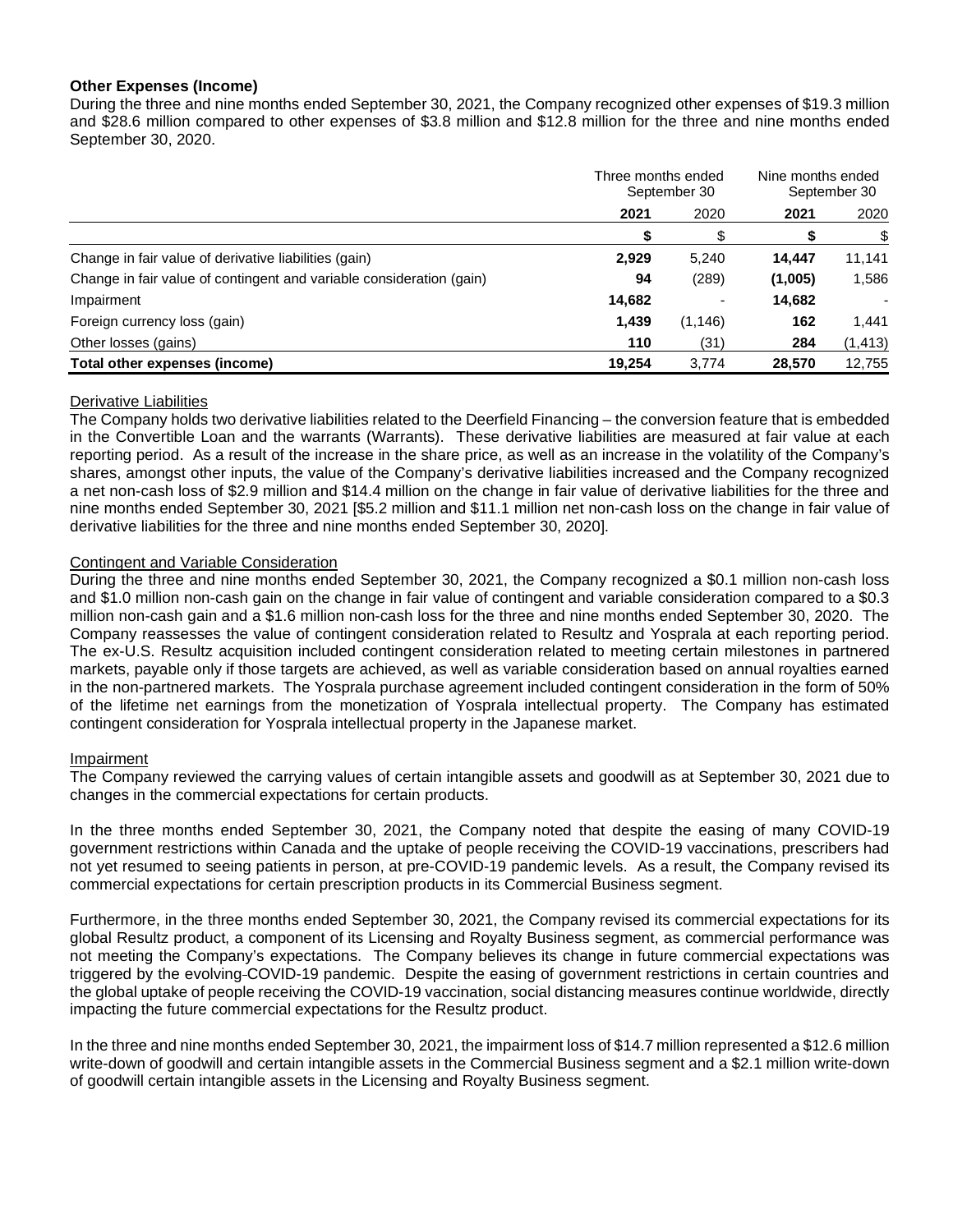#### Foreign Currency

During the three and nine months ended September 30, 2021, the Company recognized a \$1.4 million and \$0.2 million foreign currency loss compared to a \$1.1 million foreign currency gain and a \$1.4 million foreign currency loss during the three and nine months ended September 30, 2020. In the current three-month period, the weakening of the Canadian dollar against the U.S. dollar increased the carrying value of the Company's long-term debt.

#### Other Losses

During the three and nine months ended September 30, 2021, the Company recognized non-cash other losses of \$110 and \$284, primarily related to the disposal of two intangible assets and related inventories and the changes in the assumptions regarding the timing and amount of debt repayments due to forecasted excess cash flows. During the three and nine months ended September 30, 2021, the Company recognized non-cash other losses of \$110 and \$146 related to the changes in the assumptions regarding the timing and amount of debt repayments due to forecasted excess cash flows and deferral assumptions.

## **Net Income (Loss) and Total Comprehensive Income (Loss)**

|                                                             | Three months ended<br>September 30 |          | Nine months ended<br>September 30 |          |
|-------------------------------------------------------------|------------------------------------|----------|-----------------------------------|----------|
|                                                             | 2021                               | 2020     | 2021                              | 2020     |
|                                                             |                                    |          |                                   |          |
| Net income (loss) before income taxes                       | (16, 959)                          | (2,839)  | (24, 228)                         | (4, 941) |
| Income tax expense                                          | 811                                |          | 2.384                             | 1,587    |
| Net income (loss)                                           | (17, 770)                          | (2,832)  | (26, 612)                         | (6, 528) |
| Unrealized gain (loss) on translation of foreign operations | (232)                              | 498      | 151                               | 731      |
| Total comprehensive income (loss)                           | (18,002)                           | (2, 334) | (26, 461)                         | (5, 797) |

#### **Income Tax Expense**

During the three months ended September 30, 2021, the Company recognized \$0.8 million of income tax expense comprised of \$0.1 million of current income tax expense and \$0.7 million of deferred income tax expense. The Company recognized deferred tax expense due to the utilization of loss carryforwards that were previously recognized. The Company recognized a current income tax recovery of \$7 in the comparative quarter.

During the nine months ended September 30, 2021, the Company recognized \$2.4 million of income tax expense comprised of \$0.3 million of current income tax expense and \$2.1 million of deferred income tax expense. The Company recognized deferred tax expense due to the utilization of loss carryforwards that were previously recognized. The Company recognized a current income tax expense of \$1.6 million for the comparative nine-month period.

## **Net Income (Loss)**



Net loss for the three months ended September 30, 2021 was \$17.8 million compared to net loss of \$2.8 million for the three months ended September 30, 2020. In the current three-month period, an increase in operating expenses and other expenses was slightly offset by an increase in gross profit. The increase in other expenses was primarily related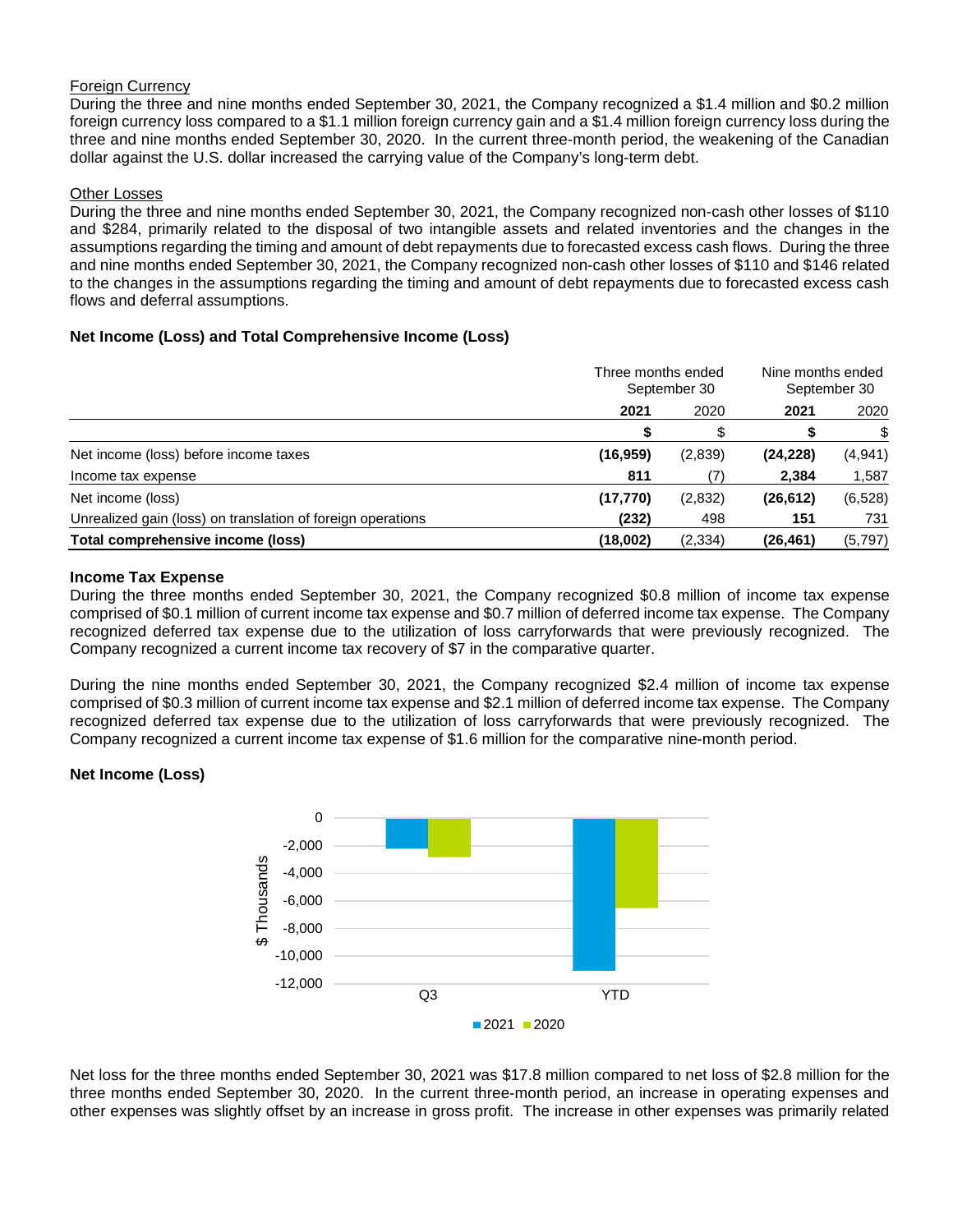to the impairment expense recognized by the Company and the change in foreign currency movements, offset by change in fair value of derivative liabilities.

Net loss for the nine months ended September 30, 2021 was \$26.6 million compared to a net loss of \$6.5 million for the nine months ended September 30, 2020. In the current nine-month period, a decrease in gross profit and an increase in other expenses was slightly offset by a decrease in operating expenses. The increase in other expenses was primarily related to the impairment expense recognized by the Company and the change in fair value of derivative liabilities, slightly offset by the change in contingent consideration and foreign currency movements.

#### **Total Comprehensive Income (Loss)**

Total comprehensive loss for the three months ended September 30, 2021 was \$18.0 million compared to total comprehensive loss of \$2.3 million for the three months ended September 30, 2020. The current quarter included an unrealized loss of \$0.2 million on the translation of foreign operations compared to an unrealized gain of \$0.5 million in the comparative quarter.

Total comprehensive loss was \$26.5 million for the nine months ended September 30, 2021 compared to a total comprehensive loss of \$5.8 million for the nine months ended September 30, 2020. The current nine-month period included an unrealized gain of \$0.2 million on the translation of foreign operations compared to an unrealized gain of \$0.7 million in the comparative nine-month period.

#### **Net Loss per Common Share**

|                                             |        | Three months ended<br>September 30 |        | Nine months ended<br>September 30 |  |
|---------------------------------------------|--------|------------------------------------|--------|-----------------------------------|--|
|                                             | 2021   | 2020                               | 2021   | 2020                              |  |
|                                             |        | ደ                                  |        | \$                                |  |
| Net loss from per common share              |        |                                    |        |                                   |  |
| - basic                                     | (1.56) | (0.25)                             | (2.34) | (0.57)                            |  |
| - diluted                                   | (1.56) | (0.25)                             | (2.34) | (0.57)                            |  |
| Average number of common shares outstanding |        |                                    |        |                                   |  |
| - basic                                     | 11.388 | 11,388                             | 11,388 | 11,388                            |  |
| - diluted                                   | 11,388 | 11,388                             | 11,388 | 11,388                            |  |

Net loss per common share on a basic and diluted basis was \$1.56 for the three months ended September 30, 2021 [net loss per common share on a basic and diluted basis was \$0.25 for the three months ended September 30, 2020].

Net loss per common share on a basic and diluted basis was \$2.34 for the nine months ended September 30, 2021 [net loss per common share on a basic and diluted basis was \$0.57 for the nine months ended September 30, 2020].

The weighted average number of common shares outstanding on a basic and diluted basis was 11.4 million and 11.4 million for the three and nine months ended September 30, 2021 consistent with 11.4 million and 11.4 million for the three and nine months ended September 30, 2020.

# **Operating Segments**

IFRS 8 – *Operating Segments* (IFRS 8) requires operating segments to be determined based on internal reports that are regularly reviewed by the chief operating decision maker for the purpose of allocating resources to the segment and to assessing its performance. For the three and nine months ended September 30, 2021, the Company had three operating segments: Commercial Business, Production and Service Business and Licensing and Royalty Business.

#### **Operating Segments**

The Commercial Business segment is comprised of products commercialized by the Company in Canada. This segment includes the Company's promoted products - Blexten, Cambia, Suvexx, and NeoVisc, as well as a number of mature products.

The Production and Service Business segment includes revenue from the sale of products manufactured by the Company from its manufacturing facility in Varennes, Québec or contracted by Miravo Ireland from its international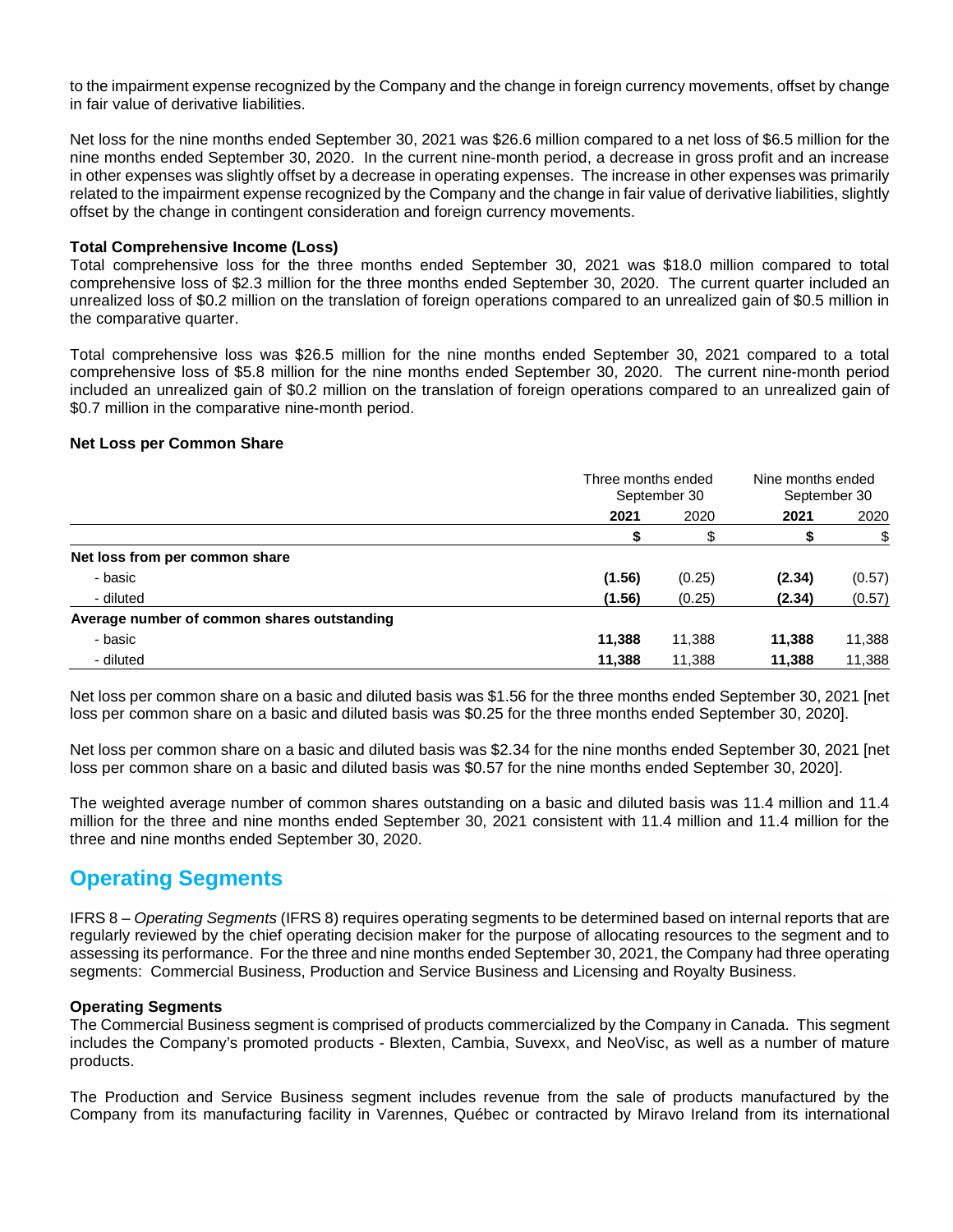headquarters in Dublin, Ireland, as well as service revenue for testing, development and related quality assurance and quality control services provided by the Company. Key revenue streams in this segment include Pennsaid 2%, Pennsaid, and the bulk drug product for the HLT Patch.

The Licensing and Royalty Business segment includes the revenue generated by the licensing of intellectual property and ongoing royalties from exclusive licensing agreements with global partners. Key revenue streams in this segment include royalties from the Company's Vimovo, Yosprala, Resultz and HLT Patch license agreements.



## **Total Revenue by Operating Segment**

## **Selected Segmented Financial Information**

#### **Commercial Business**

|                      | <b>Three Months</b>         | Three Months                |        | <b>Nine Months</b>          | Nine Months                 |          |
|----------------------|-----------------------------|-----------------------------|--------|-----------------------------|-----------------------------|----------|
|                      | ended<br>September 30, 2021 | ended<br>September 30, 2020 | Change | ended<br>September 30, 2021 | ended<br>September 30, 2020 | Change   |
| in thousands         |                             |                             |        |                             |                             | \$       |
| Revenue              | 11,232                      | 9.410                       | 1,822  | 33,443                      | 29.246                      | 4.197    |
| <b>Cost of Sales</b> | 3,399                       | 4,260                       | (861)  | 10.416                      | 11,542                      | (1, 126) |
| Gross profit         | 7,833                       | 5.150                       | 2,683  | 23,027                      | 17.704                      | 5,323    |
| Gross profit %       | 69.7%                       | 54.7%                       | 15.0%  | 68.9%                       | 60.5%                       | 8.4%     |

During the three and nine months ended September 30, 2021, the Company's Commercial Business segment contributed \$11.2 million or 66% and \$33.4 million or 65% of the Company's total revenue [\$9.4 million or 57% and \$29.2 million or 52% during the three and nine months ended September 30, 2020].

Revenue attributable to the Commercial Business segment increased during the three months ended September 30, 2021 due to a \$1.8 million increase in sales of the Company's promoted products. In the current quarter, revenue from the Company's mature products was consistent with the three months ended September 30, 2020.

Revenue attributable to the Commercial Business segment increased during the nine months ended September 30, 2021 due to a \$5.2 million increase in sales of the Company's promoted products, offset by a decrease in sales of the segment's mature products.

Gross profit attributable to the Commercial Business segment increased to \$7.8 million or 65% and \$23.0 million or 66% for the current three and nine-month periods compared to \$5.2 million or 51% and \$17.7 million or 45% for the three and nine months ended September 30, 2020. The increase in gross profit primarily related to an increase in revenue, which was the result of a change in product mix that provided more favourable profit margins, as well as the reduction of inventory step-up expense. Inventory step-up expense was \$nil and \$35 during the three and nine months ended September 30, 2021 compared to \$0.4 million and \$1.1 million during the three and nine months ended September 30, 2020.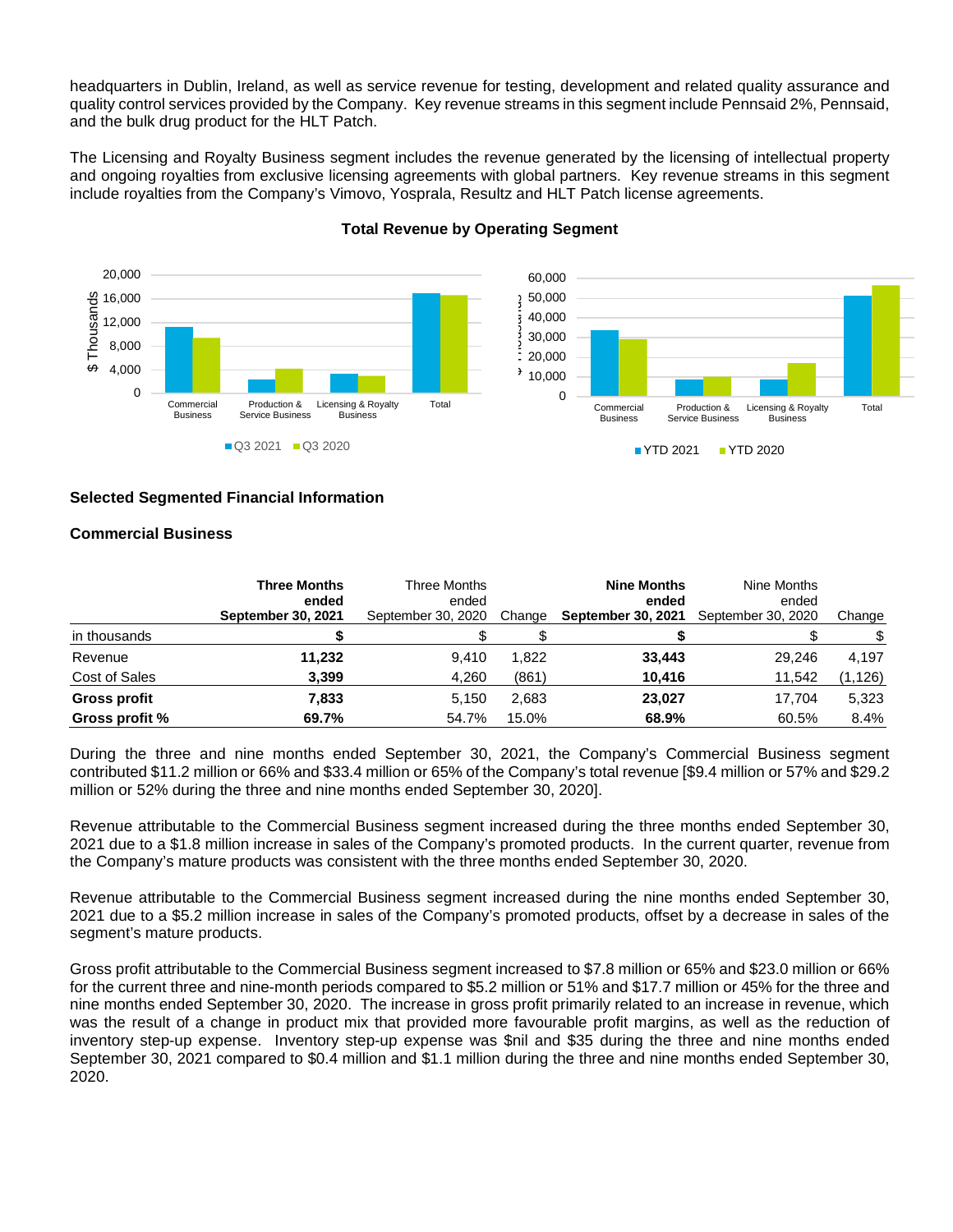#### **Production and Service Business**

|                | <b>Three Months</b><br>ended<br>September 30, 2021 | Three Months<br>ended<br>September 30, 2020 | Change  | <b>Nine Months</b><br>ended<br>September 30, 2021 | Nine Months<br>ended<br>September 30, 2020 | Change    |
|----------------|----------------------------------------------------|---------------------------------------------|---------|---------------------------------------------------|--------------------------------------------|-----------|
|                |                                                    |                                             |         |                                                   |                                            |           |
| Revenue        | 2,431                                              | 4,194                                       | (1,763) | 8,871                                             | 10.100                                     | (1,229)   |
| Cost of Sales  | 1,626                                              | 2,165                                       | (539)   | 5,686                                             | 5,890                                      | (204)     |
| Gross profit   | 805                                                | 2,029                                       | (1,224) | 3,185                                             | 4.210                                      | (1,025)   |
| Gross profit % | 33.1%                                              | 48.4%                                       | (15.3%) | 35.9%                                             | 41.7%                                      | $(5.8\%)$ |

During the three and nine months ended September 30, 2021, the Company's Production and Service Business segment contributed \$2.4 million or 14% and \$8.9 million or 17% of the Company's total revenue [\$4.2 million or 25% and \$10.1 million or 18% during the three and nine months ended September 30, 2020] and \$0.1 million or 7% and \$3.0 or 9% of the Company's gross profit [\$2.0 million or 20% and \$4.2 million or 11% during the three and nine months ended September 30, 2020].

The decrease in the Production and Service Business segment revenue during the three months ended September 30, 2021 was primarily the result of a decrease in Pennsaid 2% product sales, slightly offset by an increase in sales of Pennsaid and a stronger Canadian dollar against the U.S. dollar, which reduced the value of U.S. denominated revenue during the current three-month period. In the current quarter, gross profit decreased as a percentage of revenue compared to the comparative quarter due to a decrease in product sales.

The decrease in the Production and Service Business segment revenue during the nine months ended September 30, 2021 was primarily the result of a decrease in Pennsaid 2% and Resultz product sales, coupled with a stronger of the Canadian dollar against the U.S. dollar, which reduced the value of U.S. denominated revenue during the current nine month period. In the nine months ended September 30, 2021, the decrease in gross profit as a percentage of revenue compared to the comparative nine-month period was primarily attributable to decreased sales, coupled with an unfavourable foreign exchange movement.

|                | <b>Three Months</b><br>ended<br><b>September 30, 2021</b> | Three Months<br>ended<br>September 30, 2020 | Change | <b>Nine Months</b><br>ended<br><b>September 30, 2021</b> | Nine Months<br>ended<br>September 30, 2020 | Change   |
|----------------|-----------------------------------------------------------|---------------------------------------------|--------|----------------------------------------------------------|--------------------------------------------|----------|
| in thousands   |                                                           |                                             |        |                                                          |                                            |          |
| Revenue        | 3,326                                                     | 2.997                                       | 329    | 8,884                                                    | 17.146                                     | (8, 262) |
| Cost of Sales  |                                                           |                                             |        |                                                          |                                            |          |
| Gross profit   | 3,326                                                     | 2,997                                       | 329    | 8,884                                                    | 17.146                                     | (8,262)  |
| Gross profit % | 100%                                                      | 100%                                        | -      | 100%                                                     | 100%                                       |          |

## **Licensing and Royalty Business**

During the three and nine months ended September 30, 2021, the Company's Licensing and Royalty Business segment contributed \$3.3 million or 20% and \$8.9 million or 17% of the Company's total revenue [\$3.0 million or 18% and \$17.1 million or 30% during the three and nine months ended September 30, 2020] and \$3.3 million or 28% and \$8.9 million or 25% of the Company's gross profit [\$3.0 million or 29% and \$17.1 million or 44% during the three and nine months ended September 30, 2020].

License revenue was \$3.3 million and \$8.9 million for the three and nine months ended September 30, 2021 compared to \$3.0 million and \$17.1 million for the three and nine months ended September 30, 2020. The Company receives license revenue from its exclusive licensing agreements with global partners related to net sales of Vimovo, Resultz, Pennsaid, the HLT Patch, Yosprala and Treximet in certain territories. The increase in license revenue during the three months ended September 30, 2021 was primarily attributable to a \$0.5 million increase in royalty earned on European net sales of Vimovo, a \$0.2 million increase in royalty earned from net sales of Yosprala and a \$0.2 million increase from the recognition of milestones in the SK Chemicals contract. The increase in license revenue in the current three-month period was slightly offset by a \$0.6 million decrease in royalty earned on U.S. net sales of Vimovo due to a competitor launching a generic version of Vimovo in March 2020, as well as a stronger Canadian dollar against the U.S. dollar, which reduced the contribution from U.S. denominated royalty streams during the three-month period.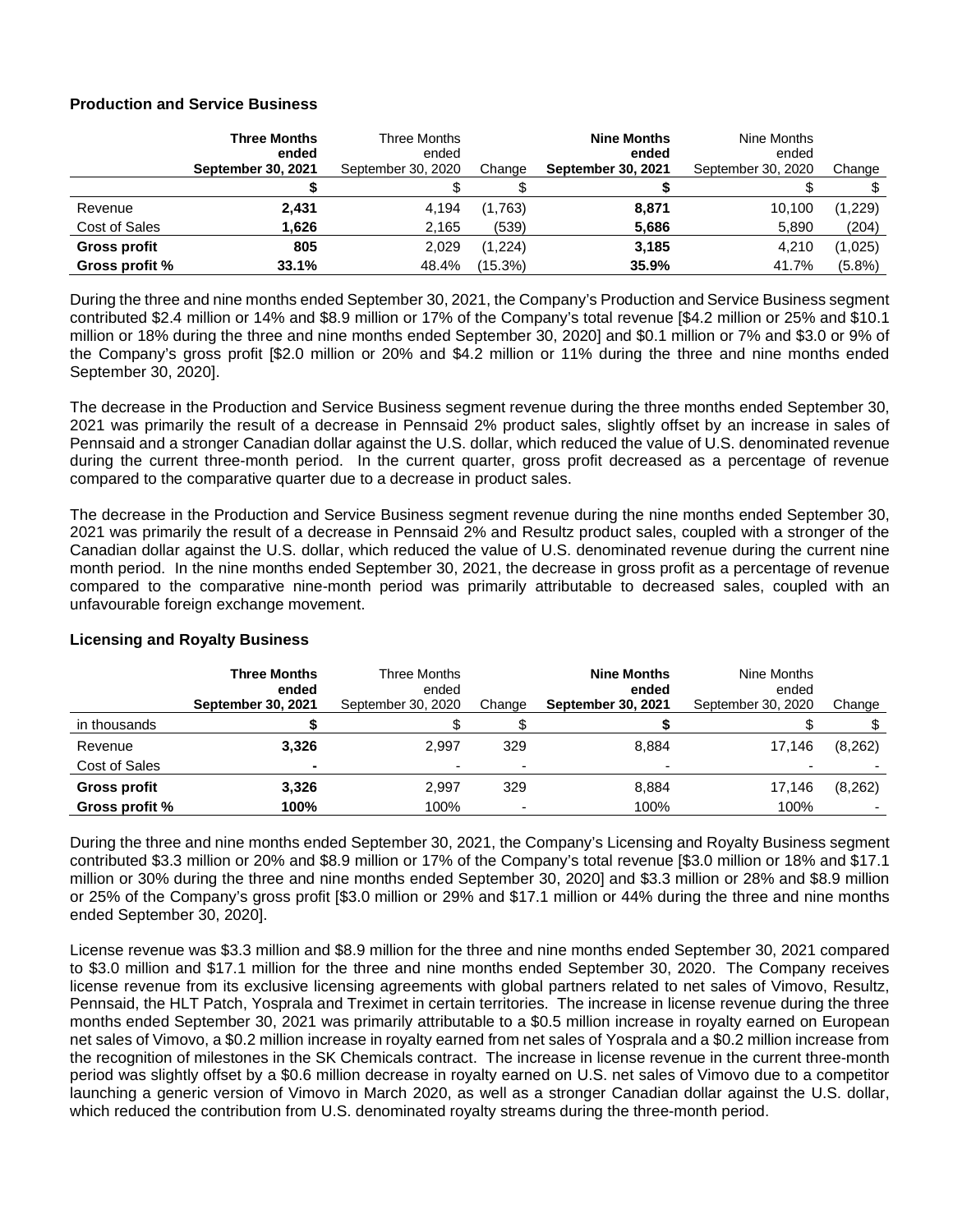The \$8.3 million decline in license revenue during the nine months ended September 30, 2021 was primarily attributable to a \$3.4 million reduction in U.S. Vimovo royalty receipts due to a competitor launch of a generic version of Vimovo in the U.S. during March 2020, the recognition of a \$5.5 million contract asset, in the comparative nine-month period, related to the use of the Company's Yosprala intellectual property by Takeda in Japan, as well as the stronger Canadian dollar against the US dollar, which reduced the contribution from U.S. denominated royalty streams during the current nine-month period.

# **Financial Position**

|                                               | As at                     | As at             |
|-----------------------------------------------|---------------------------|-------------------|
|                                               | <b>September 30, 2021</b> | December 31, 2020 |
|                                               |                           |                   |
| <b>Financial Position</b>                     |                           |                   |
| Working capital                               | 9,741                     | 10,654            |
| Contract assets                               | 2,688                     | 2,845             |
| Long-lived assets                             | 98,544                    | 104,409           |
| Right-of-use assets                           | 948                       | 1,027             |
| Long-term debt (including current portion)    | 97,885                    | 103,697           |
| Other obligations (including current portion) | 3,345                     | 4,719             |
| Derivative liabilities                        | 28,020                    | 13,665            |
| Total equity                                  | (5, 915)                  | 20,362            |

## **Working Capital**

The Company defines the working capital above as total current assets (excluding cash and contract assets), less accounts payable and accrued liabilities and current income tax liabilities. The \$0.9 million decrease in working capital from December 31, 2020 to September 30, 2021 was primarily due to the following factors:

- Accounts receivable increased \$1.0 million related to an increase in sales from the Company's Commercial Business segment.
- Inventory decreased \$0.9 million because of the timing of purchases and supply chain management.
- Other current assets decreased \$0.7 million, primarily due to the timing of purchases of promotional supplies and payment of prepaid expenses.
- Accounts payable and accrued liabilities increased by \$0.9 million, primarily attributable to the timing of payments.
- Current income tax liabilities decreased by \$0.6 million due to the settlement of current tax liabilities by the Company's Irish subsidiary

## **Contract Assets**

Contract assets represent the present value of current and future guaranteed minimum sales-based royalties, upfront fees and milestone payments that are expected to be received over the life of the licensing agreements. The Company's contract assets are subject to estimation regarding the likelihood of the minimum guaranteed sales-based royalties. Contract asset balances are reduced as the contractual minimums are realized throughout the life of the agreement. The Company carries contract assets related to Yosprala and Resultz. No new contract assets were recognized during the three and nine months ended September 30, 2021. As payments are received, and interest is accreted, the net impact reduces the contract asset balance over time.

## **Long-lived Assets**

Long-lived assets consist of property, plant and equipment (PP&E), intangible assets and goodwill. The \$5.9 million decrease for the nine months ended September 30, 2021 was primarily related to \$6.1 million of intangible assets and PP&E amortization and \$0.5 million disposal of intangible assets, partially offset by an increase in the balance due to additions of PP&E and software totalling \$0.6 million.

#### **Right-of-use Assets**

Right-of-use assets consist of leased assets, which under IFRS 16 - *Leases* (IFRS 16), are accounted for as a right-ofuse asset with a corresponding lease liability. The Company adopted IFRS 16 on January 1, 2019.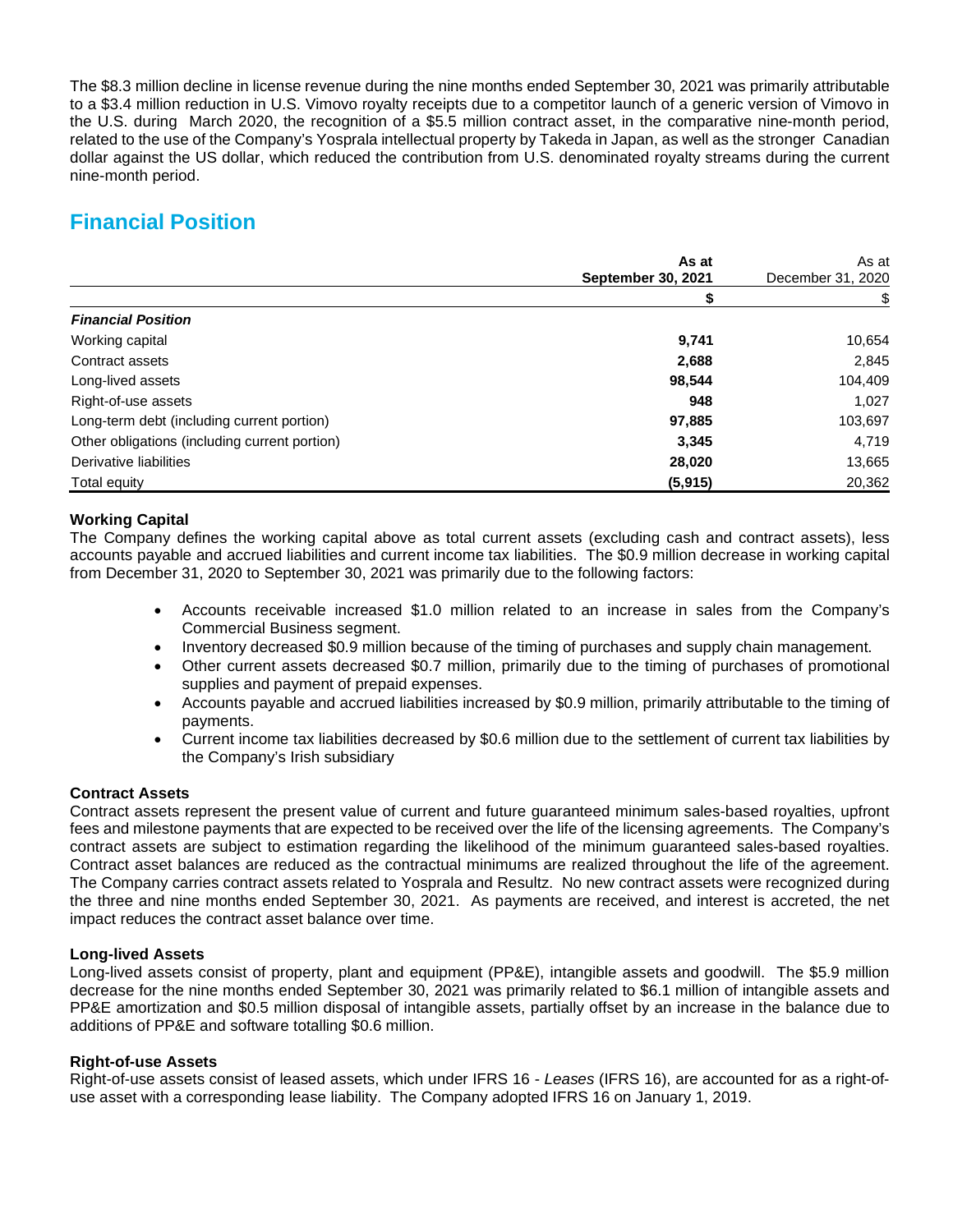#### **Long-term Debt**

Long-term debt includes the long-term carrying values of the Company's Amortization Loan and Convertible Loan. No new loan facilities were entered into during the three and nine months ended September 30, 2021. As payments are made, and interest is accreted, the net impact reduces the long-term debt balance over time.

During the three and nine months ended September 30, 2021, the Company made principal payments of \$3.7 million (US\$2.9 million) and \$10.3 million (US\$8.3 million) to Deerfield under the Deerfield Financing.

#### **Other Obligations**

As at September 30, 2021, the Company recognized \$1.4 million [December 31, 2020 - \$1.5 million] of lease obligations related to IFRS 16.

The Company recognized \$1.9 million in contingent and variable consideration as at September 30, 2021 [December 31, 2020 - \$3.3 million], which represented the present value of the Company's probability-weighted estimate of the cash outflow related to the ex-U.S. Resultz acquisition and the profits earned from Yosprala. The ex-U.S. Resultz acquisition included contingent consideration related to meeting certain milestones in partnered markets, payable only if those targets are achieved, as well as variable consideration based on annual royalties earned in the non-partnered markets. The Yosprala purchase agreement included contingent consideration in the form of 50% of the lifetime net earnings from monetization of Yosprala intellectual property. The Company has estimated contingent consideration for the use of Yosprala intellectual property in the Japanese market.

#### **Derivative liabilities**

The Company's derivative liabilities include the conversion feature embedded in the Convertible Loan and the Warrants. These derivative liabilities are measured at fair value at each reporting period. As a result of the increase in the share price and an increase in the volatility of the Company's shares, amongst other inputs, the value of the Company's derivative liabilities increased during the nine months ended September 30, 2021.

#### **Fluctuations in Operating Results**

The Company anticipates that its quarterly and annual results of operations will be impacted for the foreseeable future by several factors, including the level and timing of product sales to the Company's customers, licensees and distributors, the timing and amount of royalties, milestones and other payments made or received pursuant to current and future licensing arrangements, interest costs associated with servicing the Deerfield Financing, revaluation of derivative liabilities, fluctuations in foreign exchange rates and the COVID-19 pandemic.

# **Liquidity and Capital Resources**

|                                                    |           | Three Months ended<br>September 30 |           | Nine Months ended<br>September 30 |  |
|----------------------------------------------------|-----------|------------------------------------|-----------|-----------------------------------|--|
|                                                    | 2021      | 2020                               | 2021      | 2020                              |  |
|                                                    | \$        | \$                                 | \$        | \$                                |  |
| Net loss                                           | (17, 770) | (2,832)                            | (26, 612) | (6, 528)                          |  |
| Items not involving current cash flows             | 23,992    | 7,992                              | 40,957    | 21,090                            |  |
| Cash provided by operations                        | 6,222     | 5,160                              | 14,345    | 14,562                            |  |
| Net change in non-cash working capital             | (669)     | 2,767                              | 1,165     | 3,303                             |  |
| Payment of contingent consideration                | (92)      | (69)                               | (182)     | (1, 135)                          |  |
| Cash provided by operating activities              | 5,461     | 7,858                              | 15,328    | 16,730                            |  |
| Cash provided used in investing activities         | (199)     | (49)                               | (75)      | 31                                |  |
| Cash used in financing activities                  | (3,758)   | (3, 721)                           | (10, 447) | (19,009)                          |  |
| Effect of exchange rates on cash                   | (359)     | (137)                              | (203)     | 337                               |  |
| Net change in cash during the period               | 1,145     | 3,951                              | 4,603     | (1, 911)                          |  |
| Cash and cash equivalents, beginning of the period | 27,265    | 17,157                             | 23,807    | 23,019                            |  |
| Cash and cash equivalents, end of the period       | 28,410    | 21,108                             | 28,410    | 21,108                            |  |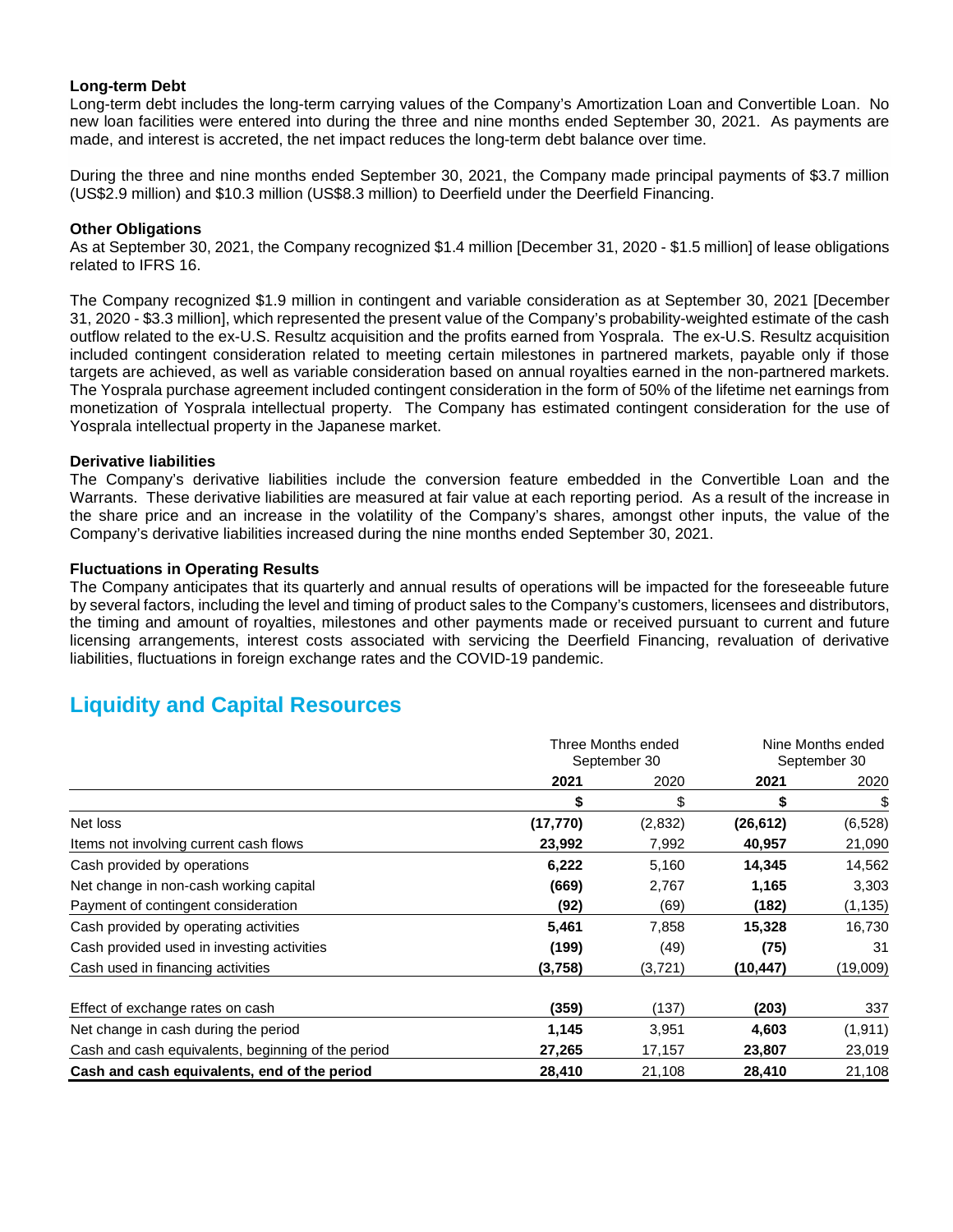#### **Cash and Cash Equivalents**

Cash and cash equivalents were \$28.4 million as at September 30, 2021 compared to \$21.1 million as at September 30, 2020.

#### **Cash Provided by Operating Activities**

Overall cash provided by operating activities decreased to \$5.5 million and \$15.3 million for the three and nine months ended September 30, 2021 compared to \$7.9 million and \$16.7 million for the three and nine months ended September 30, 2020.

In the current quarter, the \$0.7 million used in non-cash working capital was primarily attributable to a \$0.4 million decrease in accounts receivable due to the timing of receipts, a \$0.1 million decrease in inventories due to the timing of purchases and supply chain management, and a \$0.2 million decrease in other current assets, primarily related to the use of promotional supplies and prepaid expenses, offset by a \$0.9 million decrease in accounts payable and accrued liabilities, due to the timing of payments and a \$0.7 million decrease in current income taxes payable due to the settlement of current tax liabilities by the Company's Irish subsidiary.

In the current nine-month period, the \$1.2 million provided by non-cash working capital was attributable to a \$0.8 million decrease in inventories due to the timing of purchases and supply chain management, a \$0.3 million decrease in contract assets, a \$0.7 million decrease in other current assets, primarily related to promotional supplies and prepaid expenses and a \$0.9 million increase in accounts payable and accrued liabilities, primarily due to the timing of payments, offset by a \$0.9 million increase in accounts receivable due to increase product sales in the Company's Commercial Business Segment and a \$0.6 million decrease in income taxes payable due to the settlement of current tax labilities by the Company's Irish subsidiary.

#### **Cash Used in Investing Activities**

Net cash used in investing activities was \$0.2 million and \$0.1 million for the three and nine months ended September 30, 2021 compared to net cash used in investing activities of \$49 for the three months ended September 30, 2020 and net cash provided by investing activities of \$31 for the nine months ended September 30, 2020. In the current threemonth period, cash used by investing activities, primarily included additions to intangible assets. In the current ninemonth period, cash used by investing activities included additions to intangible assets and PP&E, offset by cash received for the disposal of intangible assets.

#### **Cash Used in Financing Activities**

Net cash used in financing activities was \$3.8 million and \$10.4 million for the three and nine months ended September 30, 2021 compared to \$3.7 million and \$19.0 million for the three and nine months ended September 30, 2020. During the three months ended September 30, 2021, the Company repaid \$3.7 million (US\$2.9 million) of debt to Deerfield and paid \$56 as cash payments for lease liabilities. During the nine months ended September 30, 2021, the Company repaid \$10.3 million (US\$8.3 million) of debt to Deerfield and paid \$169 million as cash payments for lease liabilities.

## **Capital Structure**

The Company's stated strategy is to expand its Canadian and international business through targeted in-licensing and acquisition opportunities. To execute this strategy, the Company may need to access the additional capacity under its senior secured term loan facility or seek alternate sources of financing.

In April 2021, the Company filed and obtained a receipt for a final base shelf prospectus (the Prospectus) with the securities regulatory authorities in each of the provinces of Canada. The Company has filed the Prospectus to maintain financial flexibility and to have the ability to offer the securities on an accelerated basis pursuant to the filing of prospectus supplements. The Prospectus is valid for a 25-month period, during which time the Company may offer and issue, from time-to-time, common shares, preferred shares, debt securities, warrants and subscription receipts, or any combination thereof, having an aggregate offering value of up to \$40 million.

The Company expects to continue to be able to meet all obligations as they become due using some or all of the following sources of liquidity: cash flow generated from operations, existing cash and cash equivalents on hand, and additional borrowing capacity under its senior secured term loan facility. In addition, subject to market conditions, the Company may raise funding through equity financing. The Company believes that its capital structure will provide it with financial flexibility to pursue future growth strategies. However, the Company's ability to fund operating expenses and debt service requirements will depend on, among other things, future operating performance, which will be affected by general economic, industry, financial and other factors, including the impact of the COVID-19 pandemic and other factors beyond the Company's control. See *Risk Factors*.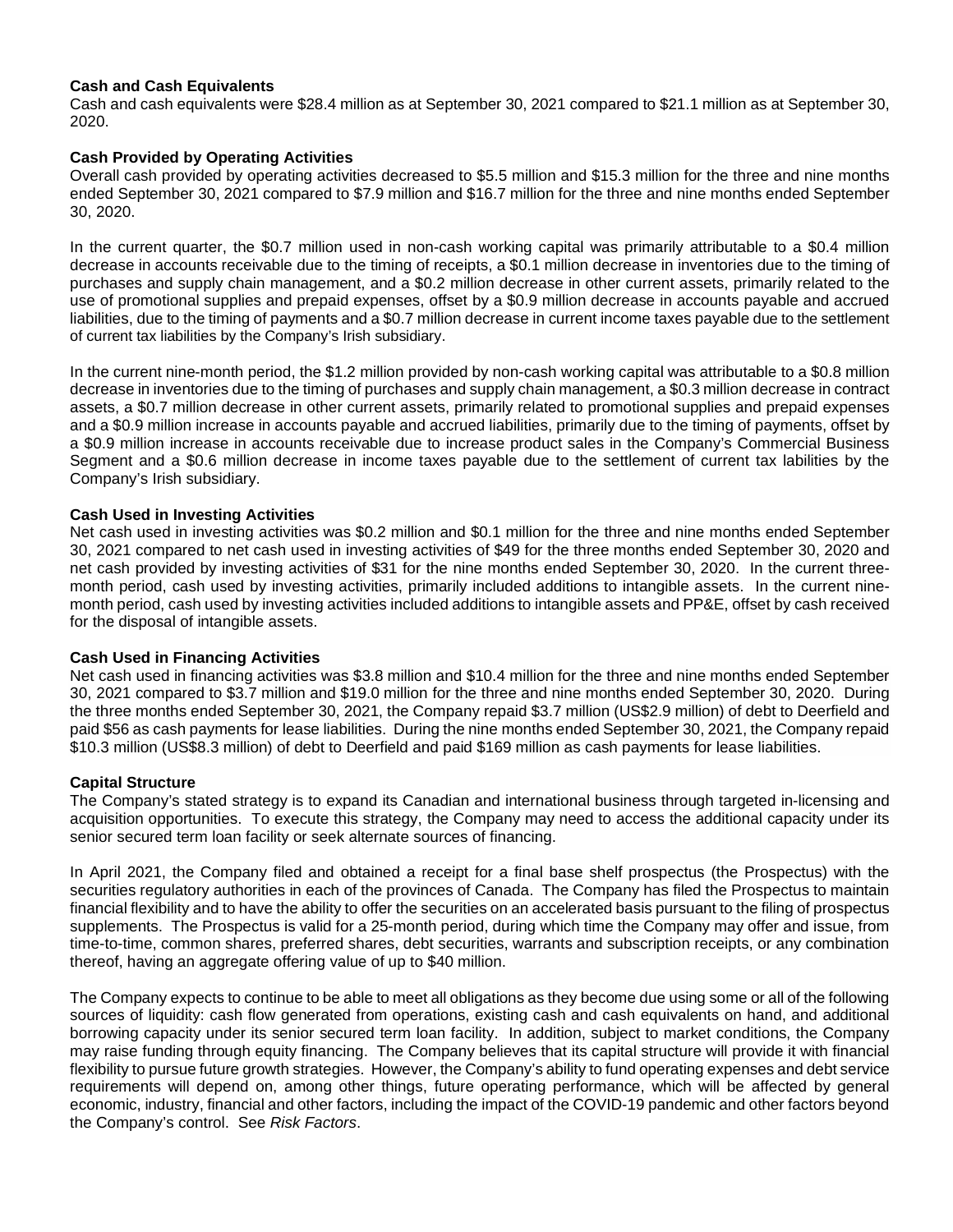# **Selected Quarterly Information**

The following is selected quarterly financial information for the Company over the last eight quarterly reporting periods.

|                              | Q <sub>3</sub> | Q2     | Q1        | Q4     | Q <sub>3</sub> | Q <sub>2</sub> | Q <sub>1</sub> | Q4      |
|------------------------------|----------------|--------|-----------|--------|----------------|----------------|----------------|---------|
|                              | 2021           | 2021   | 2021      | 2020   | 2020           | 2020           | $2020^{(1)}$   | 2019    |
|                              | \$             | \$     | \$        | \$     | \$             | \$             | \$             | \$      |
| Product sales                | 13,613         | 17,216 | 11,412    | 12,876 | 13,597         | 12,253         | 13,474         | 13,317  |
| License revenue              | 3,326          | 2,548  | 3,010     | 4,373  | 2,997          | 3,277          | 10,872         | 6,043   |
| Contract revenue             | 50             | 23     |           | 34     |                |                | 15             | 233     |
| Sales and marketing expenses | 2,405          | 2,654  | 2,930     | 2,352  | 1,643          | 2,703          | 2,230          | 1,968   |
| General and administrative   |                |        |           |        |                |                |                |         |
| expenses                     | 2,880          | 3,707  | 2,946     | 3,461  | 2,684          | 2,808          | 3,940          | 3,941   |
| Net income (loss)            | (17, 770)      | 9,147  | (17, 989) | 2,399  | (2,832)        | (1,967)        | (1,729)        | (418)   |
| Net income (loss) per common |                |        |           |        |                |                |                |         |
| share                        |                |        |           |        |                |                |                |         |
| - basic                      | (1.56)         | 0.80   | (1.58)    | 0.21   | (0.25)         | (0.17)         | (0.15)         | (0.04)  |
| - diluted                    | (1.56)         | 0.10   | (1.58)    | 0.05   | (0.25)         | (0.17)         | (0.15)         | (0.04)  |
|                              |                |        |           |        |                |                |                |         |
| Non-IFRS Measures            |                |        |           |        |                |                |                |         |
| Adjusted total revenue       | 17,130         | 19,900 | 14,549    | 17,331 | 16,669         | 18,046         | 18,913         | 19,644  |
| <b>Adjusted EBITDA</b>       | 7,040          | 7,380  | 4,351     | 6,242  | 6,565          | 7,646          | 7,990          | 8,570   |
| Adjusted EBITDA per common   |                |        |           |        |                |                |                |         |
| share                        |                |        |           |        |                |                |                |         |
| - basic                      | 0.62           | 0.65   | 0.38      | 0.55   | 0.58           | 0.67           | 0.70           | 0.75    |
| Cash value of loans (US\$)   | 90,874         | 93,818 | 96,318    | 99,180 | 101,982        | 104,777        | 107,277        | 115,952 |

(1) Includes restated figures for the three months ended March 31, 2020.

## **FINANCIAL INSTRUMENTS AND RISK MANAGEMENT**

#### **Financial Instruments at Amortized Cost**

For the three and nine months ended September 30, 2021, the Company recognized \$34 and \$115 in interest income from financial assets held at amortized cost [\$5 and \$25 for the three and nine months ended September 30, 2020].

For the three and nine months ended September 30, 2021, the Company recognized \$2.6 million and \$7.7 million in interest expense from financial liabilities held at amortized cost [\$2.9 million and \$9.1 million for the three and nine months ended September 30, 2020].

#### **Credit Risk**

The Company, in the normal course of business, is exposed to credit risk from its global customers, most of whom are in the pharmaceutical industry. The accounts receivable and contract assets are subject to normal industry risks in each geographic region in which the Company operates. The Company attempts to manage these risks prior to the signing of distribution or licensing agreements by dealing with creditworthy customers; however, due to the limited number of potential customers in each market, this is not always possible. In addition, a customer's creditworthiness may change subsequent to becoming a licensee or distributor and the terms and conditions in the agreement may prevent the Company from seeking new licensees or distributors in these territories during the term of the agreement.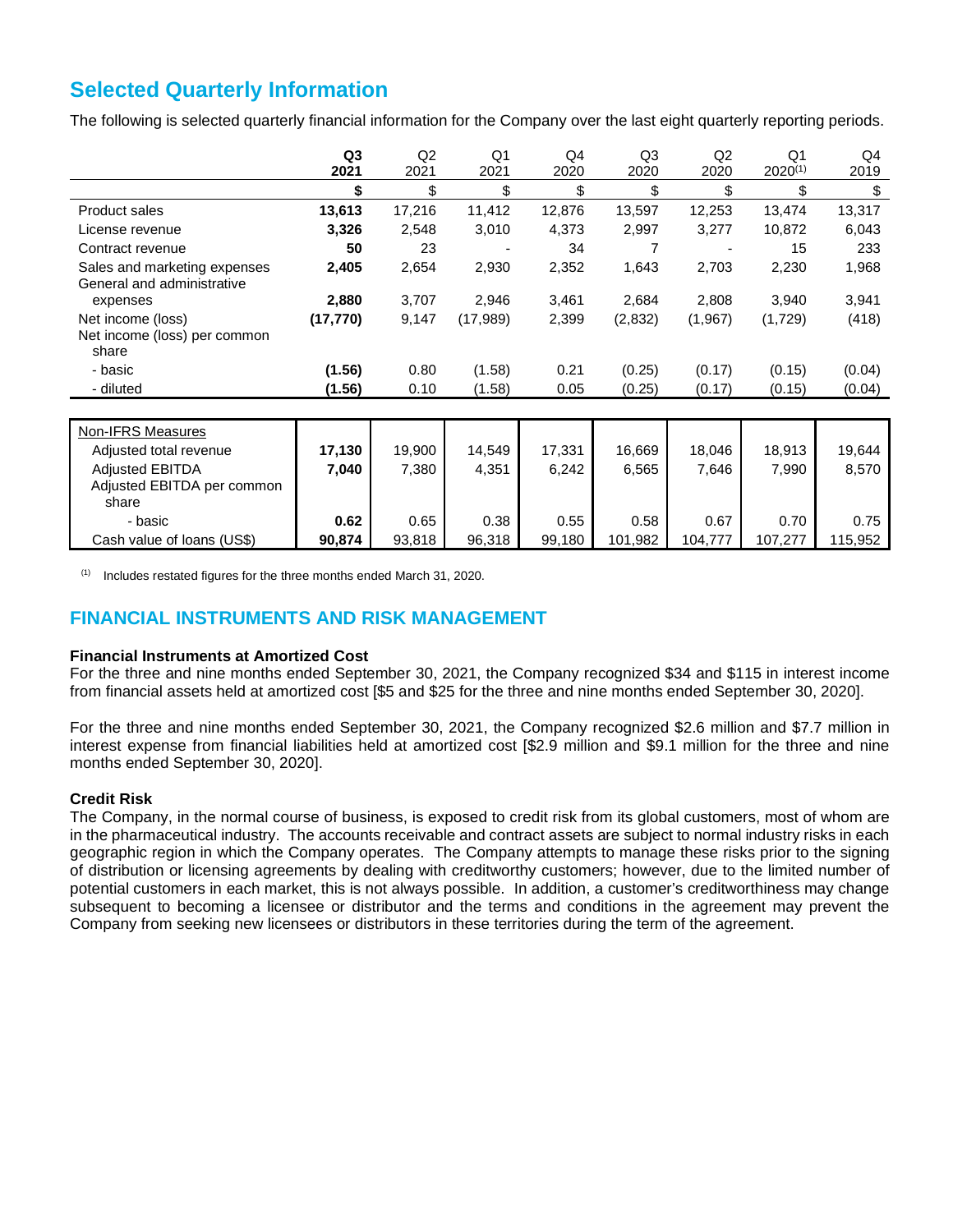As at September 30, 2021, the Company's largest customer represented 25% [December 31, 2020 - 30%] of accounts receivable. Pursuant to their collective terms, accounts receivable, net of allowance, were aged as follows:

|                                      | <b>September 30, 2021</b> | December 31, 2020 |
|--------------------------------------|---------------------------|-------------------|
|                                      |                           |                   |
| Current                              | 8,215                     | 7,018             |
| 0 - 30 days past due                 |                           | 463               |
| 31 - 60 days past due                | 132                       | $\mathcal{P}$     |
| Over 60 days past due <sup>(i)</sup> | 110                       | 5                 |
|                                      | 8,457                     | 7,488             |

(1) See *loss allowance provision* below.

The loss allowance provision for all segments as at September 30, 2021 was determined using reference to expected loss rates and management judgment as follows:

|                                         |   | <b>Current</b> | Less than 61<br>days past due | 61 to 120 days<br>past due | 121 to 180<br>days past due | More than 181<br>days past due | Total |
|-----------------------------------------|---|----------------|-------------------------------|----------------------------|-----------------------------|--------------------------------|-------|
| Expected loss rate                      | % | 0%             | 0%                            | 25%                        | 50%                         | 100%                           |       |
| Gross carrying amount                   |   | 8.219          | 136                           | 135                        | $\overline{\phantom{0}}$    |                                | 8.490 |
| Loss allowance provision <sup>(i)</sup> |   | (4             | (4)                           | $^{\prime}25)$             | $\overline{\phantom{0}}$    | -                              | (33)  |

 $<sup>(1)</sup>$  Loss allowance provision balance consists of credit memos and purchase deductions on invoices that take time to be processed. As a result,</sup> loss provision was 0%.

During the three months ended September 30, 2021, the Company recorded \$43 of bad debt reversal in total comprehensive income (loss) [\$nil of bad debt reversal for the three months ended September 30, 2020]. During the nine months ended September 30, 2021, the Company recorded \$57 of bad debt reversal in total comprehensive income (loss) [\$nil of bad debt reversal for the nine months ended September 30, 2020]. For the three and nine months ended September 30, 2021, the impairment of accounts receivable was assessed based on the incurred loss model in compliance with IFRS 9. Individual receivables that were known to be uncollectible were written off by reducing the carrying amount directly.

For contract assets within the scope of IFRS 15 - *Revenue from Contracts with Customers*, the Company recognizes an asset to the extent contractual minimums established in certain customer licensing agreements are deemed fixed consideration. After analysis of historical default rates and forward-looking estimates, the Company's contract assets were considered to have low credit risk, and as a result, the Company has not recognized a loss allowance as at September 30, 2021 [December 31, 2020 - \$nil].

The Company's cash and cash equivalents subject the Company to a concentration of credit risk. As at September 30, 2021, the Company had \$28.4 million deposited with three financial institutions in various bank accounts. These financial institutions are major banks located in Canada, the U.S. and Ireland, which the Company believes lessens the degree of credit risk. The Company has not recognized a loss allowance as at September 30, 2021 [December 31, 2020 - \$nil].

The Company has not noted a significant change in the credit risk of the financial instruments related to the recent novel coronavirus (COVID-19) pandemic.

#### **Financial Instruments**

IFRS 7 - *Financial Instruments, Disclosures* requires disclosure of a three-level hierarchy that reflects the significance of the inputs used in making fair value measurements. All assets and liabilities for which fair value is measured or disclosed in these Condensed Consolidated Interim Financial Statements are categorized within the fair value hierarchy, described as follows, based on the lowest level input that is significant to the fair value measurement as a whole:

- Level 1 Unadjusted quoted prices at the measurement date for identical assets or liabilities in active markets.
- Level 2 Observable inputs other than quoted prices in Level 1, such as quoted prices for similar assets and liabilities in active markets; quoted prices for identical or similar assets and liabilities in markets that are not active or other inputs that are observable or can be corroborated by observable market data.
- Level 3 Significant unobservable inputs that are supported by little or no market activity.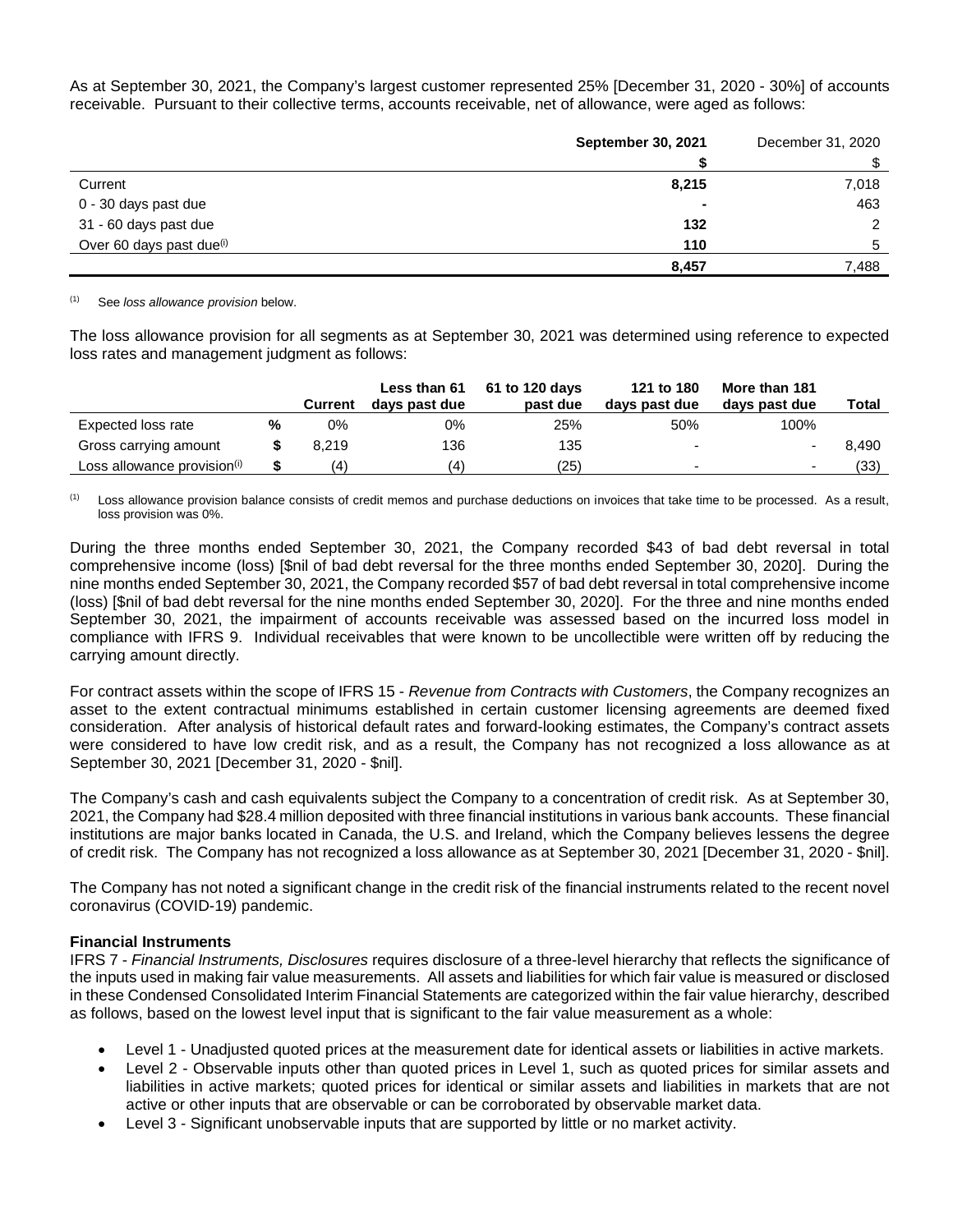The Company did not have any transfer of assets and liabilities between Level 1, Level 2 and Level 3 of the fair value hierarchy during the three and nine months ended September 30, 2021.

As at September 30, 2021, the Company's financial assets and liabilities consisted of cash and cash equivalents, accounts receivable, accounts payable and accrued liabilities, contingent and variable consideration, long-term debt and derivative liabilities. The Company has determined the estimated fair values of its financial instruments based on appropriate valuation methodologies. However, considerable judgment is required to develop these estimates. Accordingly, these estimated values are not necessarily indicative of the amounts the Company could realize in a current market exchange. The estimated fair value amounts can be materially affected by the use of different assumptions or methodologies.

The Company's cash and cash equivalents, accounts receivable, accounts payable and accrued liabilities (excluding SARs and DSUs) are measured at amortized cost and their fair values approximate carrying values. Cash and cash equivalents are Level 1, while the other short-term financial instruments are Level 3.

Level 1 liabilities include obligations of the Company for the DSU. The fair values of the DSUs issued and outstanding are revalued at each reporting period using the period-end share price. The Company accrued \$88 for DSUs as at September 30, 2021 [September 30, 2020 - \$nil].

Level 2 liabilities include obligations of the Company for the SARs Plan. The fair values of each tranche of SARs issued and outstanding are revalued at each reporting period using the Black-Scholes option pricing model. The Company accrued \$39 for SARs as at September 30, 2021 [September 30, 2020 - \$nil].

The fair values of the Loans are Level 3 measurements determined using a discounted cash flow model that considers the present value of the contractual cash flows using a risk-adjusted discount rate. The Company recognized \$97.9 million for the Amortization Loan and host liability of the Convertible Loan as at September 30, 2021 [December 31, 2020 - \$103.7 million].

The conversion feature that accompanies the Company's Convertible Loan is considered a Level 3 liability. The value is determined as the difference between the fair value of the hybrid Convertible Loan contract, using an income approach with a binomial-lattice model and the fair value of the host liability contract, using a discounted cash flow model. The Company recognized \$11.5 million for the conversion feature as at September 30, 2021 [December 31, 2020 - \$5.7 million].

The fair values of the prepayment option that allows the Company to make prepayments against the Amortization Loan at any time is considered a Level 3 financial instrument. The fair value of the prepayment option bifurcated from the Amortization Loan was a derivative asset with a nominal value as at September 30, 2021 and is presented net of the non-current portion of the long-term debt. The fair value of this option was determined using a binomial-lattice model.

The fair value of the Company's Warrants is revalued at each reporting period using the Black-Scholes option pricing model. As at September 30, 2021, the Company recognized a \$16.5 million derivative liability related to outstanding Warrants [December 31, 2020 - \$8.0 million]. These Warrants are Level 3.

Level 3 liabilities include the fair value of contingent and variable consideration related to the acquisition of the ex-U.S. rights to Resultz and Yosprala.

#### **Risk Factors**

The following is a discussion of liquidity risk, interest rate risk, currency risk and market risk and related mitigation strategies that have been identified. Credit risk has been discussed in the Company's assessment of impairment under IFRS 9. This is not an exhaustive list of all risks nor will the mitigation strategies eliminate all risks listed.

#### *Liquidity Risk*

Liquidity risk is the risk that the Company will encounter difficulties in meeting its financial obligations as they become due.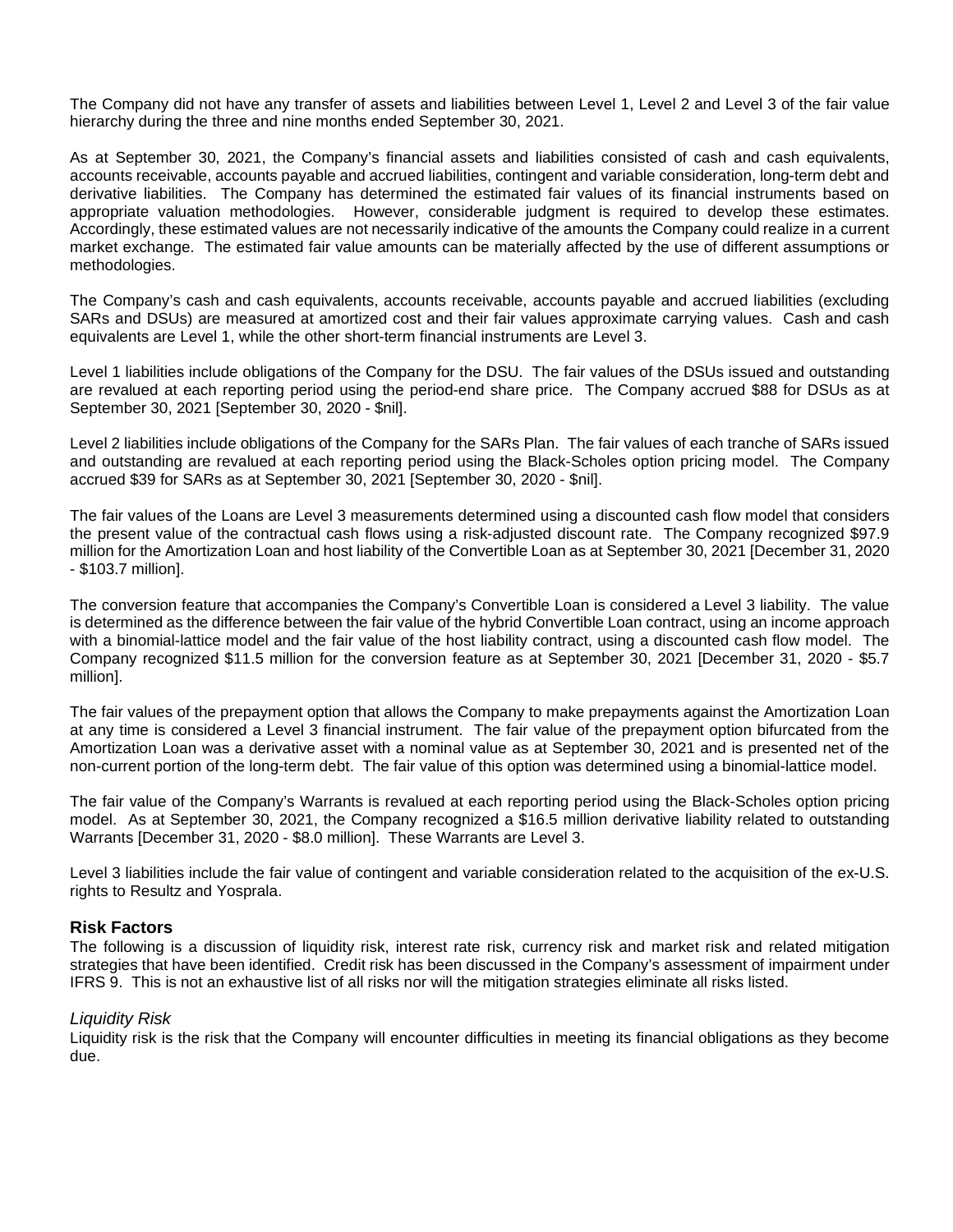As at September 30, 2021, the Company's financial liabilities had undiscounted contractual maturities (including interest payments where applicable) as summarized below:

|                                          |              | <b>Current</b>      |                 | Non-current       |           |
|------------------------------------------|--------------|---------------------|-----------------|-------------------|-----------|
|                                          | <b>Total</b> | Within 12<br>Months | 1 to 2<br>Years | $2$ to 5<br>Years | > 5 Years |
| Accounts payable and accrued liabilities | 9,247        | 9.247               |                 | ۰                 |           |
| Other obligations                        | 4.257        | 1,282               | 1.399           | 488               | 1.088     |
| Senior secured Amortization Loan         | 52.198       | 14.266              | 27.178          | 10.754            |           |
| Senior secured Convertible Loan          | 74.617       | 2,374               | 4.754           | 67.489            |           |
|                                          | 140.319      | 27,169              | 33,331          | 78.731            | 1,088     |

The Company's ability to satisfy its debt obligations will depend principally upon its future operating performance. The Company's inability to generate sufficient cash flows to satisfy its debt service obligations or to refinance its obligations on commercially reasonable terms could have a materially adverse impact on the Company's business, financial condition or operating results.

Due to the impact of the COVID-19 pandemic on the economic environment, the Company has reviewed the working capital requirements as a result of managing the supply chain and changes in demand. The Company anticipates that its current cash of \$28.4 million as at September 30, 2021, together with the cash flows generated from operations, will be sufficient to execute its current business plan for the next 12 months and to meet its current debt obligations.

#### *Interest Rate Risk*

The Company's policy is to minimize interest rate cash flow risk exposures on its long-term financing. The Company's loans and borrowings and lease obligations are at fixed interest rates.

The fair value of the Company's prepayment option on the Amortization Loan and the Company's derivative liabilities are impacted by market rate changes.

#### *Currency Risk*

The Company operates globally, which gives rise to a risk that income and cash flows may be adversely affected by fluctuations in foreign currency exchange rates. The Company is primarily exposed to the U.S. dollar and euro, but also transacts in other foreign currencies. The Company currently does not use financial instruments to hedge these risks.

The significant balances in foreign currencies were as follows:

|                                          | U.S. Dollar |           | Euro      |          |
|------------------------------------------|-------------|-----------|-----------|----------|
|                                          | Sept. 30,   | Dec. 31,  | Sept. 30, | Dec. 31, |
|                                          | 2021        | 2020      | 2021      | 2020     |
|                                          |             |           | €         | €        |
| Cash and cash equivalents                | 4,597       | 7,214     | 1,600     | 1,444    |
| Accounts receivable                      | 3,096       | 3,145     | 386       | 133      |
| Contract assets                          | 1,780       | 1,964     |           |          |
| Loans and borrowings                     | (76, 847)   | (81, 468) |           |          |
| Derivative liabilities                   | (9,088)     | (4, 452)  |           |          |
| Accounts payable and accrued liabilities | (601)       | (803)     | (169)     | (281)    |
| Other obligations                        | (1,368)     | (1,882)   | (102)     | (552)    |
|                                          | (78,431)    | (76,282)  | 1,715     | 744      |

Based on the aforementioned net exposure as at September 30, 2021, and assuming that all other variables remain constant, a 10% appreciation or depreciation of the Canadian dollar against the U.S. dollar would have an effect of \$10.0 million on total comprehensive income (loss) and a 10% appreciation or depreciation of the Canadian dollar against the Euro would have an effect of \$254 on total comprehensive income (loss).

In terms of the U.S. dollar, the Company has five significant exposures: its U.S. dollar-denominated cash held in its Canadian operations, its U.S. dollar-denominated loans and borrowings and derivative liabilities held in its Canadian and European operations, its net investment and net cash flows in its European operations, the cost of purchasing raw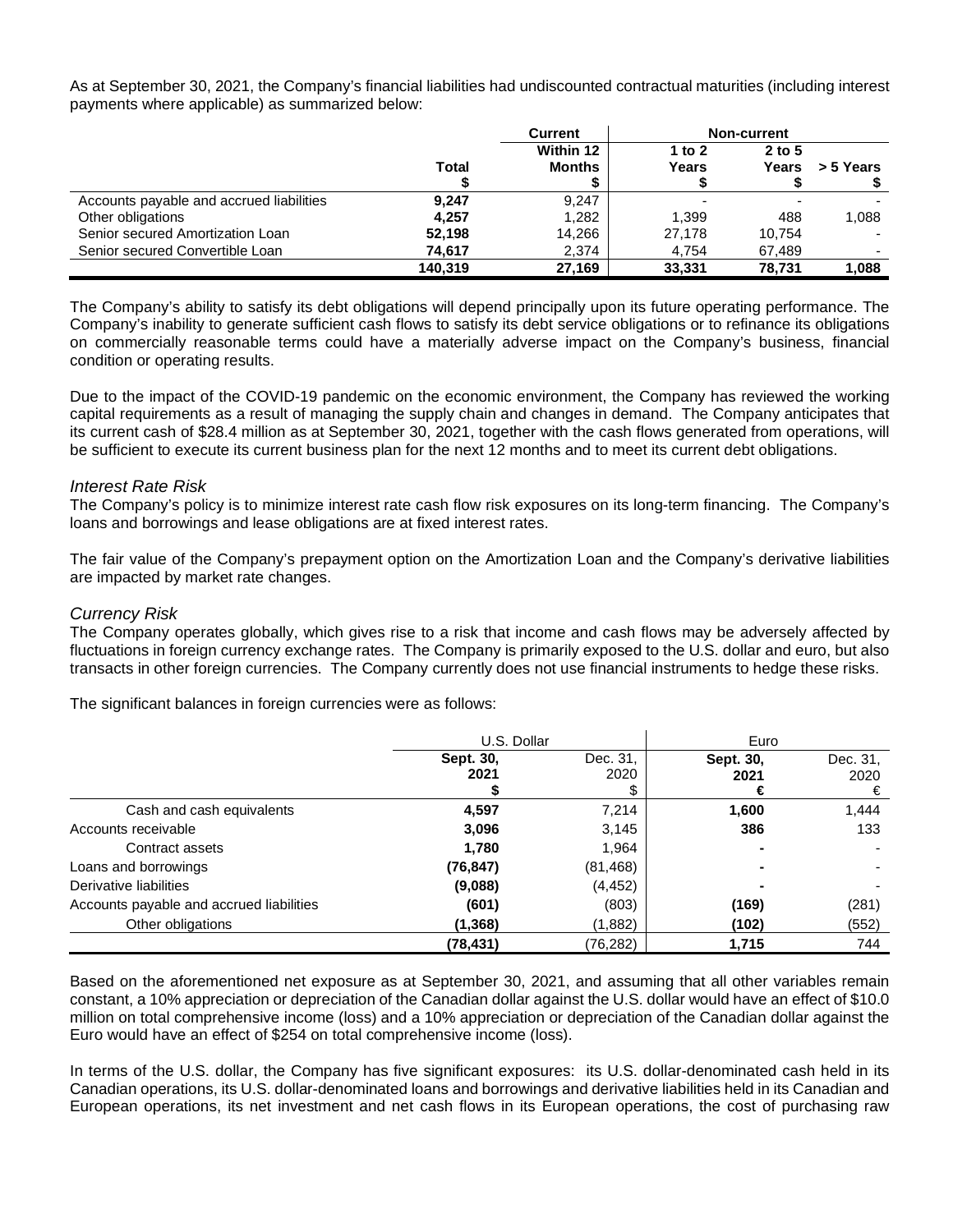materials either priced in U.S. dollars or sourced from U.S. suppliers and payments made to the Company under its U.S. dollar-denominated licensing arrangements.

The Company does not currently hedge its U.S. dollar cash flows. The Company funds its U.S. dollar-denominated interest expense and loan obligations using the Company's U.S. dollar-denominated cash and cash equivalents and payments received under the terms of the licensing and supply agreements. Periodically, the Company reviews its projected future U.S. dollar cash flows and if the U.S. dollars held are insufficient, the Company may convert a portion of its other currencies into U.S. dollars. If the amount of U.S. dollars held is excessive, they may be converted into Canadian dollars or other currencies, as needed for the Company's other operations.

#### *Market Risk*

The Company's derivative liabilities, the Warrants and the conversion feature that accompanies the Company's Convertible Loan, are impacted by a variety of valuation inputs, including changes in the Company's share price. As at September 30, 2021, a \$1.00 increase in the Company's share price would increase the value of the Warrants by \$16.3 million and an increase to the conversion feature of \$11.6 million, with a corresponding loss of \$27.9 million recognized in the change in fair value of derivative liabilities. As at September 30, 2021, a further \$1.00 increase in the Company's share price for a total adjustment of \$2.00 would further increase the value of the Warrants by \$17.6 million and increase the value of the conversion feature by \$12.6 million, with a corresponding additional loss of \$30.2 million recognized in the change in fair value of derivative liabilities.

The Company has not noted a significant change in the market risk due to changes to the Company's share price as a result of the impact of the COVID-19 pandemic on the economic environment.

# **Contractual Obligations**

The following table lists the Company's contractual obligations for the nine months ending September 30 as follows:

|                                               | 2021   | 2022   | 2023   | 2024   | 2025 | 2026 and<br>thereafter | <b>Total</b> |
|-----------------------------------------------|--------|--------|--------|--------|------|------------------------|--------------|
|                                               |        |        |        |        |      |                        |              |
| Variable lease payments                       | 223    | 223    | 223    | 223    | 223  | 986                    | 2,101        |
| Lease liability (principal and interest)      | 225    | 236    | 238    | 238    | 249  | 1,088                  | 2,274        |
| Deerfield Financing <sup>(1)</sup>            | 16,640 | 16,188 | 15.744 | 78,242 |      |                        | 126,814      |
| Purchase commitments                          | 3.976  | 4,292  | 4,077  | 1.067  |      | ۰.                     | 13,412       |
| Other obligations <sup><math>(2)</math></sup> | 12,113 | 789    | 318    | 1,440  | 242  | 229                    | 15,131       |
|                                               | 33.177 | 21.728 | 20,600 | 81.210 | 714  | 2.303                  | 159,732      |

 $<sup>(1)</sup>$  Included in the Deerfield Financing is the Convertible Loan in the principal amount of US\$52.5 million, convertible into 19,444,444 common shares</sup> of the Company at a conversion price of US\$2.70.

<sup>(2)</sup> Other obligations include accounts payable and accrued liabilities and contingent and variable consideration.

## *The Deerfield Financing*

On December 31, 2018, the Company and Miravo Ireland, as borrowers, and Aralez Pharmaceuticals Canada Inc., as guarantor, entered into the Deerfield Facility Agreement with Deerfield, as agent and certain funds managed by Deerfield, as lenders, to fund the purchase price of the Aralez Transaction (the Deerfield Financing).

The Deerfield Financing consisted of (i) a 6-year, amortizing loan made available to Miravo Ireland in the principal amount of US\$60 million with a fixed interest rate of 3.5% per annum (the Amortization Loan), (ii) an 18-month Bridge Loan made available to the Company in the principal amount of US\$6.0 million with an interest rate of 12.5% per annum (the Bridge Loan), (iii) a 6-year, Convertible Loan made available to the Company in the principal amount of US\$52.5 million with a fixed interest rate of 3.5% per annum, initially convertible into 19,444,444 common shares of the Company at a conversion price of US\$2.70 (the Convertible Notes), and (iv) 25,555,556 million common share purchase Warrants, each such Warrant initially exercisable for one common share of the Company for a period of six years from the date of issuance at an exercise price of \$3.53 per share.

Each quarter, the Company shall pay to the lenders the greater of US\$2.5 million or 50% of the Company's excess cash flows (a defined term in the Deerfield Facility Agreement), which is applied in the following order: (a) any unpaid fees and transaction costs; (b) proportionately to any accrued and unpaid interest related to these Loans; (c) any unpaid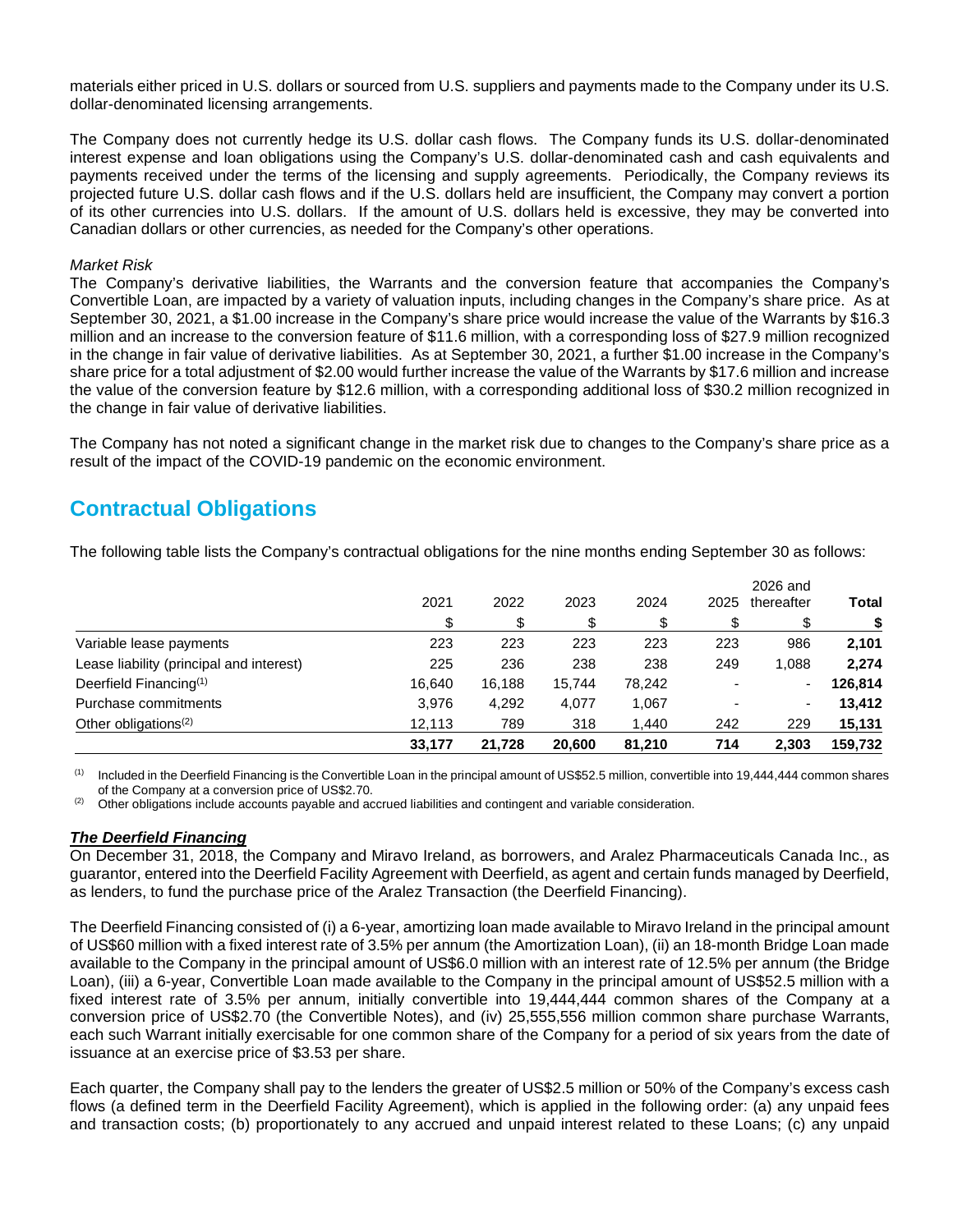principal of the Bridge Loan, including the applicable prepayment fee; (d) any unpaid principal of the Amortization Loan, including the applicable prepayment fee; and (e) any other obligations owing to the lenders, administrative agent or other secured parties (the Waterfall Provisions). Quarterly principal payments are to be made on the Amortization Loan until December 31, 2024.

The Company agreed to an amendment to the financing agreement dated June 25, 2019 to provide, among other things, for a payment deferral mechanism in the event that Vimovo U.S. market exclusivity is lost. The amendment allows the Company to defer a portion of the mandatory minimum quarterly repayments by the difference between one quarter of the then existing US\$7.5 million (US\$1.9 million per quarter) minimum annual royalty due from Vimovo sales in the U.S. and the actual amount of royalties received in the applicable quarter, in the event Vimovo U.S. market exclusivity is lost earlier than had been expected (2022) prior to the Court of Appeals decision. A generic version of Vimovo entered the U.S. market in the three months ended March 31, 2020 resulting in such loss of exclusivity. The amount of any principal repayment deferred would, until repaid in accordance with the amendment, be subject to an interest rate of 12.5% per annum. To-date, the Company has not availed itself of the deferral mechanism. The carrying value of the debt includes assumptions regarding the deferral option when estimating the timing of payments. As a result of changes in the assumptions regarding the timing of the payments, losses of \$110 and \$146 were recorded for the three and nine months ended September 30, 2021 compared to gains of \$0.2 million and \$1.7 million for the three and nine months ended September 30, 2020.

# **Litigation**

From time-to-time, during the ordinary course of business, the Company may be threatened with, or may be named as, a defendant in various legal proceedings, including lawsuits based upon product liability, personal injury, breach of contract and lost profits or other consequential damage claims.

On October 30, 2019, the Company received an application for an industry-wide class action in the Superior Court of Québec. In the application, the Company was named as a defendant, along with 33 other defendants, which includes a group of companies that manufacture, market, and/or distribute opioids in Québec. The claim is for \$30, plus interest for compensatory damages for each class member, \$25.0 million from each defendant for punitive damages and pecuniary damages for each class member. The Company believes that the claim is without merit and intends to vigorously defend the matter.

# **Off-Balance Sheet Arrangements**

The Company does not have any off-balance sheet arrangements.

# **Related Party Transactions**

For the three months ended September 30, 2021, there were no related party transactions.

# **Outstanding Share Data**

The number of common shares outstanding as at September 30, 2021 was 11.4 million. The Company had no preferred shares issued and outstanding as at September 30, 2021.

As at September 30, 2021, there were 1.6 million options outstanding of which 1.2 million have vested. The Company also has 25.6 million common share purchase Warrants outstanding, each exercisable for one common share of the Company at an exercise price of \$3.53 per share. As at September 30, 2021, 11.3 million of the 25.6 million Warrants outstanding were classified as Flexible Exercise Shares. The Convertible Loan is convertible into 19.4 million common shares of the Company at a conversion price of US\$2.70 per share.

# **Critical Accounting Policies and Estimates**

The preparation of the Consolidated Financial Statements in conformity with IFRS requires management to make estimates and assumptions that affect the reported amounts of assets and liabilities, the disclosure of contingent assets and liabilities at the date of the Consolidated Financial Statements and the reported amounts of revenue and expenses during the reporting periods. Management has identified accounting estimates that it believes are most critical to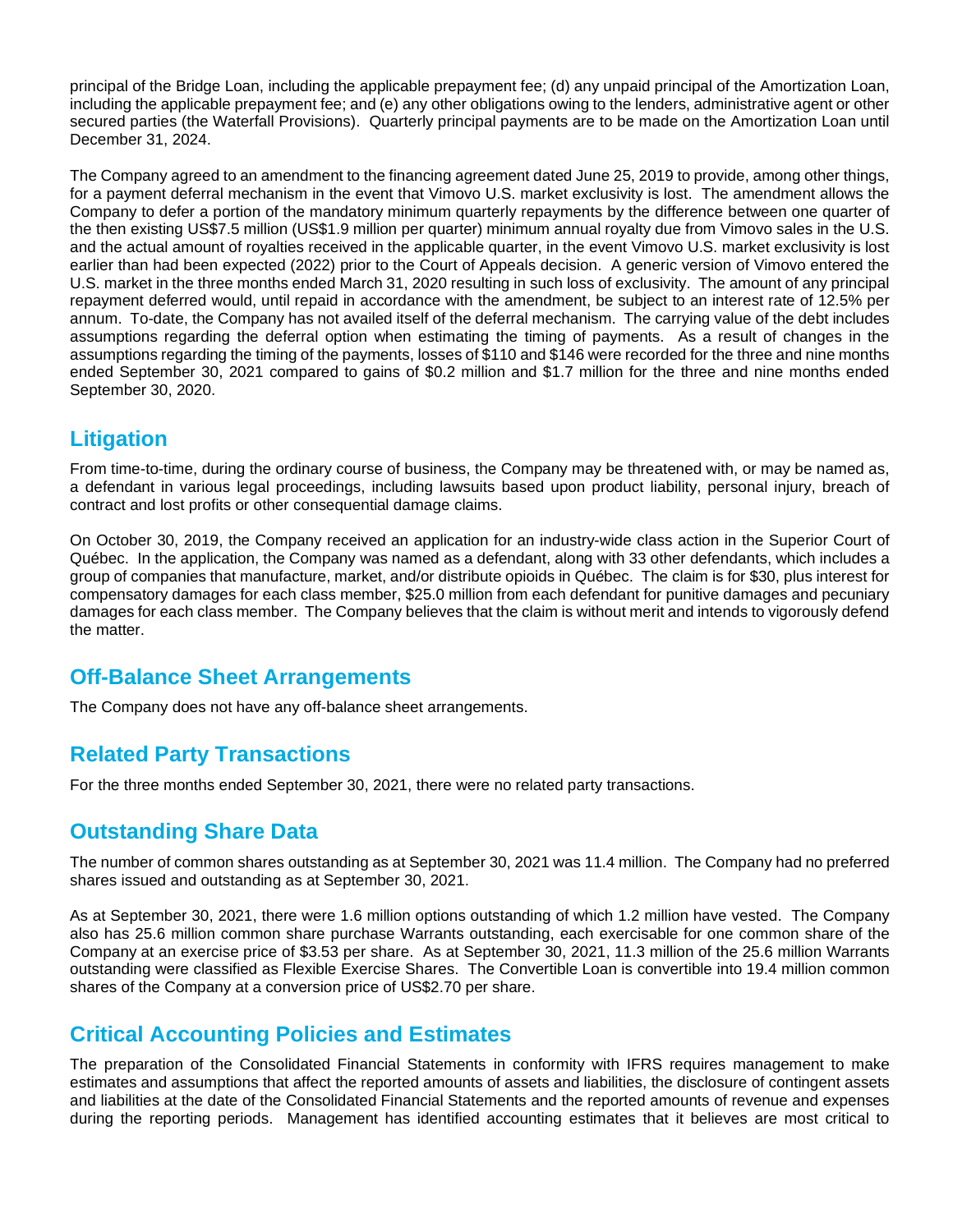understanding the Consolidated Financial Statements and those that require the application of management's most subjective judgments, often requiring the need to make estimates about the effect of matters that are inherently uncertain and may change in subsequent periods. The Company's actual results could differ from these estimates and such differences could be material. All significant accounting policies are disclosed in Note 2, *Basis of Preparation* of the Company's Condensed Consolidated Interim Financial Statements for the three and nine months ended September 30, 2021 and in Note 3, *Summary of Significant Accounting Policies* of the Company's annual Consolidated Financial Statements found on SEDAR at [www.sedar.com](http://www.sedar.com/) (under Nuvo Pharmaceuticals Inc.).

# **Recent Accounting Pronouncements**

#### **Accounting Standards Issued But Not Yet Applied**

Certain new standards, interpretations, amendments, and improvements to existing standards were issued by the IASB or IFRS Interpretations Committee that are mandatory for fiscal periods beginning on or after January 1, 2021.

#### *Amendments to IFRS 9 - Financial Instruments*

As part of its 2018-2020 annual improvements to IFRS standards process, the IASB issued amendments to IFRS 9 - *Financial Instruments* (IFRS 9). The amendments clarify the fees that an entity includes when assessing whether the terms of a new or modified financial liability are substantially different from the terms of the original financial liability. These fees include only those paid or received between the borrower and the lender, including fees paid or received by either the borrower or lender on the other's behalf. An entity applies the amendments to financial liabilities that are modified or exchanged on or after the beginning of the annual reporting period in which the entity first applies the amendment. The amendments are effective for annual reporting periods beginning on or after January 1, 2022 with earlier adoption permitted. The Company will apply the amendments to financial liabilities that are modified or exchanged on or after the beginning of the annual reporting period in which the entity first applies the amendment. The amendments are not expected to have a material impact on the Company.

#### *Amendments to IAS 8 - Definition of Accounting Estimates*

In February 2021, the IASB issued amendments to IAS 8 - *Definition of Accounting Estimates*, in which it introduces a definition of 'accounting estimates.' The amendments clarify the distinction between changes in accounting estimates and changes in accounting policies and the correction of errors. Also, the amendments clarify how entities use measurement techniques and inputs to develop accounting estimates.

The amendments are effective for annual reporting periods beginning on or after January 1, 2023 and apply to changes in accounting policies and changes in accounting estimates that occur on or after the start of that period. Earlier application is permitted as long as this fact is disclosed.

The amendments are not expected to have a material impact on the Company.

#### *Amendments to IAS 1 – Disclosure of Accounting Policies*

In February 2021, the IASB issued amendments to IAS 1 - *Disclosure of Accounting Policies* (IAS 1) and IFRS Practice Statement 2, *Making Materiality Judgements* (Practice Statement 2), in which it provides guidance and examples to help entities apply materiality judgments to accounting policy disclosures. The amendments aim to help entities provide accounting policy disclosures that are more useful by replacing the requirement for entities to disclose their "significant" accounting policies with a requirement to disclose their "material" accounting policies and adding guidance on how entities apply the concept of materiality in making decisions about accounting policy disclosures.

The amendments to IAS 1 are applicable for annual periods beginning on or after January 1, 2023 with earlier application permitted. Since the amendments to the Practice Statement 2 provides non-mandatory guidance on the application of the definition of material to accounting policy information, an effective date for these amendments is not necessary.

The amendments are not expected to have a material impact on the Company.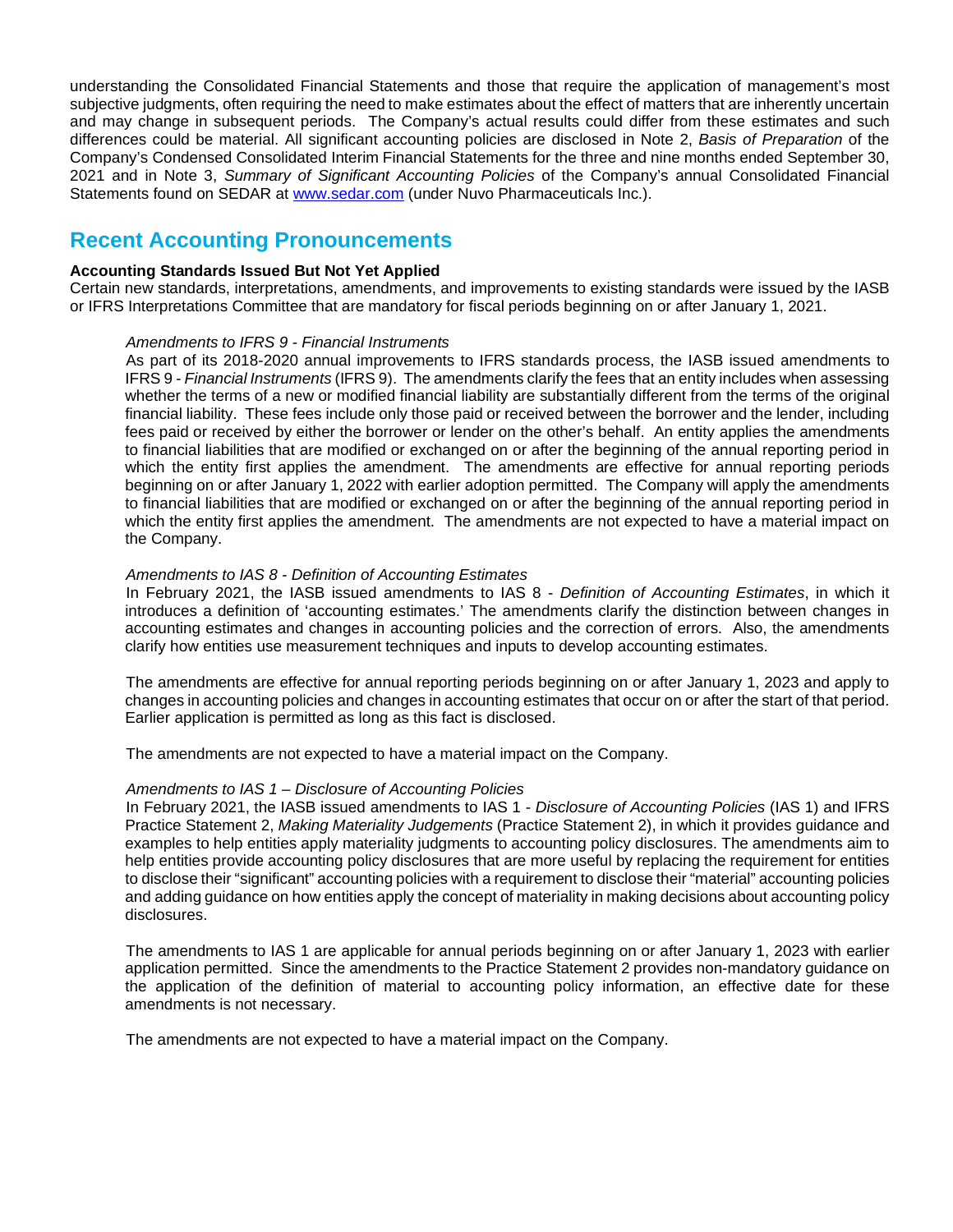# **Management's Responsibility for Financial Reporting**

The Company's management maintains appropriate information systems, procedures and controls to ensure that information used internally and disclosed externally is complete, accurate, reliable and timely. Disclosure controls and procedures (DCP) are designed to provide reasonable assurance that (i) material information relating to the Company is made known to management by others, particularly during the period in which the filings are being prepared, and (ii) information required to be disclosed by the Company in its filings under Canadian securities legislation is recorded, processed, summarized and reported in a timely manner. The system of DCP includes, among other things, the Company's Corporate Disclosure and Code of Conduct and Business Ethics policies, the review and approval procedures of the Corporate Disclosure Committee and continuous review and monitoring procedures by senior management.

Management is also responsible for the design of internal controls over financial reporting (ICFR) within the Company, in order to provide reasonable assurance regarding the reliability of financial reporting and the preparation of financial statements for external purposes in accordance with IFRS.

As of the end of the period covered by this MD&A, the Chief Executive Officer and the Chief Financial Officer of the Company have reviewed and evaluated the Company's DCP (as that term is defined in National Instrument 52-109 – *Certification of Disclosures in Issuers' Annual and Interim Filings* (NI 52-109)) and, based upon that review and evaluation, concluded that those DCP were effective and met the requirements thereof. Nevertheless, management recognizes that any controls and procedures, no matter how well designed and operated, can only provide reasonable assurance and not absolute assurance of achieving the desired control objectives.

NI 52-109 requires the Chief Executive Officer and Chief Financial Officer to certify that they are responsible for establishing and maintaining ICFR for the Company and that those internal controls have been designed and are effective in providing reasonable assurance regarding the reliability of financial reporting and the preparation of financial statements for external purposes in accordance with IFRS. The Chief Executive Officer and Chief Financial Officer are also responsible for disclosing any changes to the internal controls for the Company that have materially affected, or are reasonably likely to materially affect, the Company's ICFR.

Management, including the Chief Executive Officer and Chief Financial Officer, does not expect that the disclosure controls or internal controls over financial reporting of the Company will prevent or detect all errors and all fraud or will be effective under all potential future conditions. A control system is subject to inherent limitations and, no matter how well designed and operated, can provide only reasonable, not absolute, assurance that the control systems objectives will be met.

Further, the design of a control system must reflect that there are resource constraints, and the benefits of controls must be considered relative to their costs. Inherent limitations include the realities that judgments in decision making can be faulty, and that breakdowns can occur because of simple errors or mistakes. Controls can also be circumvented by individual acts of some persons, by collusion of two or more people or by management override of the controls. Due to the inherent limitations in a cost-effective control system, misstatements due to error or fraud may occur and not be detected. The design of any control system is also based in part upon certain assumptions about the likelihood of future events, and there can be no assurance that any design will succeed in achieving its stated goals under all potential conditions. Projections of any evaluations of effectiveness to future periods are subject to the risk that controls may become inadequate because of changes in conditions, or that the degree of compliance with the policies or procedures may deteriorate.

The Chief Executive Officer and Chief Financial Officer have evaluated the design and operating effectiveness of the internal controls over financial reporting of the Company and concluded that, as of September 30, 2021, and subject to the inherent limitations described above, internal controls over financial reporting were appropriately designed and were operating effectively in accordance with the framework and criteria used by the Company.

There have been no changes in the ICFR of the Company during the period of this MD&A that have materially affected, or are reasonably likely to materially affect, the Company's ICFR.

# **Risk Factors**

Prospects for companies in the biotechnology and pharmaceutical industry generally may be regarded as uncertain given the nature of the industry and, accordingly, investments in biotechnology and pharmaceutical companies should be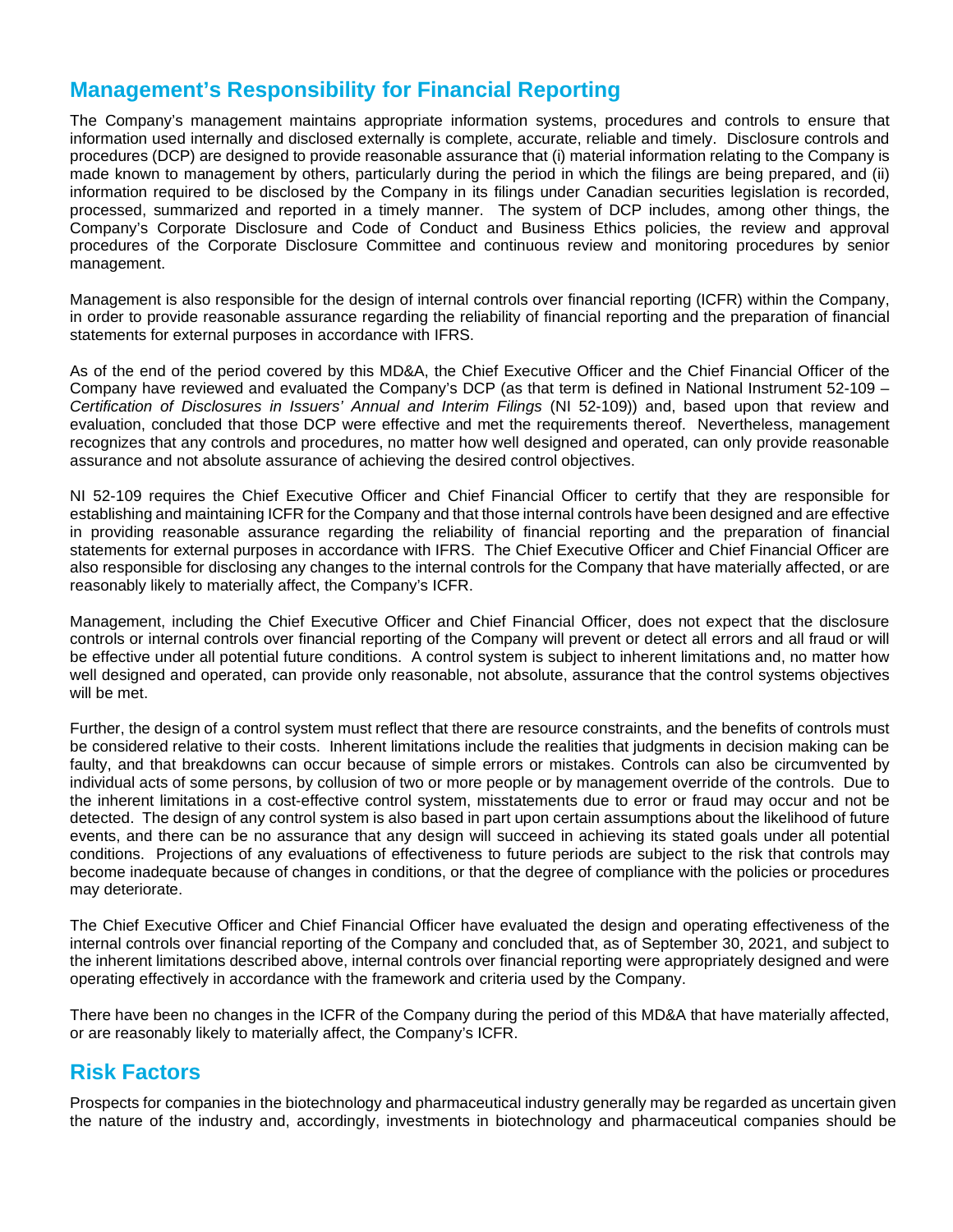regarded as speculative. An investor should carefully consider the information contained in this MD&A, in addition to the risk factors discussed in the Company's AIF under the heading "Risk Factors", which section is hereby incorporated herein by reference. The disclosures in this MD&A are subject to the risk factors outlined in the AIF. Additional risks and uncertainties not presently known to the Company or that the Company believes to be immaterial may also adversely affect the Company's business. If any one or more of the risks occur as outlined in the AIF, the Company's business, financial condition and results of operations could be seriously harmed. Further, if the Company fails to meet the expectations of the public market in any given period, the market price of the Company's common shares could decline. Before making an investment decision, each prospective investor should carefully consider the risk factors included in the AIF and other public documents.

## *Disease Outbreaks*

The occurrence of an illness that leads, or is anticipated to lead, to a local, regional, or national outbreak or epidemic, or to an international outbreak or pandemic, such as Middle East Respiratory Syndrome (MERS-CoV), Severe Acute Respiratory Syndrome (SARS), Ebola (EVD), H1N1 influenza virus, avian flu, or most notably the ongoing COVID-19 pandemic, or any similar illness or mutations thereof, could affect the Company's business as a result of a general or acute short or medium-term decline in economic activity affecting the Company's supply chain, the markets for its products, production capacity and staffing levels, and could lead to increased government regulation, quarantine measures, as well as restrictions on travel and the movement of persons or goods. Each of these risk factors has the potential to have a material adverse impact on the Company's business, financial condition and results of operations.

As a result of COVID-19, border closures and economic and supply chain disruptions could materially affect the Company's financial results and operations. The COVID-19 pandemic could also cause significant impacts to product demand in connection with an ensuing economic downturn and contribute to supply shortages, trade disruption, temporary staff shortages and temporary closures of facilities. The extent to which COVID-19 and its effect on the economy will continue to impact the Company's financial results and operations may lead to adverse changes in the Company's cash flows, working capital levels, debt balances, operating results and financial position. The situation is dynamic and the ultimate duration and magnitude of the impact on the economy and the Company's business remains uncertain.

#### *Impairment Risk*

Impairment exists when the carrying amount of an asset exceeds its recoverable amount, which is the higher of its fair value less costs to sell and its value in use. Certain intangible assets and goodwill of the Company are reviewed for possible impairment whenever events or changes in circumstances indicate that the carrying amount of such assets or goodwill may not be recoverable. As noted above, in the three months ended September 30, 2021, the Company revised its commercial expectations for certain prescription products in its Commercial Business Segment and Licensing and Royalty Business Segment as a result of the ongoing impacts of COVID-19, resulting in the recordation of impairment losses.

The uncertainties regarding the continued effect of the COVID-19 pandemic require the use of significant judgments and estimates by management. There is a risk of further material impairment of our intangible assets and goodwill if our commercial expectations continue to be unmet, a heightened risk as a result of COVID-19, and any such impairments may have a material adverse impact on the Company's business, financial condition and results of operations.

# **Forward-looking Statements**

This MD&A contains "forward-looking information" as defined under Canadian securities laws (collectively, forwardlooking statements). This document should be read in conjunction with material contained in the Company's Condensed Consolidated Financial Interim Statements for the three and nine months ended September 30, 2021, along with the Company's other publicly filed documents. Forward-looking statements appear in this MD&A and include, but are not limited to, statements which reflect management's expectations regarding objectives, plans, goals, strategies, future growth, results of operations, performance, business prospects, opportunities and macroeconomic and industry trends.

The words "plans", "expects", "does not expect", "goals", "seek", "strategy", "future", "estimates", "intends", "anticipates", "does not anticipate", "projected", "believes" or variations of such words and phrases or statements to the effect that certain actions, events or results "may", "will", "could", "would", "should", "might", "likely", "occur", "be achieved" or "continue" and similar expressions identify forward-looking statements. In addition, any statements that refer to expectations, intentions, projections or other characterizations of future events or circumstances contain forward-looking statements. Forward-looking statements are not historical facts but instead represent management's expectations,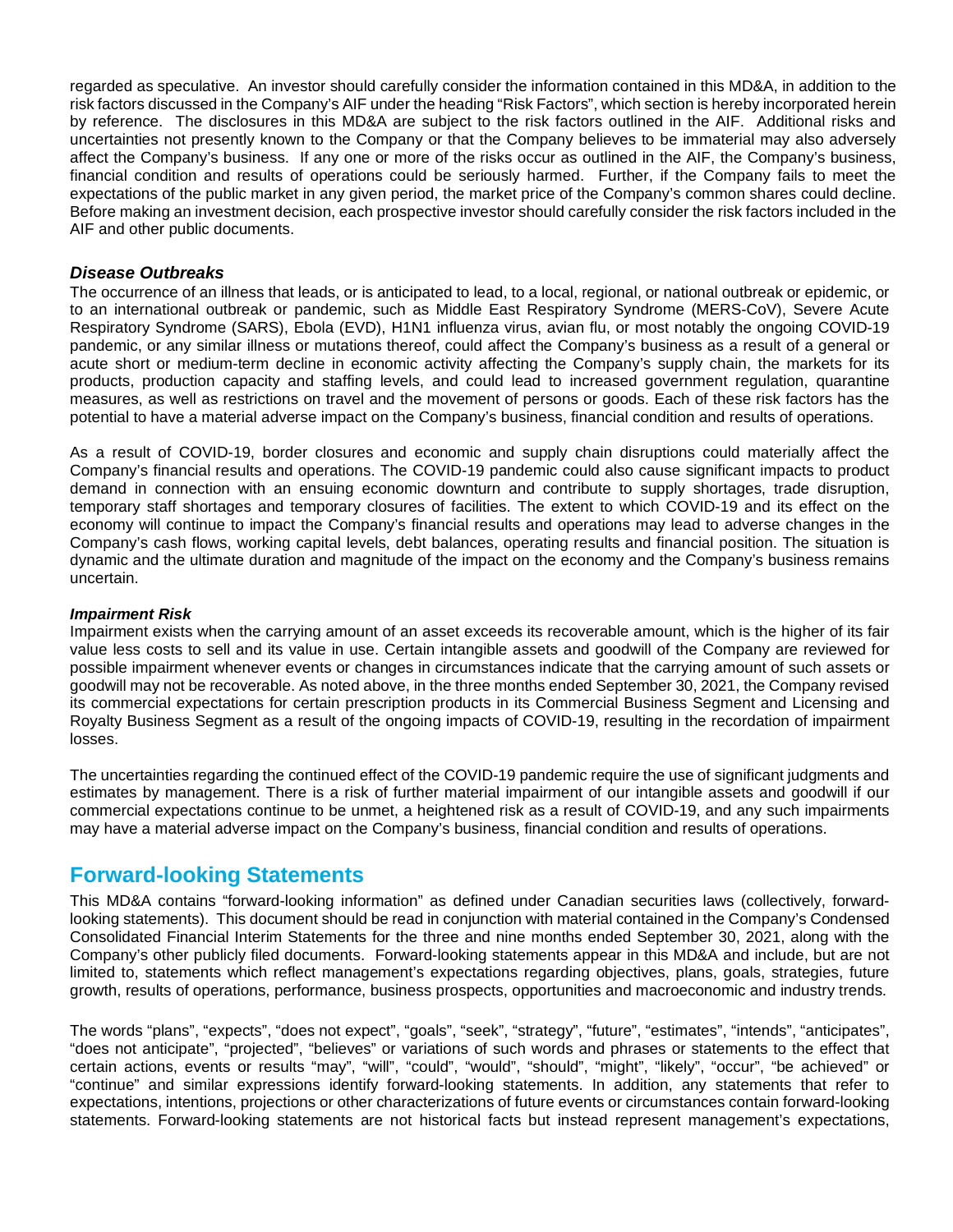estimates and projections regarding future events or circumstances. Some of the specific forward-looking statements in this MD&A include, but are not limited to, statements with respect to the following:

- the ability of the Company to execute its growth strategies;
- the ability of the Company to meet its debt commitments;
- the Company's competitive position within its industry;
- expectations regarding laws, rules and regulations applicable to the Company and the drug development process in general;
- expectations regarding ongoing litigation with respect to the Company's and competitors' products;
- expectations regarding industry and demographic trends applicable to the Company;
- expectations regarding the receipt of regulatory decisions applicable to the Company's or competitors' products;
- expectations regarding the receipt of milestone and royalty payments in respect of the Company's products; and
- the expected impact of COVID-19 on the operations, business and financial results of the Company.

Such forward-looking statements are qualified in their entirety by the inherent risks, uncertainties and changes in circumstances surrounding future expectations which are difficult to predict and many of which are beyond the control of the Company.

Forward-looking statements are necessarily based on a number of estimates and assumptions that, while considered reasonable by management of the Company as of the date of this MD&A, are inherently subject to significant business, economic and competitive uncertainties and contingencies. The Company's estimates, beliefs and assumptions, which may prove to be incorrect, include the various assumptions set forth herein, including, but not limited to, the Company's future growth potential, results of operations, future prospects and opportunities, the competitive landscape, industry trends, legislative or regulatory matters, future levels of indebtedness, availability of capital and current economic conditions.

When relying on forward-looking statements to make decisions, the Company cautions readers not to place undue reliance on these statements, as forward-looking statements involve significant risks and uncertainties. Forward-looking statements should not be read as guarantees of future performance or results and will not necessarily be accurate indications of whether or not the times at or by which such performance or results will be achieved. A number of factors could cause actual results to differ, possibly materially from the results discussed in the forward-looking statements, including, but not limited to:

- the impact of changing conditions in the regulatory environment and drug development processes;
- increasing competition in the industries in which the Company operates;
- the inability of the Company to meet its debt commitments;
- the impact of unexpected product liability matters;
- the impact of ongoing litigation involving the Company and/or its products;
- the impact of changes in relationships with customers and suppliers;
- the degree of intellectual property protection currently afforded to the Company's products;
- the conditions applicable to the Company's milestone and royalty payments being met or unmet;
- the degree of market acceptance of the Company's products;
- changes in prevailing economic conditions;
- developments and changes in applicable laws and regulations;
- the impact of COVID-19 on the operations, business and financial results of the Company; and
- such other factors discussed under "Risk Factors" in the Company's most recent AIF.

If any risks or uncertainties with respect to the above materialize, or if the opinions, estimates or assumptions underlying the forward-looking statements prove incorrect, actual results or future events might vary materially from those anticipated in the forward-looking statements. The opinions, estimates or assumptions referred to above and described in greater detail under "Risk Factors" in the AIF should be considered carefully by readers. Although management has attempted to identify important risk factors that could cause actual results to differ materially from those contained in forward-looking statements, there may be other risk factors not presently known that management believes are not material that could also cause actual results or future events to differ materially from those expressed in such forwardlooking statements.

All forward-looking statements are based only on information currently available to the Company and are made as of the date of this MD&A. Except as expressly required by applicable Canadian securities law, the Company assumes no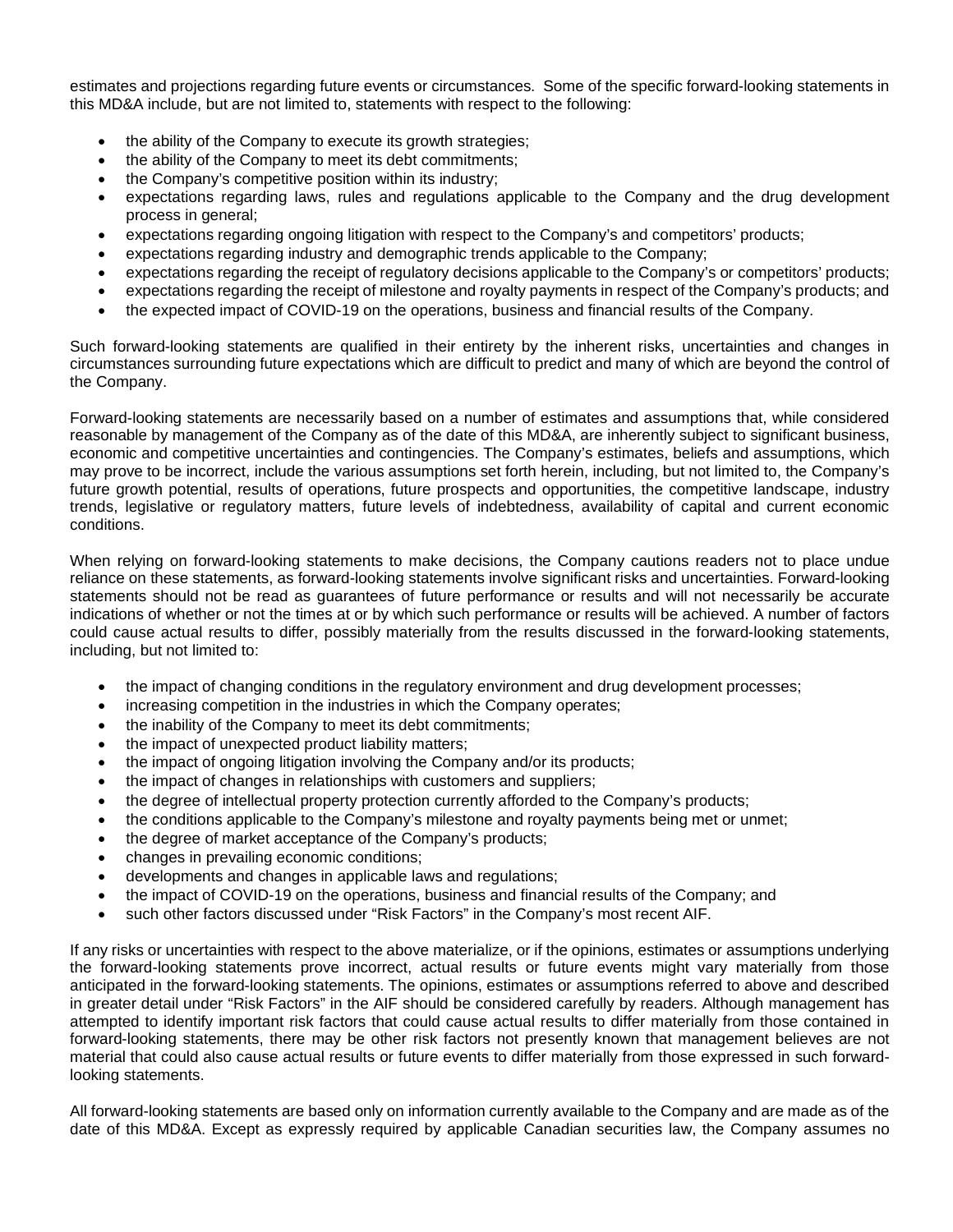obligation to publicly update or revise any forward-looking statement, whether as a result of new information, future events or otherwise. All forward-looking statements in this MD&A are qualified by these cautionary statements.

# **Additional Information**

Additional information relating to the Company, including the Company's most recently filed AIF and Management Information Circular, can be found on SEDAR at [www.sedar.com](http://www.sedar.com/) (under Nuvo Pharmaceuticals Inc.).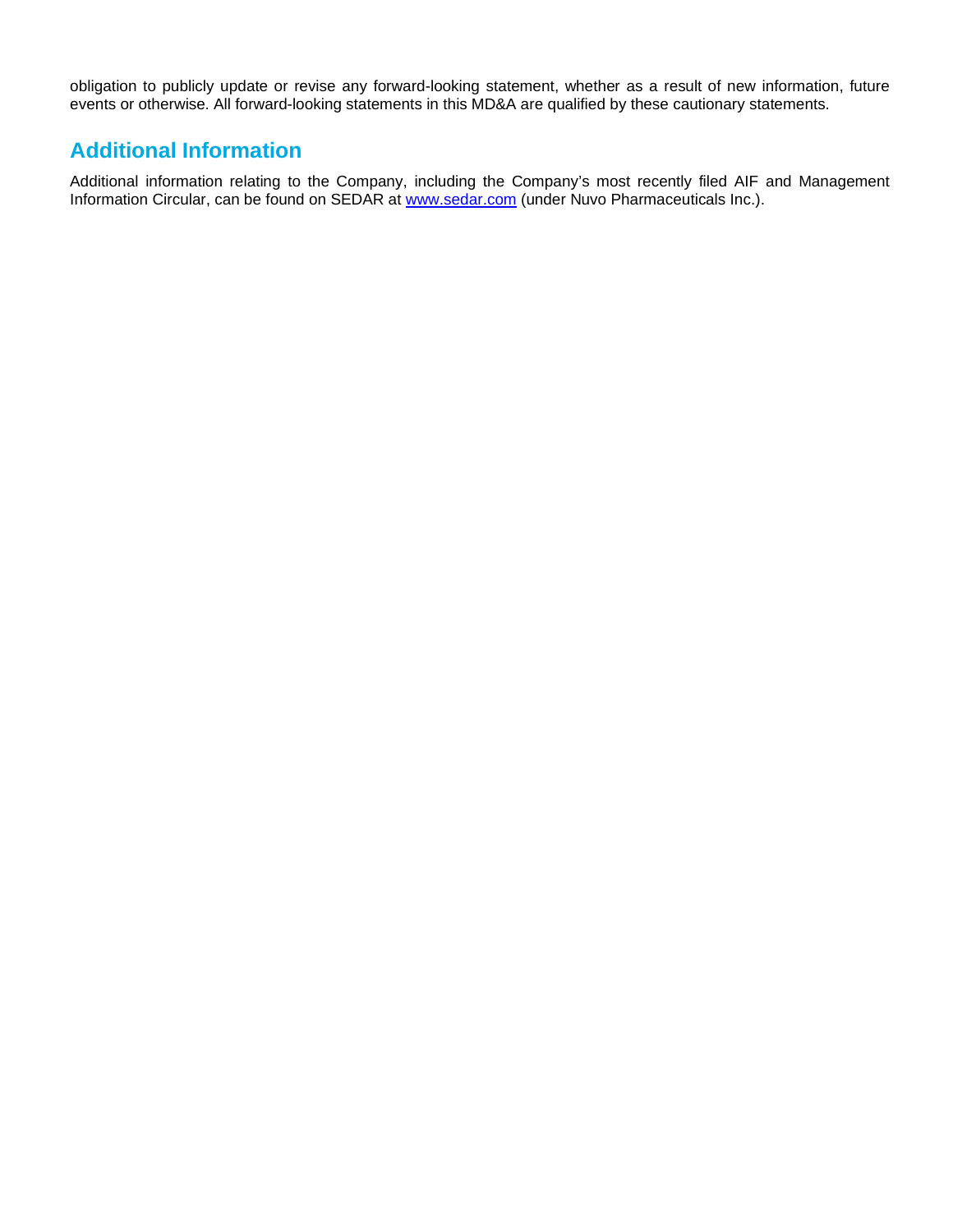## **NUVO PHARMACEUTICALS INC. CONSOLIDATED INTERIM STATEMENTS OF FINANCIAL POSITION**

|                                                 |              | As at<br>September 30, 2021 | As at<br>December 31, 2020 |
|-------------------------------------------------|--------------|-----------------------------|----------------------------|
| (Canadian dollars in thousands)                 | <b>Notes</b> | \$                          | \$                         |
| <b>ASSETS</b>                                   |              |                             |                            |
| <b>CURRENT</b>                                  |              |                             |                            |
| Cash and cash equivalents                       | 15           | 28,410                      | 23,807                     |
| Accounts receivable                             | 15           | 8,457                       | 7,488                      |
| Inventories                                     | 3            | 8,621                       | 9,490                      |
| Other current assets                            |              | 2,009                       | 2,699                      |
| Contract assets                                 | 13, 16       | 2,545                       | 251                        |
| <b>TOTAL CURRENT ASSETS</b>                     |              | 50,042                      | 43,735                     |
| <b>NON-CURRENT</b>                              |              |                             |                            |
| Contract assets                                 | 13, 16       | 143                         | 2,594                      |
| Right-of-use assets                             |              | 948                         | 1,027                      |
| Property, plant and equipment                   |              | 3,204                       | 3,478                      |
| Intangible assets                               |              | 66,072                      | 73,486                     |
| Goodwill                                        |              | 14,631                      | 27,445                     |
| <b>TOTAL ASSETS</b>                             |              | 135,040                     | 151,765                    |
| <b>LIABILITIES AND EQUITY</b><br><b>CURRENT</b> |              |                             |                            |
| Accounts payable and accrued liabilities        |              | 9,247                       | 8,314                      |
| Current portion of long-term debt               | 6            | 12,067                      | 12,337                     |
| Current portion of other obligations            | 8            | 1,472                       | 396                        |
| Current income tax liabilities                  | 19           | 99                          | 709                        |
| <b>TOTAL CURRENT LIABILITIES</b>                |              | 22,885                      | 21,756                     |
| Long-term debt                                  |              | 85,818                      | 91,360                     |
| Other obligations                               | 8            | 1,873                       | 4,323                      |
| Derivative liabilities                          | 7            | 28,020                      | 13,665                     |
| Deferred income tax liabilities                 | 19           | 2,359                       | 299                        |
| <b>TOTAL LIABILITIES</b>                        |              | 140,955                     | 131,403                    |
| <b>EQUITY</b>                                   |              |                             |                            |
| Common shares                                   | 9            | 184,764                     | 184,764                    |
| Contributed surplus                             | 9, 10        | 16,337                      | 16,153                     |
| Accumulated other comprehensive income (AOCI)   |              | 188                         | 37                         |
| Deficit                                         |              | (207, 204)                  | (180, 592)                 |
| <b>TOTAL EQUITY</b>                             |              | (5, 915)                    | 20,362                     |
| <b>TOTAL LIABILITIES AND EQUITY</b>             |              | 135,040                     | 151,765                    |

Note 14, *Commitments and Contingencies*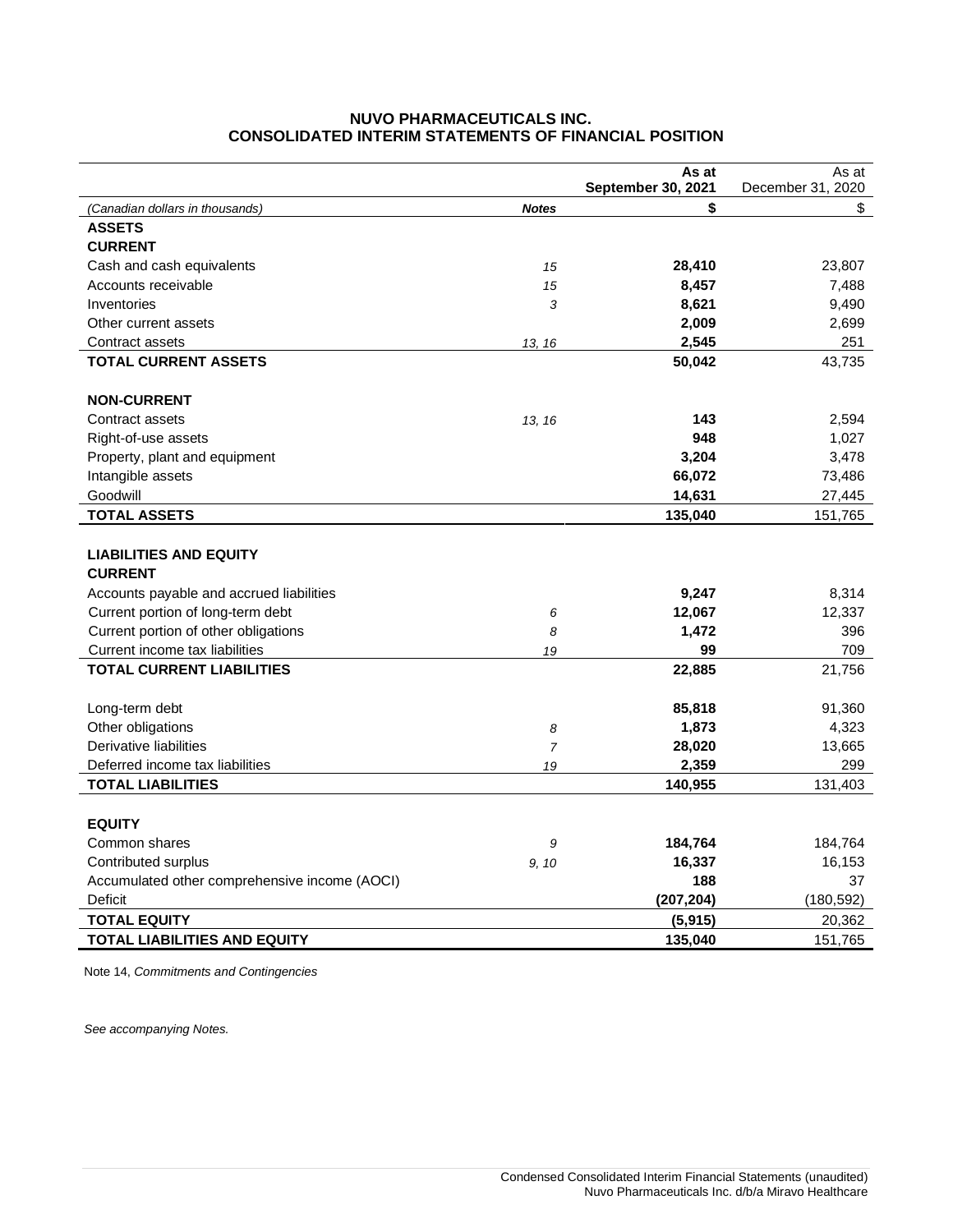#### **NUVO PHARMACEUTICALS INC. CONSOLIDATED INTERIM STATEMENTS OF INCOME (LOSS) AND COMPREHENSIVE INCOME (LOSS**)

|                                                                                                                                                                |              | <b>Three Months ended</b><br>September 30 |          | Nine Months ended<br>September 30 |          |
|----------------------------------------------------------------------------------------------------------------------------------------------------------------|--------------|-------------------------------------------|----------|-----------------------------------|----------|
|                                                                                                                                                                |              | 2021                                      | 2020     | 2021                              | 2020     |
| (Canadian dollars in thousands,<br>except per share and share figures)                                                                                         | <b>Notes</b> | \$                                        |          |                                   | \$       |
| <b>REVENUE</b>                                                                                                                                                 |              |                                           |          |                                   |          |
| Product sales                                                                                                                                                  | 16, 17       | 13,613                                    | 13,597   | 42,241                            | 39,324   |
| License revenue                                                                                                                                                | 16, 17       | 3,326                                     | 2,997    | 8,884                             | 17,146   |
| Contract revenue                                                                                                                                               | 16, 17       | 50                                        | 7        | 73                                | 22       |
| <b>Total revenue</b>                                                                                                                                           |              | 16,989                                    | 16,601   | 51,198                            | 56,492   |
| Cost of goods sold                                                                                                                                             | 3, 17, 18    | 5,025                                     | 6,425    | 16,102                            | 17,432   |
| <b>Gross profit</b>                                                                                                                                            |              | 11,964                                    | 10,176   | 35,096                            | 39,060   |
| <b>OPERATING EXPENSES</b>                                                                                                                                      |              |                                           |          |                                   |          |
| Sales and marketing expenses                                                                                                                                   | 17, 18       | 2,405                                     | 1,643    | 7,989                             | 6,576    |
| General and administrative expenses                                                                                                                            | 17, 18       | 2,880                                     | 2,684    | 9,533                             | 9,432    |
| Amortization of intangibles                                                                                                                                    | 17           | 1,872                                     | 2,010    | 5,655                             | 6,219    |
| Net interest expense                                                                                                                                           | 11,17        | 2,512                                     | 2,904    | 7,577                             | 9,019    |
| <b>Total operating expenses</b>                                                                                                                                |              | 9,669                                     | 9.241    | 30,754                            | 31,246   |
| <b>OTHER EXPENSES (INCOME)</b>                                                                                                                                 |              |                                           |          |                                   |          |
| Change in fair value of derivative liabilities                                                                                                                 | 7, 17        | 2,929                                     | 5,240    | 14,447                            | 11,141   |
| Change in fair value of contingent and variable<br>consideration (gain)                                                                                        | 6, 17        | 94                                        | (289)    | (1,005)                           | 1,586    |
| Impairment                                                                                                                                                     | 4, 5         | 14,682                                    |          | 14,682                            |          |
| Foreign currency loss (gain)                                                                                                                                   |              | 1,439                                     | (1, 146) | 162                               | 1,441    |
| Other losses (gains)                                                                                                                                           | 17           | 110                                       | (31)     | 284                               | (1, 413) |
| Net income (loss) before income taxes                                                                                                                          |              | (16, 959)                                 | (2,839)  | (24, 228)                         | (4, 941) |
| Income tax expense                                                                                                                                             | 17, 19       | 811                                       | (7)      | 2,384                             | 1,587    |
| <b>NET INCOME (LOSS)</b>                                                                                                                                       |              | (17, 770)                                 | (2,832)  | (26, 612)                         | (6, 528) |
| Other comprehensive income (loss) to be<br>reclassified to net loss in subsequent<br>periods<br>Unrealized gain (loss) on translation of foreign<br>operations |              | (232)                                     | 498      | 151                               | 731      |
| <b>TOTAL COMPREHENSIVE INCOME (LOSS)</b>                                                                                                                       |              | (18,002)                                  | (2, 334) | (26, 461)                         | (5,797)  |
| Net income (loss) per common share                                                                                                                             |              |                                           |          |                                   |          |
| - basic                                                                                                                                                        | 12           | (1.56)                                    | (0.25)   | (2.34)                            | (0.57)   |
| - diluted                                                                                                                                                      | 12           | (1.56)                                    | (0.25)   | (2.34)                            | (0.57)   |
| Average number of common shares<br>outstanding<br>(in thousands)                                                                                               |              |                                           |          |                                   |          |
| - basic                                                                                                                                                        | 12           | 11,388                                    | 11,388   | 11,388                            | 11,388   |
| - diluted                                                                                                                                                      | 12           | 11,388                                    | 11,388   | 11,388                            | 11,388   |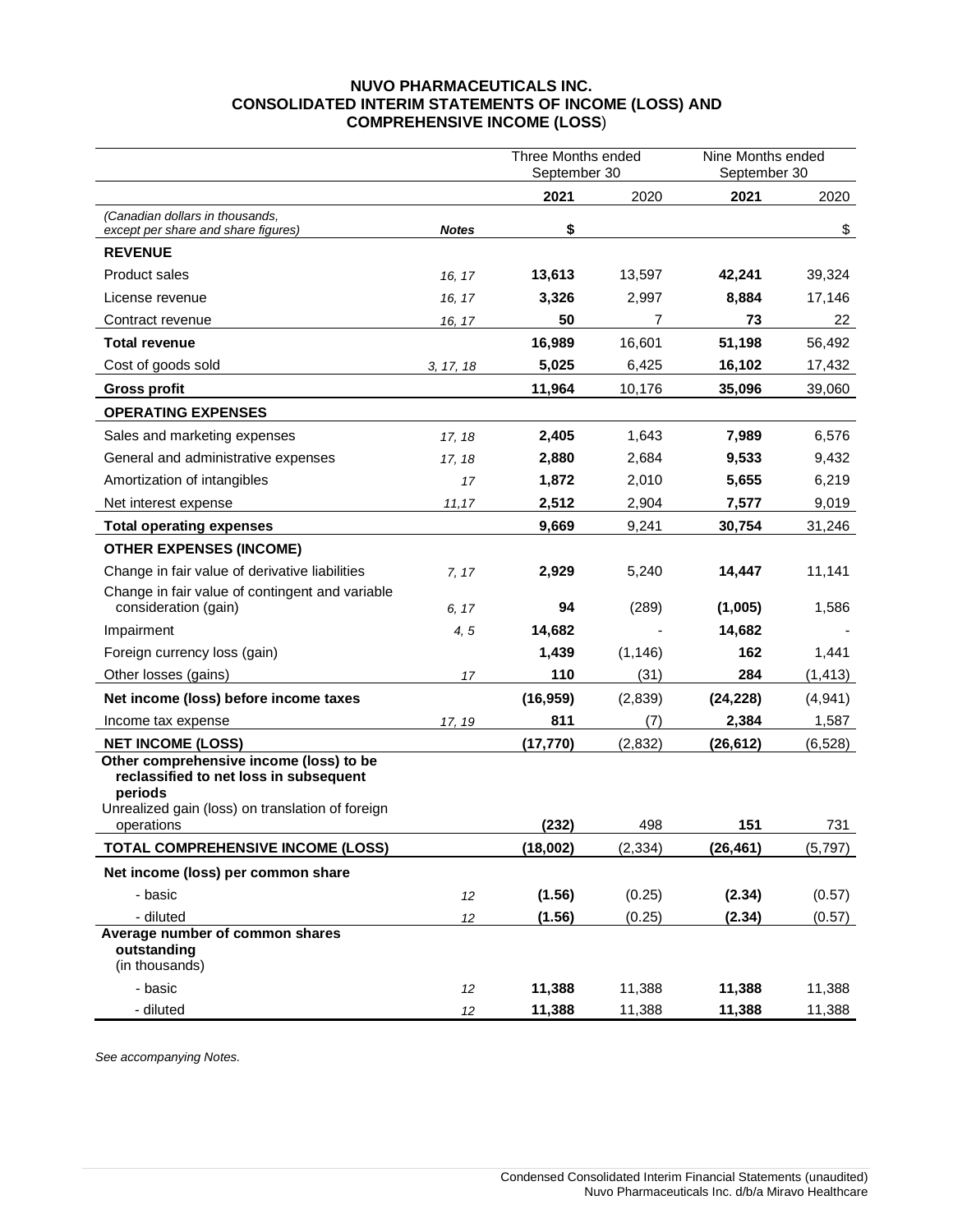## **NUVO PHARMACEUTICALS INC. CONSOLIDATED INTERIM STATEMENTS OF CHANGES IN EQUITY**

|                                                                                |              | <b>Common Shares</b> |         | <b>Contributed</b><br><b>Surplus</b> | <b>AOCI</b> | <b>Deficit</b> | Total    |
|--------------------------------------------------------------------------------|--------------|----------------------|---------|--------------------------------------|-------------|----------------|----------|
| (Canadian dollars in thousands,<br>except for number of shares)                |              | 000s                 | S       |                                      | \$          |                |          |
|                                                                                | <b>Notes</b> | 9, 10                | 9, 10   | 9, 10                                |             |                |          |
| Balance, December 31, 2019                                                     |              | 11,388               | 184,764 | 15,892                               | (63)        | (176, 501)     | 24,092   |
| Stock option compensation expense<br>Unrealized gain on translation of foreign |              |                      |         | 208                                  |             |                | 208      |
| operations                                                                     |              |                      |         |                                      | 731         |                | 731      |
| Net loss                                                                       |              |                      |         |                                      |             | (6,528)        | (6, 528) |
| Balance, September 30, 2020                                                    |              | 11,388               | 184,764 | 16,100                               | 668         | (183, 029)     | 18,503   |
| Stock option compensation expense<br>Unrealized loss on translation of foreign |              |                      |         | 53                                   |             |                | 53       |
| operations                                                                     |              |                      |         |                                      | (631)       |                | (631)    |
| Net loss                                                                       |              |                      |         |                                      |             | 2,437          | 2,437    |
| Balance, December 31, 2020                                                     |              | 11,388               | 184,764 | 16,153                               | 37          | (180, 592)     | 20,362   |
| Stock option compensation expense<br>Unrealized gain on translation of foreign |              |                      |         | 184                                  |             |                | 184      |
| operations                                                                     |              |                      |         |                                      | 151         |                | 151      |
| Net loss                                                                       |              |                      |         |                                      |             | (26, 612)      | (26,612) |
| Balance, September 30, 2021                                                    |              | 11,388               | 184,764 | 16,337                               | 188         | (207, 204)     | (5, 915) |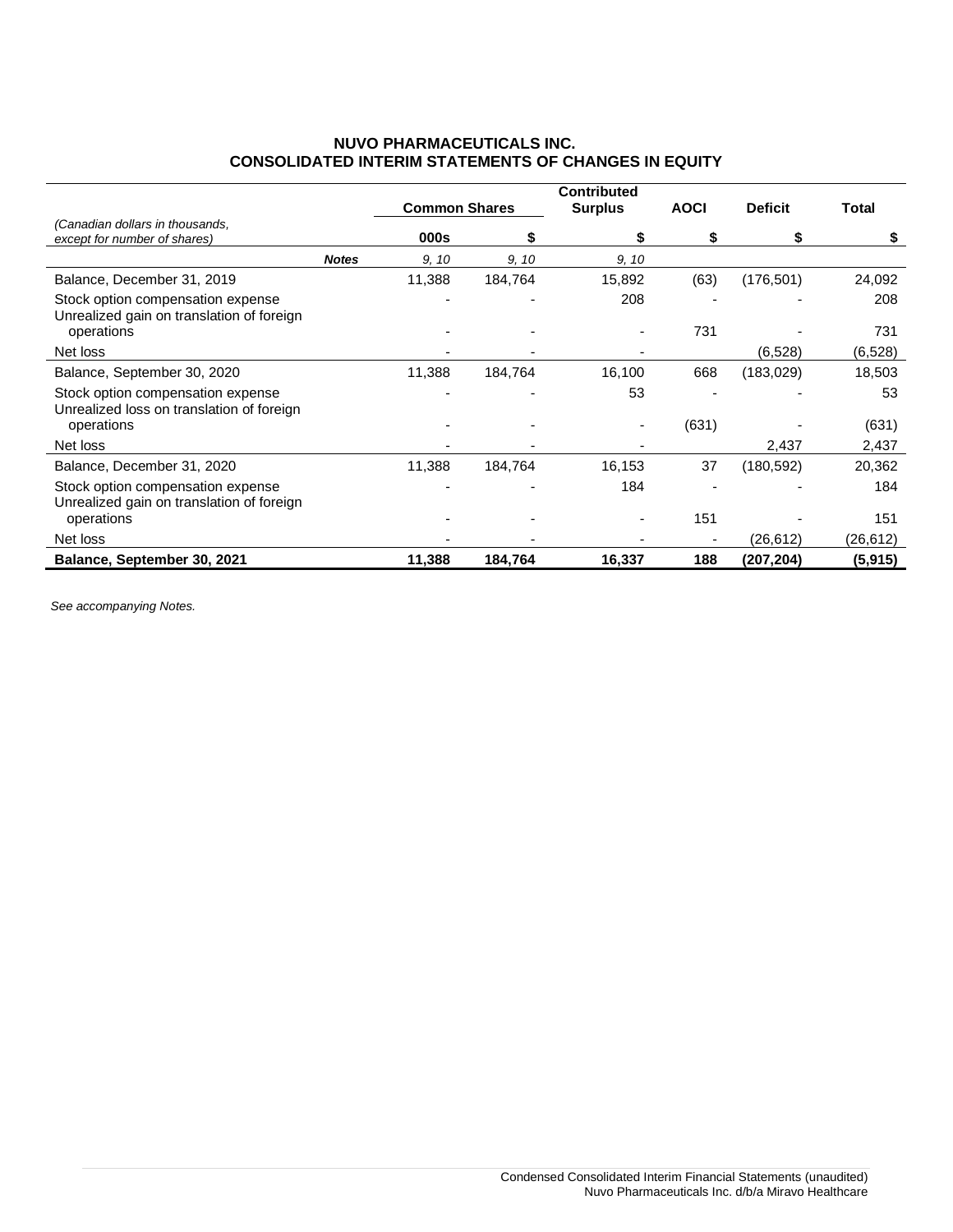#### **NUVO PHARMACEUTICALS INC. CONSOLIDATED INTERIM STATEMENTS OF CASH FLOWS**

|                                                                  |              | <b>Three Months ended</b><br>September 30 |          | Nine Months ended<br>September 30 |           |
|------------------------------------------------------------------|--------------|-------------------------------------------|----------|-----------------------------------|-----------|
|                                                                  |              | 2021                                      | 2020     | 2021                              | 2020      |
| (Canadian dollars in thousands)                                  | <b>Notes</b> | \$                                        | \$       | \$                                | \$        |
| <b>OPERATING ACTIVITIES</b>                                      |              |                                           |          |                                   |           |
| Net income (loss)                                                |              | (17, 770)                                 | (2,832)  | (26, 612)                         | (6, 528)  |
| Items not involving current cash flows:                          |              |                                           |          |                                   |           |
| Depreciation and amortization                                    |              | 2,021                                     | 2,250    | 6,125                             | 6,965     |
| Impairment                                                       | 4, 5         | 14,682                                    |          | 14,682                            |           |
| Other losses                                                     |              |                                           |          | 138                               |           |
| Contract asset additions                                         | 13, 16       |                                           |          |                                   | (5, 496)  |
| Contract asset change in estimate                                | 13, 16       |                                           |          |                                   | 561       |
| Provision for deferred income taxes                              |              | 679                                       |          | 2,060                             |           |
| Accreted non-cash interest, net and amortization of              |              |                                           |          |                                   |           |
| deferred financing fees                                          | 6            | 1,314                                     | 1,655    | 4,480                             | 5,235     |
| Change in fair value of long-term debt                           | 6            | 110                                       | (188)    | 146                               | (1,716)   |
| Change in fair value of derivative liabilities                   | 7            | 2,929                                     | 5,240    | 14,447                            | 11,141    |
| Equity-settled stock-based compensation                          | 10           | 41                                        | 50       | 184                               | 208       |
| Unrealized foreign exchange (gain) loss                          |              | 2,165                                     | (1,025)  | (236)                             | 1,565     |
| Change in fair value of contingent and variable                  |              |                                           |          |                                   |           |
| consideration                                                    | 8            | 94                                        | (289)    | (1,005)                           | 1,586     |
| Change in allowance for doubtful accounts                        |              | (43)                                      | (54)     | (57)                              | (43)      |
| Inventory write-down (reversal of write-down)                    | 3            |                                           | (5)      | (42)                              | 25        |
| Inventory step-up expense                                        | 3            |                                           | 358      | 35                                | 1,059     |
|                                                                  |              | 6,222                                     | 5,160    | 14,345                            | 14,562    |
| Net change in non-cash working capital                           | 13           | (669)                                     | 2,767    | 1,165                             | 3,303     |
| Payment of contingent consideration                              | 8            | (92)                                      | (69)     | (182)                             | (1, 135)  |
| <b>CASH PROVIDED BY OPERATING ACTIVITIES</b>                     |              | 5,461                                     | 7,858    | 15,328                            | 16,730    |
| <b>INVESTING ACTIVITIES</b>                                      |              |                                           |          |                                   |           |
| Acquisition of property, plant and equipment                     |              | (2)                                       | (9)      | (118)                             | (71)      |
| Acquisition of intangible assets                                 |              | (197)                                     | (40)     | (445)                             | (40)      |
| Disposal of fixed assets                                         |              |                                           |          |                                   | 142       |
| Disposal of intangible assets                                    |              |                                           |          | 488                               |           |
| <b>CASH PROVIDED BY (USED IN) INVESTING</b><br><b>ACTIVITIES</b> |              | (199)                                     | (49)     | (75)                              | 31        |
| <b>FINANCING ACTIVITIES</b>                                      |              |                                           |          |                                   |           |
| Principal payment on debt                                        | 6            | (3,702)                                   | (3,694)  | (10, 278)                         | (18, 765) |
| Cash payment of lease liabilities                                |              | (56)                                      | (27)     | (169)                             | (244)     |
| <b>CASH USED IN FINANCING ACTIVITIES</b>                         |              | (3,758)                                   | (3, 721) | (10, 447)                         | (19,009)  |
| Effect of exchange rate changes on cash                          |              |                                           | (137)    | (203)                             | 337       |
| Net change in cash during the period                             |              | (359)                                     | 3,951    | 4,603                             |           |
|                                                                  |              | 1,145                                     |          |                                   | (1, 911)  |
| Cash and cash equivalents, beginning of period                   |              | 27,265                                    | 17,157   | 23,807                            | 23,019    |
| CASH AND CASH EQUIVALENTS, END OF PERIOD                         |              | 28,410                                    | 21,108   | 28,410                            | 21,108    |
|                                                                  |              |                                           |          |                                   |           |
| <b>Supplemental Cash Flow Information</b>                        |              |                                           |          |                                   |           |
| Interest received <sup>(i)</sup>                                 |              | 8                                         | 2        | 21                                | 70        |
| Interest paid <sup>(i)</sup>                                     |              | 1,046                                     | 1,231    | 3,127                             | 3,834     |
| Income taxes paid                                                |              | 745                                       | 102      | 824                               | 102       |

 $(i)$  Amounts have been reflected as operating cash flows in the Consolidated Interim Statements of Cash Flows.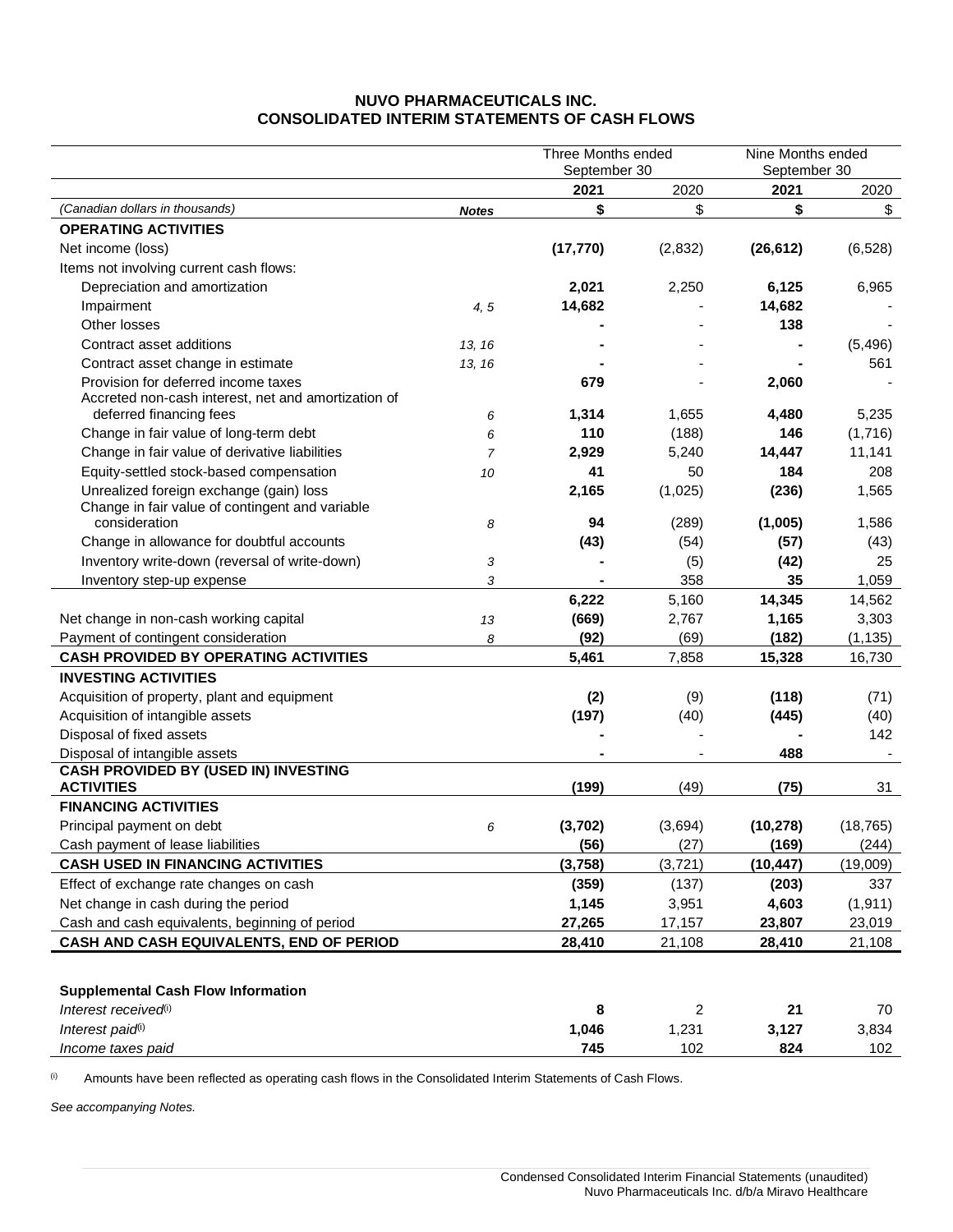#### **NUVO PHARMACEUTICALS INC.**

#### **NOTES TO THE CONDENSED CONSOLIDATED INTERIM FINANCIAL STATEMENTS**

**Unless noted otherwise, all amounts shown are in thousands of Canadian dollars, except per share amounts.**

#### **1. NATURE OF BUSINESS**

Nuvo Pharmaceuticals® Inc. d/b/a Miravo Healthcare™ (Miravo or the Company) is a Canadian focused, healthcare company with global reach and a diversified portfolio of commercial products. The Company's products target several therapeutic areas, including pain, allergy, neurology and dermatology. The Company's strategy is to inlicense and acquire growth-oriented, complementary products for Canadian and international markets. The Company's registered office and principal place of business is located at 6733 Mississauga Road, Suite 800, Mississauga, Ontario, Canada, L5N 6J5, its international operations are located in Dublin, Ireland and its manufacturing facility is located in Varennes, Québec, Canada. The Varennes facility operates in a Good Manufacturing Practices (GMP) environment respecting the U.S., Canada and E.U. GMP regulations and is regularly inspected by Health Canada and the U.S. Food and Drug Administration (FDA).

#### **2. BASIS OF PREPARATION**

#### **Statement of Compliance**

These Condensed Consolidated Interim Financial Statements have been prepared by management in accordance with International Financial Reporting Standards (IFRS), as issued by the International Accounting Standards Board (IASB).

The policies applied to these Condensed Consolidated Interim Financial Statements are based on IFRS, which have been applied consistently to all periods presented. These Condensed Consolidated Interim Financial Statements were issued and effective as at November 12, 2021, the date the Board of Directors approved these Condensed Consolidated Interim Financial Statements.

The preparation of financial statements in accordance with International Accounting Standards (IAS) 34 requires the use of certain critical accounting estimates. It also requires management to exercise judgment in applying the Company's accounting policies. The areas involving a higher degree of judgment or complexity or areas where assumptions and estimates are significant to these Condensed Consolidated Interim Financial Statements were the same as those that applied to the Company's annual Consolidated Financial Statements as at and for the year ended December 31, 2020, except as noted below (See "*Use of Estimates and Judgments*").

#### **Basis of Measurement**

These Condensed Consolidated Interim Financial Statements have been prepared under the historical cost convention, except for the revaluation of certain financial assets and financial liabilities to fair value. Items included in the financial statements of each consolidated entity in the Company are measured using the currency of the primary economic environment in which the entity operates (the functional currency). These Condensed Consolidated Interim Financial Statements are presented in Canadian dollars, which is the Company's functional and presentation currency.

#### **Basis of Consolidation**

These Condensed Consolidated Interim Financial Statements include the accounts of the Company and its subsidiaries as follows:

|                                                            | % Ownership |
|------------------------------------------------------------|-------------|
| Aralez Pharmaceuticals Canada Inc.                         | 100         |
| Nuvo Pharmaceuticals (Ireland) Designated Activity Company | 100         |
|                                                            |             |

All significant intercompany balances and transactions have been eliminated upon consolidation.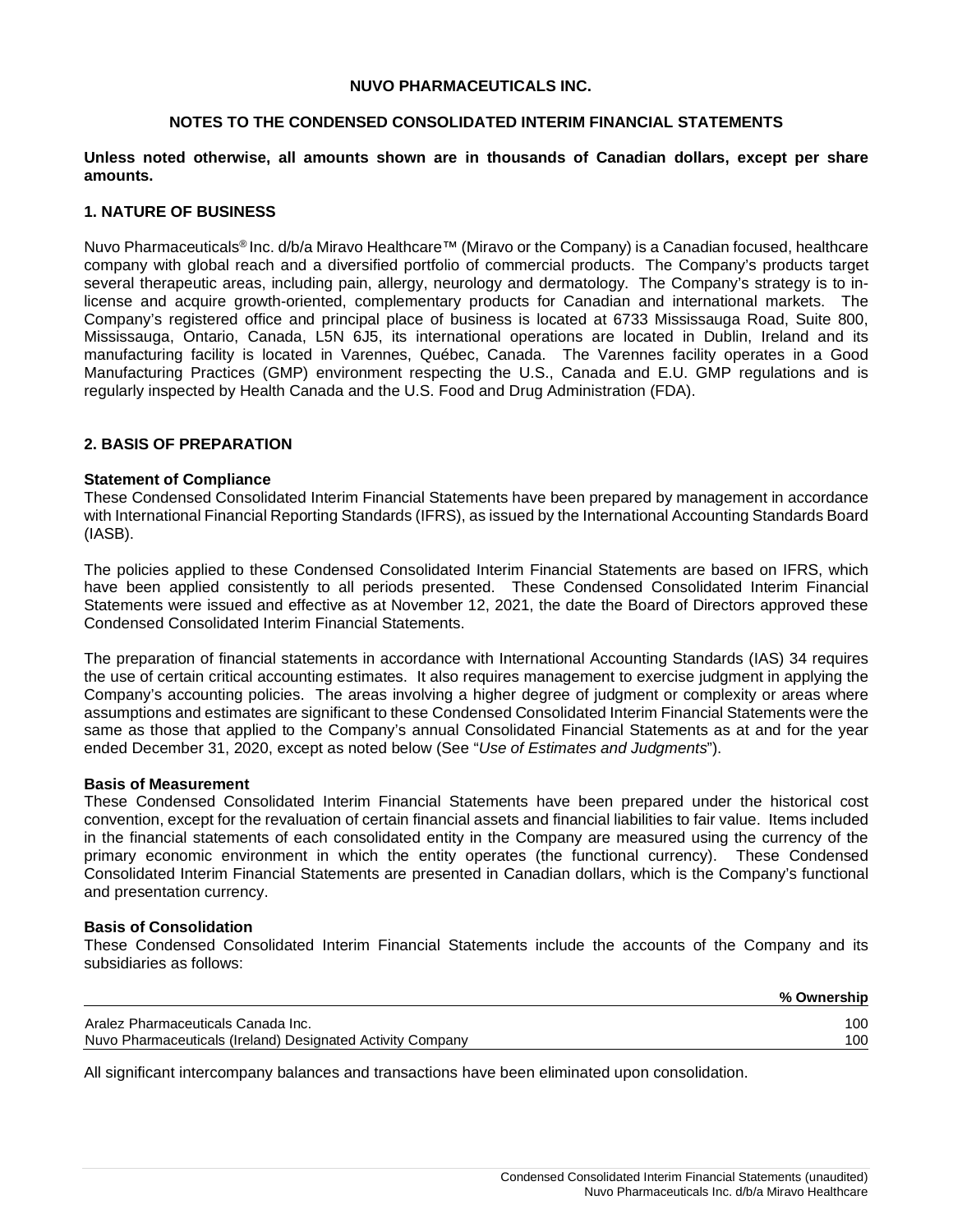#### **Use of Estimates and Judgments**

The key assumptions concerning the future and other key sources of estimation uncertainty at the reporting date, that have a significant risk of causing a material adjustment to the carrying amounts of assets and liabilities within the next financial year, are described below. The Company based its assumptions and estimates on parameters available when these Condensed Consolidated Interim Financial Statements were prepared. Existing circumstances and assumptions about future developments may change due to market changes or circumstances arising that are beyond the control of the Company. Such changes are reflected in the assumptions when they occur.

*(i) Determination of Share Appreciation Rights Liabilities*

Share Appreciation Rights (SARs) are accounted for by the Company as cash-settled awards. SARs are issued to directors, officers or employees to provide incentive compensation based on the appreciation in value of the Company's common shares. Fair market value is based on the closing price of the Company's common share, determined based on Black-Scholes option pricing model. Under the SARs Plan, participants receive, upon vesting, a cash amount equal to the difference between the SARs' fair market value and the grant price value, also known as the intrinsic value. Until SARs vest, compensation expense is measured based on the fair value of the SARs at the end of each reporting period. The fair value of the liability is remeasured at the end of each reporting date and adjusted at the settlement date when the intrinsic value is realized. The SARs accrual is included in accounts payable and accrued liabilities (See Note 10, *Stock-based Compensation and Other Stock-based Payments*).

#### *(ii) Determination of Deferred Share Units Liabilities*

Deferred Share Units (DSUs) are accounted for by the Company as cash-settled awards. DSUs are issued to directors to provide incentive compensation based on the appreciation in the value of the Company's common shares. Fair market value is based on the market price of the Company's common share, determined based on a volume weighted average share price (VWAP) model. Under the DSU Plan, directors receive, after the effective date that the Director ceases to be a Director of the Company, a cash amount equal to the fair market value multiplied by the number of units held. Until the DSUs are settled, compensation expense is measured based on the fair value of the DSUs at the end of each reporting period. The fair value of the liability is remeasured at the end of each reporting date and adjusted at the settlement date when realized. The DSUs accrual is included in accounts payable and accrued liabilities (See Note 10, *Stock-based Compensation and Other Stock-based Payments*).

#### *(iii) Impairment of Non-financial Assets*

Impairment exists when the carrying value of an asset or cash-generating unit (CGU) exceeds its recoverable amount, which is the higher of its fair value less costs of disposal and its value in use. The value in use calculations are based on discounted cash flow (DCF) models. The cash flows are derived from the budget and do not include restructuring activities that the Company is not yet committed to or significant future investments that will enhance the performance of the assets of the CGU being tested. The recoverable amount is sensitive to the discount rate used for the DCF model, as well as the expected future cash-inflows and outflows and the growth rate used for extrapolation purposes. These estimates are most relevant to goodwill and other intangibles recognized by the Company. The key assumptions used to determine the recoverable amount for the different CGUs, including a sensitivity analysis, are disclosed and further explained in Note 4, *Intangible Assets* and Note 5, *Goodwill*.

*(iv) Contingent Consideration*

Contingent consideration, resulting from business combinations, is valued at fair value at the acquisition date as part of the business combination. When the contingent consideration meets the definition of a financial liability, it is subsequently remeasured to fair value at each reporting date. The determination of the fair value is based on discounted cash flows. The key assumptions take into consideration the probability of meeting each performance target and the discount factor (See Note 8, *Other Obligations*).

## **Accounting Standards Issued But Not Yet Applied**

Certain new standards, interpretations, amendments and improvements to existing standards were issued by the IASB or IFRS Interpretations Committee that are mandatory for fiscal periods beginning on or after January 1, 2021.

#### *Amendments to IFRS 9 - Financial Instruments*

As part of its 2018-2020 annual improvements to IFRS standards process, the IASB issued amendments to IFRS 9 - *Financial Instruments* (IFRS 9). The amendments clarify the fees that an entity includes when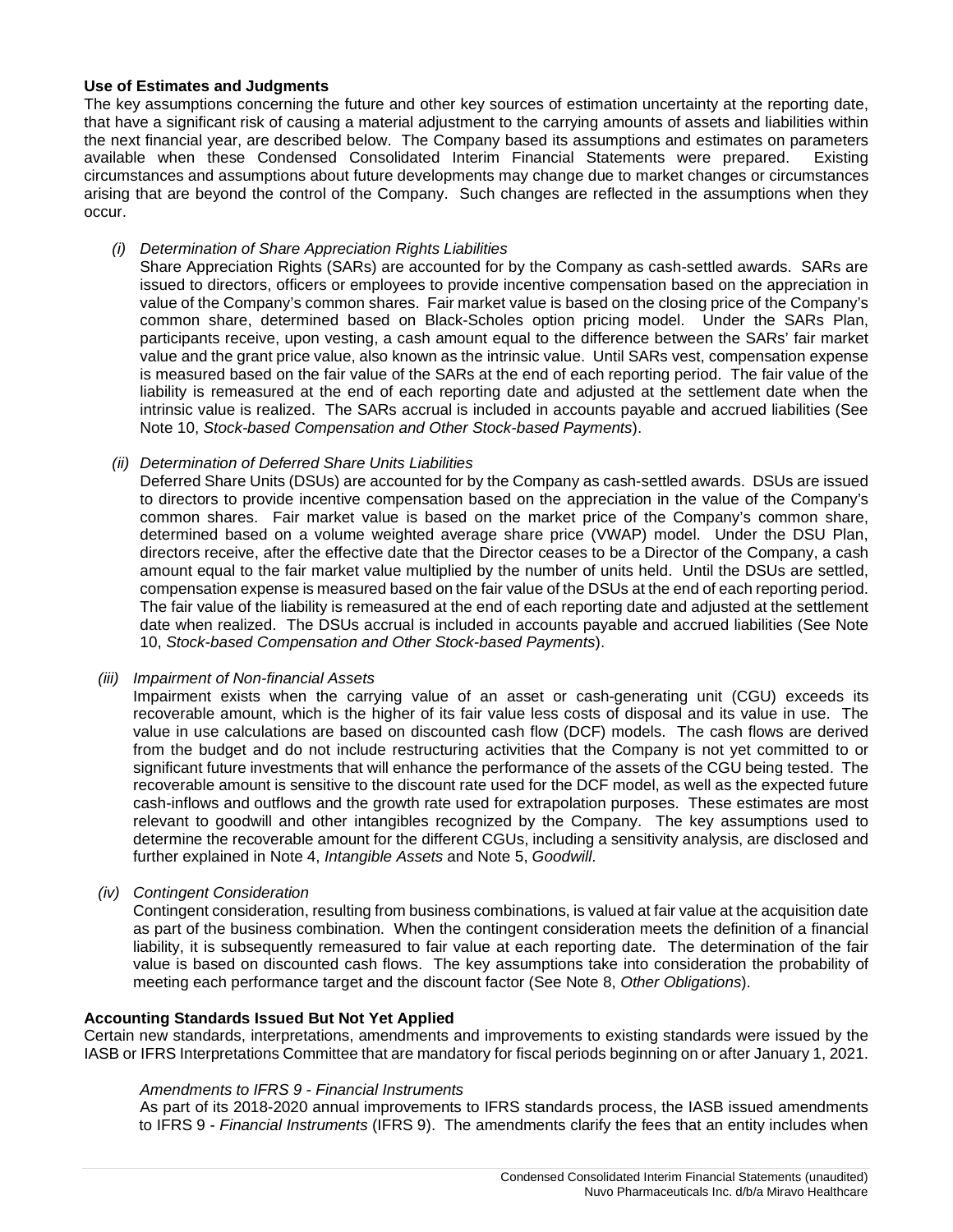assessing whether the terms of a new or modified financial liability are substantially different from the terms of the original financial liability. These fees include only those paid or received between the borrower and the lender, including fees paid or received by either the borrower or lender on the other's behalf. An entity applies the amendments to financial liabilities that are modified or exchanged on or after the beginning of the annual reporting period in which the entity first applies the amendment. The amendments are effective for annual reporting periods beginning on or after January 1, 2022 with earlier adoption permitted. The Company will apply the amendments to financial liabilities that are modified or exchanged on or after the beginning of the annual reporting period in which the entity first applies the amendment. The amendments are not expected to have a material impact on the Company.

#### *Amendments to IAS 8 - Definition of Accounting Estimates*

In February 2021, the IASB issued amendments to IAS 8 - *Definition of Accounting Estimates*, in which it introduces a definition of 'accounting estimates. The amendments clarify the distinction between changes in accounting estimates and changes in accounting policies and the correction of errors. Also, the amendments clarify how entities use measurement techniques and inputs to develop accounting estimates.

The amendments are effective for annual reporting periods beginning on or after January 1, 2023 and apply to changes in accounting policies and changes in accounting estimates that occur on or after the start of that period. Earlier application is permitted as long as this fact is disclosed. The amendments are not expected to have a material impact on the Company.

#### *Amendments to IAS 1 - Disclosure of Accounting Policies*

In February 2021, the IASB issued amendments to IAS 1 - *Disclosure of Accounting Policies* (IAS 1) and IFRS Practice Statement 2, *Making Materiality Judgments* (Practice Statement 2), in which it provides guidance and examples to help entities apply materiality judgments to accounting policy disclosures. The amendments aim to help entities provide accounting policy disclosures that are more useful by replacing the requirement for entities to disclose their "significant" accounting policies with a requirement to disclose their "material" accounting policies and adding guidance on how entities apply the concept of materiality in making decisions about accounting policy disclosures.

The amendments to IAS 1 are applicable for annual periods beginning on or after January 1, 2023 with earlier application permitted. Since the amendments to Practice Statement 2 provides non-mandatory guidance on the application of the definition of material to accounting policy information, an effective date for these amendments is not necessary. The amendments are not expected to have a material impact on the Company.

## **3. INVENTORIES**

Inventories consist of the following as at:

|                                  | <b>September 30, 2021</b> | December 31, 2020 |
|----------------------------------|---------------------------|-------------------|
|                                  |                           |                   |
| Raw materials                    | 1,652                     | 2,514             |
| Work in process                  | 108                       | 546               |
| Finished goods, net of provision | 6,861                     | 6,430             |
|                                  | 8,621                     | 9.490             |

During the three and nine months ended September 30, 2021, inventories in the amount of \$4.6 million and \$14.9 million were recognized as cost of goods sold (COGS) [\$5.5 million and \$14.2 million for the three and nine months ended September 30, 2020]. During the three and nine months ended September 30, 2021, inventories in the amount of \$nil and \$18 were written down [\$nil and \$30 for the three and nine months ended September 30, 2020] and there were reversals of prior period write-downs of \$nil and \$59 [\$5 and \$5 for the three and nine months ended September 30, 2020].

COGS for the three and nine months ended September 30, 2021, included \$nil and \$35 of inventory step-up expense [\$0.4 million and \$1.1 million for the three and nine months ended September 30, 2020] for the sale of inventory that was acquired by the Company as part of the Aralez Transaction. In accordance with IFRS 3 - *Business Combinations*, inventory was initially recognized at fair value less reasonable selling costs.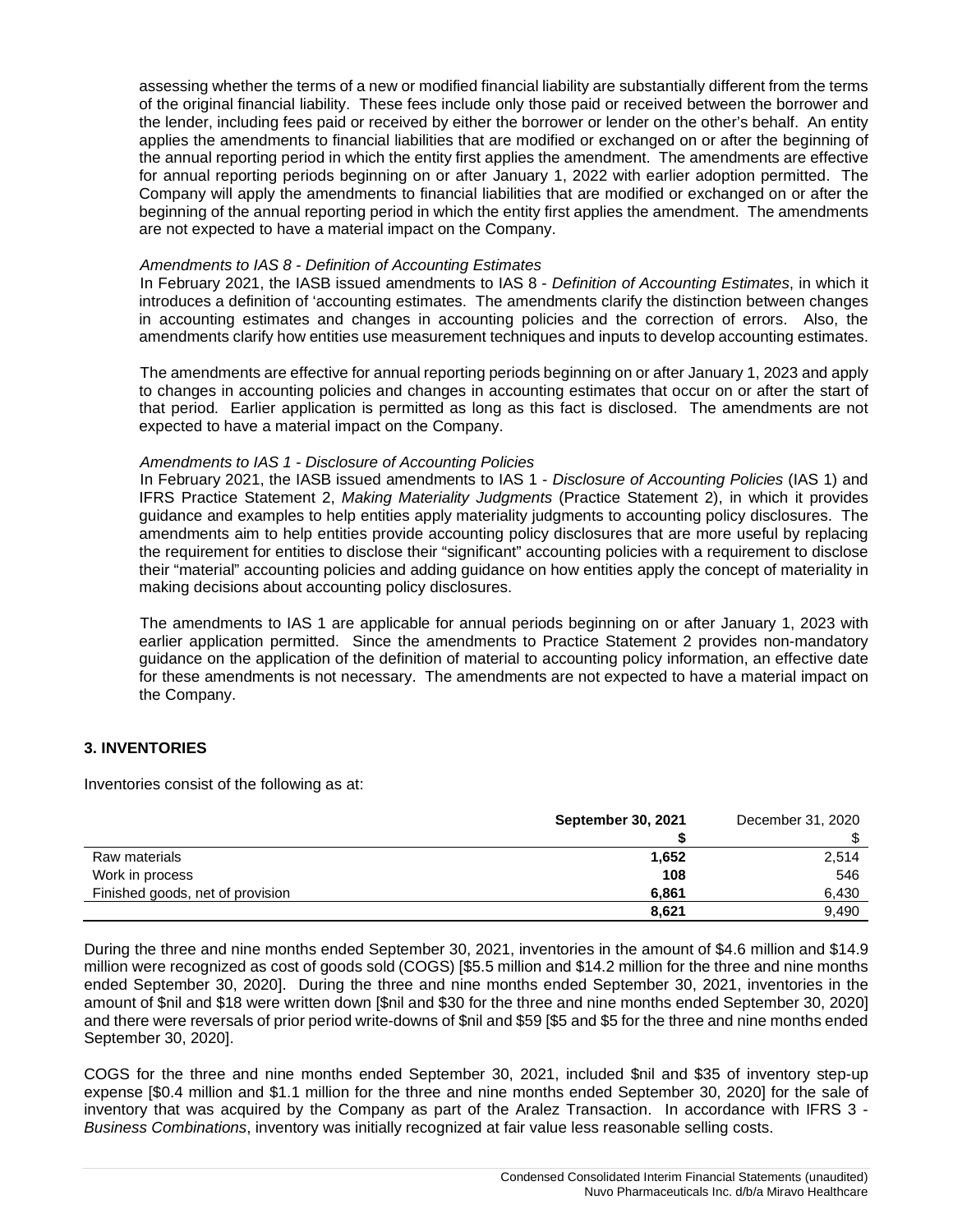## **4. INTANGIBLE ASSETS**

Intangible assets consist of the following as at:

|                                         | <b>Patents</b> | <b>Brand</b> | <b>Licenses</b> | <b>Software</b> | <b>Total</b> |
|-----------------------------------------|----------------|--------------|-----------------|-----------------|--------------|
| Cost                                    | \$             | \$           | \$              | \$              | \$           |
| Balance, December 31, 2019              | 40,680         | 2,327        | 50,817          |                 | 93,824       |
| Additions                               |                |              |                 | 40              | 40           |
| Foreign exchange movements              | 1.838          | 99           |                 |                 | 1,937        |
| Balance, September 30, 2020             | 42,518         | 2,426        | 50,817          | 40              | 95,801       |
| <b>Accumulated amortization</b>         |                |              |                 |                 |              |
| Balance, December 31, 2019              | 7,359          |              | 2,907           |                 | 10,266       |
| Amortization expense                    | 4,058          |              | 2,161           |                 | 6,219        |
| Foreign exchange movements              | 385            |              |                 |                 | 385          |
| Balance, September 30, 2020             | 11,802         |              | 5,068           |                 | 16,870       |
| Net book value as at September 30, 2020 | 30,716         | 2,426        | 45,749          | 40              | 78,931       |
|                                         |                |              |                 |                 |              |
|                                         | <b>Patents</b> | <b>Brand</b> | <b>Licenses</b> | <b>Software</b> | <b>Total</b> |
| Cost                                    | \$             | \$           | \$              | \$              | \$           |
| Balance, December 31, 2020              | 38,423         | 2,125        | 50,817          | 193             | 91,558       |
| Additions                               |                |              |                 | 445             | 445          |
| Disposals <sup>(i)</sup>                |                |              | (574)           |                 | (574)        |
| Impairment                              | (1, 230)       |              | (634)           |                 | (1,864)      |
| Foreign exchange movements              | 62             | 8            |                 |                 | 70           |
| Balance, September 30, 2021             | 37,255         | 2,133        | 49,609          | 638             | 89,635       |
| <b>Accumulated amortization</b>         |                |              |                 |                 |              |
| Balance, December 31, 2020              | 12,284         |              | 5,788           |                 | 18,072       |
| Amortization expense                    | 3,512          |              | 2,143           |                 | 5,655        |
| Disposals                               |                |              | (86)            |                 | (86)         |
| Impairment                              |                |              | (33)            |                 | (33)         |
| Foreign exchange movements              | (45)           |              |                 |                 | (45)         |
| Balance, September 30, 2021             | 15,751         |              | 7,812           |                 | 23,563       |
| Net book value as at September 30, 2021 | 21,504         | 2,133        | 41,797          | 638             | 66,072       |

<sup>(i)</sup> During the nine months ended September 30, 2021, the Company disposed of two mature products from its commercial segment for proceeds of \$0.6 million.

The Company reviewed the carrying values of certain intangible assets as at September 30, 2021, due to changes in the commercial expectations for certain products.

In the three months ended September 30, 2021, the Company noted that despite the easing of many COVID-19 government restrictions within Canada and the uptake of people receiving the COVID-19 vaccination, prescribers had not yet resumed to seeing patients in person at pre-COVID-19 pandemic levels. As a result, the Company revised its commercial expectations for certain prescription products in its Commercial Business segment.

Furthermore, in the three months ended September 30, 2021, the Company revised its commercial expectations for its global Resultz® product, a component of its Licensing and Royalty Business segment, as commercial performance was not meeting the Company's expectations. The Company believes its change in future commercial expectations was triggered by the evolving COVID-19 pandemic. Despite the easing of government restrictions in certain countries and the global uptake of people receiving the COVID-19 vaccination, social distancing measures continue worldwide, directly impacting the future commercial expectations for the Resultz product.

In the three months ended September 30, 2021, the impairment loss of \$1.8 million represented the write-down of certain intangible assets in the Commercial Business and Licensing and Royalty Business segments to the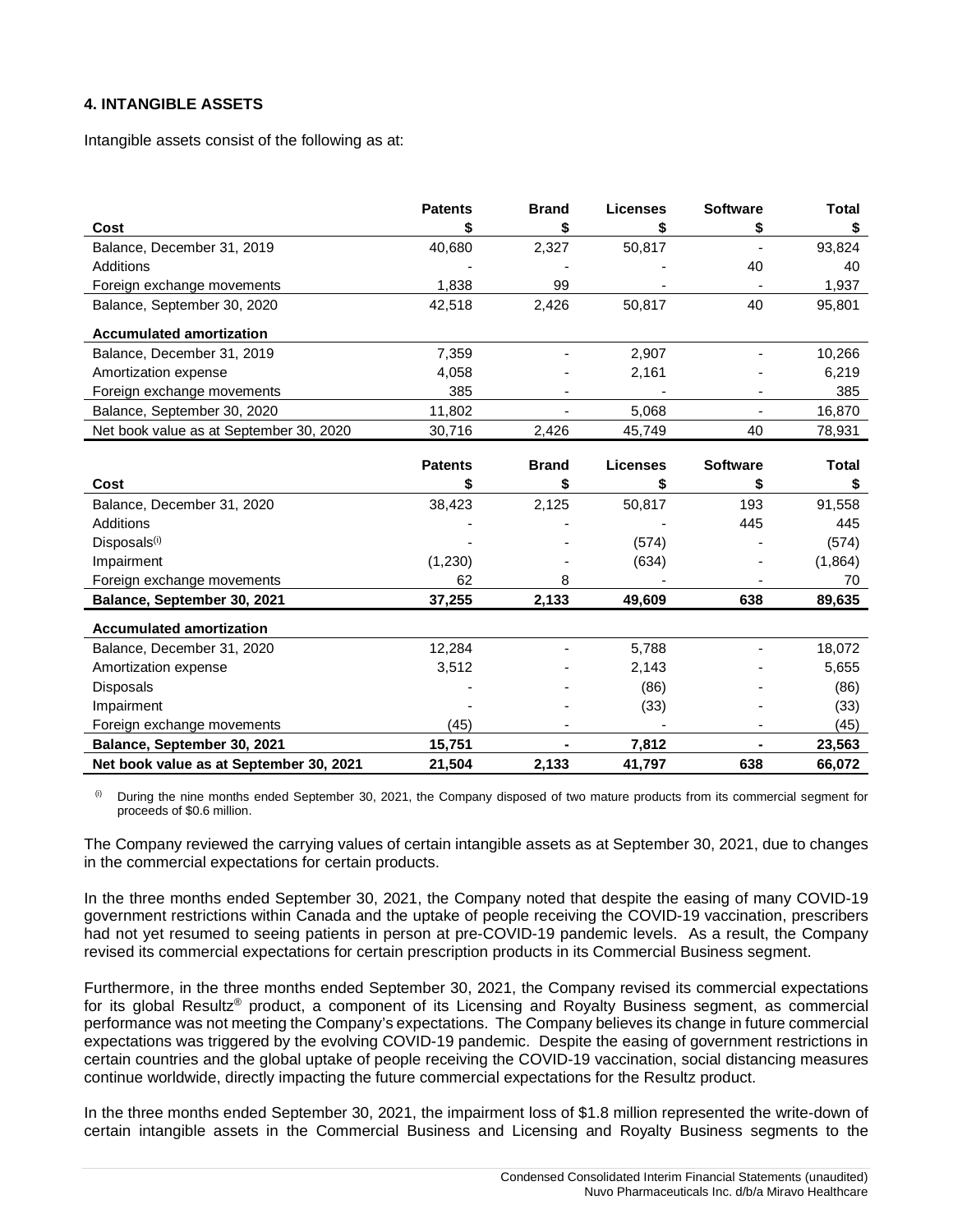recoverable amount as a result of a change in the Company's commercial expectations. This was recognized in the Consolidated Interim Statements of Income (Loss) and Comprehensive Income (Loss) as impairment. The recoverable amount as at September 30, 2021 was based on value-in-use and was determined at the level of the cash-generating unit (CGU).

The fair value measurement was categorized as a Level 3 fair value based on the inputs in the valuation technique used. The value-in-use calculations are considered forecasted cash flows of each CGU based on the current commercialization plans for these products. Cash from product sales and royalties, net of labour and infrastructure costs, were included in determining the CGUs recoverable value. The Company's approach for discounted cash flow projections included consideration of prior year actuals, current market conditions and planned commercial efforts per product.

In determining the discount rate applied to each CGU, management uses the Company's weighted average cost of capital as a starting point and applies adjustments to take into account specific tax rates, geographical risk and any additional risks specific to the CGU.

The terminal-growth rate in the range of -2% to -10% was used for discounted cash flow projections. An after-tax discount rate in the range of 13.83% to 23.83% [December 31, 2020 - 11.82% to 21.82%] was applied, which approximates the Company's current weighted average cost of capital.

#### *Sensitivity Analysis*

The Company's intangible asset impairment test is sensitive to changes in assumptions. An increase or decrease of 5 basis points to the discount rates used by the Company in the range of 17.89% to 25.02% for its intangible asset impairment test and assuming all other variables remain constant, would not have resulted in a material change to the value of the Company's intangible assets.

Impairment amounts of intangible assets as at September 30, 2021 were as follows:

|                                                          | <b>Intangibles</b> |
|----------------------------------------------------------|--------------------|
|                                                          |                    |
| Aralez Pharmaceuticals Canada Inc. cash-generating units |                    |
| Resultz Canada cash-generating units                     |                    |
| Resultz Rest of World cash-generating units              | 1,230              |
| Remaining cash-generating units                          | 601                |
| Total                                                    | 1,831              |

## **5. GOODWILL**

Goodwill is recognized on the acquisition date when total consideration exceeds the net identifiable assets acquired. Goodwill consists of the following as at:

|                                        | <b>September 30, 2021</b> | December 31, 2020 |
|----------------------------------------|---------------------------|-------------------|
| Cost                                   |                           |                   |
| Ex-U.S. Resultz acquisition            | 1.187                     | 1,187             |
| <b>Aralez Transaction</b>              | 26,763                    | 26,763            |
| Impairment                             | (12, 851)                 |                   |
| Foreign exchange movements, cumulative | (468)                     | (505)             |
| <b>Balance</b>                         | 14.631                    | 27,445            |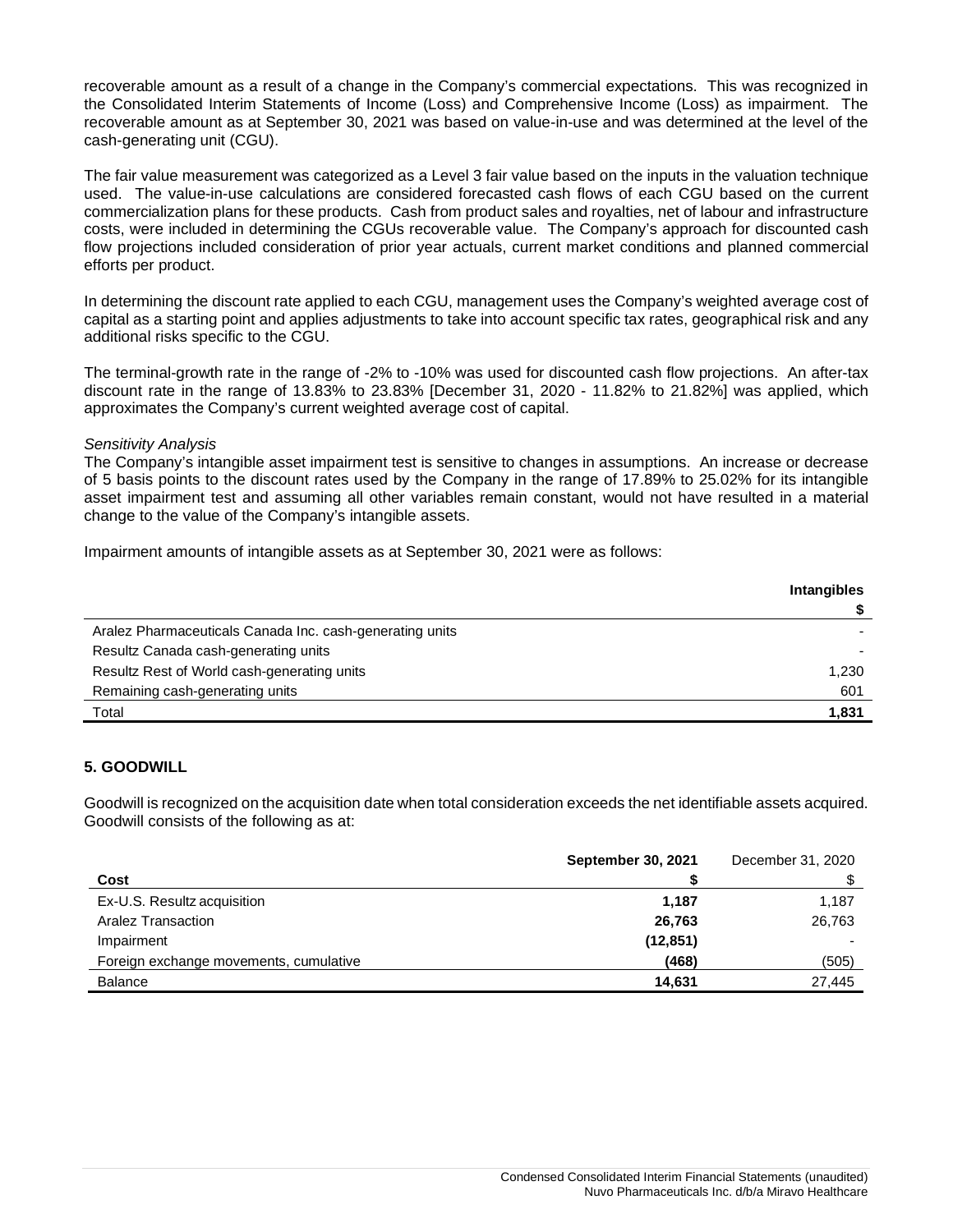Goodwill continuity for the period ended:

|                            | 2021      | 2020                     |
|----------------------------|-----------|--------------------------|
|                            |           |                          |
| Balance, January 1         | 27,445    | 27,580                   |
| Impairment                 | (12, 851) | $\overline{\phantom{0}}$ |
| Foreign exchange movements | 37        | 983                      |
| Balance, September 30      | 14,631    | 28.563                   |

The Company reviewed the carrying values of the assets allocated to its Aralez Pharmaceuticals Canada Inc. (Aralez Canada) CGU for potential intangible and goodwill impairment as at September 30, 2021, as the Company had reduced the commercial expectations for certain products as a result of changes in patient and prescriber behaviours (See Note 4, *Intangible Assets*). The Company believes the change in commercial expectations was triggered by the evolving COVID-19 pandemic. The recoverable amount of the Aralez Canada CGU as at September 30, 2021 has been determined based on both a value-in-use and fair value less costs of disposal calculation using cash flow projections and financial budgets, as well as a multiple indicating the current fair value. The fair value measurement was categorized as a Level 3 fair value based on the inputs in the valuation technique used.

In determining the discount rate applied to the Aralez Canada CGU, management uses the Company's weighted average cost of capital as a starting point and applies adjustments to take into account specific tax rates, geographical risk and any additional risks specific to the CGU. An after-tax discount rate of 23.43% (December 31, 2020 – 16.82%) was applied, along with a terminal-growth rate -3%. It was concluded that the carrying value exceeded the recoverable amount. As a result, impairment for this CGU was identified and recorded in the Consolidated Interim Statements of Income (Loss) and Comprehensive Income (Loss) in the amount of \$12.0 million.

The Company reviewed the carrying value of the assets allocated to its Resultz Rest of World CGU for potential goodwill and intangible impairment as at September 30, 2021 as it had reduced the commercial expectations (See Note 4, *Intangible Assets*). The recoverable amount of the Resultz Rest of World CGU as at September 30, 2021 has been determined based on a value-in-use calculation using cash flow projections. An after-tax discount rate of 23.83% (December 31, 2020 – 16.82%) was applied along with a terminal-growth rate of -5%. It was concluded that the carrying value exceeded the recoverable amount. As a result, impairment for this CGU was identified and recorded in the Consolidated Interim Statements of Income (Loss) and Comprehensive Income (Loss) in the amount of \$0.9 million.

In the three and nine months ended September 30, 2021, the impairment loss of \$12.9 million represented the write-down of goodwill in the Aralez Canada CGU and Resultz Rest of World CGU. This was recognized in the Consolidated Interim Statements of Income (Loss) and Comprehensive Income (Loss) as impairment. The recoverable amount as at September 30, 2021 was based on value-in-use for the Resultz Rest of World CGU and fair value less costs of disposal for the Aralez Canada CGU and was determined at the level of the CGU.

Impairment amounts of goodwill allocated to each CGU as at September 30, 2021 was as follows:

|                                             | Goodwill |
|---------------------------------------------|----------|
|                                             |          |
| Aralez Canada cash-generating units         | 11,979   |
| Resultz Canada cash-generating units        |          |
| Resultz Rest of World cash-generating units | 872      |
| Remaining cash-generating units             |          |
| Total                                       | 12.851   |

#### *Sensitivity analysis*

The Company's goodwill impairment test is sensitive to changes in assumptions. An increase or decrease of 5 basis points to the discount rates used by the Company, assuming all other variables remain constant, for its goodwill impairment test would have resulted in an increase or decrease of \$0.7 million to the recoverable amount of the Company's Aralez Canada CGUs and Resultz Rest of World.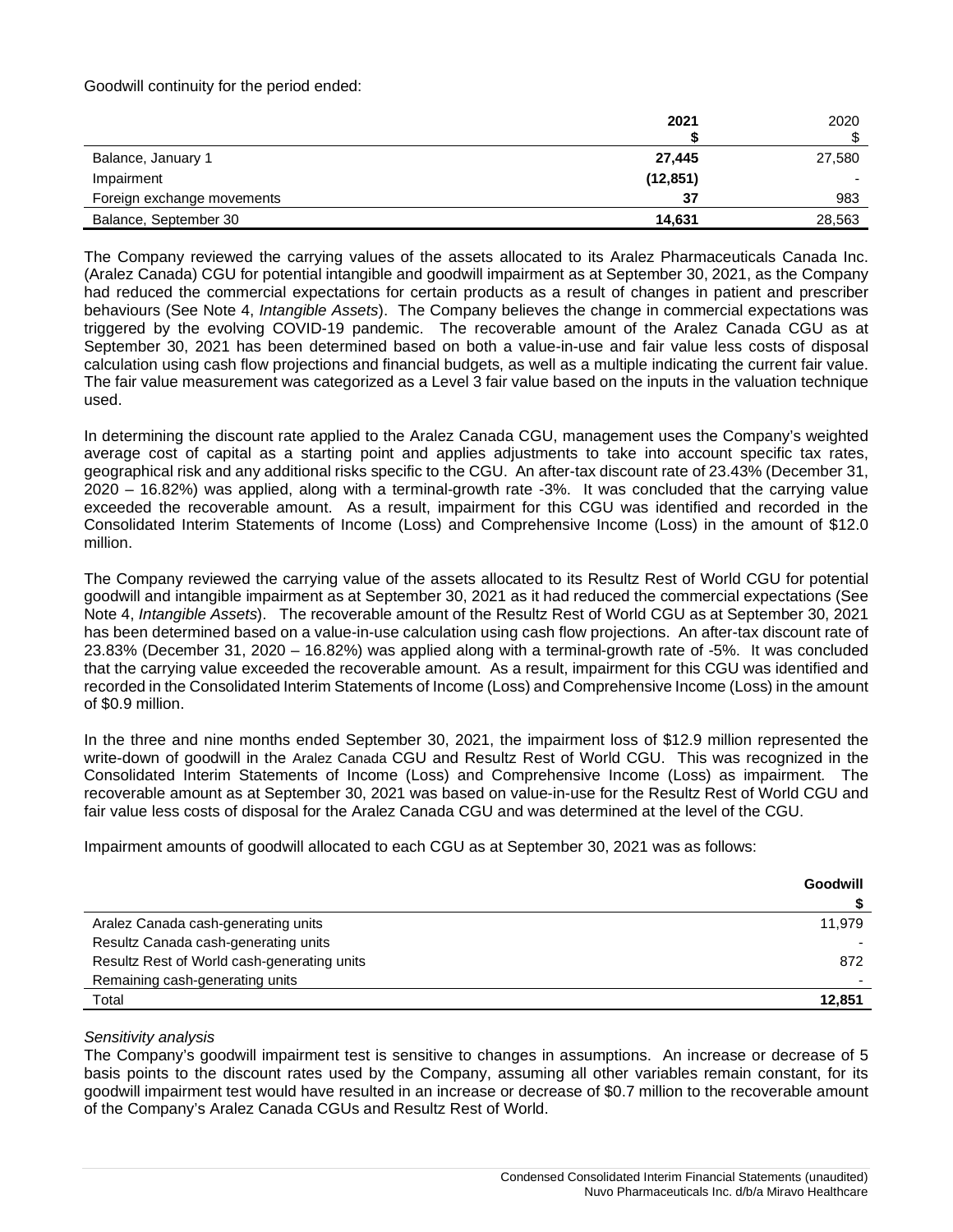## **6. LOANS AND BORROWINGS**

The Company's loans are financed by Deerfield Management Company, L.P. (Deerfield). In addition to these freestanding instruments, there were two embedded derivatives requiring bifurcation: the conversion feature in the Convertible Loan (See Note 7, *Derivative Liabilities*) and the prepayment option in the Amortization Loan.

The Company's loans and borrowings were measured at amortized cost as follows:

|                                  | September 30, 2021 | December 31, 2020 |
|----------------------------------|--------------------|-------------------|
| <b>CURRENT</b>                   |                    |                   |
| Amortization Loan(i)             | 12,067             | 12,337            |
|                                  | 12,067             | 12,337            |
|                                  |                    |                   |
| NON-CURRENT                      |                    |                   |
| Amortization Loan(i)             | 31,229             | 39,116            |
| Convertible Loan - debt host(ii) | 54,589             | 52,244            |
|                                  | 85,818             | 91,360            |

#### **(i) Amortization Loan**

The Amortization Loan was issued on December 31, 2018 in the principal amount of \$81.9 million (US\$60 million). The carrying value reflects an allocation of transaction costs, which reduced the carrying value of the respective liability and are reflected in the calculation of interest expense under the effective interest rate method.

The change in the carrying value of this liability was as follows:

|                                        | 2021      | 2020      |
|----------------------------------------|-----------|-----------|
| As at January 1                        | 51,453    | 68,464    |
| Principal repayment                    | (10, 278) | (14, 237) |
| Interest accretion during the period   | 2,219     | 2,987     |
| Change in fair value of long-term debt | 146       | (1,716)   |
| Foreign currency movement              | (244)     | 1,997     |
| Balance, September 30                  | 43,296    | 57,495    |

In the three and nine months ended September 30, 2021, the Company made principal loan repayments of \$3.7 million (US\$2.9 million) and \$10.3 million (US\$8.3 million) applied to the Amortization Loan [repayments of \$3.7 million (US\$2.8 million) and \$14.2 million (US\$10.5 million) applied to the Amortization Loan in the three and nine months ended September 30, 2020].

The interest on the Amortization Loan is accrued as well as paid on a quarterly basis. In the three and nine months ended September 30, 2021, the effective interest accrued on the Amortization Loan was \$0.7 million (US\$0.6 million) and \$2.2 million (US\$1.8 million) [the effective interest accrued on the Amortization Loan was \$0.9 million (US\$0.7 million) and \$3.0 million (US\$2.2 million) in the three and nine months ended September 30, 2020]. In the three and nine months ended September 30, 2021, the interest paid on the Amortization Loan was \$0.4 million (US\$0.4 million) and \$1.4 million (US\$1.2 million) [the interest paid on the Amortization Loan was \$0.6 million (US\$0.5 million) and \$2.0 million (US\$1.5 million) in the three and nine months ended September 30, 2020].

The carrying value of the debt includes assumptions regarding the estimated timing of payments. As a result of changes in the assumptions regarding the timing of the payments, losses of \$110 (US\$87) and \$146 (US\$116) were recorded in the three and nine months ended September 30, 2021 [gains of \$81 (US\$61) and \$1.7 million (US\$ 1.3 million) were recorded in the three and nine months ended September 30, 2020].

## **(ii) Convertible Loan**

The Convertible Loan was issued on December 31, 2018 in the principal amount of \$71.6 million (US\$52.5 million). The fair value of the conversion feature as at September 30, 2021 in the amount of \$11.5 million has been classified as a derivative financial liability, as described in Note 7, *Derivative Liabilities*. The carrying value reflects an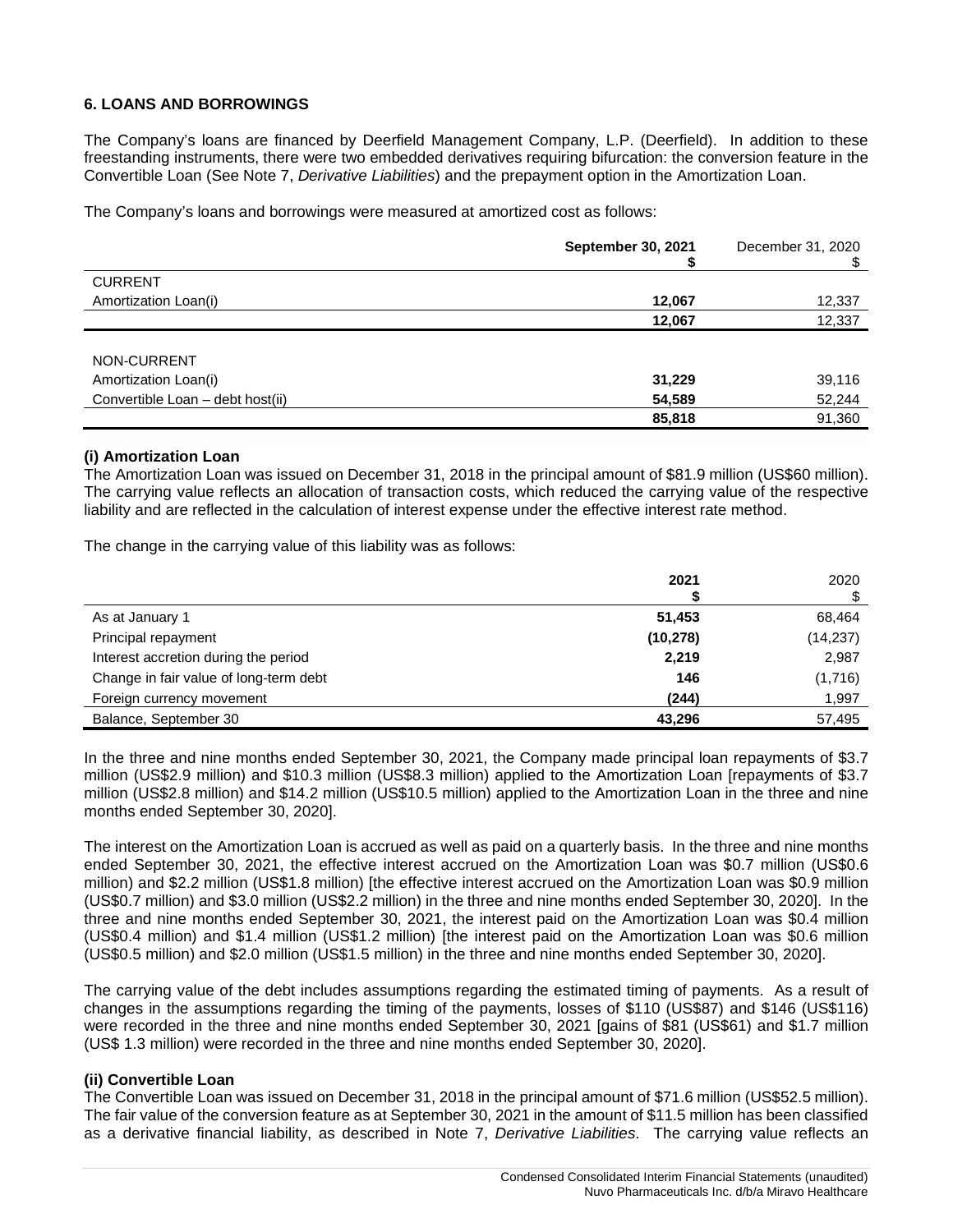allocation of transaction costs, which reduces the carrying value of the respective liability and are reflected in the calculation of interest expense under the effective interest rate method.

The change in carrying value of this liability was as follows:

|                                      | 2021   | 2020   |
|--------------------------------------|--------|--------|
| As at January 1                      | 52,244 | 50,420 |
| Interest accretion during the period | 2,264  | 2,214  |
| Foreign currency movement            | 81     | 1,331  |
| Balance, September 30                | 54,589 | 53,965 |

The interest on the Convertible Loan is accrued as well as paid on a quarterly basis. Early repayment is not permitted for the Convertible Loan. Any debenture not converted will be repaid on December 31, 2024. In the three and nine months ended September 30, 2021, the effective interest accrued on the Convertible Loan was \$0.8 million (US\$0.6 million) and \$2.3 million (US\$1.8 million) [effective interest accrued on the Convertible Loan was \$0.8 million (US\$0.6 million) and \$2.3 million (US\$1.7 million) in the three and nine months ended September 30, 2020]. In the three and nine months ended September 30, 2021, the interest paid on the Convertible Loan was \$0.6 million (US\$0.5 million) and \$1.7 million (US\$1.5 million) [the interest paid on the Convertible Loan was \$0.6 million (US\$0.5 million) and \$1.8 million (US\$1.5 million) in the three and nine months ended September 30, 2020].

## **7. DERIVATIVE LIABILITIES**

The Company's derivative liabilities are measured at fair value through profit and loss and are summarized below:

|                                        | <b>September 30, 2021</b> | December 31, 2020 |
|----------------------------------------|---------------------------|-------------------|
|                                        |                           |                   |
| Conversion feature on Convertible Loan | 11,523                    | 5,664             |
| Warrants                               | 16.497                    | 8,001             |
|                                        | 28,020                    | 13,665            |

During the three and nine months ended September 30, 2021, the Company recognized non-cash losses of \$2.9 million and \$14.4 million on the change in fair value of derivative liabilities [non-cash losses of \$5.2 million and \$11.1 million for the three and nine months ended September 30, 2020]. During the three and nine months ended September 30, 2021, the Company recognized a loss on foreign exchange of \$0.2 million and a gain on foreign exchange of \$0.1 million [a gain of \$0.2 million and \$41 for the three and nine months ended September 30, 2020].

#### *Conversion feature*

The conversion feature is embedded in the Convertible Loan described in Note 6, *Loans and Borrowings* allows the holder to convert the outstanding principal amount of the debentures into common shares of the Company at any time at a conversion price of US\$2.70 per share, subject to a restriction that the holder shall not ultimately hold more than 4.985% of the total number of common shares of the Company at any one time.

#### *Warrants*

On December 31, 2018, the Company issued 25,555,556 Warrants with a total fair value of \$19.1 million (US\$14.0 million). Each Warrant is exercisable at the option of the holder for one common share of the Company at an exercise price of \$3.53 per Warrant. The outstanding Warrants expire on December 31, 2024. Any exercise is subject to a restriction that the holder shall not ultimately hold more than 4.985% of the total number of common shares of the Company at any one time.

There are three methods of Warrant settlement, all at the option of the holder. The first method of settlement requires the holder to remit the exercise price of \$3.53 per Warrant and the Company will issue a common share of the Company. The second method results in the \$3.53 per Warrant strike price being applied as a payment against the outstanding principal balance of the Amortization Loan. The third method of exercise applies to those Warrants classified as Flexible Exercise Shares (FES). Warrants considered FES can be exercised without upfront remuneration to the Company. Instead, the Company issues fractional shares equal to the difference between the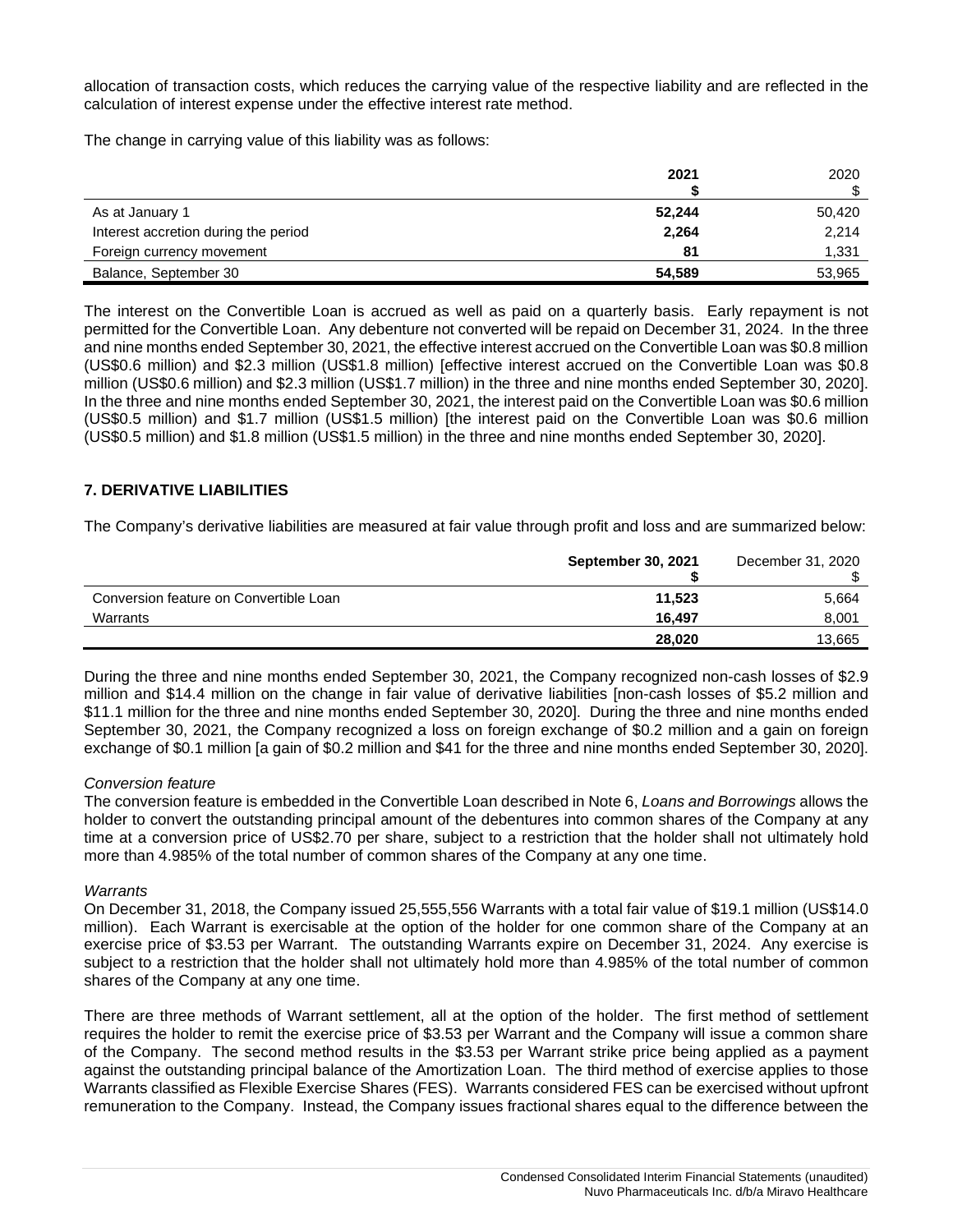current share price and the \$3.53 exercise price of the Warrant. As at September 30, 2021, 11,342,994 of the 25,555,556 Warrants outstanding were classified as FES.

#### *Inputs to fair value models*

Key assumptions used in determining the fair values of the Company's derivative liabilities at initial recognition and period-end are summarized below as at:

| <b>Conversion Feature</b>          |                    |                   |
|------------------------------------|--------------------|-------------------|
| Issue date                         | December 31, 2018  | December 31, 2018 |
| Valuation date                     | September 30, 2021 | December 31, 2020 |
| Share price                        | \$1.44             | \$0.91            |
| Risk-free interest rate            | 0.59%              | 0.26%             |
| Discount for lack of marketability | 16.00%             | 10.00%            |
| Dividend yield                     | $0\%$              | $0\%$             |
| Volatility factor                  | 111%               | 91.5%             |
| Expected life                      | 3.25 years         | 4 years           |

| <i>vvarrants</i>                   |                    |                   |
|------------------------------------|--------------------|-------------------|
| Issue date                         | December 31, 2018  | December 31, 2018 |
| Valuation date                     | September 30, 2021 | December 31, 2020 |
| Share price                        | \$1.44             | \$0.91            |
| Risk-free interest rate            | 0.72%              | 0.32%             |
| Discount for lack of marketability | 16.00%             | 10.00%            |
| Dividend yield                     | $0\%$              | 0%                |
| Volatility factor                  | 111%               | 91.5%             |
| Expected life                      | 3.25 years         | 4 years           |

#### **8. OTHER OBLIGATIONS**

**Warrants**

Other obligations consist of the following as at:

|                                                           | <b>September 30, 2021</b> | December 31, 2020 |
|-----------------------------------------------------------|---------------------------|-------------------|
| Contingent and variable consideration related to the      |                           |                   |
| ex-U.S. acquisition of Resultz                            | 691                       | 2,180             |
| Contingent and variable consideration related to Yosprala | 1,202                     | 1,074             |
| Lease obligations                                         | 1,452                     | 1,465             |
| Less amounts due within one year <sup>(i)</sup>           | (1, 472)                  | (396)             |
| Long-term balance                                         | 1,873                     | 4,323             |

 $^{(i)}$  As at September 30, 2021, the amounts due within one year were comprised of \$1.3 million [December 31, 2020 - \$0.2 million] of contingent and variable consideration and \$0.2 million [December 31, 2020 - \$0.2 million] of lease obligations.

The Company recognized \$1.9 million in contingent and variable consideration as at September 30, 2021 [December 31, 2020 - \$3.3 million], which represented the present value of the Company's probability-weighted estimate of the cash outflow related to the ex-U.S. Resultz acquisition and the profits earned from Yosprala, which was acquired as part of the Aralez Transaction.

In the three and nine months ended September 30, 2021, the Company made contingent consideration payments of \$92 and \$182.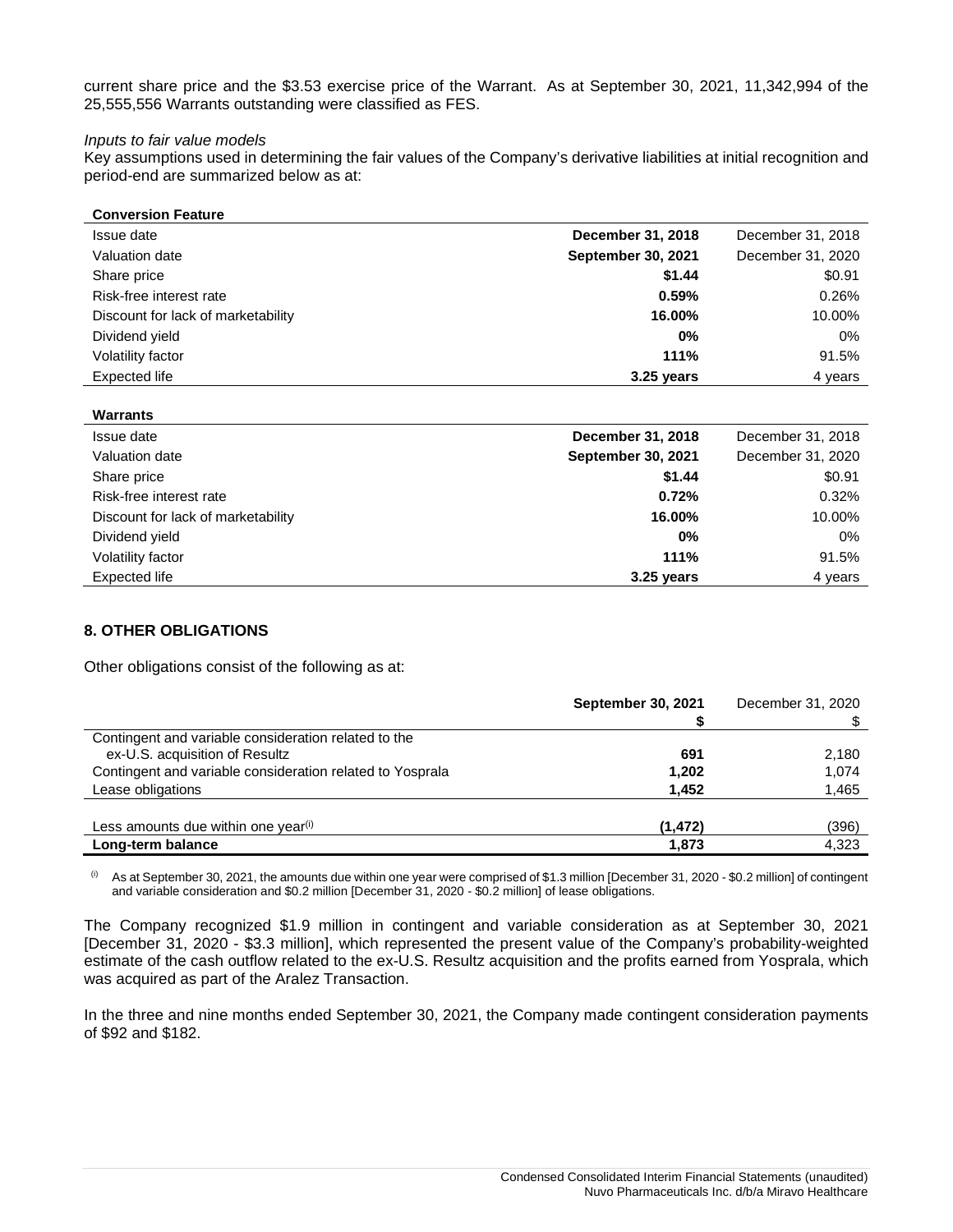#### **Contingent and Variable Consideration**

The change in the carrying value of this liability was as follows:

|                                                                                  | 2021    | 2020     |
|----------------------------------------------------------------------------------|---------|----------|
|                                                                                  |         |          |
| As at January 1                                                                  | 3,254   | 2,814    |
| Recognition of contingent consideration in relation to Yosprala                  |         | 2,548    |
| Remeasurement of contingent consideration in relation to the ex-U.S. acquisition |         |          |
| of Resultz                                                                       | (1,404) | (804)    |
| Payments during the period in relation to Yosprala                               | (182)   | (1, 135) |
| Change in estimates for payments in relation to Yosprala                         | 339     | (496)    |
| Interest accretion                                                               | 77      | 51       |
| Foreign exchange                                                                 | (191)   | 170      |
| Balance, September 30                                                            | 1,893   | 3,148    |

#### **9. CAPITAL STOCK**

#### **Authorized**

- Unlimited first and second preferred shares, non-voting, non-participating, issuable in series, number, designation, rights, privileges, restrictions and conditions are determinable by the Company's Board of Directors.
- Unlimited common shares, voting, without par value.

#### **10. STOCK-BASED COMPENSATION AND OTHER STOCK-BASED PAYMENTS**

The Company has five stock-based compensation plans: the Share Option Plan, the Share Purchase Plan, the Share Bonus Plan, each a component of the Company's Share Incentive Plan, the SARs Plan and the DSU Plan. As at September 30, 2021, the number of common shares available for issuance under the Share Incentive Plan was 72,003.

#### **Share Option Plan**

Under the Share Option Plan, the Company may grant options to purchase common shares to officers, directors, employees or consultants of the Company or its affiliates. Options issued under the Share Option Plan are granted for a term not exceeding ten years from the date of grant. All options issued to-date have a life of ten years. In general, options have vested either immediately upon grant or over a period of one to four years or upon the achievement of certain performance-related measures or milestones. Under the provisions of the Share Option Plan, the exercise price of all stock options shall not be less than the closing price of the common shares on the last trading date immediately preceding the grant date of the option.

The following is a schedule of the options outstanding as at:

|                             | <b>Options</b> | Range of<br><b>Exercise Price</b> | <b>Weighted Average</b><br><b>Exercise Price</b> |
|-----------------------------|----------------|-----------------------------------|--------------------------------------------------|
|                             | 000s           |                                   |                                                  |
| Balance, December 31, 2020  | 1,572          | $0.57 - 5.75$                     | 3.38                                             |
| Granted                     | 96             | 1.74                              | 1.74                                             |
| Expired                     | (32)           | $2.66 - 5.08$                     | 4.09                                             |
| Balance, September 30, 2021 | 1,636          | $0.57 - 5.75$                     | 3.27                                             |

The fair value of each tranche is measured at the date of grant using the Black-Scholes option pricing model. Options were valued with a calculated forfeiture rate of 7% [December 31, 2020 - 7%] and the remaining model inputs for options granted during the nine months ended September 30, 2021 were as follows:

| <b>Options</b> | <b>Grant Date</b> | <b>Share</b><br><b>Price</b> | <b>Exercise</b><br><b>Price</b> | <b>Risk-free</b><br><b>Interest Rate</b> | <b>Expected</b><br>∟ife⊹ | <b>Volatility</b><br>Factor | <b>Fair Values</b> |
|----------------|-------------------|------------------------------|---------------------------------|------------------------------------------|--------------------------|-----------------------------|--------------------|
| 000s           |                   |                              |                                 | %                                        | (vears)                  | %                           |                    |
| 96             | March 11, 2021    | .74                          | 1.74                            | 1.09                                     | 5 - 7                    | $72 - 73$                   | 1.06 - 1.17        |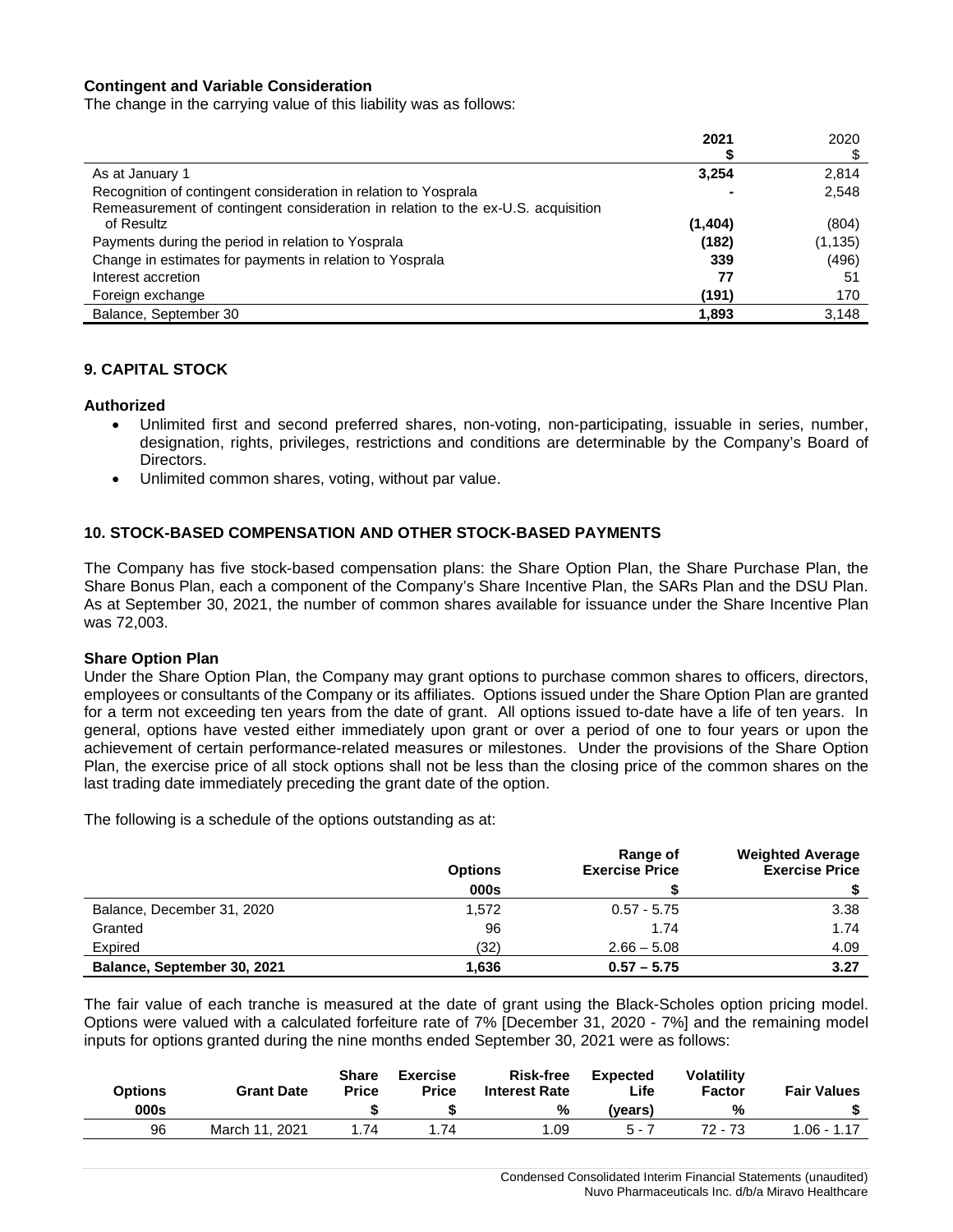The following table summarizes the outstanding and exercisable options held by directors, officers, employees and consultants as at September 30, 2021:

|                                       | Outstanding    |                                      |                                                  |                                 | <b>Exercisable</b>                               |
|---------------------------------------|----------------|--------------------------------------|--------------------------------------------------|---------------------------------|--------------------------------------------------|
| <b>Exercise</b><br><b>Price Range</b> | <b>Options</b> | Remaining<br><b>Contractual Life</b> | <b>Weighted Average</b><br><b>Exercise Price</b> | <b>Vested</b><br><b>Options</b> | <b>Weighted Average</b><br><b>Exercise Price</b> |
|                                       | 000s           | vears                                |                                                  | 000s                            |                                                  |
| $0.57 - 1.53$                         | 350            | 7.61                                 | 0.72                                             | 159                             | 0.88                                             |
| $1.54 - 2.65$                         | 498            | 6.40                                 | 2.28                                             | 312                             | 2.45                                             |
| $2.66 - 5.08$                         | 309            | 4.53                                 | 4.09                                             | 276                             | 4.17                                             |
| $5.09 - 5.75$                         | 479            | 5.10                                 | 5.63                                             | 478                             | 5.63                                             |
|                                       | 1,636          | 5.93                                 | 3.27                                             | 1,225                           | 3.88                                             |

#### **Share Purchase Plan**

During the three and nine months ended September 30, 2021 and September 30, 2020, there were no issuances of shares under the Share Purchase Plan.

#### **Share Appreciation Rights**

On March 5, 2021, the Company's directors approved a SARs Plan for directors, officers and employees of the Company and its affiliates to provide incentive compensation based on the appreciation in value of the Company's common shares. Pursuant to the terms of the SARs Plan, participants are eligible to receive a grant of SARs, which are priced at no less than the value of the closing price of the Company's common shares on the Toronto Stock Exchange (TSX) on the day preceding the date of the grant (Grant Price). Upon vesting, a cash amount equal to the difference between the SARs fair market value on the vesting date and the Grant Price, also known as the intrinsic value, is paid to the participant. Fair market value on the vesting date is the closing price of the Company's common share on the TSX on the day preceding the vesting date. The compensation expense is measured quarterly based on the fair value of the SARs, amortized over the vesting period, using the Black-Scholes option pricing model. The fair value of the liability is remeasured at the end of each reporting period.

The fair value of the tranche issued and outstanding in the period was measured as at the grant date, determined based on the Black-Scholes option pricing model, using the following inputs:

|             |                   | <b>Exercise Price</b> | Risk-free            |                      | <b>Volatility</b> |                    |
|-------------|-------------------|-----------------------|----------------------|----------------------|-------------------|--------------------|
| <b>SARs</b> | <b>Grant Date</b> | (Grant Price)         | <b>Interest Rate</b> | <b>Expected Life</b> | <b>Factor</b>     | <b>Fair Values</b> |
| (000s)      |                   |                       | %                    | (vears)              | %                 |                    |
| 284         | March 11, 2021    | . 74                  | 0.23                 |                      | 90.52             | 0.99               |

The following table summarizes the outstanding SARs and related accrual as at September 30, 2021:

|                             | Number of<br><b>SARs</b><br>000s | Fair<br><b>Values</b> | Accrual |
|-----------------------------|----------------------------------|-----------------------|---------|
| Balance, December 31, 2020  |                                  | -                     |         |
| Granted                     | 284                              | 0.99                  |         |
| Remeasurement               |                                  | (0.25)                | 39      |
| Balance, September 30, 2021 | 284                              | 0.74                  | 39      |

For the three and nine months ended September 30, 2021, a \$20 and \$39 expense was recorded in general and administrative (G&A) expenses as compensation expense related to SARs. For the current quarter, the expense consisted of a decrease of \$3 in the fair value of the issued SARs, combined with a \$23 increase in the aggregate SARs accrual to the market value of the underlying shares. The SARs accrual was included in accounts payable and accrued liabilities.

#### **Deferred Share Unit Plan**

Under the DSU Plan, non-employee directors can be allotted and elect to receive a portion of their annual retainers and other Board-related compensation in the form of DSUs. One DSU has a cash value equal to the market price of one of the Company's common shares and the number of DSUs issued to a director's DSU account for any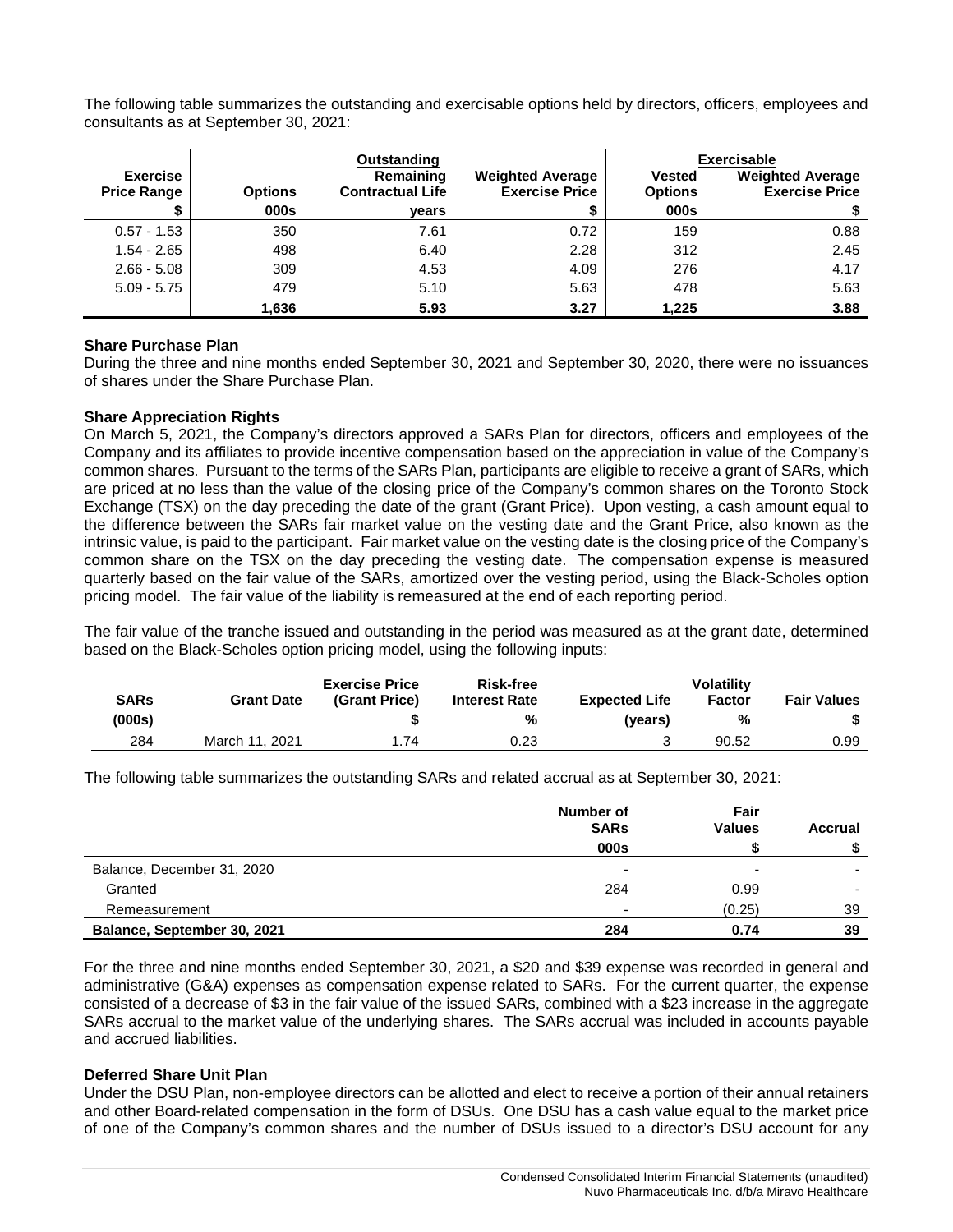payment is determined using the five-day VWAP of the Company's common shares immediately preceding the payment date.

Upon issuance, the fair value of the DSUs is recorded as compensation expense and the DSU accrual is recognized. At all subsequent reporting dates, the DSU accrual is adjusted to the market value of the underlying shares and the adjustment is recorded as compensation cost or recovery. Within a specified time after retirement or termination, non-employee directors receive a cash payment equal to the market value of the DSUs.

The following table summarizes the outstanding DSUs and related accrual as at:

|                             | Number of<br><b>DSUs</b> | <b>Market</b><br><b>Values</b> | <b>Accrual</b> |
|-----------------------------|--------------------------|--------------------------------|----------------|
|                             | 000s                     | \$/unit                        |                |
| Balance, January 1          |                          | -                              |                |
| Issued for directors' fees  | 61                       | 1.53                           | 94             |
| Adjustment to market value  |                          | (0.09)                         | (6)            |
| Balance, September 30, 2021 | 61                       | 1.44                           | 88             |

For the three and nine months ended September 30, 2021, a \$7 and \$88 expense was recorded in G&A expenses as compensation expense related to DSUs. For the current quarter, the expense consisted of a \$7 increase in the aggregate DSU accrual to the market value of the underlying shares. The DSU accrual was included in accounts payable and accrued liabilities.

#### **Summary of Stock-based Compensation**

|                                                                                               | Three Months ended<br>September 30 |      | Nine Months ended<br>September 30 |      |
|-----------------------------------------------------------------------------------------------|------------------------------------|------|-----------------------------------|------|
|                                                                                               | 2021                               | 2020 | 2021                              | 2020 |
|                                                                                               | S                                  | S    | S                                 | S    |
| Stock option compensation expense under the Share Option Plan                                 | 41                                 | 50   | 184                               | 208  |
| SARs compensation expense                                                                     | 23                                 |      | 39                                |      |
| DSUs compensation expense                                                                     |                                    |      | 88                                | 208  |
| Stock-based compensation expense                                                              | 71                                 | 50   | 311                               |      |
| Recorded in the Consolidated Interim Statements of Loss and<br>Comprehensive Loss as follows: |                                    |      |                                   |      |
| Cost of goods sold                                                                            | 5                                  | 6    | 21                                | 24   |
| Sales and marketing expenses                                                                  |                                    |      | 8                                 |      |
| General and administrative expenses                                                           | 64                                 | 44   | 282                               | 184  |
|                                                                                               | 71                                 | 50   | 311                               | 208  |

## **11. NET INTEREST EXPENSE**

|                                                                                     | Three Months ended<br>September 30 |       | Nine Months ended<br>September 30 |       |
|-------------------------------------------------------------------------------------|------------------------------------|-------|-----------------------------------|-------|
|                                                                                     | 2021<br>2020                       |       | 2021                              | 2020  |
|                                                                                     |                                    | \$    |                                   |       |
| Interest expense on financial liabilities measured at amortized cost <sup>(i)</sup> | 2,556                              | 2,920 | 7.714                             | 9,097 |
| Interest income on contract assets                                                  | (34)                               | (5)   | (115)                             | (25)  |
| Interest income on cash and cash equivalents                                        | (10)                               | (11)  | (22)                              | (53)  |
| Net interest expense                                                                | 2,512                              | 2.904 | 7.577                             | 9,019 |

 $<sup>(i)</sup>$  The Deerfield Financing requires the Company to make quarterly interest payments on outstanding loans. The interest rate for the</sup> Amortization Loan and the Convertible Loan is a fixed 3.5%. During the three months ended September 30, 2021, the Company made cash payments of \$1.0 million (US\$0.8 million) to Deerfield for interest due. During the nine months ended September 30, 2021, the Company made cash payments of \$3.1 million (US\$2.4 million) to Deerfield for interest due.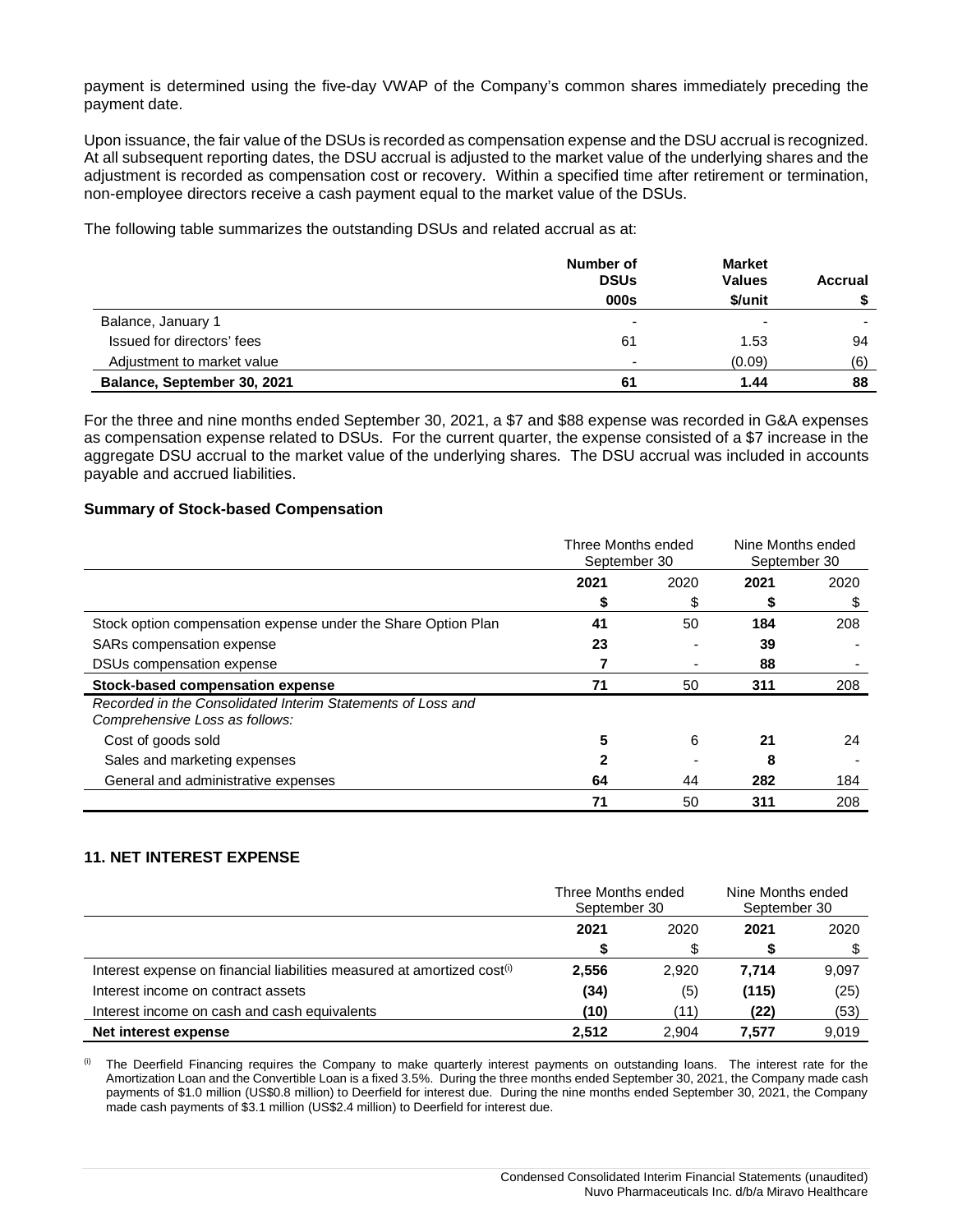## **12. NET INCOME (LOSS) PER COMMON SHARE**

Net income (loss) per common share is computed as follows:

|                                                        | Three Months ended<br>September 30 | Nine Months ended<br>September 30 |           |          |  |
|--------------------------------------------------------|------------------------------------|-----------------------------------|-----------|----------|--|
|                                                        | 2021                               | 2020                              | 2021      | 2020     |  |
|                                                        | \$                                 | \$                                | \$        | \$       |  |
| Basic income (loss) per share:                         |                                    |                                   |           |          |  |
|                                                        |                                    |                                   |           |          |  |
| Net income (loss)                                      | (17, 770)                          | (2,832)                           | (26, 612) | (6, 528) |  |
| Average number of shares outstanding during the period | 11,388                             | 11,388                            | 11,388    | 11,388   |  |
| Basic income (loss) per share                          | (1.56)                             | (0.25)                            | (2.34)    | (0.57)   |  |
|                                                        |                                    |                                   |           |          |  |
| Net income (loss)                                      | (17, 770)                          | (2,832)                           | (26, 612) | (6, 528) |  |
| Dilutive effect of:                                    |                                    |                                   |           |          |  |
| Warrants                                               |                                    |                                   |           |          |  |
| Convertible Loan                                       |                                    |                                   |           |          |  |
| Net income (loss), assuming dilution                   | (17, 770)                          | (2,832)                           | (26, 612) | (6, 528) |  |
|                                                        |                                    |                                   |           |          |  |
| Average number of shares outstanding during the period | 11,388                             | 11,388                            | 11,388    | 11,388   |  |
| Dilutive effect of:                                    |                                    |                                   |           |          |  |
| Stock options                                          |                                    |                                   |           |          |  |
| Warrants                                               |                                    |                                   |           |          |  |
| Convertible Loan                                       |                                    |                                   |           |          |  |
| Weighted average common shares outstanding,            |                                    |                                   |           |          |  |
| assuming dilution                                      | 11,388                             | 11,388                            | 11,388    | 11,388   |  |
| Diluted income (loss) per share                        | (1.56)                             | (0.25)                            | (2.34)    | (0.57)   |  |

The following table presents the maximum number of shares that would be outstanding if all dilutive and potentially dilutive instruments were exercised or converted as at:

|                                     | September 30, 2021                               |              | September 30, 2020                               |             |
|-------------------------------------|--------------------------------------------------|--------------|--------------------------------------------------|-------------|
|                                     | <b>Weighted Average</b><br><b>Exercise Price</b> | <b>Units</b> | <b>Weighted Average</b><br><b>Exercise Price</b> | Units       |
|                                     |                                                  | Outstanding  |                                                  | Outstanding |
|                                     |                                                  | 000s         |                                                  | 000s        |
| Common shares issued and            |                                                  |              |                                                  |             |
| outstanding                         | n/a                                              | 11,388       | n/a                                              | 11,388      |
| Stock options outstanding (Note 10) | 3.27                                             | 1,636        | 3.36                                             | 1,595       |
| Warrants (Note 7)                   | 3.53                                             | 25,556       | 3.53                                             | 25,556      |
| Convertible Loan (Note 6)           | <b>US\$2.70</b>                                  | 19,444       | US\$2.70                                         | 19,444      |
|                                     |                                                  | 58.024       |                                                  | 57,983      |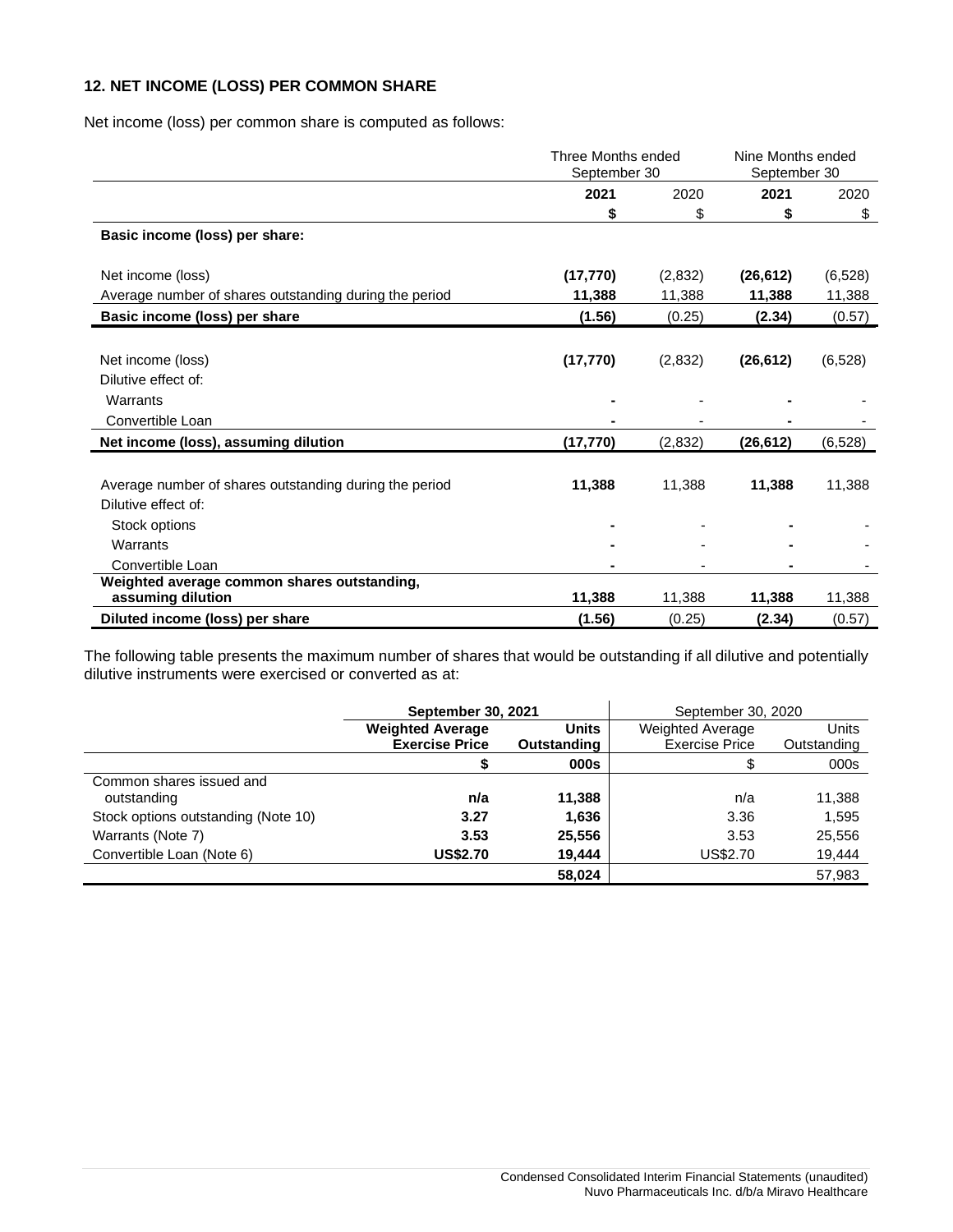## **13. NET CHANGE IN NON-CASH WORKING CAPITAL**

Net change in non-cash working capital consists of:

|                                          | Three Months ended<br>September 30 |       | Nine Months ended<br>September 30 |         |
|------------------------------------------|------------------------------------|-------|-----------------------------------|---------|
|                                          | 2021                               | 2020  | 2021                              | 2020    |
|                                          | S                                  | \$    | S                                 | \$      |
| Accounts receivable                      | 389                                | 2,356 | (881)                             | 4,937   |
| Inventories                              | 139                                | (145) | 808                               | (1,763) |
| Contract assets                          | 119                                | 60    | 261                               | 2,340   |
| Other current assets                     | 234                                | 436   | 690                               | (775)   |
| Accounts payable and accrued liabilities | (859)                              | 179   | 897                               | (2,623) |
| Current income taxes payable             | (691)                              | (119) | (610)                             | 1,187   |
| Net change in non-cash working capital   | (669)                              | 2,767 | 1,165                             | 3,303   |

#### **14**. **COMMITMENTS AND CONTINGENCIES**

The Company has minimum future payments under variable lease payment obligations, purchase commitments, minimum royalties and anticipated milestones for the 12 months ending September 30 as follows:

|                     | \$     |
|---------------------|--------|
| 2021                | 5,806  |
| 2022                | 4,607  |
| 2023                | 4,392  |
| 2024                | 2,730  |
| 2025                | 465    |
| 2026 and thereafter | 1,215  |
|                     | 19,215 |

For the three and nine months ended September 30, 2021, payments for lease obligations totalled \$56 and \$169 million [\$27 and \$0.2 million for the three and nine months ended September 30, 2020].

#### **15. FINANCIAL INSTRUMENTS AND RISK MANAGEMENT**

## **Financial Instruments at Amortized Cost**

For the three and nine months ended September 30, 2021, the Company recognized \$34 and \$115 in interest income from financial assets held at amortized cost [\$5 and \$25 for the three and nine months ended September 30, 2020].

For the three and nine months ended September 30, 2021, the Company recognized \$2.6 million and \$7.7 million in interest expense from financial liabilities held at amortized cost [\$2.9 million and \$9.1 million for the three and nine months ended September 30, 2020].

#### **Credit Risk**

The Company, in the normal course of business, is exposed to credit risk from its global customers, most of whom are in the pharmaceutical industry. The accounts receivable and contract assets are subject to normal industry risks in each geographic region in which the Company operates. The Company attempts to manage these risks prior to the signing of distribution or licensing agreements by dealing with creditworthy customers; however, due to the limited number of potential customers in each market, this is not always possible. In addition, a customer's creditworthiness may change subsequent to becoming a licensee or distributor and the terms and conditions in the agreement may prevent the Company from seeking new licensees or distributors in these territories during the term of the agreement.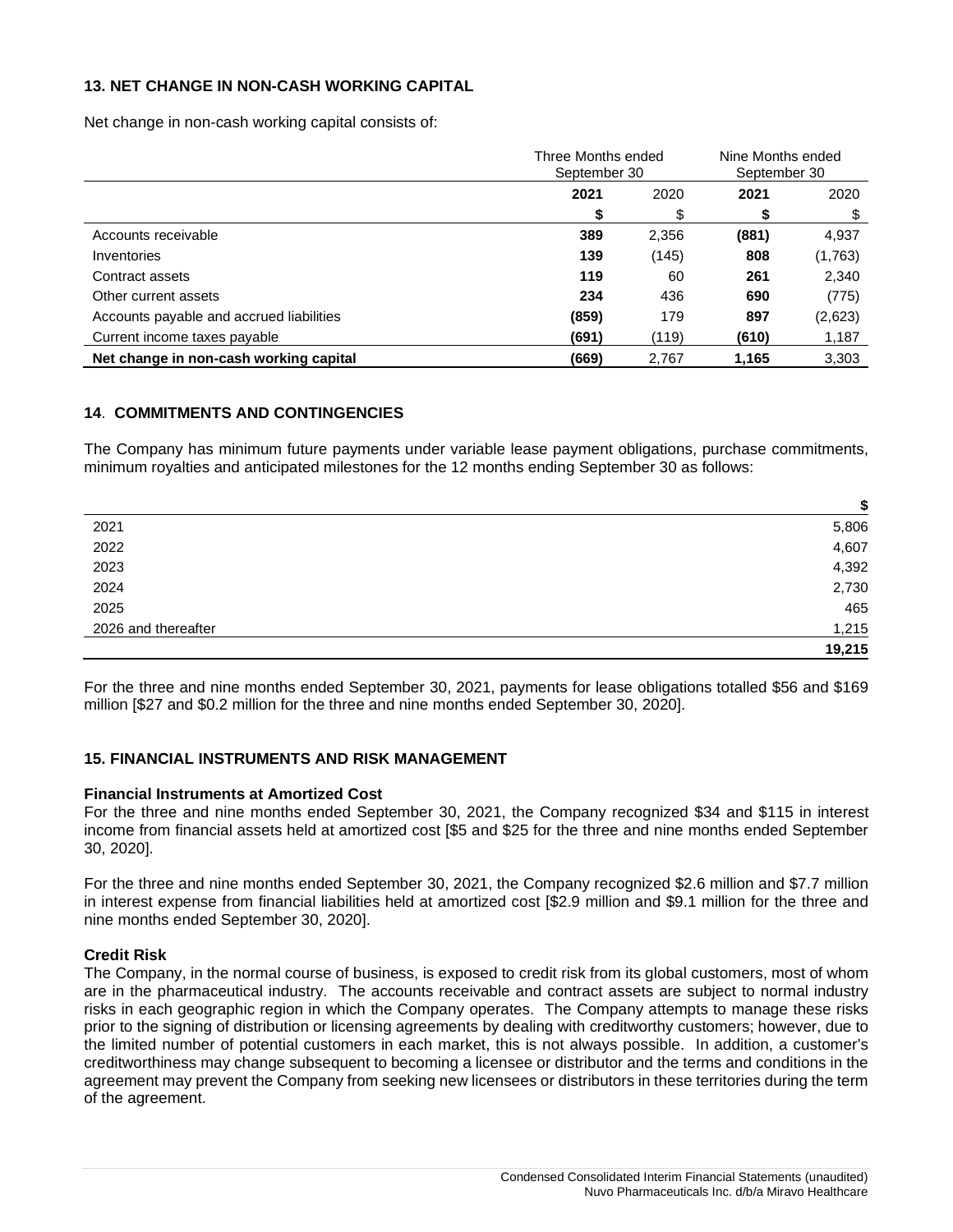As at September 30, 2021, the Company's largest customer represented 25% [December 31, 2020 - 30%] of accounts receivable. Pursuant to their collective terms, accounts receivable, net of allowance, were aged as follows:

|                          | <b>September 30, 2021</b> | December 31, 2020 |
|--------------------------|---------------------------|-------------------|
|                          |                           |                   |
| Current                  | 8,215                     | 7,018             |
| 0 - 30 days past due     |                           | 463               |
| 31 - 60 days past due    | 132                       | 2                 |
| Over 60 days past due(i) | 110                       | 5                 |
|                          | 8,457                     | 7,488             |

See "*loss allowance provision*" below.

The loss allowance provision for all segments as at September 30, 2021 was determined using reference to expected loss rates and management judgment as follows:

|                                         |   | Current | Less than 61<br>days past due | 61 to 120<br>days past due | 121 to 180<br>days past due | More than 181<br>davs past due | Total |
|-----------------------------------------|---|---------|-------------------------------|----------------------------|-----------------------------|--------------------------------|-------|
| Expected loss rate                      | % | 0%      | 0%                            | 25%                        | 50%                         | 100%                           |       |
| Gross carrying amount                   |   | 8.219   | 136                           | 135                        | $\overline{\phantom{a}}$    |                                | 8.490 |
| Loss allowance provision <sup>(i)</sup> |   | (4      | (4)                           | (25                        |                             |                                | (33)  |

Loss allowance provision balance consists of credit memos and purchase deductions on invoices that take time to be processed. As a result, loss provision was 0%.

During the three months ended September 30, 2021, the Company recorded \$43 of bad debt reversal in total comprehensive income (loss) [\$nil of bad debt reversal for the three months ended September 30, 2020]. During the nine months ended September 30, 2021, the Company recorded \$57 of bad debt reversal in total comprehensive income (loss) [\$nil of bad debt reversal for the nine months ended September 30, 2020]. For the three and nine months ended September 30, 2021, the impairment of accounts receivable was assessed based on the incurred loss model in compliance with IFRS 9. Individual receivables that were known to be uncollectible were written off by reducing the carrying amount directly.

For contract assets within the scope of IFRS 15 - *Revenue from Contracts with Customers*, the Company recognizes an asset to the extent contractual minimums established in certain customer licensing agreements are deemed fixed consideration. After analysis of historical default rates and forward-looking estimates, the Company's contract assets were considered to have low credit risk, and as a result, the Company has not recognized a loss allowance as at September 30, 2021 [December 31, 2020 - \$nil].

The Company's cash and cash equivalents subject the Company to a concentration of credit risk. As at September 30, 2021, the Company had \$28.4 million deposited with three financial institutions in various bank accounts. These financial institutions are major banks located in Canada, the U.S. and Ireland, which the Company believes lessens the degree of credit risk. The Company has not recognized a loss allowance as at September 30, 2021 [December 31, 2020 - \$nil].

The Company has not noted a significant change in the credit risk of the financial instruments related to the COVID-19 pandemic.

#### **Financial Instruments**

IFRS 7 - *Financial Instruments, Disclosures* requires disclosure of a three-level hierarchy that reflects the significance of the inputs used in making fair value measurements. All assets and liabilities for which fair value is measured or disclosed in these Condensed Consolidated Interim Financial Statements are categorized within the fair value hierarchy, described as follows, based on the lowest level input that is significant to the fair value measurement as a whole:

• Level 1 - Unadjusted quoted prices at the measurement date for identical assets or liabilities in active markets.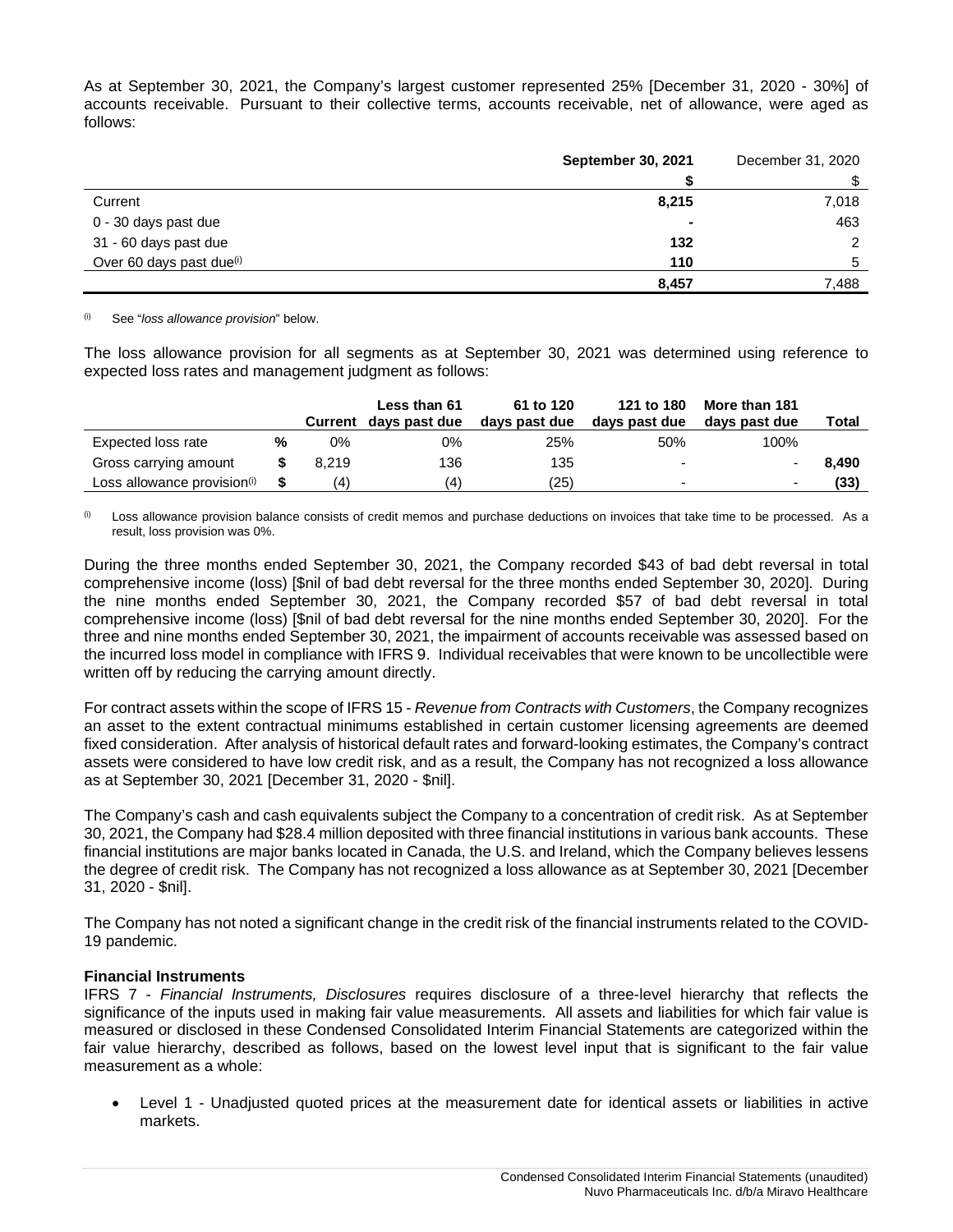- Level 2 Observable inputs other than quoted prices in Level 1, such as quoted prices for similar assets and liabilities in active markets; quoted prices for identical or similar assets and liabilities in markets that are not active or other inputs that are observable or can be corroborated by observable market data.
- Level 3 Significant unobservable inputs that are supported by little or no market activity.

The Company did not have any transfer of assets and liabilities between Level 1, Level 2 and Level 3 of the fair value hierarchy during the three and nine months ended September 30, 2021.

As at September 30, 2021, the Company's financial assets and liabilities consisted of cash and cash equivalents, accounts receivable, accounts payable and accrued liabilities, contingent and variable consideration, long-term debt and derivative liabilities. The Company has determined the estimated fair values of its financial instruments based on appropriate valuation methodologies. However, considerable judgment is required to develop these estimates. Accordingly, these estimated values are not necessarily indicative of the amounts the Company could realize in a current market exchange. The estimated fair value amounts can be materially affected by the use of different assumptions or methodologies.

The Company's cash and cash equivalents, accounts receivable, accounts payable and accrued liabilities (excluding SARs and DSUs) are measured at amortized cost and their fair values approximate carrying values. Cash and cash equivalents are Level 1, while the other short-term financial instruments are Level 3.

Level 1 liabilities include obligations of the Company for the DSU Plan described in Note 10, *Stock-based Compensation and Other Stock-based Payments*. The fair values of the DSUs issued and outstanding are revalued at each reporting period using the period-end share price. The Company accrued \$88 for DSUs as at September 30, 2021 [September 30, 2020 - \$nil].

Level 2 liabilities include obligations of the Company for the SARs Plan described in Note 10, *Stock-based Compensation and Other Stock-based Payments*. The fair values of each tranche of SARs issued and outstanding are revalued at each reporting period using the Black-Scholes option pricing model. The Company accrued \$39 for SARs as at September 30, 2021 [September 30, 2020 - \$nil].

The fair values of the Loans are Level 3 measurements determined using a discounted cash flow model that considers the present value of the contractual cash flows using a risk-adjusted discount rate. The Company recognized \$97.9 million for the Amortization Loan and host liability of the Convertible Loan as at September 30, 2021 [December 31, 2020 - \$103.7 million].

The conversion feature that accompanies the Company's Convertible Loan is considered a Level 3 liability. The value is determined as the difference between the fair value of the hybrid Convertible Loan contract, using an income approach with a binomial-lattice model and the fair value of the host liability contract, using a discounted cash flow model, as described in Note 7, *Derivative Liabilities*. The Company recognized \$11.5 million for the conversion feature as at September 30, 2021 [December 31, 2020 - \$5.7 million].

The fair values of the prepayment option that allows the Company to make prepayments against the Amortization Loan at any time is considered a Level 3 financial instrument. The fair value of the prepayment option bifurcated from the Amortization Loan was a derivative asset with a nominal value as at September 30, 2021 and is presented net of the non-current portion of the long-term debt (See Note 6, *Loans and Borrowings*). The fair value of this option was determined using a binomial-lattice model.

The fair value of the Company's Warrants is revalued at each reporting period using the Black-Scholes option pricing model. As at September 30, 2021, the Company recognized a \$16.5 million derivative liability related to outstanding Warrants [December 31, 2020 - \$8.0 million]. These Warrants are Level 3.

Level 3 liabilities include the fair value of contingent and variable consideration related to the acquisition of the ex-U.S. rights to Resultz and Yosprala.

#### **Risk Factors**

The following is a discussion of liquidity risk, interest rate risk, currency risk and market risk and related mitigation strategies that have been identified. Credit risk has been discussed in the Company's assessment of impairment under IFRS 9. This is not an exhaustive list of all risks nor will the mitigation strategies eliminate all risks listed.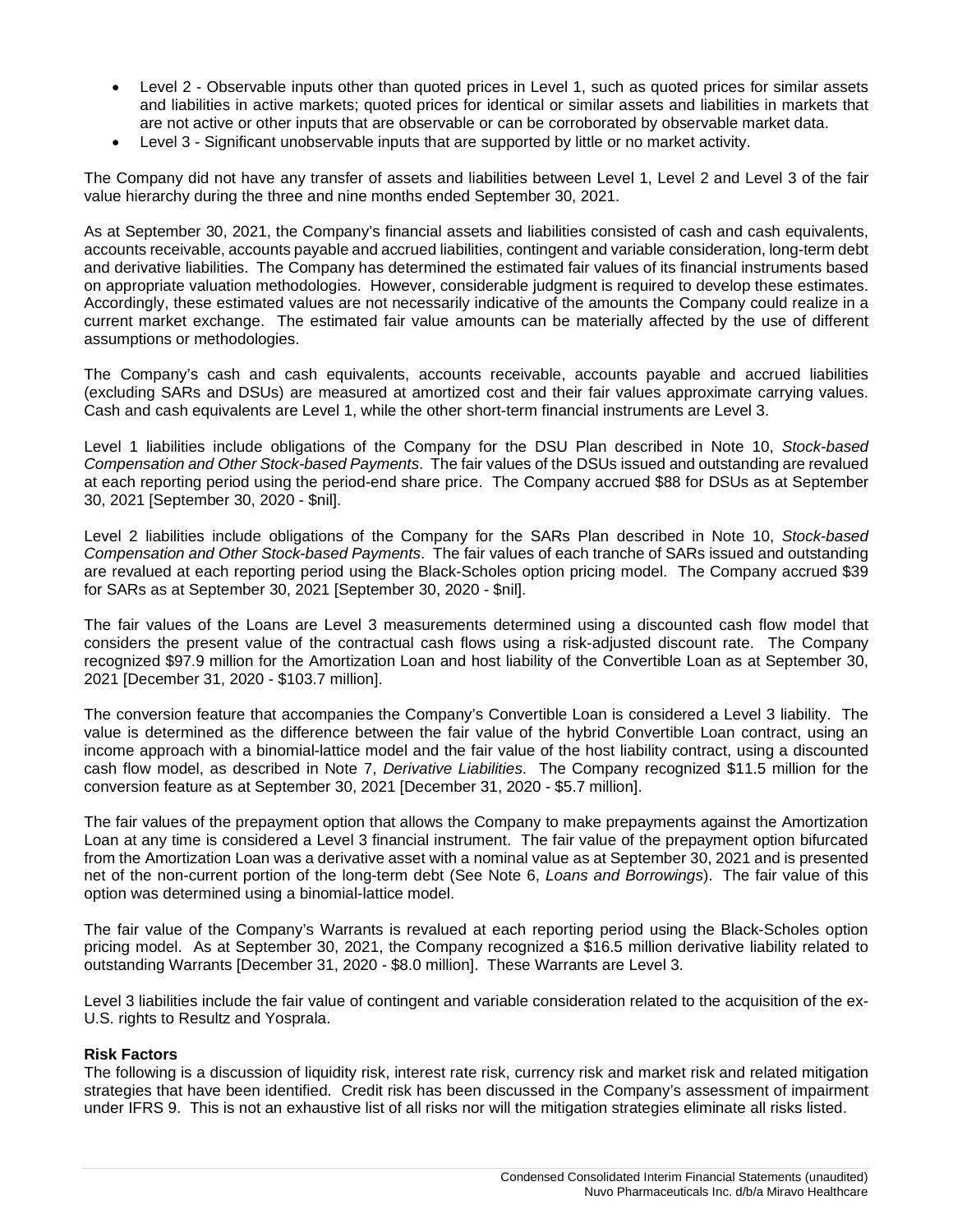#### *Liquidity Risk*

Liquidity risk is the risk that the Company will encounter difficulties in meeting its financial obligations as they become due.

As at September 30, 2021, the Company's financial liabilities had undiscounted contractual maturities (including interest payments where applicable) as summarized below:

|                                          |              | <b>Current</b> |          | Non-current |       |
|------------------------------------------|--------------|----------------|----------|-------------|-------|
|                                          |              | Within 12      | 1 to $2$ | $2$ to 5    | > 5   |
|                                          | <b>Total</b> | <b>Months</b>  | Years    | Years       | Years |
|                                          |              |                |          |             |       |
| Accounts payable and accrued liabilities | 9,247        | 9.247          |          |             |       |
| Other obligations                        | 4.257        | 1,282          | 1.399    | 488         | 1.088 |
| Senior secured Amortization Loan         | 52.198       | 14.266         | 27.178   | 10.754      |       |
| Senior secured Convertible Loan          | 74.617       | 2.374          | 4.754    | 67,489      |       |
|                                          | 140.319      | 27,169         | 33,331   | 78.731      | 1.088 |

The Company's ability to satisfy its debt obligations will depend principally upon its future operating performance. The Company's inability to generate sufficient cash flows to satisfy its debt service obligations or to refinance its obligations on commercially reasonable terms could have a materially adverse impact on the Company's business, financial condition or operating results.

Due to the impact of the COVID-19 pandemic on the economic environment, the Company has reviewed the working capital requirements as a result of managing the supply chain and changes in demand. The Company anticipates that its current cash of \$28.4 million as at September 30, 2021, together with the cash flows generated from operations, will be sufficient to execute its current business plan for the next 12 months and to meet its current debt obligations.

#### *Interest Rate Risk*

The Company's policy is to minimize interest rate cash flow risk exposures on its long-term financing. The Company's loans and borrowings and lease obligations are at fixed interest rates.

The fair value of the Company's prepayment option on the Amortization Loan and the Company's derivative liabilities are impacted by market rate changes.

#### *Currency Risk*

The Company operates globally, which gives rise to a risk that income and cash flows may be adversely affected by fluctuations in foreign currency exchange rates. The Company is primarily exposed to the U.S. dollar and euro, but also transacts in other foreign currencies. The Company currently does not use financial instruments to hedge these risks. The significant balances in foreign currencies were as follows:

|                                          | U.S. Dollar |           | Euro      |          |
|------------------------------------------|-------------|-----------|-----------|----------|
|                                          | Sept. 30,   | Dec. 31,  | Sept. 30, | Dec. 31, |
|                                          | 2021        | 2020      | 2021      | 2020     |
|                                          |             |           | €         | €        |
| Cash and cash equivalents                | 4,597       | 7,214     | 1,600     | 1,444    |
| Accounts receivable                      | 3,096       | 3,145     | 386       | 133      |
| Contract assets                          | 1.780       | 1.964     |           |          |
| Loans and borrowings                     | (76,847)    | (81, 468) |           |          |
| Derivative liabilities                   | (9,088)     | (4, 452)  |           |          |
| Accounts payable and accrued liabilities | (601)       | (803)     | (169)     | (281)    |
| Other obligations                        | (1, 368)    | (1,882)   | (102)     | (552)    |
|                                          | (78,431)    | (76,282)  | 1,715     | 744      |

Based on the aforementioned net exposure as at September 30, 2021, and assuming that all other variables remain constant, a 10% appreciation or depreciation of the Canadian dollar against the U.S. dollar would have an effect of \$10.0 million on total comprehensive income (loss) and a 10% appreciation or depreciation of the Canadian dollar against the Euro would have an effect of \$254 on total comprehensive income (loss).

In terms of the U.S. dollar, the Company has five significant exposures: its U.S. dollar-denominated cash held in its Canadian operations, its U.S. dollar-denominated loans and borrowings and derivative liabilities held in its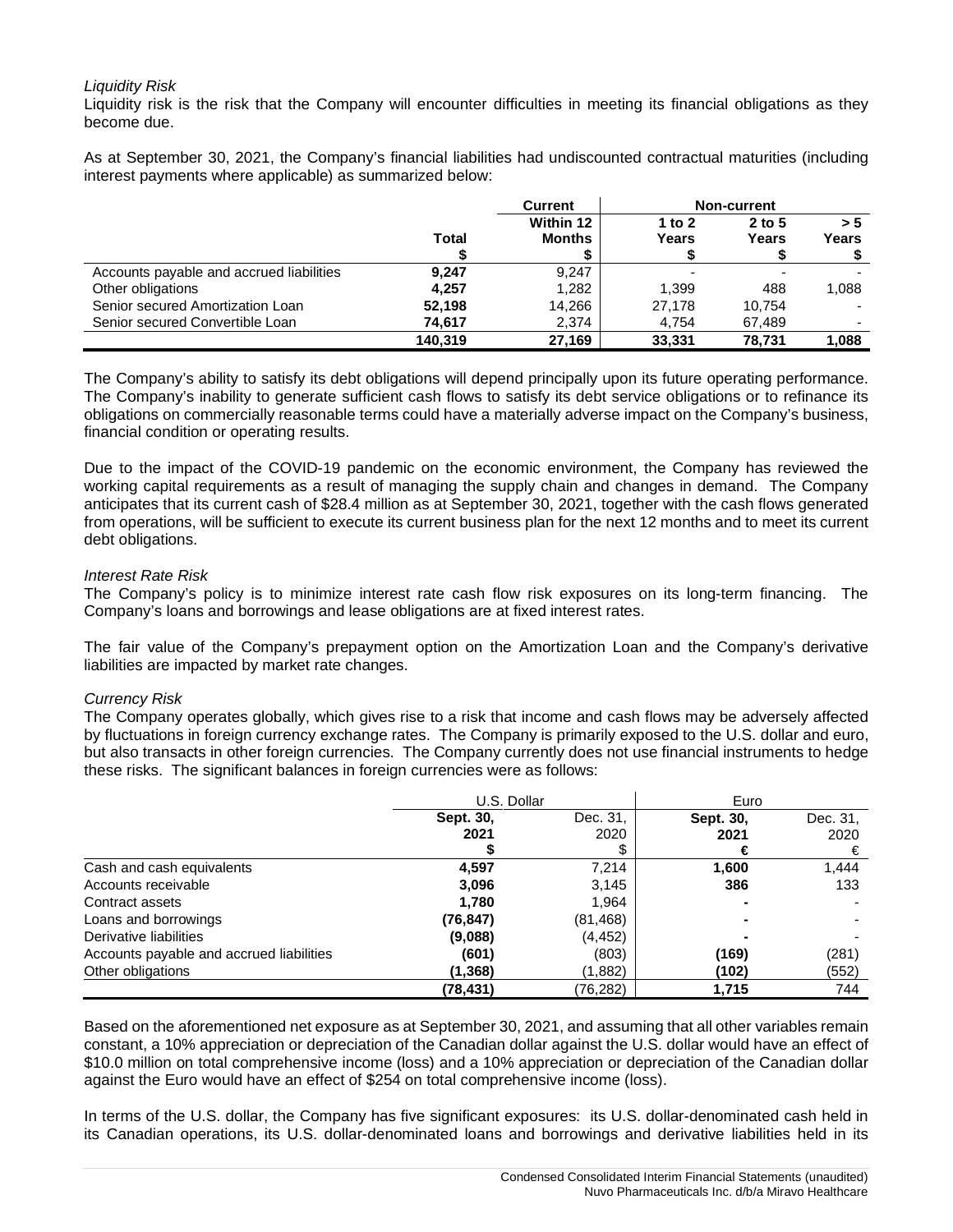Canadian and European operations, its net investment and net cash flows in its European operations, the cost of purchasing raw materials either priced in U.S. dollars or sourced from U.S. suppliers and payments made to the Company under its U.S. dollar-denominated licensing arrangements.

The Company does not currently hedge its U.S. dollar cash flows. The Company funds its U.S. dollar-denominated interest expense and loan obligations using the Company's U.S. dollar-denominated cash and cash equivalents and payments received under the terms of the licensing and supply agreements. Periodically, the Company reviews its projected future U.S. dollar cash flows and if the U.S. dollars held are insufficient, the Company may convert a portion of its other currencies into U.S. dollars. If the amount of U.S. dollars held is excessive, they may be converted into Canadian dollars or other currencies, as needed for the Company's other operations.

#### *Market Risk*

The Company's derivative liabilities, the Warrants and the conversion feature that accompanies the Company's Convertible Loan, are impacted by a variety of valuation inputs (See Note 7, *Derivative Liabilities*), including changes in the Company's share price. As at September 30, 2021, a \$1.00 increase in the Company's share price would increase the value of the Warrants by \$16.3 million and an increase to the conversion feature of \$11.6 million, with a corresponding loss of \$27.9 million recognized in the change in fair value of derivative liabilities. As at September 30, 2021, a further \$1.00 increase in the Company's share price for a total adjustment of \$2.00 would further increase the value of the Warrants by \$17.6 million and increase the value of the conversion feature by \$12.6 million, with a corresponding additional loss of \$30.2 million recognized in the change in fair value of derivative liabilities.

The Company has not noted a significant change in the market risk due to changes to the Company's share price as a result of the impact of the COVID-19 pandemic on the economic environment.

#### **16. REVENUE**

In the following table, revenue is disaggregated by primary geographic market, major categories of revenue and timing of revenue recognition as follows:

|                                |                      | Three Months ended September 30 |                |       |                |       |        |        |  |
|--------------------------------|----------------------|---------------------------------|----------------|-------|----------------|-------|--------|--------|--|
|                                | 2021                 | 2020                            | 2021           | 2020  | 2021           | 2020  | 2021   | 2020   |  |
|                                |                      |                                 |                | \$    |                | S     |        | \$     |  |
|                                | <b>United States</b> |                                 | International  |       | Canada         |       | Total  |        |  |
| Primary categories of revenue  |                      |                                 |                |       |                |       |        |        |  |
| <b>Product sales</b>           | 1.400                | 3.904                           | 981            | 47    | 11,232         | 9,646 | 13.613 | 13,597 |  |
| License revenue                | 333                  | 922                             | 2.948          | 2.046 | 45             | 29    | 3,326  | 2,997  |  |
| Contract revenue               |                      |                                 | 50             |       | $\blacksquare$ |       | 50     |        |  |
|                                | 1,733                | 4.826                           | 3,979          | 2.100 | 11,277         | 9,675 | 16.989 | 16,601 |  |
| Timing of revenue recognition  |                      |                                 |                |       |                |       |        |        |  |
| Transferred over time          |                      |                                 | $\blacksquare$ |       |                |       |        |        |  |
| Transferred at a point in time | 1.733                | 4,826                           | 3.979          | 2,100 | 11,277         | 9,675 | 16.989 | 16,601 |  |
|                                | 1.733                | 4.826                           | 3,979          | 2.100 | 11.277         | 9.675 | 16.989 | 16.601 |  |

|                                |                      |        | Nine Months ended September 30 |        |        |        |        |        |  |
|--------------------------------|----------------------|--------|--------------------------------|--------|--------|--------|--------|--------|--|
|                                | 2021                 | 2020   | 2021                           | 2020   | 2021   | 2020   | 2021   | 2020   |  |
|                                |                      |        |                                | \$     |        |        |        | \$     |  |
|                                | <b>United States</b> |        | International                  |        | Canada |        | Total  |        |  |
| Primary categories of revenue  |                      |        |                                |        |        |        |        |        |  |
| Product sales                  | 6,510                | 8.556  | 2,288                          | 1.284  | 33,443 | 29,485 | 42.241 | 39,325 |  |
| License revenue                | 1,335                | 4,792  | 7,431                          | 12,240 | 118    | 113    | 8,884  | 17,145 |  |
| Contract revenue               |                      |        | 68                             | 22     | 5      |        | 73     | 22     |  |
|                                | 7,845                | 13.348 | 9,787                          | 13.546 | 33.566 | 29,598 | 51,198 | 56,942 |  |
| Timing of revenue recognition  |                      |        |                                |        |        |        |        |        |  |
| Transferred over time          |                      |        |                                |        |        |        |        |        |  |
| Transferred at a point in time | 7.845                | 13.348 | 9.787                          | 13.546 | 33.566 | 29.598 | 51.198 | 56,492 |  |
|                                | 7,845                | 13.348 | 9,787                          | 13.546 | 33.566 | 29,598 | 51.198 | 56,492 |  |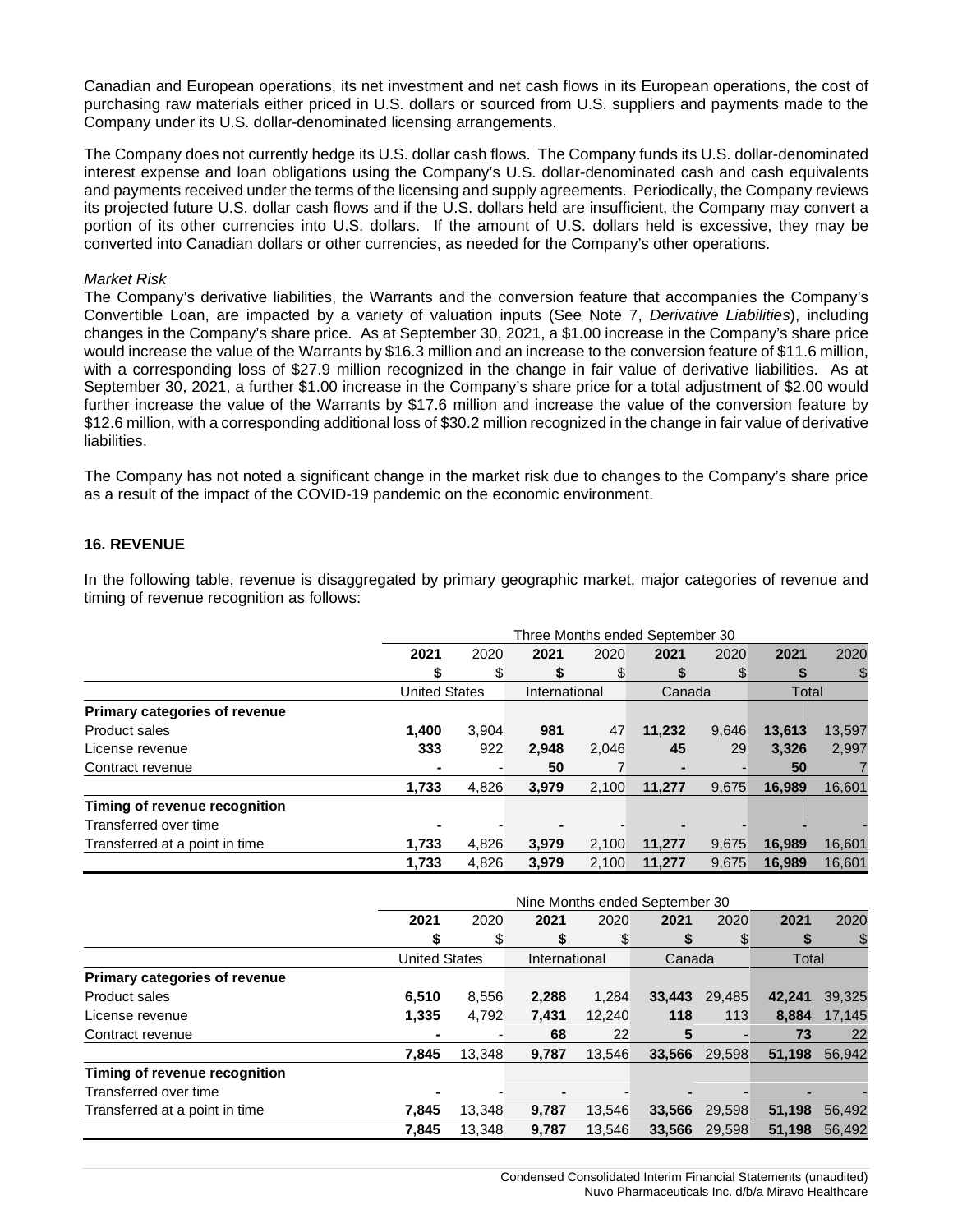#### **Significant Customers**

For the three months ended September 30, 2021, the Company's four largest customers generating product sales represented 82% [September 30, 2020 - 94%] of total product sales and the Company's largest customer represented 36% [September 30, 2020 - 28%] of total product sales.

#### **17. SEGMENT REPORTING**

#### **Operating Segments**

The Company has three operating segments: Commercial Business, Production and Service Business and Licensing and Royalty Business.

The Commercial Business segment is comprised of products commercialized by the Company in Canada. This includes products with dedicated promotional efforts - Blexten®, Cambia®, Suvexx® and NeoVisc®, as well as a number of mature products.

The Production and Service Business segment includes revenue from the sale of products manufactured by the Company from its manufacturing facility in Varennes, Québec or contracted by Miravo Ireland from its international headquarters in Dublin, Ireland, as well as service revenue for testing, development and related quality assurance and quality control services provided by the Company. Key revenue streams in this segment include product sales of Pennsaid® 2%, Pennsaid, Resultz and the bulk drug product for the Heated Lidocaine/Tetracaine (HLT) Patch.

The Licensing and Royalty Business segment includes the revenue generated by the licensing of intellectual property and ongoing royalties from exclusive licensing agreements with global partners. Key revenue streams in this segment include royalties from the Company's ex-U.S. and U.S. Vimovo, Yosprala, Resultz, Suvexx/Treximet and HLT Patch license agreements.

The Corporate and Other total includes overhead and financing costs incurred by the Company to support its public company infrastructure and the three operating segments.

|                                       | <b>Commercial</b><br><b>Business</b> | <b>Production</b><br>and Service<br><b>Business</b> | Licensina<br>and Royalty<br><b>Business</b> | Corporate<br>and Other | <b>Total</b> |
|---------------------------------------|--------------------------------------|-----------------------------------------------------|---------------------------------------------|------------------------|--------------|
| Three months ended September 30, 2021 |                                      |                                                     |                                             |                        |              |
| Total revenue                         | 11.232                               | 2.431                                               | 3,326                                       |                        | 16,989       |
| Cost of goods sold                    | 3,399                                | 1,626                                               |                                             |                        | 5,025        |
| Gross profit                          | 7,833                                | 805                                                 | 3.326                                       | -                      | 11,964       |
| Sales and marketing expenses          | 2,405                                |                                                     |                                             |                        | 2,405        |
| General and administrative expenses   |                                      |                                                     |                                             | 2.880                  | 2,880        |
| Interest expense                      |                                      |                                                     | (34)                                        | 2,546                  | 2,512        |
| Amortization of intangibles           |                                      |                                                     |                                             | 1,872                  | 1,872        |
| Impairment (Note 4 and Note 5)        | 12,581                               |                                                     | 2,101                                       |                        | 14,682       |
| Other expenses                        |                                      |                                                     |                                             | 4.572                  | 4.572        |
| Income tax expense                    |                                      |                                                     |                                             | 811                    | 811          |
| Segment net income (loss)             | (7, 153)                             | 805                                                 | 1,259                                       | (12,681)               | (17, 770)    |

|                                       | <b>Commercial</b><br><b>Business</b> | <b>Production</b><br>and Service<br><b>Business</b> | Licensing<br>and Royalty<br><b>Business</b> | Corporate<br>and Other | <b>Total</b> |
|---------------------------------------|--------------------------------------|-----------------------------------------------------|---------------------------------------------|------------------------|--------------|
| Three months ended September 30, 2020 |                                      |                                                     |                                             |                        |              |
| Total revenue                         | 9,410                                | 4,194                                               | 2,997                                       |                        | 16,601       |
| Cost of goods sold                    | 4,260                                | 2,165                                               |                                             |                        | 6,425        |
| Gross profit                          | 5,150                                | 2,029                                               | 2,997                                       |                        | 10,176       |
| Sales and marketing expenses          | 1.643                                |                                                     |                                             |                        | 1.643        |
| General and administrative expenses   |                                      |                                                     |                                             | 2,684                  | 2,684        |
| Interest expense                      |                                      |                                                     |                                             | 2.904                  | 2,904        |
| Amortization of intangibles           |                                      |                                                     |                                             | 2.010                  | 2,010        |
| Other expenses                        |                                      |                                                     |                                             | 3.774                  | 3,774        |
| Income tax recovery                   |                                      |                                                     |                                             |                        |              |
| Segment net income (loss)             | 3,507                                | 2,029                                               | 2,997                                       | (11, 365)              | (2,832)      |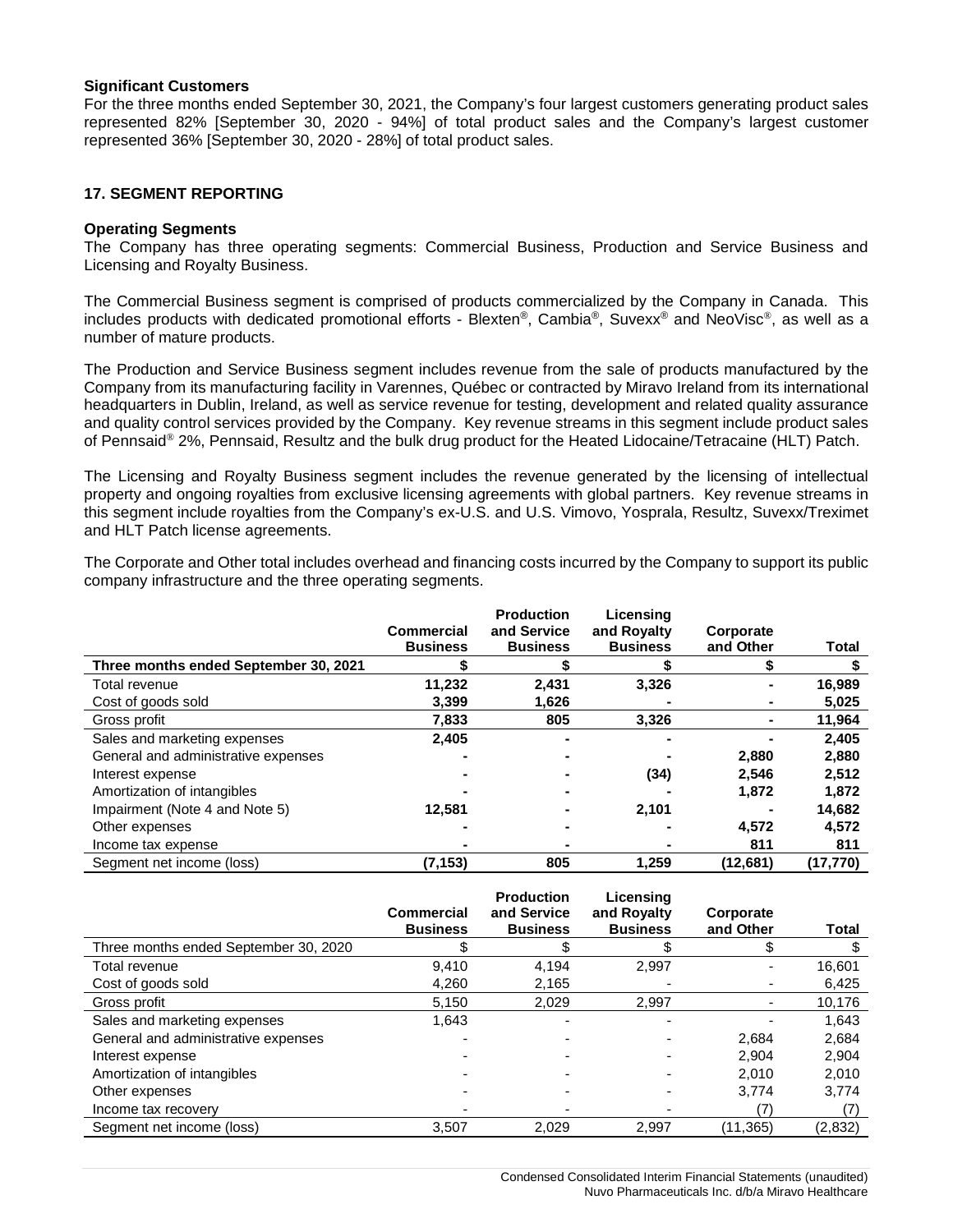|                                      |                   | <b>Production</b> | Licensing       |           |           |
|--------------------------------------|-------------------|-------------------|-----------------|-----------|-----------|
|                                      | <b>Commercial</b> | and Service       | and Royalty     | Corporate |           |
|                                      | <b>Business</b>   | <b>Business</b>   | <b>Business</b> | and Other | Total     |
| Nine months ended September 30, 2021 |                   |                   |                 |           |           |
| Total revenue                        | 33,443            | 8.871             | 8,884           | -         | 51,198    |
| Cost of goods sold                   | 10,416            | 5,686             |                 | ۰         | 16,102    |
| Gross profit                         | 23,027            | 3,185             | 8,884           | -         | 35,096    |
| Sales and marketing expenses         | 7,989             |                   |                 |           | 7,989     |
| General and administrative expenses  |                   |                   |                 | 9,533     | 9,533     |
| Interest expense                     |                   |                   | (115)           | 7,692     | 7,577     |
| Amortization of intangibles          |                   |                   |                 | 5,655     | 5,655     |
| Impairment (Note 4 and Note 5)       | 12,581            |                   | 2,101           | -         | 14,682    |
| Other expenses                       |                   |                   |                 | 13,888    | 13,888    |
| Income tax expense                   |                   |                   |                 | 2,384     | 2,384     |
| Segment net income (loss)            | 2,457             | 3,185             | 6,898           | (39, 152) | (26, 612) |

|                                      | <b>Commercial</b><br><b>Business</b> | <b>Production</b><br>and Service<br><b>Business</b> | Licensing<br>and Royalty<br><b>Business</b> | Corporate<br>and Other | <b>Total</b> |
|--------------------------------------|--------------------------------------|-----------------------------------------------------|---------------------------------------------|------------------------|--------------|
| Nine months ended September 30, 2020 |                                      |                                                     |                                             |                        |              |
| Total revenue                        | 29,246                               | 10.100                                              | 17,146                                      | ٠                      | 56,492       |
| Cost of goods sold                   | 11,542                               | 5,890                                               |                                             | ٠                      | 17,432       |
| Gross profit                         | 17.704                               | 4,210                                               | 17,146                                      | -                      | 39,060       |
| Sales and marketing expenses         | 6,576                                |                                                     |                                             |                        | 6,576        |
| General and administrative expenses  |                                      |                                                     |                                             | 9,432                  | 9,432        |
| Interest expense                     |                                      |                                                     |                                             | 9.019                  | 9,019        |
| Amortization of intangibles          |                                      |                                                     |                                             | 6.219                  | 6,219        |
| Other expenses                       |                                      |                                                     |                                             | 12,755                 | 12,755       |
| Income tax expense                   |                                      |                                                     |                                             | 1,587                  | 1,587        |
| Segment net income (loss)            | 11,128                               | 4,210                                               | 17.146                                      | (39,012)               | (6,528)      |

## **18. GOVERNMENT GRANTS**

During the three months ended September 30, 2021, the Company recorded \$nil in government assistance resulting from the CEWS [\$1.1 million in the three months ended September 30, 2020]. The funding has been recorded as a reduction of the related salary expenditures with \$nil recorded in sales and marketing expenses [\$0.3 million in the three months ended September 30, 2020], \$nil recorded in G&A expenses [\$0.4 million in the three months ended September 30, 2020] and \$nil recorded in COGS [\$0.4 million in the three months ended September 30, 2020].

During the nine months ended September 30, 2021, the Company recorded \$178 in government assistance resulting from the CEWS [\$1.1 million in the nine months ended September 30, 2020]. The funding has been recorded as a reduction of the related salary expenditures with \$58 recorded in sales and marketing expenses [\$0.3 million in the nine months ended September 30, 2020], \$71 recorded in G&A expenses [\$0.4 million in the nine months ended September 30, 2020] and \$49 recorded in COGS [\$0.4 million in the nine months ended September 30, 2020]. There are no unfulfilled conditions or other contingencies attaching to the current CEWS.